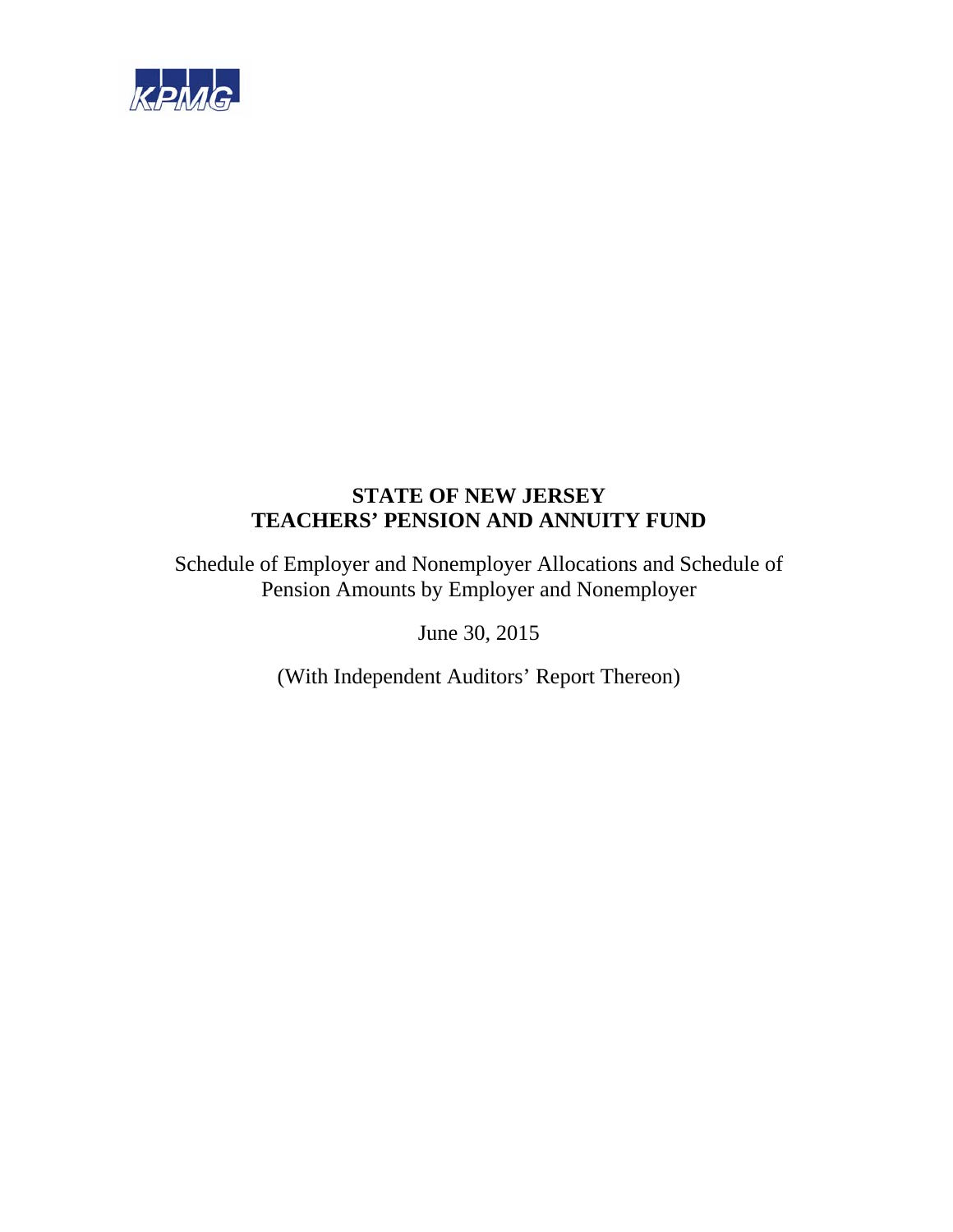# **Table of Contents**

| Page |
|------|
| 1    |
| 3    |
| 4    |
| 6    |
|      |
| 13   |
| 25   |
| 38   |
|      |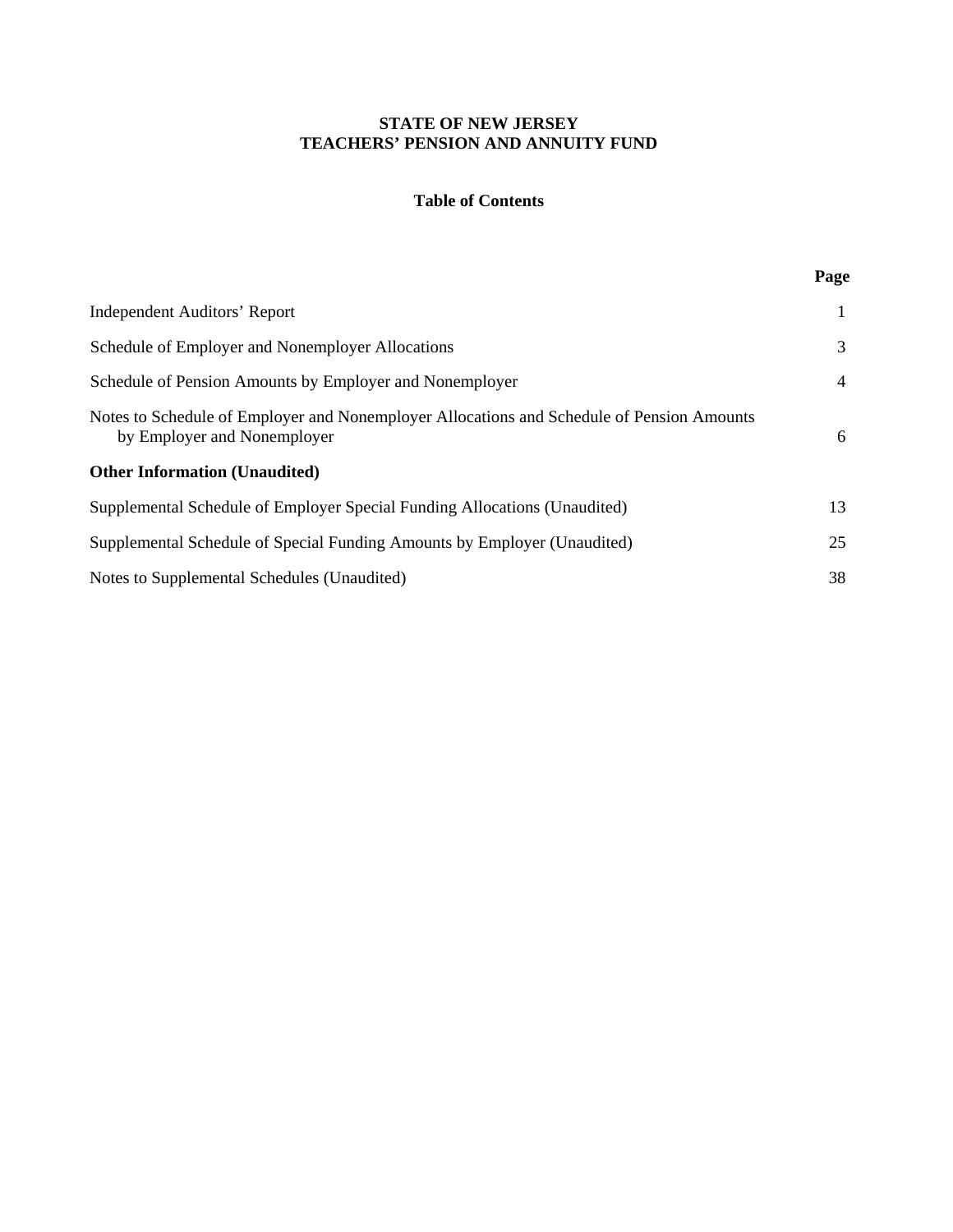

**KPMG LLP** New Jersey Headquarters 51 John F. Kennedy Parkway Short Hills, NJ 07078-2702

# **Independent Auditors' Report**

The Treasurer State of New Jersey:

We have audited the accompanying schedule of employer and nonemployer allocations of the State of New Jersey Teachers' Pension and Annuity Fund as of and for the year ended June 30, 2015, and the related notes. We have also audited the total for all entities of the columns titled net pension liability, total deferred outflows of resources, total deferred inflows of resources, and total pension expense excluding that attributable to employer-paid member contributions (specified column totals) included in the accompanying schedule of pension amounts by employer and nonemployer of the State of New Jersey Teachers' Pension and Annuity Fund as of and for the year ended June 30, 2015, and the related notes.

# *Management's Responsibility for the Schedules*

Management is responsible for the preparation and fair presentation of these schedules in accordance with U.S. generally accepted accounting principles; this includes the design, implementation, and maintenance of internal control relevant to the preparation and fair presentation of the schedules that are free from material misstatement, whether due to fraud or error.

# *Auditors' Responsibility*

Our responsibility is to express opinions on the schedule of employer and nonemployer allocations and the specified column totals included in the schedule of pension amounts by employer and nonemployer based on our audit. We conducted our audit in accordance with auditing standards generally accepted in the United States of America. Those standards require that we plan and perform the audit to obtain reasonable assurance about whether the schedule of employer and nonemployer allocations and specified column totals included in the schedule of pension amounts by employer and nonemployer are free from material misstatement.

An audit involves performing procedures to obtain audit evidence about the amounts and disclosures in the schedule of employer and nonemployer allocations and specified column totals included in the schedule of pension amounts by employer and nonemployer. The procedures selected depend on the auditors' judgment, including the assessment of the risks of material misstatement of the schedule of employer and nonemployer allocations and specified column totals included in the schedule of pension amounts by employer and nonemployer, whether due to fraud or error. In making those risk assessments, the auditor considers internal control relevant to the entity's preparation and fair presentation of the schedule of employer and nonemployer allocations and specified column totals included in the schedule of pension amounts by employer and nonemployer in order to design audit procedures that are appropriate in the circumstances, but not for the purpose of expressing an opinion on the effectiveness of the entity's internal control. Accordingly, we express no such opinion. An audit also includes evaluating the appropriateness of accounting policies used and the reasonableness of significant accounting estimates made by management, as well as evaluating the overall presentation of the schedule of employer and nonemployer allocations and specified column totals included in the schedule of pension amounts by employer and nonemployer.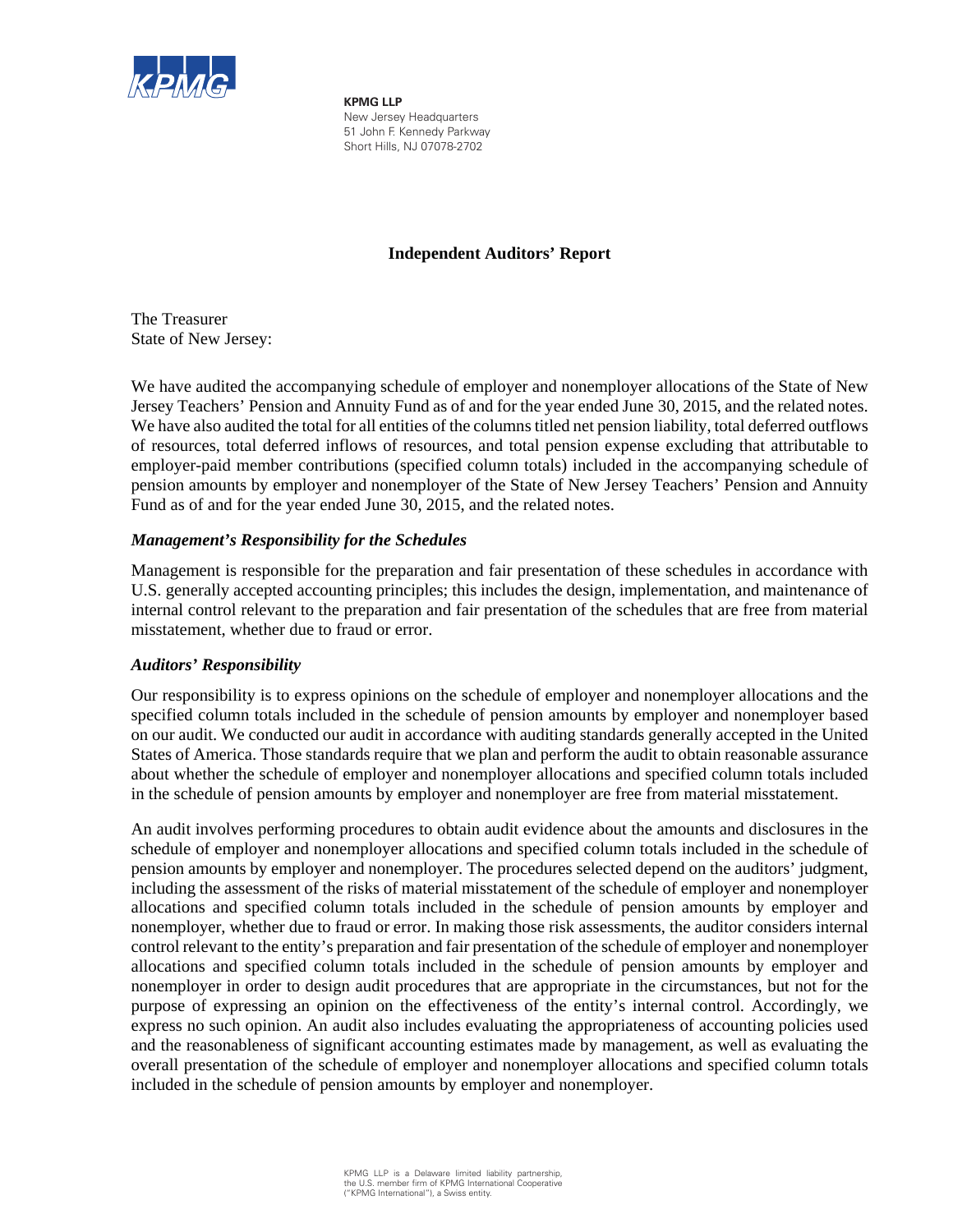

We believe that the audit evidence we have obtained is sufficient and appropriate to provide a basis for our audit opinions.

# *Opinions*

In our opinion, the schedules referred to above present fairly, in all material respects, the employer and nonemployer allocations and net pension liability, total deferred outflows of resources, total deferred inflows of resources, and total pension expense excluding that attributable to employer-paid member contributions for the total of all participating entities for the State of New Jersey Teachers' Pension and Annuity Fund as of and for the year ended June 30, 2015 in accordance with U. S. generally accepted accounting principles.

## *Other Matters*

We have audited, in accordance with auditing standards generally accepted in the United States of America, the financial statements of the State of New Jersey, Division of Pensions and Benefits, which includes the Teachers' Pension and Annuity Fund, as of and for the year ended June 30, 2015, and our report thereon, dated March 8, 2016, expressed an unmodified opinion on those financial statements.

## *Other Information*

The supplemental schedule of employer special funding allocations and supplemental schedule of special funding amounts by employer on pages 13 through 37 have not been subject to the auditing procedures applied in the audit of the schedule of employer and nonemployer allocations and the schedule of pension amounts by employer and nonemployer and accordingly, we do not express an opinion or provide any assurance on them.

#### *Restriction on Use*

Our report is intended solely for the information and use of the State of New Jersey, Division of Pensions and Benefits management, the Treasurer of the State of New Jersey, State of New Jersey, Teachers' Pension and Annuity Fund employers, and their auditors, and is not intended to be and should not be used by anyone other than these specified parties.

KPMG LLP

Short Hills, New Jersey July 28, 2016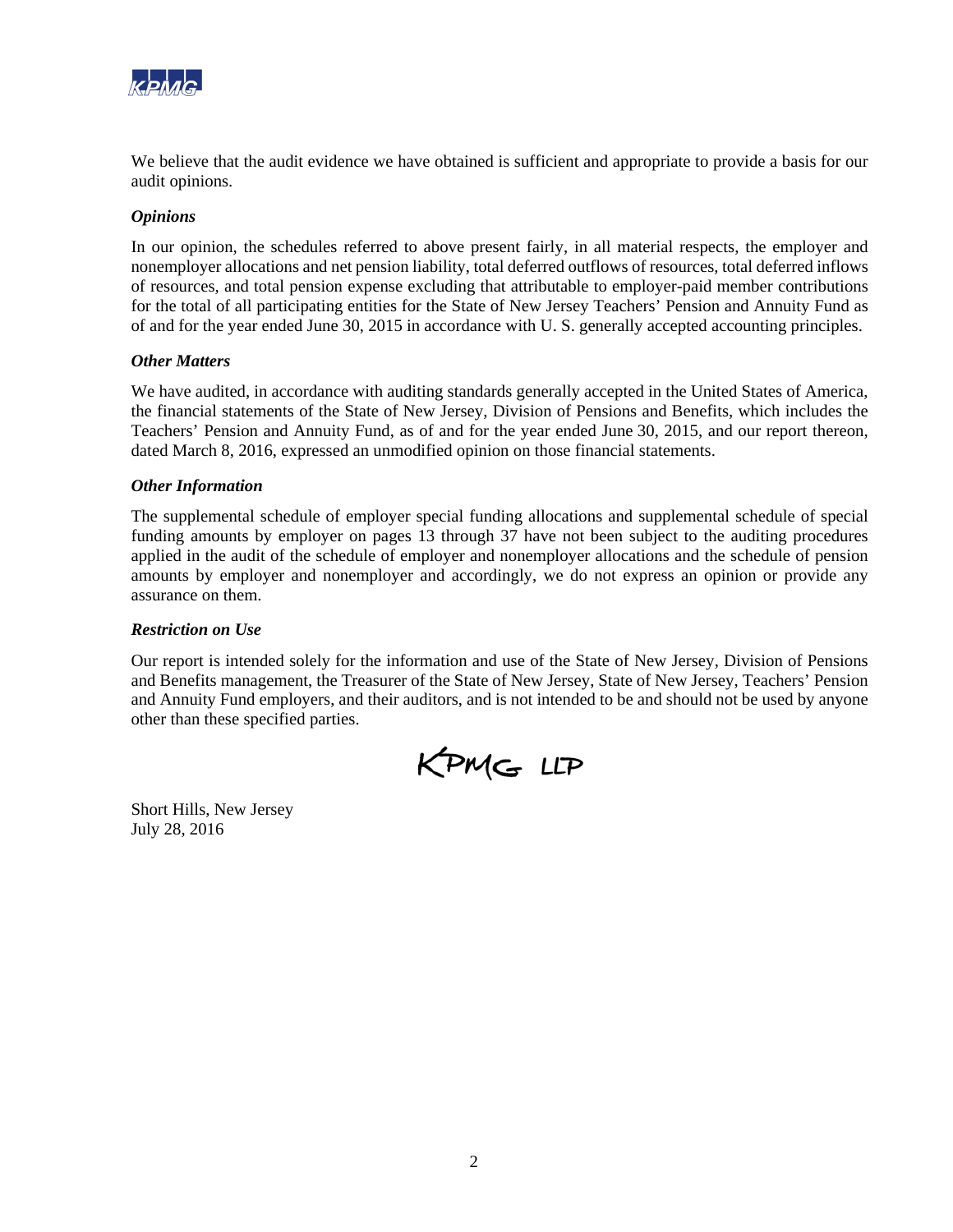Schedule of Employer and Nonemployer Allocations

As of and for Year ended June 30, 2015

| <b>Employer/Nonemployer</b>                                                | Employer/<br>nonemployer<br>contributions | <b>Allocation</b><br>percentage  |
|----------------------------------------------------------------------------|-------------------------------------------|----------------------------------|
| <b>Employer - State of New Jersey</b><br>Nonemployer - State of New Jersey | 3.176.677<br>537.426.858                  | 0.5876166778%<br>99.41238332222% |
| Total                                                                      | 540,603,535                               | 100.0000000000%                  |

See accompanying notes to schedule of employer and nonemployer allocations and schedule of pension amounts by employer and nonemployer.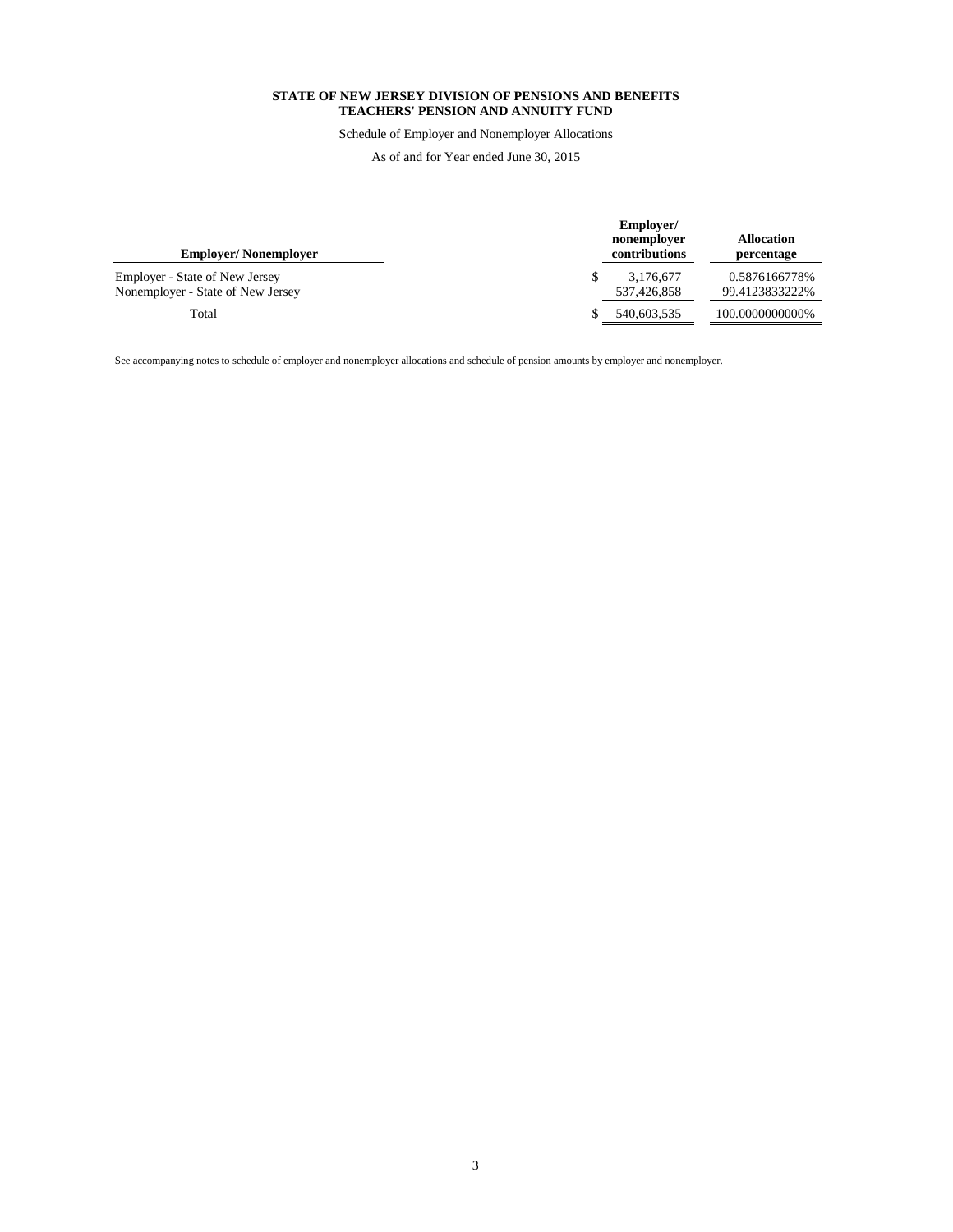Schedule of Pension Amounts by Employer and Nonemployer As of and for Year ended June 30, 2015

|                                                                     |                               |                                           | Deferred outflows of resources   |                                                                                   |                                                                                                                 |                              |  |  |  |
|---------------------------------------------------------------------|-------------------------------|-------------------------------------------|----------------------------------|-----------------------------------------------------------------------------------|-----------------------------------------------------------------------------------------------------------------|------------------------------|--|--|--|
|                                                                     |                               | <b>Differences</b><br>between<br>expected |                                  | Net difference<br>between<br>projected<br>and actual<br>investment<br>earnings on | <b>Changes</b> in<br>proportion<br>and differences<br>between<br>employer<br>contributions<br>and proportionate | <b>Total</b><br>deferred     |  |  |  |
| <b>Employer/Nonemployer</b>                                         | Net pension<br>liability      | and actual<br>experience                  | <b>Changes</b> of<br>assumptions | pension plan<br>investments                                                       | share of<br>contributions                                                                                       | outflows of<br>resources     |  |  |  |
| Employer - State of New Jersey<br>Nonemployer - State of New Jersey | 373,594,135<br>63,204,270,305 | 1.887.571<br>319,337,300                  | 42,309,302<br>7,157,844,084      | $\overline{\phantom{m}}$                                                          | 72,223,846<br>45,709,472                                                                                        | 116,420,719<br>7,522,890,856 |  |  |  |
| Total                                                               | 63,577,864,440                | 321,224,871                               | 7,200,153,386                    | $\overline{\phantom{a}}$                                                          | 117,933,318                                                                                                     | 7,639,311,575                |  |  |  |

See accompanying notes to schedule of employer and nonemployer allocations and schedule of pension amounts by employer and nonemployer.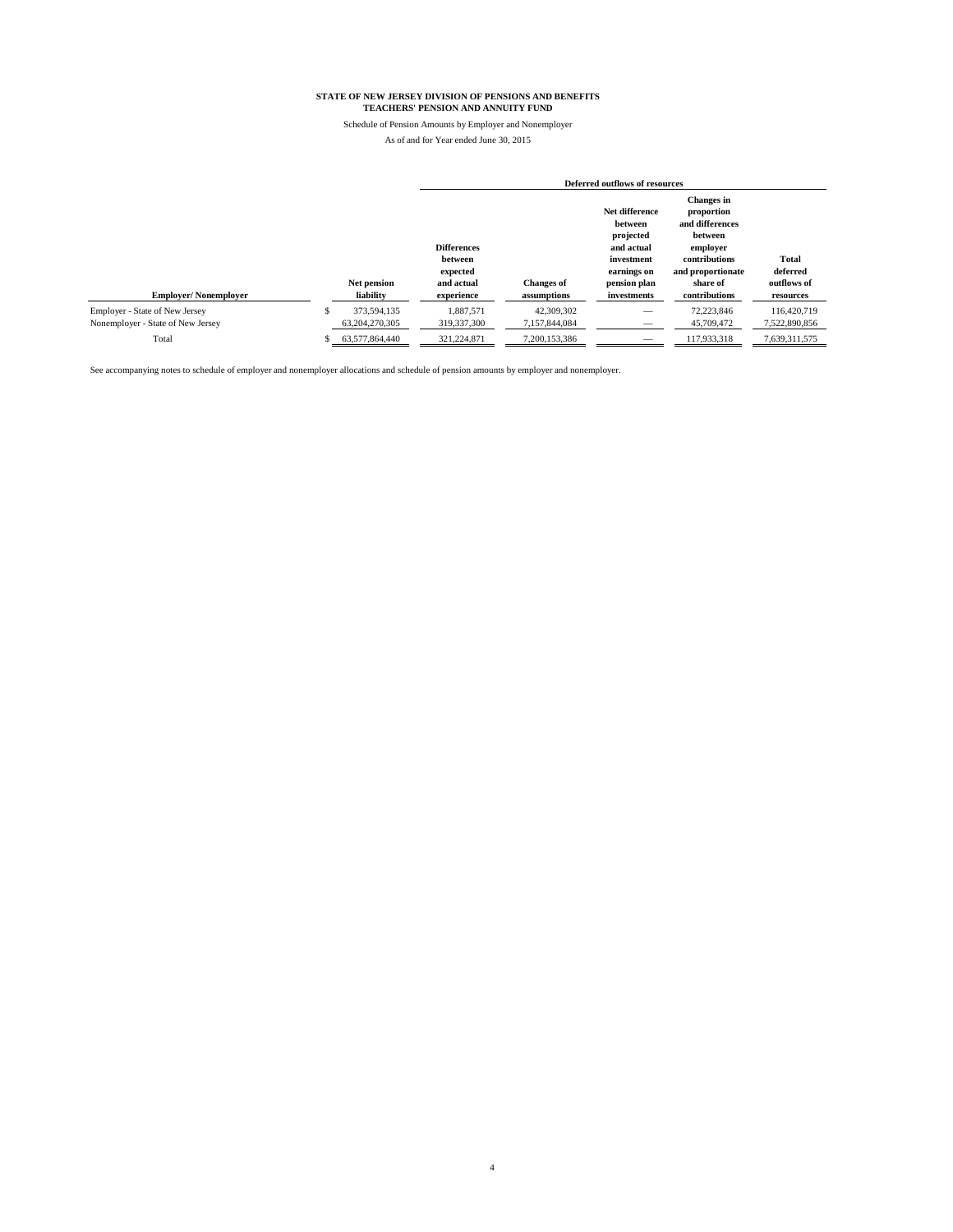Schedules of Pension Amounts by Employer and Nonemployer

|                                                                       | Deferred inflows of resources    |                                                                                                                  |                                                                                                                                              |                                              |                                                                          |                                                                                               | Pension expense excluding that attributable to employer-paid<br>member contributions |                                                                                                                     |
|-----------------------------------------------------------------------|----------------------------------|------------------------------------------------------------------------------------------------------------------|----------------------------------------------------------------------------------------------------------------------------------------------|----------------------------------------------|--------------------------------------------------------------------------|-----------------------------------------------------------------------------------------------|--------------------------------------------------------------------------------------|---------------------------------------------------------------------------------------------------------------------|
| <b>Differences</b><br>between<br>expected<br>and actual<br>experience | <b>Changes</b> of<br>assumptions | Net difference<br>between<br>projected<br>and actual<br>investment<br>earnings on<br>pension plan<br>investments | <b>Changes</b> in<br>proportion<br>and differences<br>between<br>employer<br>contributions<br>and proportionate<br>share of<br>contributions | Total<br>deferred<br>inflows of<br>resources | <b>Proportionate</b><br>share of<br>allocable plan<br>pension<br>expense | <b>Pension</b><br>expense related<br>to specific<br>liabilities of<br>individual<br>employers | <b>Net</b><br>amortization<br>from changes<br>in proportion                          | <b>Total</b><br>pension<br>expense<br>excluding that<br>attributable to<br>employer-paid<br>member<br>contributions |
| 111,881                                                               |                                  | 3.145.860                                                                                                        | 45,709,472                                                                                                                                   | 48.967.213                                   | 22.811.286                                                               | 7,822                                                                                         | 4.849.789                                                                            | 27,668,897                                                                                                          |
| 18,927,936                                                            | $-$                              | 532,213,328                                                                                                      | 72,223,846                                                                                                                                   | 623,365,110                                  | 3,859,189,758                                                            | 189,485                                                                                       | (4,849,789)                                                                          | 3,854,529,454                                                                                                       |
| 19,039,817                                                            | —                                | 535,359,188                                                                                                      | 117.933.318                                                                                                                                  | 672.332.323                                  | 3.882.001.044                                                            | 197.307                                                                                       | $-$                                                                                  | 3.882.198.351                                                                                                       |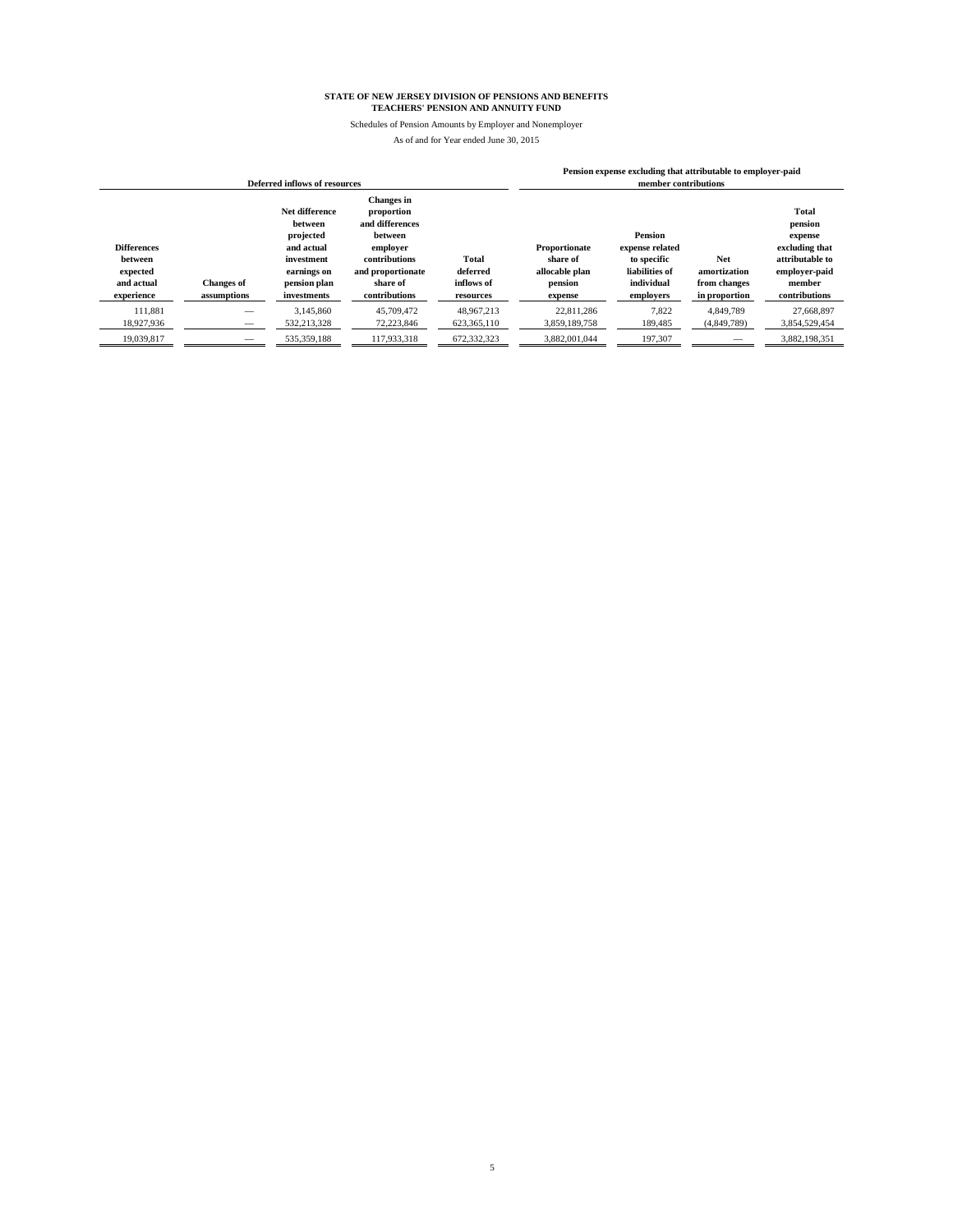Notes to Schedule of Employer and Nonemployer Allocations and Schedule of Pension Amounts by Employer and Nonemployer

June 30, 2015

#### **(1) Plan Description**

The State of New Jersey, Teachers' Pension and Annuity Fund (TPAF) is a cost sharing multiple-employer defined benefit pension plan with a special-funding situation, by which the State of New Jersey (the State) is responsible to fund 100% of the employer contributions, excluding any local employer early retirement incentive (ERI) contributions. TPAF is administered by the State of New Jersey, Division of Pensions and Benefits (the Division). For additional information about TPAF, please refer to Division's Comprehensive Annual Financial Report (CAFR) which can be found at www.state.nj.us/treasury/pensions/annrprts.shtml.

The vesting and benefit provisions are set by N.J.S.A. 18A:66. TPAF provides retirement, death and disability benefits. All benefits vest after ten years of service, except for medical benefits, which vest after 25 years of service or under the disability provisions of TPAF. Members are always fully vested for their own contributions and, after three years of service credit, become vested for 2% of related interest earned on the contributions. In the case of death before retirement, members' beneficiaries are entitled to full interest credited to the members' accounts.

The following represents the membership tiers for TPAF:

| Tier | <b>Definition</b>                                                                          |
|------|--------------------------------------------------------------------------------------------|
|      | Members who were enrolled prior to July 1, 2007                                            |
| 2    | Members who were eligible to enroll on or after July 1, 2007 and prior to November 2, 2008 |
| 3    | Members who were eligible to enroll on or after November 2, 2008 and prior to May 22, 2010 |
| 4    | Members who were eligible to enroll on or after May 22, 2010 and prior to June 28, 2011    |
| 5    | Members who were eligible to enroll on or after June 28, 2011                              |

Service retirement benefits of  $1/55<sup>th</sup>$  of final average salary for each year of service credit is available to tiers 1 and 2 members upon reaching age 60 and to tier 3 members upon reaching age 62. Service retirement benefits of  $1/60<sup>th</sup>$  of final average salary for each year of service credit is available to tier 4 members upon reaching age 62 and tier 5 members upon reaching age 65. Early retirement benefits are available to tiers 1 and 2 members before reaching age 60, tiers 3 and 4 before age 62 with 25 or more years of service credit, and tier 5 before age 65 with 30 or more years of service credit. Benefits are reduced by a fraction of a percent for each month that a member retires prior to the retirement age for his/her respective tier. Deferred retirement is available to members who have at least 10 years of service credit and have not reached the service retirement age for the respective tier.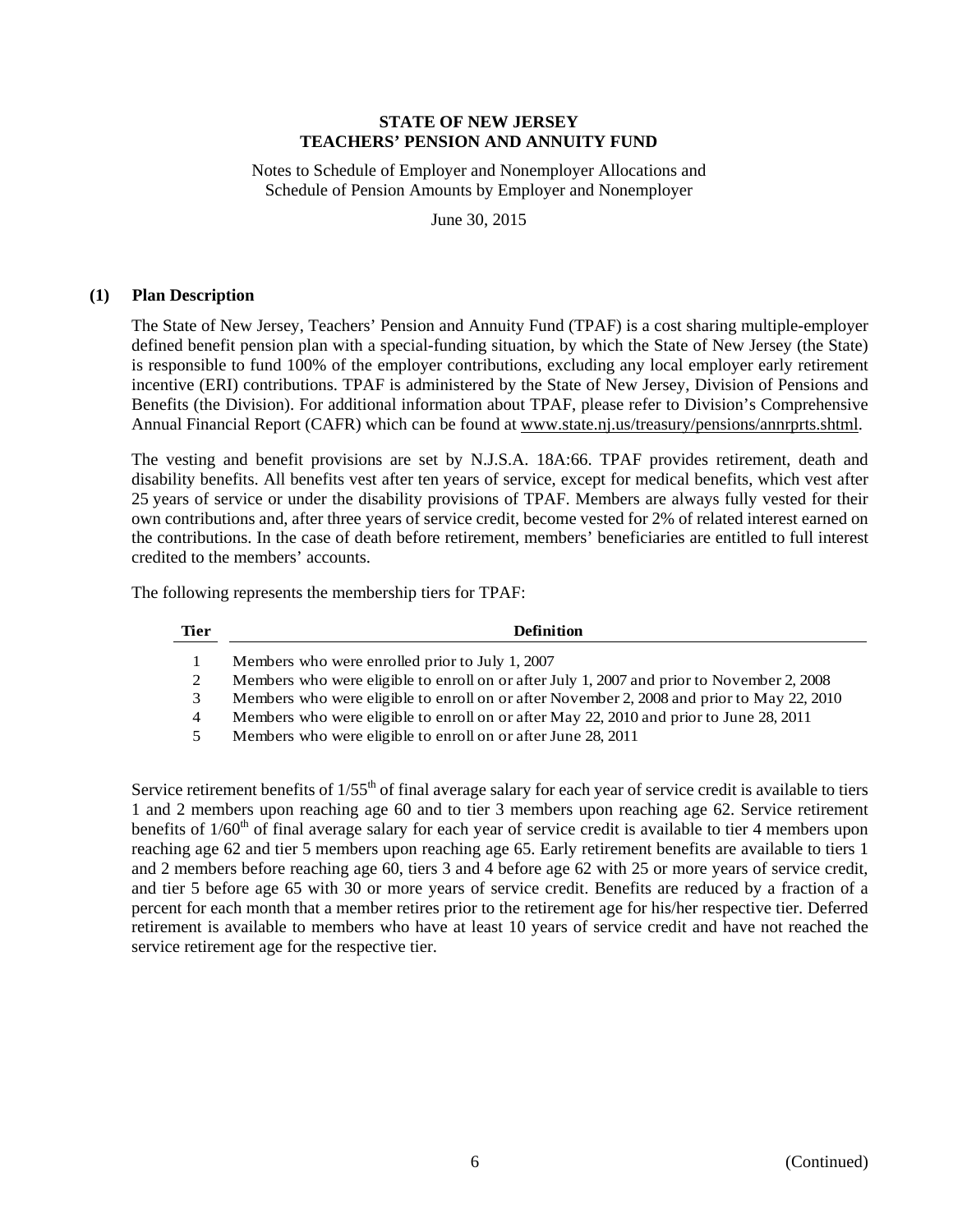Notes to Schedule of Employer and Nonemployer Allocations and Schedule of Pension Amounts by Employer and Nonemployer

June 30, 2015

## **(2) Basis of Presentation**

The schedule of employer and nonemployer allocations and the schedule of pension amounts by employer and nonemployer (collectively, the Schedules) present amounts that are considered elements of the financial statements of TPAF and the State as an employer/nonemployer entity. Accordingly, they do not purport to be a complete presentation of the financial position or changes in financial position of TPAF or the State. The accompanying Schedules were prepared in accordance with U.S. generally accepted accounting principles. Such preparation requires management of TPAF to make a number of estimates and assumptions relating to the reported amounts. Due to the inherent nature of these estimates, actual results could differ from those estimates.

## **(3) Allocation Methodology**

GASB Statement No. 68, *Accounting and Financial Reporting for Pensions*, requires participating employers in TPAF to recognize their proportionate share of the collective net pension liability, collective deferred outflows of resources, collective deferred inflows of resources and collective pension expense excluding that attributable to employer-paid member contributions. The employer and nonemployer allocation percentages presented in the schedule of employer and nonemployer allocations and applied to amounts presented in the schedule of pension amounts by employer and nonemployer are based on the ratio of the State's actual contributions made as an employer and nonemployer adjusted for unpaid early retirement incentives to total contributions to TPAF during the year ended June 30, 2015. Employer and nonemployer allocation percentages have been rounded for presentation purposes, therefore amounts presented in the schedule of pension amounts by employer and nonemployer may result in immaterial differences.

The contribution policy for TPAF is set by N.J.S.A 18A:66 and requires contributions by active members and contributing employers. State legislation has modified the amount that is contributed by the State. The State's pension contribution is based on an actuarially determined amount which includes the employer portion of the normal cost and an amortization of the unfunded accrued liability. Funding for noncontributory group insurance benefits is based on actual claims paid. For Fiscal year 2015, the State's pension contribution was less than the actuarial determined amount.

#### **(4) Special Funding Situation**

The employer contributions for local participating employers are legally required to be funded by the State in accordance with N.J.S.A 18:66-33. Therefore, these local participating employers are considered to be in a special funding situation as defined by GASB Statement No. 68 and the State is treated as a nonemployer contributing entity. Since the local participating employers do not contribute directly to the plan (except for employer specific financed amounts), there is no net pension liability or deferred outflows or inflows to report in the financial statements of the local participating employers. However, the notes to the financial statements of the local participating employers must disclose the portion of the nonemployer contributing entities' total proportionate share of the net pension liability that is associated with the local participating employer.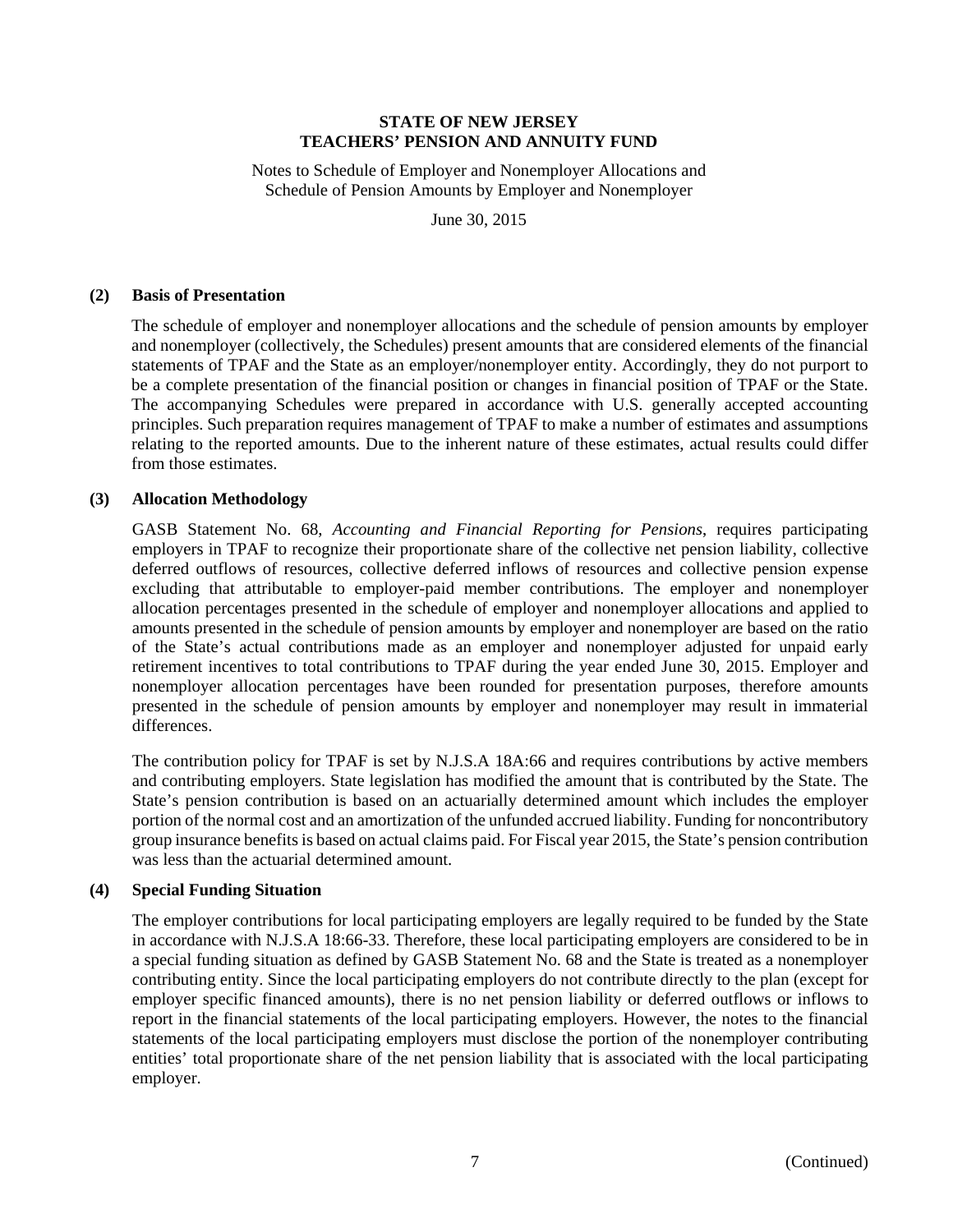Notes to Schedule of Employer and Nonemployer Allocations and Schedule of Pension Amounts by Employer and Nonemployer

June 30, 2015

# **(5) Collective Net Pension Liability**

*Components of Net Pension Liability* 

The components of the net pension liability of the State as of June 30, 2015 are as follows:

| Total pension liability<br>Plan fiduciary net position                           | S | 89,182,662,000<br>25,604,797,560 |
|----------------------------------------------------------------------------------|---|----------------------------------|
| Net pension liability                                                            |   | 63,577,864,440                   |
| Plan fiduciary net position<br>as a percentage of the<br>total pension liability |   | 28.71%                           |

The total pension liability for the June 30, 2015 measurement date was determined by an actuarial valuation as of July 1, 2014, which was rolled forward to June 30, 2015. This actuarial valuation used the following actuarial assumptions, applied to all periods in the measurement:

| Inflation rate            | 2.50%         |
|---------------------------|---------------|
| Salary increases:         |               |
| 2012-2021                 | Varies based  |
|                           | on experience |
| Thereafter                | Varies based  |
|                           | on experience |
| Investment rate of return | 7.90%         |

Mortality rates were based on the RP-2000 Health Annuitant Mortality Table for Males or Females, as appropriate, with adjustments for mortality improvements based on Scale AA. Pre-retirement mortality improvements for active members are projected using Scale AA from the base year of 2000 until the valuation date plus 15 years to account for future mortality improvement. Post-retirement mortality improvements for non-disabled annuitants are projected using Scale AA from the base year of 2000 for males and 2003 for females until the valuation date plus 7 years to account for future mortality improvement.

The actuarial assumptions used in the July 1, 2014 valuation were based on the results of an actuarial experience study for the period July 1, 2009 to June 30, 2012.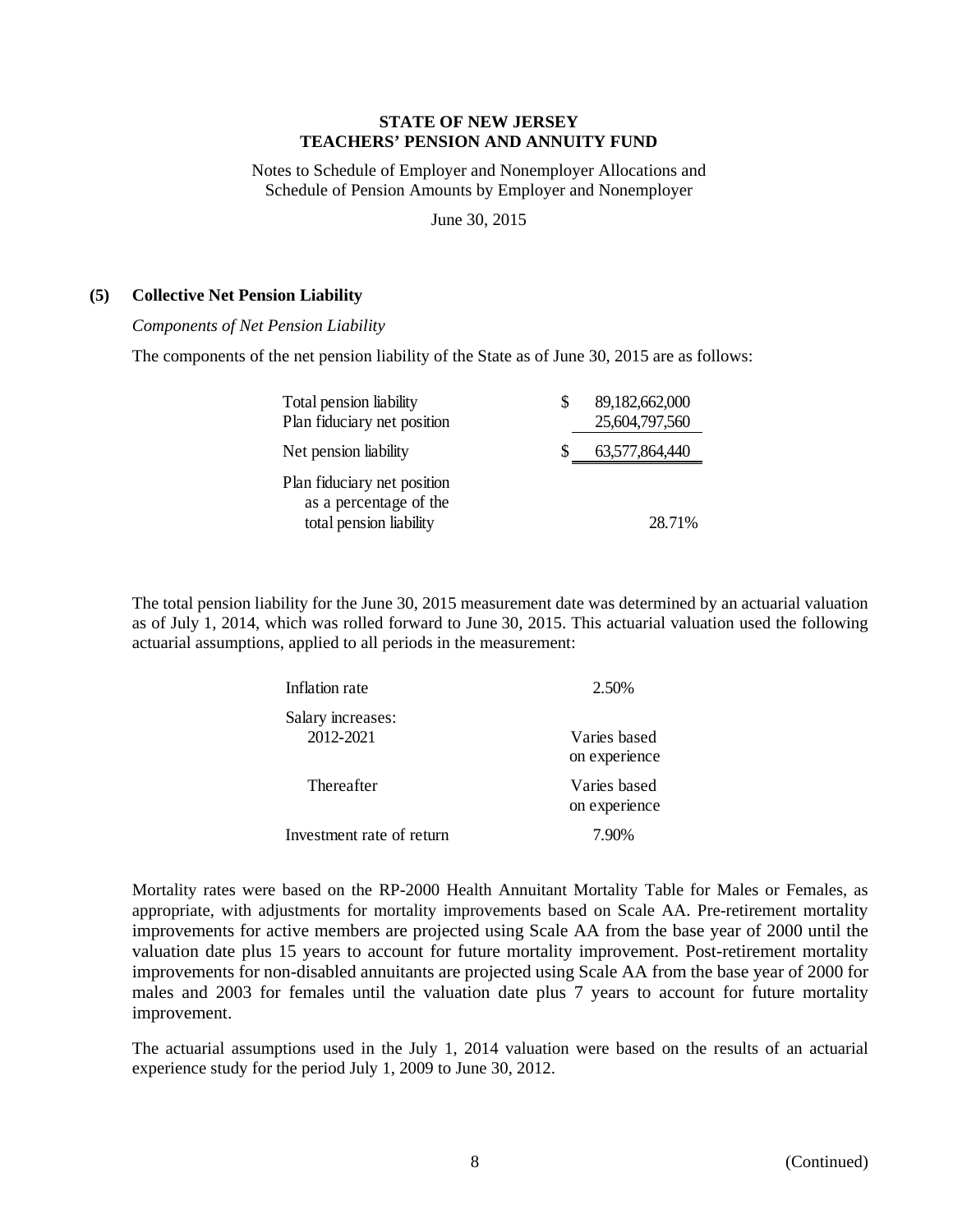Notes to Schedule of Employer and Nonemployer Allocations and Schedule of Pension Amounts by Employer and Nonemployer

June 30, 2015

#### *Long-Term Expected Rate of Return*

In accordance with State statute, the long-term expected rate of return on plan investments (7.90% at June 30, 2015) is determined by the State Treasurer, after consultation with the Directors of the Division of Investments and Division of Pensions and Benefits, the board of trustees and the actuaries. The long-term expected rate of return was determined using a building block method in which best-estimate ranges of expected future real rates of return (expected returns, net of pension plan investment expense and inflation) are developed for each major asset class. These ranges are combined to produce the long-term expected rate of return by weighting the expected future real rates of return by the target asset allocation percentage and by adding expected inflation. Best estimates of arithmetic real rates of return for each major asset class included in TPAF's target asset allocation as of June 30, 2015 are summarized in the following table:

|                                     |            | Long-Term             |
|-------------------------------------|------------|-----------------------|
|                                     | Target     | <b>Expected Real</b>  |
| <b>Asset Class</b>                  | Allocation | <b>Rate of Return</b> |
| US Cash                             | 5.00%      | 0.53%                 |
| <b>US Government Bonds</b>          | 1.75%      | 1.39%                 |
| <b>US Credit Bonds</b>              | 13.50%     | 2.72%                 |
| <b>US</b> Mortgages                 | 2.10%      | 2.54%                 |
| <b>US Inflation-Indexed Bonds</b>   | 1.50%      | 1.47%                 |
| <b>US High Yield Bonds</b>          | 2.00%      | 4.57%                 |
| <b>US Equity Market</b>             | 27.25%     | 5.63%                 |
| Foreign-Developed Equity            | 12.00%     | 6.22%                 |
| <b>Emerging Markets Equity</b>      | 6.40%      | 8.46%                 |
| <b>Private Real Estate Property</b> | 4.25%      | 3.97%                 |
| Timber                              | 1.00%      | 4.09%                 |
| Farmland                            | 1.00%      | 4.61%                 |
| Private Equity                      | 9.25%      | 9.15%                 |
| Commodities                         | 1.00%      | 3.58%                 |
| Hedge Funds - MultiStrategy         | 4.00%      | 4.59%                 |
| Hedge Funds - Equity Hedge          | 4.00%      | 5.68%                 |
| Hedge Funds - Distressed            | 4.00%      | 4.30%                 |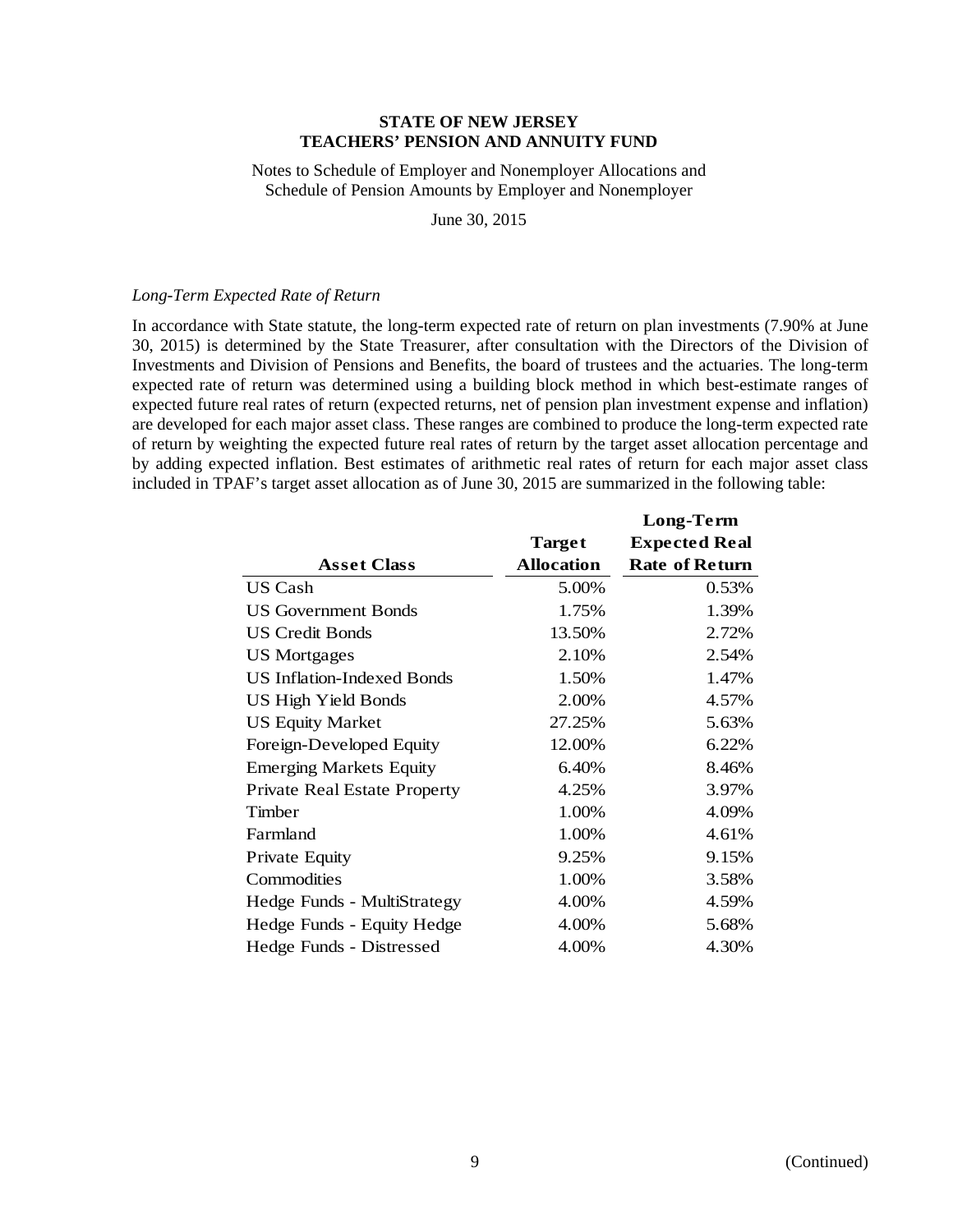Notes to Schedule of Employer and Nonemployer Allocations and Schedule of Pension Amounts by Employer and Nonemployer

June 30, 2015

#### *Discount Rate*

The discount rate used to measure the total pension liability was 4.13% as of June 30, 2015. This single blended discount rate was based on the long-term expected rate of return on pension plan investments of 7.90%, and a municipal bond rate of 3.80% as of June 30, 2015, based on the Bond Buyer Go 20-Bond Municipal Bond Index which includes tax-exempt general obligation municipal bonds with an average rating of AA/Aa or higher. The projection of cash flows used to determine the discount rate assumed that contributions from plan members will be made at the current member contribution rates and that contributions from employers will be made based on the average of the last five years of employers' contributions. Based on those assumptions, the plan's fiduciary net position was projected to be available to make projected future benefit payments of current plan members through 2027. Therefore, the long-term expected rate of return on plan investments was applied to projected benefit payments through 2027, and the municipal bond rate was applied to projected benefit payments after that date in determining the total pension liability.

## *Sensitivity of the Net Pension Liability to Changes in the Discount Rate*

The following presents the net pension liability of the State as of June 30, 2015 calculated using the discount rate as disclosed above as well as what the State's net pension liability would be if it was calculated using a discount rate that is 1-percentage point lower or 1-percentage-point higher than the current rate:

|                                 |                | At current                  |                                 |  |
|---------------------------------|----------------|-----------------------------|---------------------------------|--|
| At $1\%$<br>decrease $(3.13\%)$ |                | discount<br>rate $(4.13\%)$ | At $1\%$<br>increase $(5.13\%)$ |  |
|                                 | 75,559,915,440 | 63,577,864,440              | 53,254,610,440                  |  |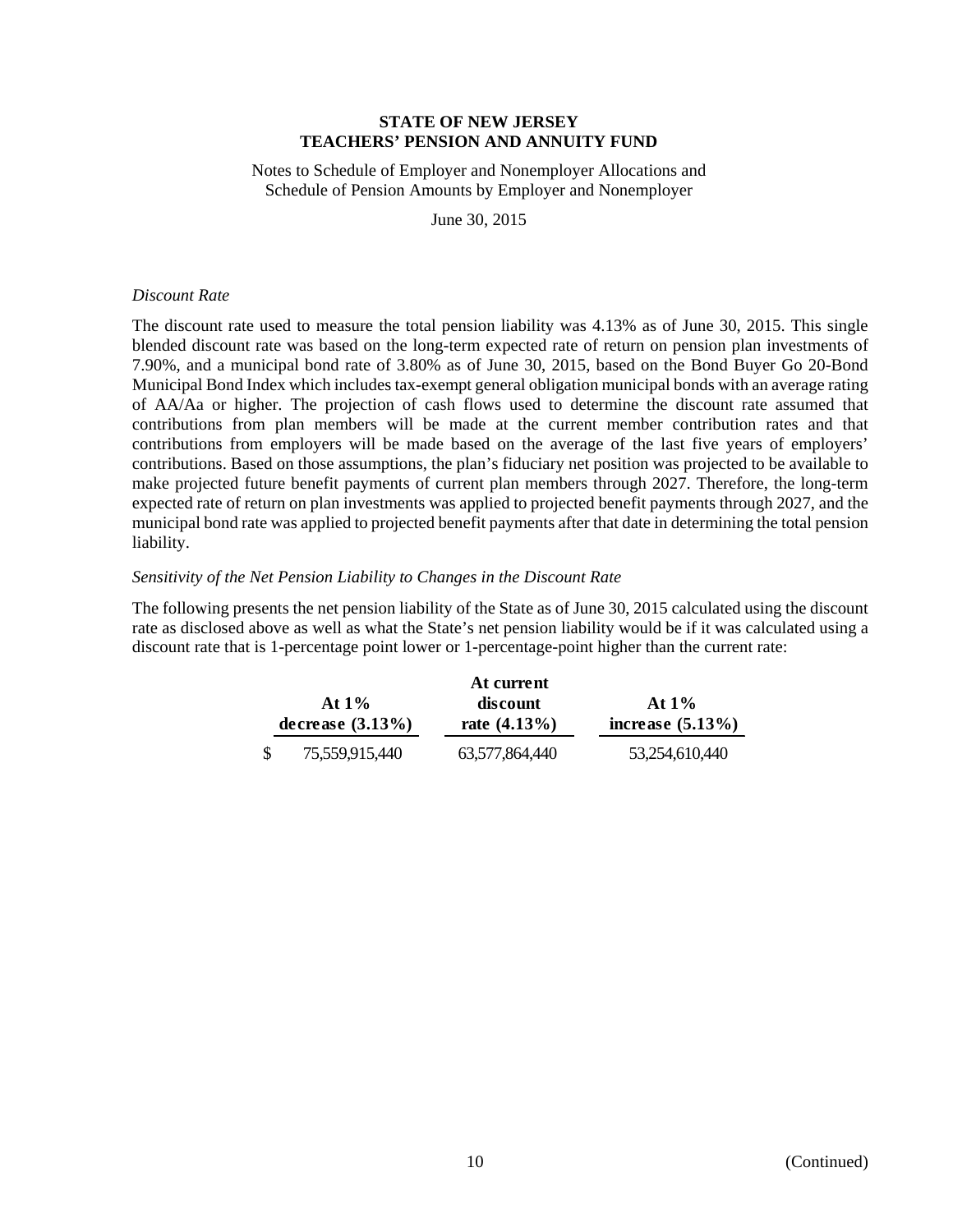Notes to Schedule of Employer and Nonemployer Allocations and Schedule of Pension Amounts by Employer and Nonemployer

June 30, 2015

# **(6) Collective Deferred Outflows of Resources and Deferred Inflows of Resources**

The following presents a summary of changes in the collective deferred outflows of resources and deferred inflows of resources (excluding employer specific amounts) for the year ended June 30, 2015:

|                                        |          |              |    | Beginning     |                  |                   | End             |
|----------------------------------------|----------|--------------|----|---------------|------------------|-------------------|-----------------|
|                                        | Year of  | Amortization |    | of year       |                  |                   | of year         |
|                                        | deferral | period       |    | balance       | <b>Additions</b> | <b>Deductions</b> | balance         |
| <b>Deferred Outflows of Resources:</b> |          |              |    |               |                  |                   |                 |
| Change of assumptions                  | 2014     | 8.5 years    | S. | 2,306,623,861 |                  | 307,549,848       | 1,999,074,013   |
|                                        | 2015     | 8.3 years    |    |               | 5,913,556,000    | 712,476,627       | 5,201,079,373   |
| Subtotal                               |          |              |    | 2,306,623,861 | 5,913,556,000    | 1,020,026,475     | 7,200,153,386   |
| Differences between expected           |          |              |    |               |                  |                   |                 |
| and actual experience                  | 2015     | 8.3 years    |    |               | 365,228,278      | 44,003,407        | 321,224,871     |
| Total                                  |          |              | S. | 2,306,623,861 | 6,278,784,278    | 1,064,029,882     | 7,521,378,257   |
| <b>Deferred Inflows of Resources:</b>  |          |              |    |               |                  |                   |                 |
| Difference between expected            |          |              |    |               |                  |                   |                 |
| and actual experience                  | 2015     | 8.5 years    | \$ | 21,969,019    |                  | 2,929,202         | 19,039,817      |
| Difference between projected           |          |              |    |               |                  |                   |                 |
| and actual earnings on                 |          |              |    |               |                  |                   |                 |
| pension plan investments               | 2014     | 5 years      |    | 1,741,236,574 |                  | 435,309,144       | 1,305,927,430   |
|                                        | 2015     | 5 years      |    |               | (963, 210, 302)  | (192, 642, 060)   | (770, 568, 242) |
| Subtotal                               |          |              |    | 1,741,236,574 | (963, 210, 302)  | 242,667,084       | 535,359,188     |
| Total                                  |          |              |    | 1,763,205,593 | (963, 210, 302)  | 245,596,286       | 554,399,005     |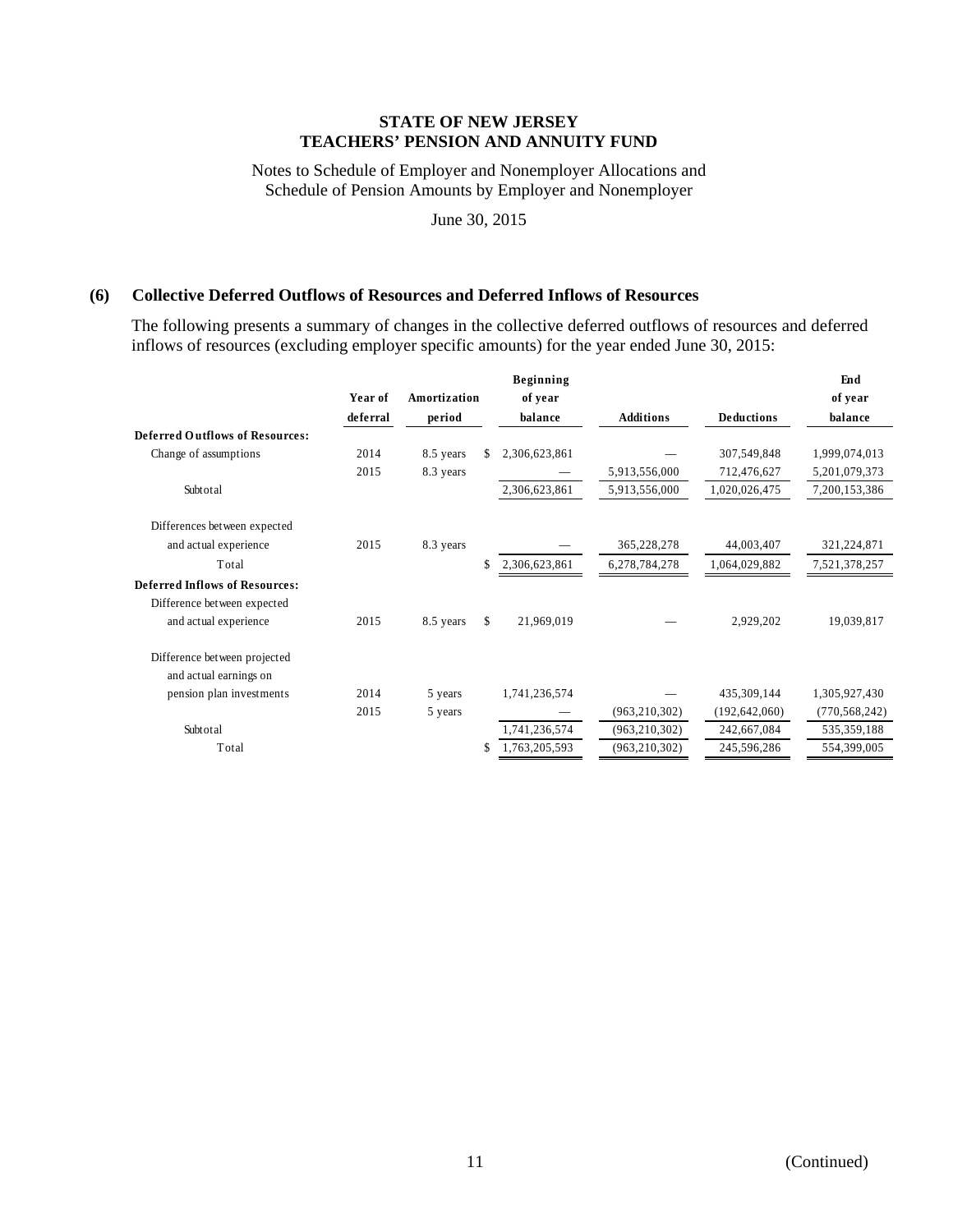Notes to Schedule of Employer and Nonemployer Allocations and Schedule of Pension Amounts by Employer and Nonemployer

June 30, 2015

Amounts reported as deferred outflows of resources and deferred inflows of resources (excluding employer specific amounts) related to pensions will be recognized in pension expense excluding that attributable to employer-paid member contributions as follows:

| Year ending June 30: |                   |
|----------------------|-------------------|
| 2016                 | \$<br>818,433,596 |
| 2017                 | 818,433,596       |
| 2018                 | 818,433,598       |
| 2019                 | 1,253,742,742     |
| 2020                 | 1,061,100,680     |
| Thereafter           | 2,196,835,040     |
| Total                | 6,966,979,252     |

## **(7) Pension Expense**

The components of allocable pension expense, which exclude amounts attributable to employer paid member contributions and employer specific pension expense for change in proportion, for the year ending June 30, 2015 are as follows:

| Service cost                                                            | \$<br>2,022,411,197 |
|-------------------------------------------------------------------------|---------------------|
| Interest on total pension liability                                     | 3,797,032,970       |
| Member contributions                                                    | (740, 296, 265)     |
| Administrative expense                                                  | 13,890,081          |
| Expected investment return net of investment expenses                   | (2,029,273,228)     |
| Pension expense related to specific liabilities of individual employers | (197, 307)          |
| Recognition (amortization) of deferred inflows/outflows of resources:   |                     |
| Differences between expected and actual experience                      | 41,074,205          |
| Changes of assumptions                                                  | 1,020,026,475       |
| Difference between projected and actual investment earnings on          |                     |
| pension plan investments                                                | (242, 667, 084)     |
| Pension expense                                                         | 3,882,001,044       |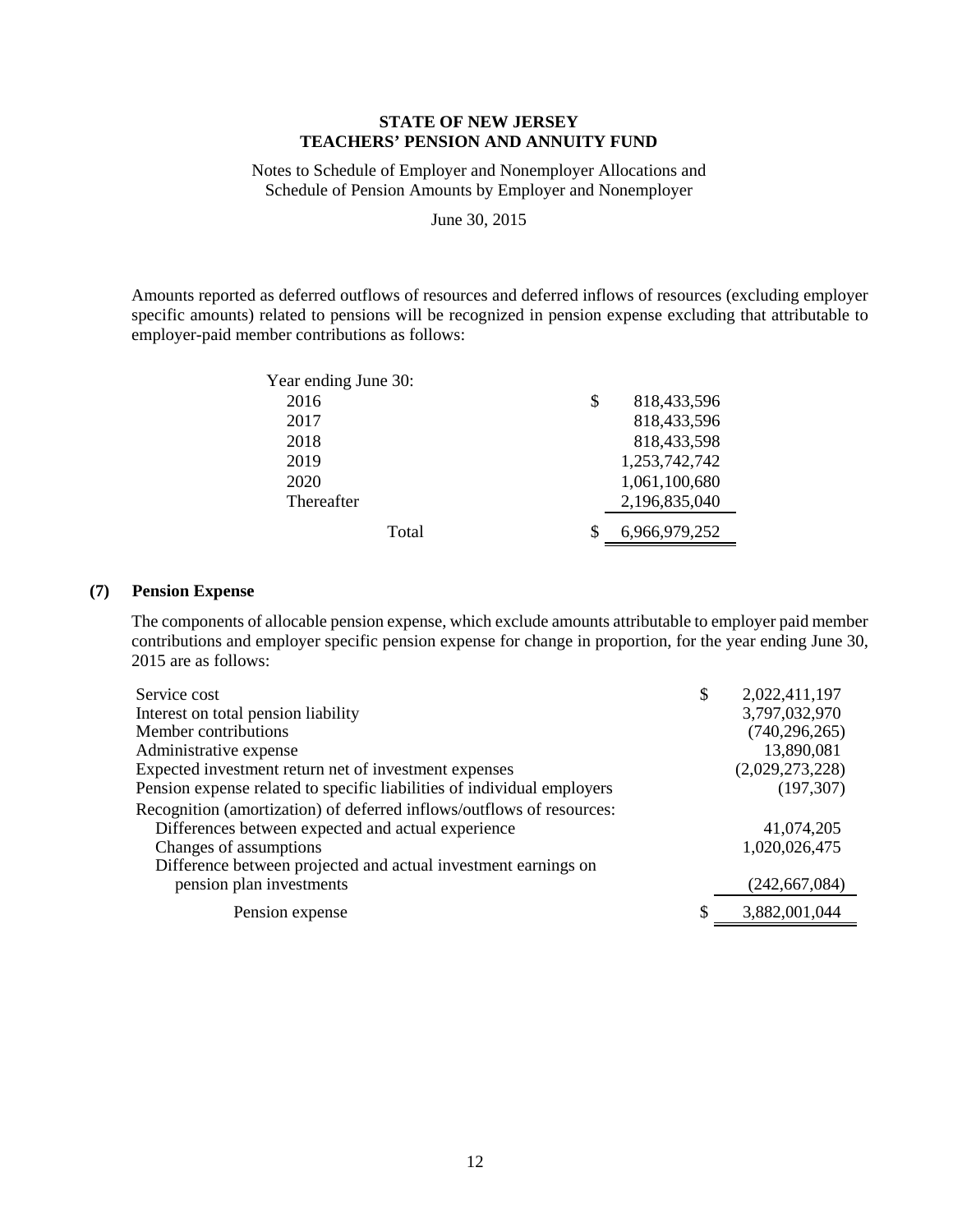## Supplemental Schedule of Employer Special Funding Allocations (Unaudited)

| <b>Employer</b>                                       | <b>Employer</b><br>number | County           | Nonemployer<br>contributions | <b>Employer</b><br>proportionate<br>share |
|-------------------------------------------------------|---------------------------|------------------|------------------------------|-------------------------------------------|
| Kean University                                       | 90412                     | \$               | 185,803                      | 0.0345727610%                             |
| Montclair State University                            | 90414                     |                  | 146,149                      | 0.0271942373%                             |
| New Jersey City University                            | 90411                     |                  | 332.168                      | 0.0618071361%                             |
| New Jersey Institute of Technology                    | 981                       |                  | 64,433                       | 0.0119891994%                             |
| Rowan University                                      | 90410                     |                  | 54,621                       | 0.0101633888%                             |
| The College of New Jersey                             | 90415                     |                  | 40,383                       | 0.0075141047%                             |
| William Paterson University of New Jersey             | 90413                     |                  | 81,419                       | 0.0151497327%                             |
| Absecon Bd of Ed                                      | 1020                      | Atlantic         | 282,904                      | 0.0526405352%                             |
| Atlantic City Bd of Ed                                | 1000                      | Atlantic         | 3,532,554                    | 0.6573088084%                             |
| <b>Atlantic Co Special Services</b>                   | 1098                      | Atlantic         | 421,691                      | 0.0784649059%                             |
| <b>Atlantic Co Vocational Schools</b>                 | 969                       | Atlantic         | 295,880                      | 0.0550549111%                             |
| Brigantine City Bd of Ed                              | 1094                      | Atlantic         | 352,032                      | 0.0655031493%                             |
| Buena Regional School Dist                            | 1081                      | Atlantic         | 835,489                      | 0.1554609877%                             |
| Egg Harbor City Bd of Ed                              | 1030                      | Atlantic         | 222,663                      | 0.0414313422%                             |
| Egg Harbor Twp Bd of Ed                               | 1083                      | Atlantic         | 2,649,238                    | 0.4929484972%                             |
| Estell Manor Bd of Ed                                 | 1084                      | Atlantic         | 69,681                       | 0.0129656409%                             |
| Folsom Borough Bd of Ed                               | 1085                      | Atlantic         | 122,062                      | 0.0227122988%                             |
| Galloway Community Charter Sch                        | 1080                      | Atlantic         | 77,314                       | 0.0143860034%                             |
| Galloway Township Bd of Ed                            | 1086                      | Atlantic         | 1,282,671                    | 0.2386690057%                             |
| Greater Egg Harbor Regional                           | 1097                      | Atlantic         | 1,250,469                    | 0.2326769955%                             |
| Hamilton Twp Bd Ed (Atlantic)                         | 1087                      | Atlantic         | 951,125                      | 0.1769776590%                             |
| Hammonton Town Bd of Ed                               | 1040                      | Atlantic         | 1,045,458                    | 0.1945302997%                             |
| Linwood Bd of Ed                                      | 1050                      | Atlantic         | 345,936                      | 0.0643689309%                             |
| Mainland Regional H S                                 | 1096                      | Atlantic         | 642,021                      | 0.1194619452%                             |
| Margate City Bd of Ed                                 | 1060                      | Atlantic         | 254,102                      | 0.0472812976%                             |
| Mullica Twp Bd of Ed                                  | 1088                      | Atlantic         | 267,110                      | 0.0497015924%                             |
| Northfield Bd of Ed                                   | 1089                      | Atlantic         | 337,136                      | 0.0627316019%                             |
| Oceanside Charter School                              | 1022                      | Atlantic         | 107,834                      | 0.0200648642%                             |
| Pleasantville Bd of Ed                                | 1010                      | Atlantic         | 1,612,369                    | 0.3000164985%                             |
| Port Republic City Bd of Ed                           | 1091                      | Atlantic         | 51,976                       | 0.0096711913%                             |
| Somers Point City Bd of Ed                            | 1092                      | Atlantic         | 384,914                      | 0.0716216770%                             |
| Ventnor City Bd of Ed                                 | 1070                      | Atlantic         | 363,137                      | 0.0675696021%                             |
| Weymouth Township Bd of Ed                            | 1093<br>2097              | Atlantic         | 81,881<br>441,087            | 0.0152357424%<br>0.0820737995%            |
| South Bergen Jointure Comm<br>Allendale Boro Bd of Ed | 2021                      | Bergen           | 336,605                      | 0.0626326444%                             |
| Alpine Bd of Ed                                       | 2022                      | Bergen<br>Bergen | 108,392                      | 0.0201686308%                             |
| Bergen Arts & Science Chrtr Sch                       | 2098                      | Bergen           | 150,231                      | 0.0279537123%                             |
| Bergen Co Bd of Special Servs                         | 2001                      | Bergen           | 1,587,581                    | 0.2954041582%                             |
| Bergen Co Vocational School                           | 980                       | Bergen           | 1,270,073                    | 0.2363247323%                             |
| <b>Bergen Community College</b>                       | 2030                      | Bergen           | 14,830                       | 0.0027595246%                             |
| Bergenfield Bd of Ed                                  | 2023                      | Bergen           | 1,261,573                    | 0.2347432633%                             |
| Bogota Boro Bd of Ed                                  | 2024                      | Bergen           | 388,144                      | 0.0722226352%                             |
| Carlstadt Borough Bd of Ed                            | 2025                      | Bergen           | 235,119                      | 0.0437489803%                             |
| Carlstadt E.Rutherford Bd of Ed                       | 2040                      | Bergen           | 225,652                      | 0.0419875383%                             |
| Cliffside Park Bd of Ed                               | 2026                      | Bergen           | 959,045                      | 0.1784512921%                             |
| <b>Closter Board of Education</b>                     | 2027                      | Bergen           | 489,882                      | 0.0911532810%                             |
| Cresskill Bd of Ed                                    | 2028                      | Bergen           | 694,274                      | 0.1291847423%                             |
| Demarest Boro Bd of Ed                                | 2029                      | Bergen           | 289,644                      | 0.0538946123%                             |
| Dumont Borough Bd of Ed                               | 2031                      | Bergen           | 1,008,833                    | 0.1877153708%                             |
| East Rutherford Boro Bd of Ed                         | 2033                      | Bergen           | 362,776                      | 0.0675024590%                             |
| Edgewater Boro Bd of Ed                               | 2034                      | Bergen           | 203,620                      | 0.0378879269%                             |
| Elmwood Park Borough Bd of Ed                         | 2032                      | Bergen           | 612,412                      | 0.1139526993%                             |
| Emerson Borough Bd of Ed                              | 2035                      | Bergen           | 438,035                      | 0.0815059504%                             |
| Englewood City Bd of Ed                               | 2036                      | Bergen           | 1,267,131                    | 0.2357774146%                             |
| Englewood Cliffs Bd of Ed                             | 2037                      | Bergen           | 204,713                      | 0.0380913907%                             |
| Englewood On The Palisades Char                       | 6011                      | Bergen           | 79,221                       | 0.0147407704%                             |
| Fair Lawn Bd of Ed                                    | 2038                      | Bergen           | 2,007,593                    | 0.3735564696%                             |
| Fairview Boro Bd of Ed                                | 2039                      | Bergen           | 347,041                      | 0.0645746143%                             |
| Fort Lee Bd of Ed                                     | 2041                      | Bergen           | 1,418,329                    | 0.2639110999%                             |
| Franklin Lakes Bd of Ed                               | 2042                      | Bergen           | 697,694                      | 0.1298212142%                             |
| Garfield City Bd of Ed                                | 2000                      | Bergen           | 2,006,958                    | 0.3734382756%                             |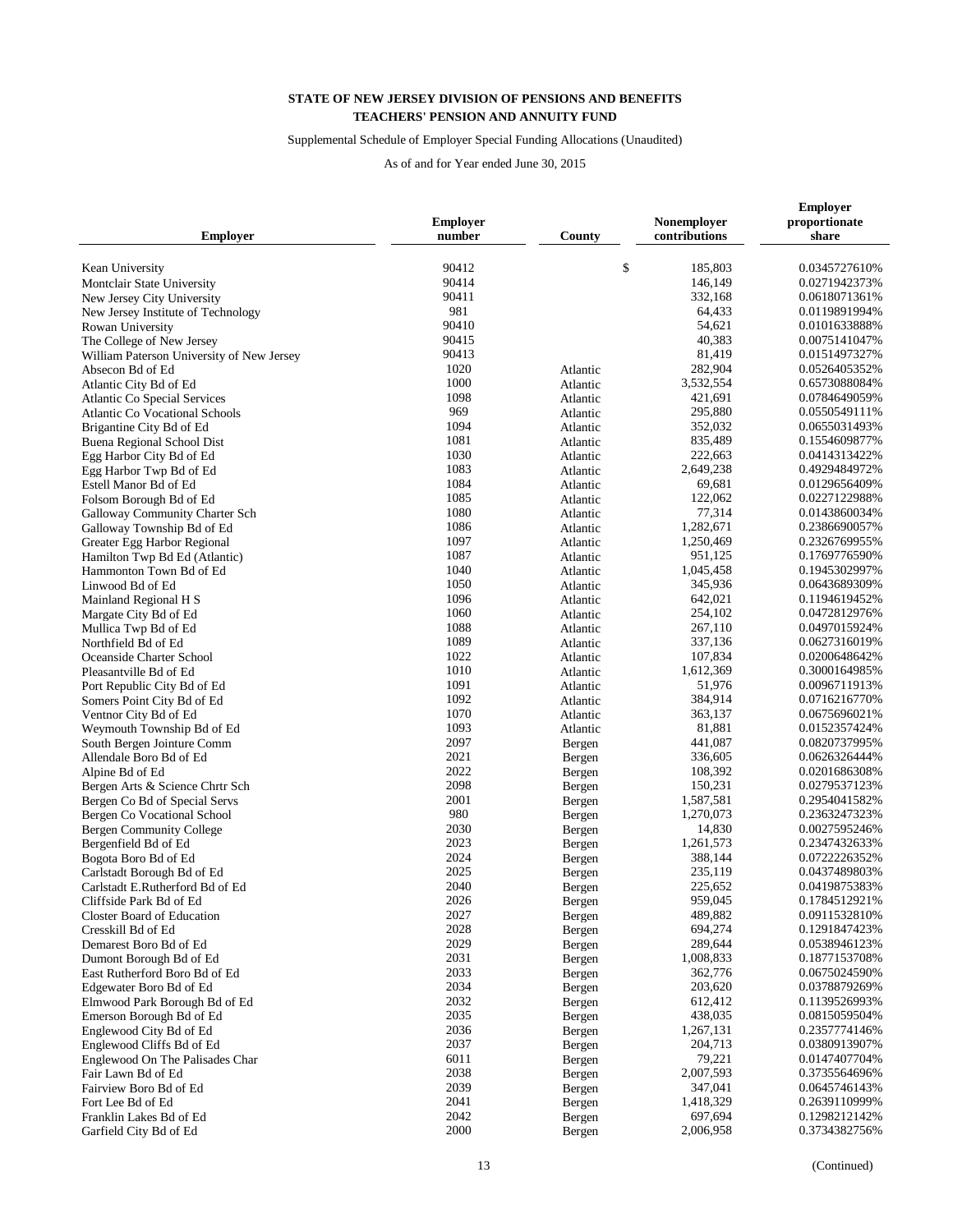## Supplemental Schedule of Employer Special Funding Allocations (Unaudited)

| <b>Employer</b>                 | <b>Employer</b><br>number | County            | Nonemployer<br>contributions | <b>Employer</b><br>proportionate<br>share |
|---------------------------------|---------------------------|-------------------|------------------------------|-------------------------------------------|
|                                 | 2043                      | \$                | 996,670                      | 0.1854522979%                             |
| Glen Rock Borough Bd of Ed      | 2010                      | Bergen            | 2,307,740                    | 0.4294054446%                             |
| Hackensack City Bd of Ed        | 2044                      | Bergen            | 251,643                      | 0.0468236889%                             |
| Harrington Park Bd of Ed        | 2045                      | Bergen            |                              |                                           |
| Hasbrouck Heights Bd of Ed      |                           | Bergen            | 658,943                      | 0.1226106406%                             |
| Haworth Borough Bd of Ed        | 2046<br>2047              | Bergen            | 195,215                      | 0.0363240298%                             |
| Hillsdale Borough Bd of Ed      |                           | Bergen            | 513,467                      | 0.0955418111%                             |
| Ho-Ho-Kus Bd of Ed              | 2048                      | Bergen            | 240,515                      | 0.0447529819%                             |
| Leonia Borough Bd of Ed         | 2051                      | Bergen            | 739,555                      | 0.1376103650%                             |
| Little Ferry Bd of Ed           | 2052                      | Bergen            | 302,827                      | 0.0563476464%                             |
| Lodi Bd of Ed                   | 2053                      | Bergen            | 1,083,259                    | 0.2015640447%                             |
| Lyndhurst Twp Bd of Ed          | 2055                      | Bergen            | 834,892                      | 0.1553498225%                             |
| Mahwah Bd of Ed                 | 2049                      | Bergen            | 1,304,830                    | 0.2427921080%                             |
| Maywood Bd of Ed                | 2056                      | Bergen            | 302,315                      | 0.0562523883%                             |
| Midland Park Boro Bd of Ed      | 2057                      | Bergen            | 449,677                      | 0.0836722854%                             |
| Montvale Borough Bd of Ed       | 2061                      | Bergen            | 385,518                      | 0.0717339520%                             |
| Moonachie Borough Bd of Ed      | 2059                      | Bergen            | 139,851                      | 0.0260222855%                             |
| New Milford Bd of Ed            | 2062                      | Bergen            | 685,584                      | 0.1275679447%                             |
| North Arlington Bd of Ed        | 2063                      | Bergen            | 542,328                      | 0.1009119617%                             |
| Northern Highlands Reg H S      | 2096                      | Bergen            | 590,738                      | 0.1099196760%                             |
| Northern Valley Reg H S Dist    | 2060                      | Bergen            | 1,509,026                    | 0.2807873158%                             |
| Northvale Bd of Ed              | 2065                      | Bergen            | 208,284                      | 0.0387557926%                             |
| Norwood Bd of Ed                | 2064                      | Bergen            | 207,545                      | 0.0386183621%                             |
| Oakland Bd of Ed                | 2066                      | Bergen            | 616,747                      | 0.1147591559%                             |
| Old Tappan Bd of Ed             | 2067                      | Bergen            | 317,173                      | 0.0590169070%                             |
| Oradell Bd of Ed                | 2068                      | Bergen            | 261,849                      | 0.0487227464%                             |
| Palisades Park Bd of Ed         | 2071                      | Bergen            | 578,849                      | 0.1077074691%                             |
| Paramus Bd of Ed                | 2072                      | Bergen            | 1,561,399                    | 0.2905323090%                             |
| Park Ridge Boro Bd of Ed        | 2073                      | Bergen            | 631,759                      | 0.1175525295%                             |
| Pascack Valley Reg H S Dist     | 2070                      | Bergen            | 994,165                      | 0.1849861808%                             |
| Ramapo Indian Hills Reg H S D   | 2080                      | Bergen            | 971,845                      | 0.1808329288%                             |
| Ramsey Borough Bd of Ed         | 2074                      | Bergen            | 1,305,309                    | 0.2428812621%                             |
| Ridgefield Boro Bd of Ed        | 2075                      | Bergen            | 840,185                      | 0.1563347725%                             |
| Ridgefield Park Bd of Ed        | 2069                      | Bergen            | 881,577                      | 0.1640366187%                             |
| Ridgewood Twp Bd of Ed          | 2076                      | Bergen            | 2,381,938                    | 0.4432115761%                             |
| River Dell Reg School District  | 2093                      | Bergen            | 744,381                      | 0.1385083804%                             |
| River Edge Boro Bd of Ed        | 2077                      | Bergen            | 428,549                      | 0.0797408091%                             |
| River Vale Twp Bd of Ed         | 2078                      | Bergen            | 471,975                      | 0.0878212831%                             |
| Rochelle Park Twp Bd of Ed      | 2058                      | Bergen            | 183,502                      | 0.0341445621%                             |
| Rockleigh Borough Board of Ed   | 2095                      | Bergen            | 961                          | 0.0001788632%                             |
| Rutherford Boro Bd of Ed        | 2079                      | Bergen            | 999,825                      | 0.1860391986%                             |
| Saddle Brook Bd of Ed           | 2082                      | Bergen            | 670,740                      | 0.1248058305%                             |
| Saddle River Bd of Ed           | 2081                      | Bergen            | 112,962                      | 0.0210191097%                             |
| South Hackensack Bd of Ed       | 2054                      | Bergen            | 107,130                      | 0.0199339075%                             |
| Teaneck Bd of Ed                | 2083                      | Bergen            | 1,865,318                    | 0.3470830492%                             |
| Teaneck Community Charter Sch   | 2094                      | Bergen            | 98,738                       | 0.0183724150%                             |
| Tenafly Bd of Ed                | 2084                      | Bergen            | 1,502,534                    | 0.2795792954%                             |
| Upper Saddle River Bd of Ed     | 2085                      | Bergen            | 479,510                      | 0.0892233340%                             |
| Waldwick Boro Bd of Ed          | 2086                      | Bergen            | 662,463                      | 0.1232657942%                             |
| Wallington Borough Bd of Ed     | 2087                      | Bergen            | 399,292                      | 0.0742970415%                             |
| Westwood Reg Sch District       | 2088                      | Bergen            | 1,060,928                    | 0.1974087581%                             |
| Woodcliff Lake Bd of Ed         | 2089                      | Bergen            | 312,913                      | 0.0582243228%                             |
| Wood-Ridge Bd of Ed             | 2091                      | Bergen            | 347,325                      | 0.0646273300%                             |
| Wyckoff Township Bd of Ed       | 2092                      | Bergen            | 935,324                      | 0.1740374215%                             |
| Bass River Twp Bd of Ed         | 3011                      | <b>Burlington</b> | 53,896                       | 0.0100285478%                             |
| Beverly City Bd of Ed           | 3012                      | Burlington        | 106,417                      | 0.0198012861%                             |
| Bordentown Reg Sch District     | 3001                      | Burlington        | 790,930                      | 0.1471698362%                             |
| Burlington City Bd of Ed        | 3000                      | <b>Burlington</b> | 832,985                      | 0.1549950555%                             |
| Burlington Co Bd Spcl Services  | 3003                      | Burlington        | 1,009,528                    | 0.1878446628%                             |
| Burlington Co Institute of Tech | 951                       | <b>Burlington</b> | 704,986                      | 0.1311779481%                             |
| Burlington Twp Bd of Ed         | 3014                      | <b>Burlington</b> | 1,317,468                    | 0.2451435951%                             |
| Chesterfield Twp Bd of Ed       | 3016                      | Burlington        | 202,848                      | 0.0377442074%                             |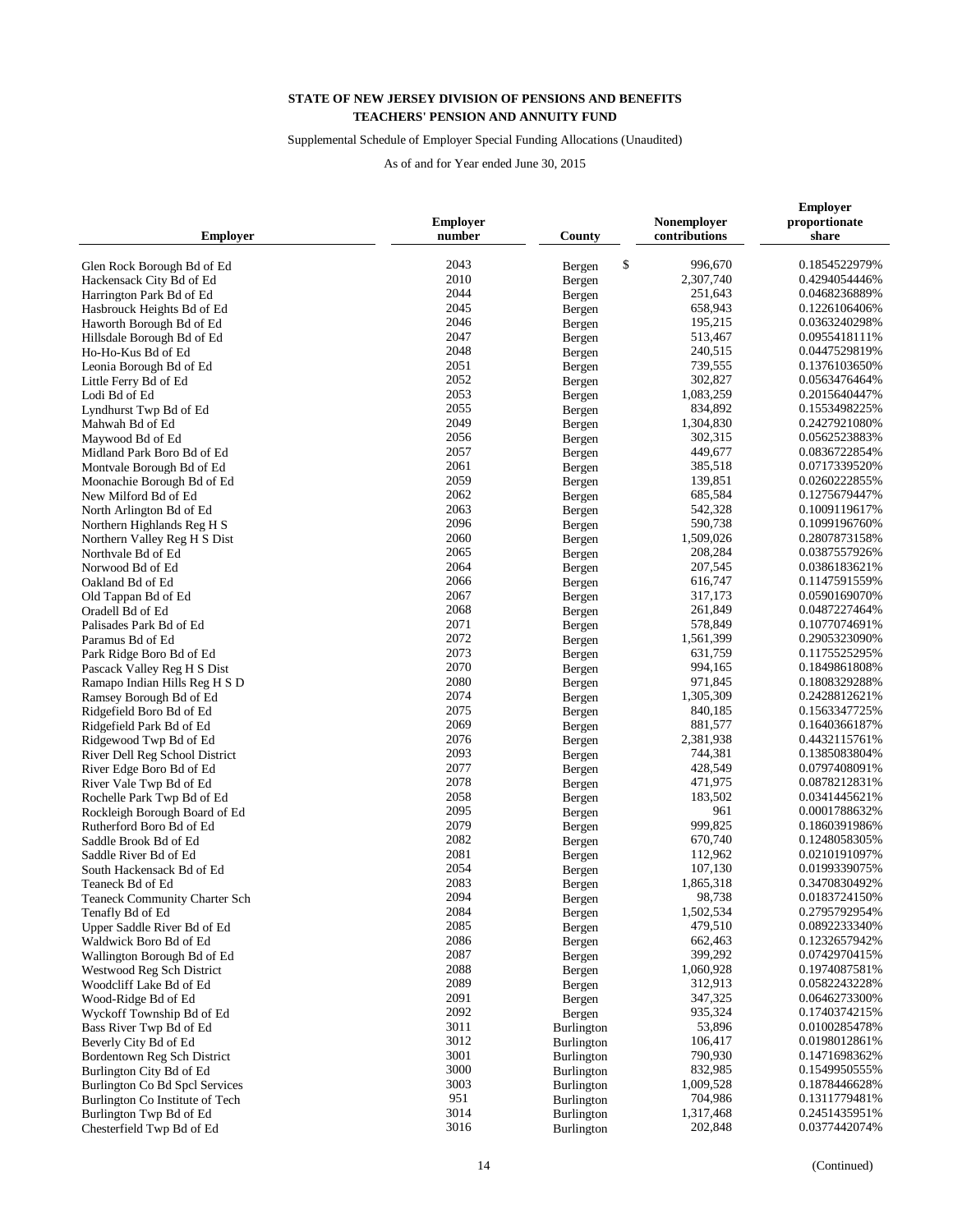## Supplemental Schedule of Employer Special Funding Allocations (Unaudited)

| <b>Employer</b>                       | <b>Employer</b><br>number | County                  | Nonemployer<br>contributions | <b>Employer</b><br>proportionate<br>share |
|---------------------------------------|---------------------------|-------------------------|------------------------------|-------------------------------------------|
| Cinnaminson Twp Bd of Ed              | 3017                      | \$<br><b>Burlington</b> | 909,364                      | 0.1692070049%                             |
| Delanco Twp Bd of Ed                  | 3053                      | Burlington              | 133,409                      | 0.0248236985%                             |
| Delran Twp Bd of Ed                   | 3018                      | Burlington              | 900,058                      | 0.1674755276%                             |
| Eastampton Township Bd of Ed          | 3019                      | Burlington              | 236,872                      | 0.0440752623%                             |
| Edgewater Park Twp Bd of Ed           | 3021                      | Burlington              | 325,271                      | 0.0605238342%                             |
| Evesham Twp Bd of Ed                  | 3022                      | Burlington              | 1,674,558                    | 0.3115880421%                             |
| Florence Township Bd of Ed            | 3023                      | Burlington              | 519,424                      | 0.0966501341%                             |
| Hainesport Township Bd of Ed          | 3024                      |                         | 202,734                      | 0.0377231212%                             |
|                                       | 3005                      | <b>Burlington</b>       | 3,053,102                    | 0.5680962026%                             |
| Lenape Regional H S District          | 3025                      | <b>Burlington</b>       | 506,253                      | 0.0941995046%                             |
| Lumberton Twp Bd of Ed                | 3026                      | Burlington              | 219,102                      | 0.0407687899%                             |
| Mansfield Twp Bd Ed (Burlingtn)       | 3015                      | Burlington              | 774,282                      | 0.1440720067%                             |
| Maple Shade Bd of Ed                  | 3030                      | Burlington              | 157,771                      | 0.0293566880%                             |
| Medford Lakes Boro Bd of Ed           | 3027                      | <b>Burlington</b>       | 1,006,497                    | 0.1872806980%                             |
| Medford Township Bd of Ed             | 3028                      | Burlington              | 1,545,203                    | 0.2875188245%                             |
| Moorestown Township Bd of Ed          | 3032                      | <b>Burlington</b>       | 394,292                      | 0.0733666569%                             |
| Mount Holly Twp Bd of Ed              | 3029                      | Burlington              | 1,572,971                    | 0.2926855113%                             |
| Mount Laurel Twp Bd of Ed             | 3031                      | <b>Burlington</b>       | 74,409                       | 0.0138453445%                             |
| New Hanover Twp Bd of Ed              | 3033                      | Burlington              | 539,399                      |                                           |
| North Hanover Township Bd of Ed       | 3049                      | Burlington              |                              | 0.1003670486%                             |
| Northern Burlington Co Reg            | 3034                      | Burlington              | 688,795                      | 0.1281653885%                             |
| Palmyra Borough Bd of Ed              |                           | Burlington              | 332,432                      | 0.0618561524%                             |
| Pemberton Township Bd of Ed           | 3036<br>3048              | Burlington              | 2,320,434<br>616,046         | 0.4317674748%                             |
| Rancocas Valley Regional H S          |                           | <b>Burlington</b>       |                              | 0.1146287541%                             |
| Renaissance Reg Leadership Chtr       | 3057                      | Burlington              | 28,658                       | 0.0053324174%                             |
| Riverbank Chtr Schl of Excell.        | 3056                      | <b>Burlington</b>       | 35,543                       | 0.0066134997%                             |
| Riverside Township Bd of Ed           | 3037                      | Burlington              | 515,036                      | 0.0958336892%                             |
| Riverton Boro School Board            | 3038                      | <b>Burlington</b>       | 100,302                      | 0.0186633683%                             |
| Shamong Twp Bd of Ed                  | 3039                      | Burlington              | 310,103                      | 0.0577014208%                             |
| Southampton Twp Bd of Ed              | 3041                      | Burlington              | 309,163                      | 0.0575264419%                             |
| Springfield Twp Bd of Ed (Burl)       | 3042                      | <b>Burlington</b>       | 113,933                      | 0.0211996376%                             |
| Tabernacle Twp Bd of Ed               | 3043                      | Burlington              | 283,757                      | 0.0527992369%                             |
| Washington Twp Bd of Ed (Burl)        | 3044                      | Burlington              | 13,821                       | 0.0025717830%                             |
| Westampton Township Bd of Ed          | 3055                      | <b>Burlington</b>       | 303,051                      | 0.0563892640%                             |
| Willingboro Twp Bd of Ed              | 3046                      | <b>Burlington</b>       | 1,424,549                    | 0.2650684392%                             |
| Woodland Twp Bd of Ed                 | 3047                      | Burlington              | 41,643                       | 0.0077486430%                             |
| Audubon Borough Bd of Ed              | 4011                      | Camden                  | 559,594                      | 0.1041246558%                             |
| Barrington Boro Bd of Ed              | 4012                      | Camden                  | 214,414                      | 0.0398964849%                             |
| Bellmawr Borough Bd of Ed             | 4013                      | Camden                  | 342,604                      | 0.0637489211%                             |
| Berlin Borough Bd of Ed               | 4014                      | Camden                  | 290,462                      | 0.0540468402%                             |
| Berlin Township Bd of Ed              | 4015                      | Camden                  | 265,858                      | 0.0494687188%                             |
| <b>Black Horse Pike Reg Sch Dist</b>  | 4025                      | Camden                  | 1,231,885                    | 0.2292190351%                             |
| Brooklawn Boro Bd of Ed               | 4016                      | Camden                  | 100,347                      | 0.0186716918%                             |
| Camden Academy Charter High Sch       | 4003                      | Camden                  | 147,203                      | 0.0273903024%                             |
| Camden City Bd of Ed                  | 4000                      | Camden                  | 6,104,990                    | 1.1359665602%                             |
| Camden Co Ed Services Comm            | 4019                      | Camden                  | 203,054                      | 0.0377826806%                             |
| Camden County Technical Schools       | 977                       | Camden                  | 877,328                      | 0.1632460692%                             |
| Camden's Pride Charter School         | 4077                      | Camden                  | 75,453                       | 0.0140397450%                             |
| <b>Camdens Promise Charter School</b> | 4002                      | Camden                  | 1,338                        | 0.0002489658%                             |
| <b>Camdens Promise Charter School</b> | 4002                      | Camden                  | 158,143                      | 0.0294260506%                             |
| Cherry Hill Twp Bd of Ed              | 4031                      | Camden                  | 4,029,708                    | 0.7498149389%                             |
| Clementon Bd of Ed                    | 4018                      | Camden                  | 183,530                      | 0.0341497412%                             |
| Collingswood Borough Bd of Ed         | 4020                      | Camden                  | 767,039                      | 0.1427243362%                             |
| D.U.E. Season Charter School          | 4021                      | Camden                  | 171,630                      | 0.0319354997%                             |
| Eastern Camden Co Reg Sch Dist        | 4010                      | Camden                  | 709,978                      | 0.1321068530%                             |
| Eco Charter School                    | 4076                      | Camden                  | 67,464                       | 0.0125531642%                             |
| Freedom Academy Charter School        | 4075                      | Camden                  | 74,323                       | 0.0138294373%                             |
| Gibbsboro Borough Bd of Ed            | 4032                      | Camden                  | 89,761                       | 0.0167019769%                             |
| Gloucester City Bd of Ed              | 4033                      | Camden                  | 922,731                      | 0.1716942579%                             |
| Gloucester Twp Bd of Ed               | 4034                      | Camden                  | 2,405,496                    | 0.4475951120%                             |
| Haddon Heights Bd of Ed               | 4037                      | Camden                  | 498,531                      | 0.0927624950%                             |
| Haddon Township Bd of Ed              | 4035                      | Camden                  | 712,160                      | 0.1325128559%                             |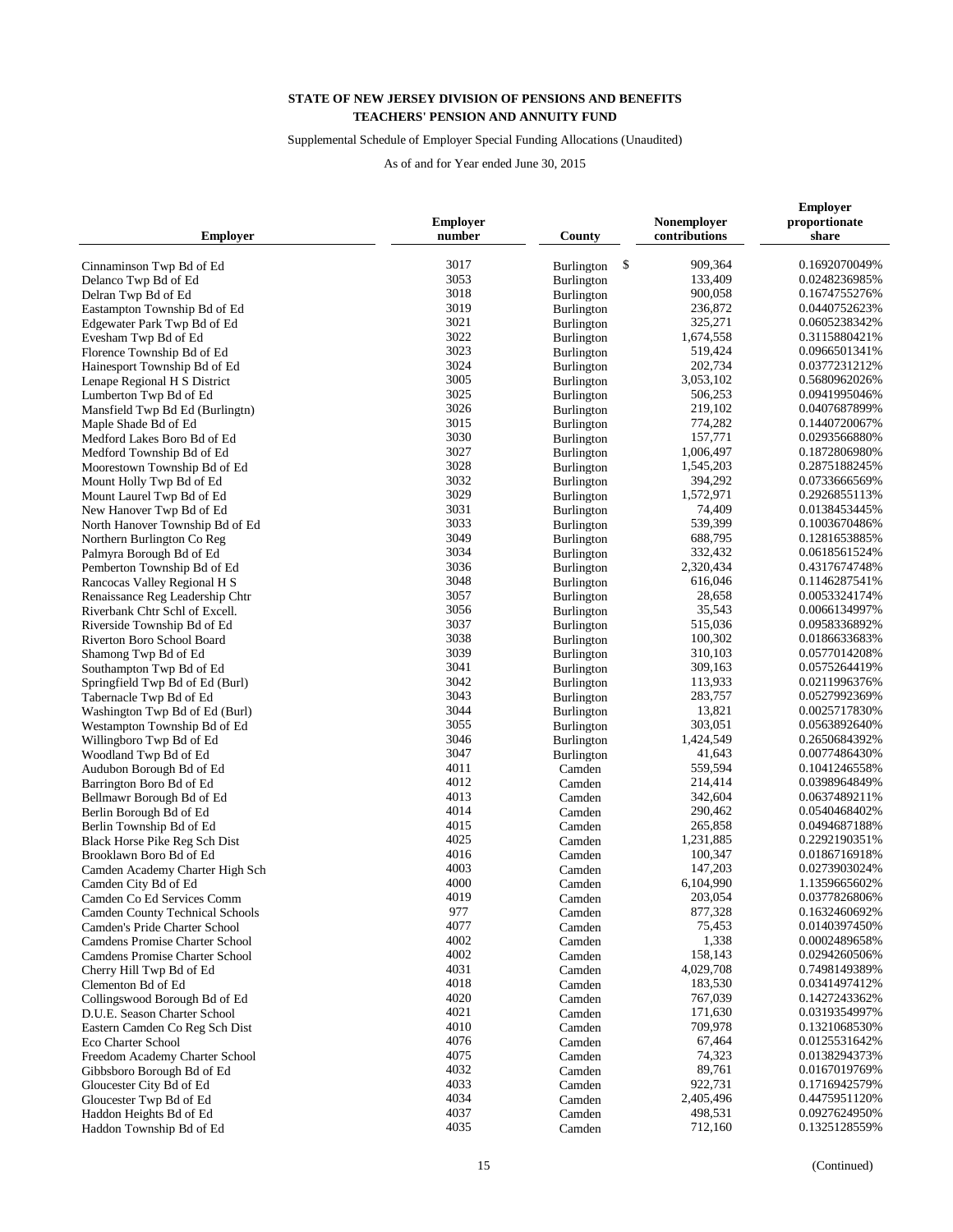## Supplemental Schedule of Employer Special Funding Allocations (Unaudited)

| <b>Employer</b>                      | <b>Employer</b><br>number | County           | Nonemployer<br>contributions | <b>Employer</b><br>proportionate<br>share |
|--------------------------------------|---------------------------|------------------|------------------------------|-------------------------------------------|
| Haddonfield Bd of Ed                 | 4036                      | \$               | 836,188                      | 0.1555910196%                             |
| Institute For Excellence Ch Sch      | 4078                      | Camden<br>Camden | 97,780                       | 0.0181941067%                             |
| The Kingdom Charter School           | 4079                      | Camden           | 32,865                       | 0.0061151983%                             |
| Knowledge A to Z Charter School      | 4080                      |                  | 8,206                        | 0.0015269037%                             |
|                                      |                           | Camden           |                              |                                           |
| Laurel Springs Borough Bd of Ed      | 4038<br>4039              | Camden           | 62,989<br>117,068            | 0.0117204421%                             |
| Lawnside Borough Bd of Ed            |                           | Camden           |                              | 0.0217830239%                             |
| Leap Academy Charter School          | 4001                      | Camden           | 292,806                      | 0.0544829927%                             |
| Lindenwold Borough Bd of Ed          | 4068<br>4041              | Camden           | 880,733                      | 0.1638795817%                             |
| Magnolia Borough Bd of Ed            | 4042                      | Camden           | 158,000                      | 0.0293994154%                             |
| Merchantville Boro Bd of Ed          | 4043                      | Camden           | 138,476<br>136,600           | 0.0257664760%<br>0.0254174430%            |
| Mount Ephraim Bd of Ed               | 4044                      | Camden           |                              |                                           |
| Oaklyn Borough Bd of Ed              | 4050                      | Camden           | 136,418<br>1,895,758         | 0.0253835940%                             |
| Pennsauken Twp Bd of Ed              | 4069                      | Camden           | 798,886                      | 0.3527471127%                             |
| Pine Hill Borough Bd of Ed           | 4061                      | Camden           | 287,914                      | 0.1486501281%                             |
| Runnemede Borough Bd of Ed           |                           | Camden           |                              | 0.0535727695%                             |
| Somerdale Boro Bd of Ed              | 4067                      | Camden           | 164,874                      | 0.0306784631%                             |
| <b>Sterling High School District</b> | 4070                      | Camden           | 344,446                      | 0.0640916652%                             |
| Stratford Bd of Ed                   | 4062                      | Camden           | 302,930                      | 0.0563666980%                             |
| Voorhees Twp Bd of Ed                | 4063                      | Camden           | 1,242,535                    | 0.2312007729%                             |
| Waterford Twp Bd of Ed               | 4064                      | Camden           | 316,292                      | 0.0588530261%                             |
| Winslow Township Bd of Ed            | 4065                      | Camden           | 1,987,987                    | 0.3699083629%                             |
| Woodlynne Bd of Ed                   | 4066                      | Camden           | 115,620                      | 0.0215137118%                             |
| Avalon Borough Bd of Ed              | 5011                      | Cape May         | 74,244                       | 0.0138146400%                             |
| Cape May City Bd of Ed               | 5000                      | Cape May         | 81,913                       | 0.0152416614%                             |
| Cape May Co Special Services         | 5001                      | Cape May         | 321,738                      | 0.0598664610%                             |
| Cape May Co Technical Sch Dist       | 971                       | Cape May         | 320,160                      | 0.0595727332%                             |
| Charter Tech                         | 5020                      | Cape May         | 101,183                      | 0.0188272492%                             |
| Dennis Twp Bd of Ed                  | 5013                      | Cape May         | 261,368                      | 0.0486332223%                             |
| Lower Cape May Reg School Dist       | 5027                      | Cape May         | 612,682                      | 0.1140028253%                             |
| Lower Township Bd of Ed              | 5014                      | Cape May         | 623,755                      | 0.1160631742%                             |
| Middle Township Bd of Ed             | 5015                      | Cape May         | 881,354                      | 0.1639951861%                             |
| North Wildwood Bd of Ed              | 5016                      | Cape May         | 169,273                      | 0.0314969426%                             |
| Ocean City Bd of Ed                  | 5017                      | Cape May         | 1,010,746                    | 0.1880714325%                             |
| Stone Harbor Bd of Ed                | 5019                      | Cape May         | 55,782                       | 0.0103794305%                             |
| Upper Township Bd of Ed              | 5021                      | Cape May         | 524,475                      | 0.0975899521%                             |
| West Cape May Boro Bd of Ed          | 5022                      | Cape May         | 26,732                       | 0.0049741360%                             |
| Wildwood City Bd of Ed               | 5023                      | Cape May         | 443,031                      | 0.0824355952%                             |
| Wildwood Crest Bd of Ed              | 5025                      | Cape May         | 136,882                      | 0.0254699737%                             |
| Woodbine Borough Bd of Ed            | 5024                      | Cape May         | 93,915                       | 0.0174749545%                             |
| Bridgeton Bd of Ed                   | 5050                      | Cumberland       | 1,974,034                    | 0.3673121643%                             |
| Commercial Twp Bd of Ed              | 5081                      | Cumberland       | 181,863                      | 0.0338395513%                             |
| Cumberland Co Bd of Voc Ed           | 954                       | Cumberland       | 153,584                      | 0.0285776064%                             |
| <b>Cumberland County College</b>     | 5080                      | Cumberland       | 5,352                        | 0.0009958630%                             |
| Cumberland Regional School Dist      | 5089                      | Cumberland       | 408,410                      | 0.0759935600%                             |
| Deerfield Township Bd of Ed          | 5082                      | Cumberland       | 113,543                      | 0.0211271305%                             |
| Downe Twp Bd of Ed                   | 5083                      | Cumberland       | 65,591                       | 0.0122046861%                             |
| Fairfield Twp Bd Ed (Cumberlnd)      | 5084                      | Cumberland       | 183,592                      | 0.0341612091%                             |
| Greenwich Twp Bd Ed (Cumbrland)      | 5085                      | Cumberland       | 25,129                       | 0.0046757841%                             |
| Hopewell Twp Bd Ed (Cumberland)      | 5086                      | Cumberland       | 189,112                      | 0.0351883316%                             |
| Lawrence Twp Bd Ed (Cumberland)      | 5087                      | Cumberland       | 155,405                      | 0.0289164662%                             |
| Maurice River Township Bd of Ed      | 5088                      | Cumberland       | 133,237                      | 0.0247916992%                             |
| Millville Bd of Ed                   | 5070                      | Cumberland       | 2,188,690                    | 0.4072535962%                             |
| Millville Public Charter School      | 5094                      | Cumberland       | 28,032                       | 0.0052158881%                             |
| Stow Creek Township Bd of Ed         | 5091                      | Cumberland       | 42,383                       | 0.0078862585%                             |
| Upper Deerfield Twp Bd of Ed         | 5092                      | Cumberland       | 328,901                      | 0.0611991492%                             |
| Vineland City Bd of Ed               | 5060                      | Cumberland       | 3,768,411                    | 0.7011952192%                             |
| Vineland Public Charter School       | 5093                      | Cumberland       | 42,773                       | 0.0079587656%                             |
| 100 Legacy Academy Charter School    | 6105                      | Essex            | 9,100                        | 0.0016931891%                             |
| Belleville Bd of Ed                  | 6010                      | Essex            | 1,589,444                    | 0.2957507866%                             |
| Bloomfield Twp Bd of Ed              | 6020                      | Essex            | 2,022,014                    | 0.3762397877%                             |
| Burch Chtr Schl of Excellence        | 6097                      | Essex            | 64,974                       | 0.0120898215%                             |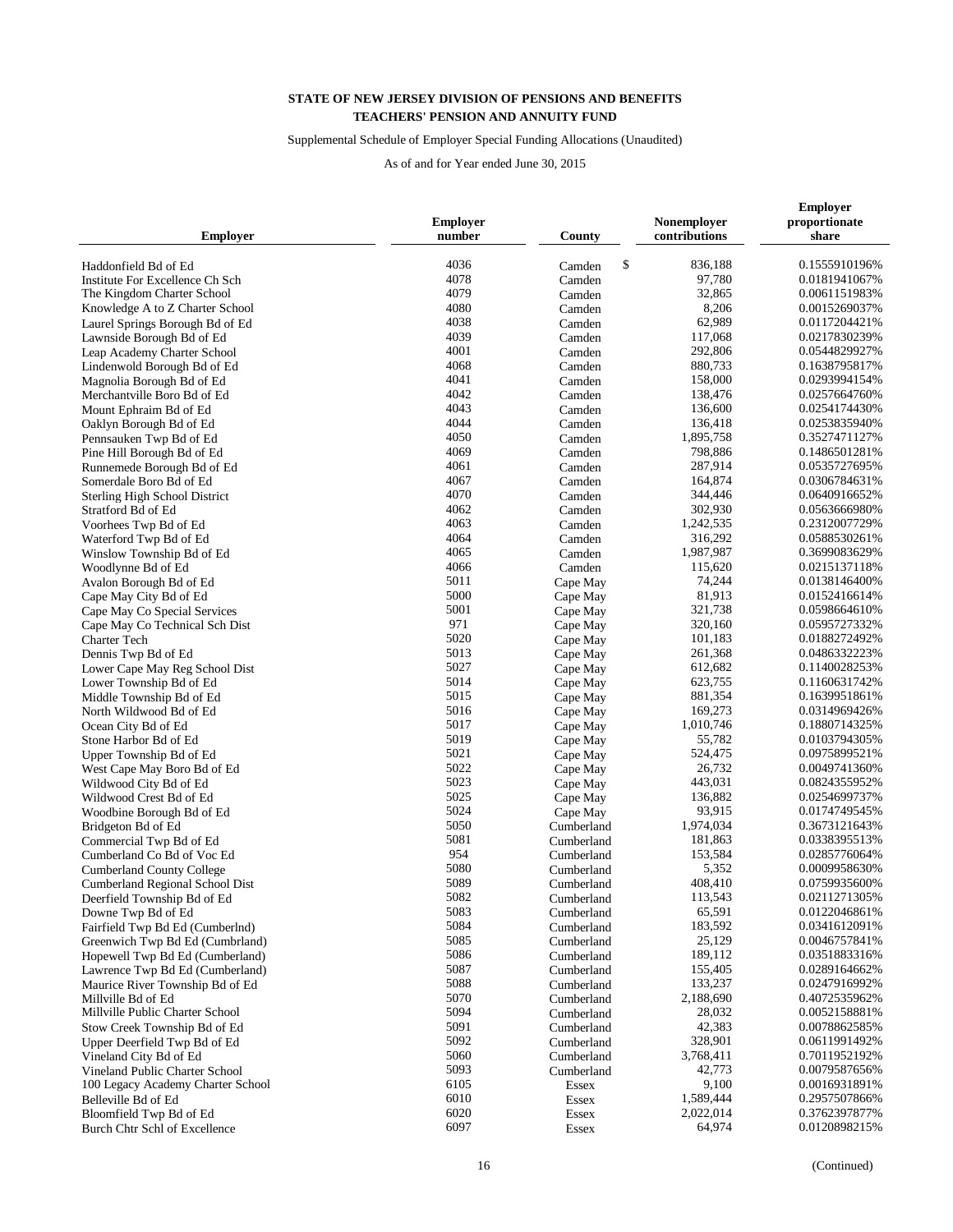## Supplemental Schedule of Employer Special Funding Allocations (Unaudited)

| <b>Employer</b>                       | <b>Employer</b><br>number | County             | Nonemployer<br>contributions | <b>Employer</b><br>proportionate<br>share |
|---------------------------------------|---------------------------|--------------------|------------------------------|-------------------------------------------|
| Caldwell West Caldwell Bd of Ed       | 6081                      | \$<br><b>Essex</b> | 927,360                      | 0.1725556498%                             |
| Cedar Grove Twp Bd of Ed              | 6083                      | <b>Essex</b>       | 552,978                      | 0.1028936996%                             |
| Discovery Charter School              | 6009                      | <b>Essex</b>       | 15,363                       | 0.0028586670%                             |
| East Orange Community Chart Sch       | 204                       | <b>Essex</b>       | 1,284                        | 0.0002389775%                             |
| East Orange Community Chart Sch       | 204                       | <b>Essex</b>       | 127,413                      | 0.0237079768%                             |
| East Orange School District           | 6030                      | <b>Essex</b>       | 4,914,448                    | 0.9144401231%                             |
| <b>Essex Co Educational Serv Comm</b> | 6012                      | Essex              | 437,870                      | 0.0814752459%                             |
| <b>Essex Co Vocational School</b>     | 950                       | <b>Essex</b>       | 930.362                      | 0.1731142505%                             |
| Essex Fells Bd of Ed                  | 6084                      | <b>Essex</b>       | 116,464                      | 0.0216707489%                             |
| Fairfield Twp Bd of Ed (Essex)        | 6082                      | <b>Essex</b>       | 267,079                      | 0.0496958585%                             |
| Glen Ridge Bd of Ed                   | 6085                      | <b>Essex</b>       | 715,250                      | 0.1330879187%                             |
| Gray Charter School                   | 6015                      | <b>Essex</b>       | 77,722                       | 0.0144618400%                             |
| Great Oaks Charter School             | 6101                      | <b>Essex</b>       | 29,159                       | 0.0054256408%                             |
| Irvington Bd of Ed                    | 6040                      | <b>Essex</b>       | 2,582,418                    | 0.4805151918%                             |
| Lady Liberty Academy Charter Sc       | 6018                      | <b>Essex</b>       | 161,754                      | 0.0300978513%                             |
| Livingston Bd of Ed                   | 6086                      | <b>Essex</b>       | 2,460,270                    | 0.4577869858%                             |
| Maria L. Varisco-Rogers Charter       | 6007                      | <b>Essex</b>       | 161,611                      | 0.0300712160%                             |
| Marion P. Thomas Charter Sch          | 6013                      | <b>Essex</b>       | 171,674                      | 0.0319436382%                             |
| Millburn Twp Public Schools           | 6087                      | Essex              | 2,186,517                    | 0.4068492581%                             |
| Montclair Bd of Ed                    | 6050                      | <b>Essex</b>       | 2,752,708                    | 0.5122013557%                             |
| New Horizon Comm Charter School       | 6014                      | <b>Essex</b>       | 131,566                      | 0.0244807695%                             |
| <b>Newark Charter School</b>          | 6016                      | <b>Essex</b>       | 62,876                       | 0.0116995409%                             |
| Newark Educators' Comm Chtr Sch       | 6099                      | <b>Essex</b>       | 99,288                       | 0.0184747018%                             |
| Newark Legacy Charter School          | 6100                      | <b>Essex</b>       | 80,725                       | 0.0150206257%                             |
| <b>Newark Public Schools</b>          | 6000                      | <b>Essex</b>       | 16,883,636                   | 3.1415688409%                             |
| North Caldwell Bd of Ed               | 6088                      | <b>Essex</b>       | 267,318                      | 0.0497404355%                             |
| North Star Academy Charter Sch        | 6006                      | <b>Essex</b>       | 735,543                      | 0.1368638377%                             |
| Nutley Bd of Ed                       | 6089                      | <b>Essex</b>       | 1,433,913                    | 0.2668108296%                             |
| Orange City Bd of Ed                  | 6060                      | <b>Essex</b>       | 1,980,224                    | 0.3684639546%                             |
| Peoples Preparatory Charter Sch       | 6102                      | <b>Essex</b>       | 74,559                       | 0.0138732746%                             |
| Pride Academy Charter School          | 6098                      | <b>Essex</b>       | 113,177                      | 0.0210590626%                             |
| Robert Treat Academy Charter Sc       | 6005                      | <b>Essex</b>       | 146,560                      | 0.0272706287%                             |
| Roseland Bd of Ed                     | 6091                      | <b>Essex</b>       | 200,714                      | 0.0373472679%                             |
| Roseville Community Charter Sch       | 6103                      | <b>Essex</b>       | 74,574                       | 0.0138760491%                             |
| South Orange-Maplewood Bd of Ed       | 6070                      | <b>Essex</b>       | 2,651,467                    | 0.4933633785%                             |
| Team Academy Charter School           | 6017                      | <b>Essex</b>       | 758,941                      | 0.1412175940%                             |
| University Heights Charter Schl       | 6095                      | <b>Essex</b>       | 145,528                      | 0.0270786328%                             |
| Verona Bd of Ed                       | 6092                      | <b>Essex</b>       | 793,169                      | 0.1475863822%                             |
| Visions Academy Charter H.S.          | 6104                      | <b>Essex</b>       | 65,226                       | 0.0121368031%                             |
| West Essex Regional Sch Dist          | 6094                      | Essex              | 730,692                      | 0.1359611981%                             |
| West Orange Township Bd of Ed         | 6093                      | <b>Essex</b>       | 3,214,637                    | 0.5981533611%                             |
| Clayton Borough Bd of Ed              | 7011                      | Gloucester         | 434,622                      | 0.0808709583%                             |
| Clearview Regional Bd of Ed           | 7036                      | Gloucester         | 719,232                      | 0.1338288970%                             |
| Delsea Reg High Sch District          | 7035                      | Gloucester         | 609,693                      | 0.1134466292%                             |
| Deptford Twp Bd of Ed                 | 7012                      | Gloucester         | 1,416,894                    | 0.2636440073%                             |
| East Greenwich Bd of Education        | 7013                      | Gloucester         | 333,713                      | 0.0620945751%                             |
| Ed Information & Resource Ctr         | 4006                      | Gloucester         | 17,464                       | 0.0032495025%                             |
| Elk Twp Bd of Ed                      | 7014                      | Gloucester         | 115,038                      | 0.0214053210%                             |
| Franklin Twp Bd of Ed (Glocstr)       | 7015                      | Gloucester         | 429,213                      | 0.0798643672%                             |
| Gateway Regional High School          | 7038                      | Gloucester         | 411,342                      | 0.0765392131%                             |
| Glassboro Bd of Ed                    | 7016                      | Gloucester         | 800,169                      | 0.1488889207%                             |
| Gloucester Co Sp Serv Sch Dist        | 7010                      | Gloucester         | 701,859                      | 0.1305962265%                             |
| Gloucester Co Vo-Tech Sch Dist        | 957                       | Gloucester         | 377,130                      | 0.0701731994%                             |
| Greenwich Twp Bd Ed (Gloucster)       | 7017                      | Gloucester         | 199,888                      | 0.0371935603%                             |
| Harrison Twp Bd Ed (Gloucester)       | 7018                      | Gloucester         | 426,532                      | 0.0793655108%                             |
| Kingsway Regional School Dist         | 7037                      | Gloucester         | 613,979                      | 0.1142442075%                             |
| Logan Township Bd of Ed               | 7019                      | Gloucester         | 327,352                      | 0.0609109704%                             |
| Mantua Township Bd of Ed              | 7021                      | Gloucester         | 445,855                      | 0.0829610868%                             |
| Monroe Twp Bd of Ed (Gloucestr)       | 7022                      | Gloucester         | 1,763,732                    | 0.3281808884%                             |
| National Park Board of Educ           | 7023                      | Gloucester         | 93,311                       | 0.0173624945%                             |
| Paulsboro Boro Bd of Ed               | 7025                      | Gloucester         | 486,435                      | 0.0905118150%                             |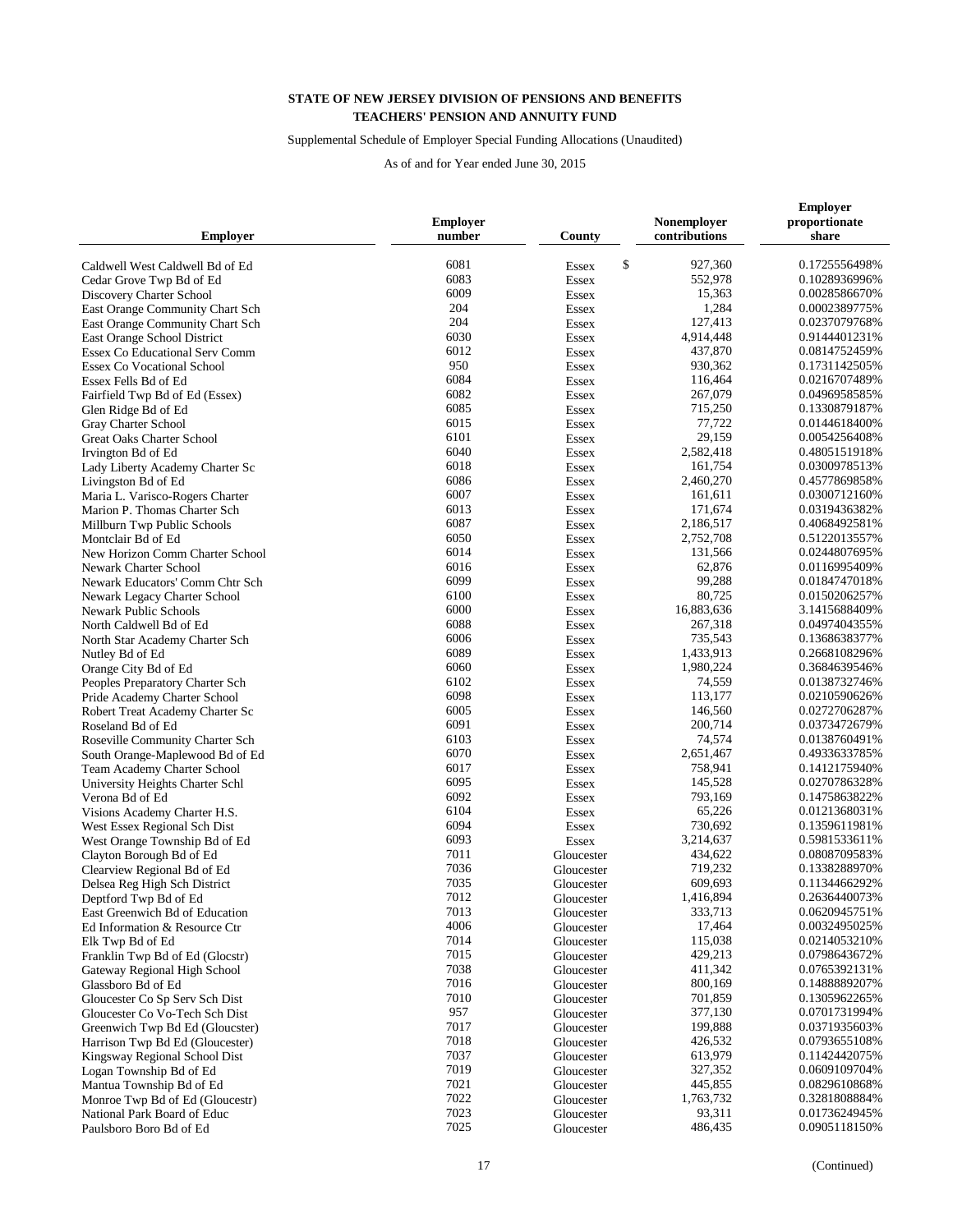## Supplemental Schedule of Employer Special Funding Allocations (Unaudited)

| Employer                        | <b>Employer</b><br>number | County           | Nonemployer<br>contributions | <b>Employer</b><br>proportionate<br>share |
|---------------------------------|---------------------------|------------------|------------------------------|-------------------------------------------|
| Pitman Bd of Ed                 | 7026                      | \$<br>Gloucester | 619,865                      | 0.1153393978%                             |
| South Harrison Twp Bd of Ed     | 7027                      | Gloucester       | 99,007                       | 0.0184223561%                             |
| Swedesboro Woolwich Bd of Ed    | 7028                      | Gloucester       | 472,937                      | 0.0880003313%                             |
| Washington Twp Bd of Ed (Glouc) | 7029                      | Gloucester       | 2,851,748                    | 0.5306300008%                             |
| Wenonah Borough Bd of Ed        | 7031                      | Gloucester       | 74,574                       | 0.0138760491%                             |
| West Deptford Twp Bd of Ed      | 7032                      | Gloucester       | 962,706                      | 0.1791325260%                             |
| Westville Board of Ed           | 7033                      | Gloucester       | 139,024                      | 0.0258683929%                             |
| Woodbury City Bd of Ed          | 7000                      | Gloucester       | 572,946                      | 0.1066091343%                             |
| Woodbury Heights Board of Ed    | 7034                      | Gloucester       | 88,326                       | 0.0164350693%                             |
| Bayonne Board of Ed             | 8010                      | Hudson           | 3,023,507                    | 0.5625895462%                             |
| Dr Lena Edwards Acad Chrtr Schl | 8096                      | Hudson           | 82,681                       | 0.0153846410%                             |
| East Newark Borough Bd of Ed    | 8081                      | Hudson           | 38,251                       | 0.0071173502%                             |
|                                 | 8085                      |                  | 114,560                      | 0.0213163518%                             |
| Elysian Charter Sch of Hoboken  | 8093                      | Hudson<br>Hudson | 40,769                       | 0.0075858719%                             |
| Ethical Comm Chrtr Schl - J.C.  | 8082                      | Hudson           | 267,215                      | 0.0497211990%                             |
| Guttenberg Boro Bd of Ed        | 8083                      |                  | 880,054                      | 0.1637532491%                             |
| Harrison Town Bd of Ed (Hudson) | 8020                      | Hudson<br>Hudson | 1,014,395                    | 0.1887502618%                             |
| Hoboken Board of Education      | 8021                      |                  | 95,451                       | 0.0177607287%                             |
| Hoboken Charter School          | 8094                      | Hudson           | 40,499                       | 0.0075357458%                             |
| Hoboken Dual Language Ch School | 956                       | Hudson           | 1,024,140                    |                                           |
| Hudson Co Schools of Technology |                           | Hudson           |                              | 0.1905636796%                             |
| Jersey City Comm Charter School | 8088                      | Hudson           | 126,762                      | 0.0235868233%                             |
| Jersey City Golden Door Charter | 8089                      | Hudson           | 148,094                      | 0.0275560330%                             |
| Jersey City Public Schools      | 8000                      | Hudson           | 13,866,146<br>2,088,031      | 2.5800990857%                             |
| Kearny Town Bd of Ed            | 8030                      | Hudson           |                              | 0.3885238247%                             |
| Learning Comm. Charter School   | 8086                      | Hudson           | 136,414                      | 0.0253828542%                             |
| Liberty Academy Charter School  | 8022                      | Hudson           | 56,853                       | 0.0105788250%                             |
| Mets Charter School             | 8095                      | Hudson           | 71,334                       | 0.0132732412%                             |
| North Bergen Bd of Ed           | 8040                      | Hudson           | 2,897,565                    | 0.5391553207%                             |
| Secaucus Town Bd of Ed          | 8084                      | Hudson           | 771,279                      | 0.1435132210%                             |
| Soaring Heights Charter School  | 8087                      | Hudson           | 56,075                       | 0.0104339958%                             |
| Union City Bd of Ed             | 8050                      | Hudson           | 3,695,612                    | 0.6876493366%                             |
| University Academy Charter Hs   | 8091                      | Hudson           | 146,111                      | 0.0271872085%                             |
| Weehawken Twp Bd of Ed          | 8060                      | Hudson           | 480,867                      | 0.0894758141%                             |
| West New York Bd of Ed          | 8070                      | Hudson           | 2,964,228                    | 0.5515594014%                             |
| Alexandria Twp Bd of Ed         | 9011                      | Hunterdon        | 273,753                      | 0.0509377278%                             |
| Bethlehem Twp Bd of Ed          | 9012                      | Hunterdon        | 201,875                      | 0.0375633096%                             |
| Bloomsbury Borough Bd of Ed     | 9013                      | Hunterdon        | 53,948                       | 0.0100381661%                             |
| Califon Boro Bd of Ed           | 9014                      | Hunterdon        | 39,132                       | 0.0072814160%                             |
| Clinton Town Bd of Ed           | 9015                      | Hunterdon        | 184,024                      | 0.0342416698%                             |
| Clinton Twp Bd of Ed            | 9016                      | Hunterdon        | 630,896                      | 0.1173919781%                             |
| Delaware Twp Bd of Ed           | 9017                      | Hunterdon        | 202,697                      | 0.0377162774%                             |
| Delaware Valley Reg H S Dist    | 9040                      | Hunterdon        | 356,535                      | 0.0663410504%                             |
| East Amwell Township Bd of Ed   | 9018                      | Hunterdon        | 199,137                      | 0.0370537251%                             |
| Flemington Raritan Bd of Ed     | 9000                      | Hunterdon        | 1,298,921                    | 0.2416926633%                             |
| Franklin Twp Bd of Ed (Huntrdn) | 9019                      | Hunterdon        | 107,900                      | 0.0200770721%                             |
| Frenchtown Borough Bd of Ed     | 9021                      | Hunterdon        | 74,870                       | 0.0139311693%                             |
| Hampton Borough Bd of Ed        | 9023                      | Hunterdon        | 66,759                       | 0.0124220225%                             |
| High Bridge Borough Bd of Ed    | 9024                      | Hunterdon        | 186,133                      | 0.0346341701%                             |
| Holland Twp Bd of Ed            | 9025                      | Hunterdon        | 248,649                      | 0.0462665679%                             |
| Hunterdon Central High School   | 9030                      | Hunterdon        | 1,078,227                    | 0.2006277411%                             |
| Hunterdon Co Educ Srvcs Comm    | 9041                      | Hunterdon        | 125,010                      | 0.0232609113%                             |
| Hunterdon County Vocational     | 9001                      | Hunterdon        | 71,599                       | 0.0133226274%                             |
| Kingwood Township Bd of Ed      | 9026                      | Hunterdon        | 158,653                      | 0.0295209388%                             |
| Lambertville City Bd of Ed      | 9027                      | Hunterdon        | 82,205                       | 0.0152960417%                             |
| Lebanon Borough Bd of Ed        | 9028                      | Hunterdon        | 43,583                       | 0.0081095138%                             |
| Lebanon Township Bd of Ed       | 9029                      | Hunterdon        | 287,698                      | 0.0535324466%                             |
| Milford Borough Bd of Ed        | 9031                      | Hunterdon        | 39,546                       | 0.0073583623%                             |
| North Hunterdon-Voorhees        | 9038                      | Hunterdon        | 1,124,630                    | 0.2092620067%                             |
| Readington Twp Bd of Ed         | 9033                      | Hunterdon        | 758,601                      | 0.1411543352%                             |
| South Hunterdon Reg Bd of Ed    | 9039                      | Hunterdon        | 202,579                      | 0.0376942663%                             |
| Stockton Borough Bd of Ed       | 9034                      | Hunterdon        | 19,467                       | 0.0036222113%                             |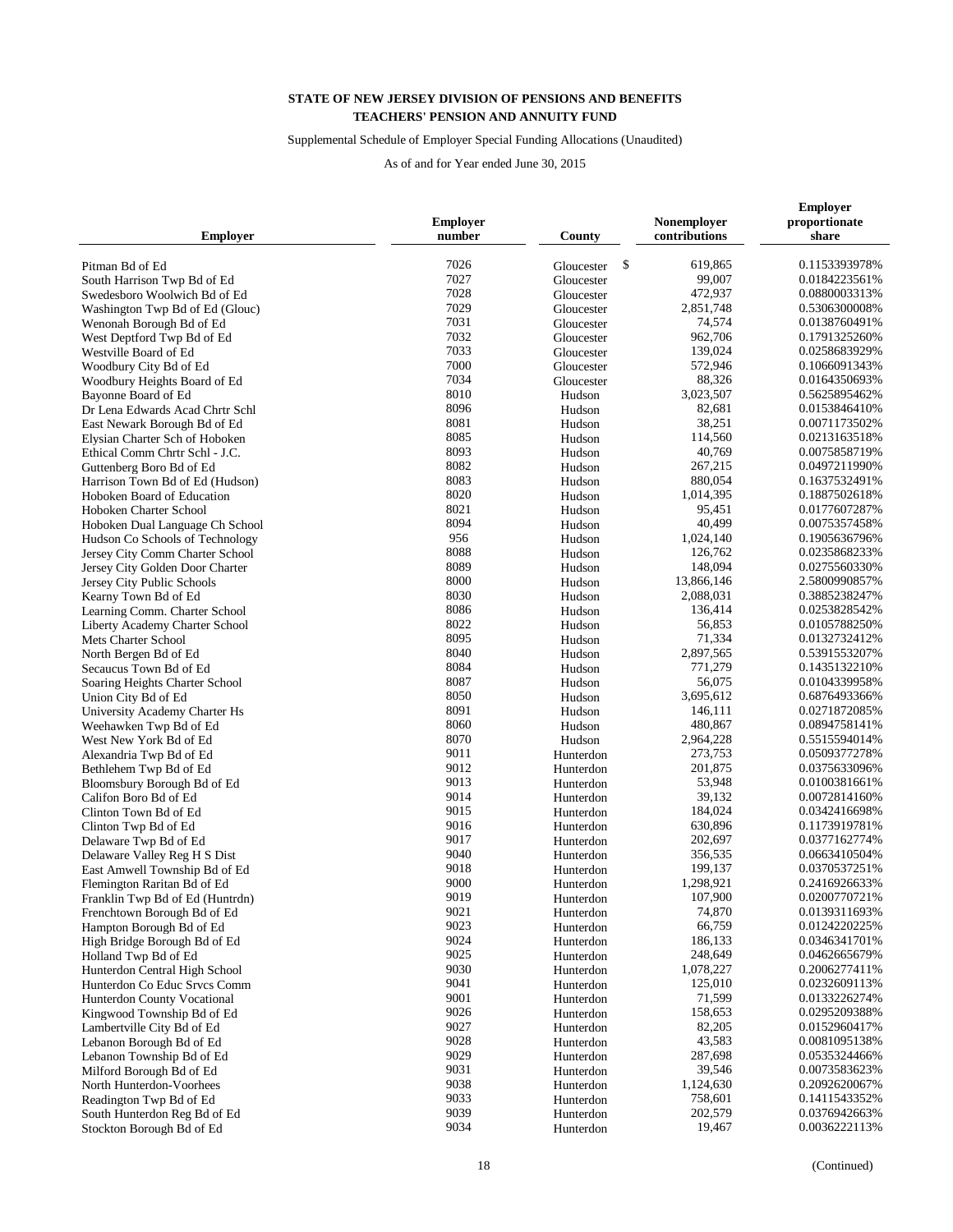## Supplemental Schedule of Employer Special Funding Allocations (Unaudited)

| <b>Employer</b>                                                | <b>Employer</b><br>number | County                 | Nonemployer<br>contributions | <b>Employer</b><br>proportionate<br>share |
|----------------------------------------------------------------|---------------------------|------------------------|------------------------------|-------------------------------------------|
| Tewksbury Twp Bd of Ed                                         | 9035                      | \$<br>Hunterdon        | 304,333                      | 0.0566278716%                             |
| Union Twp of Ed (Hunterdon)                                    | 9036                      | Hunterdon              | 197,606                      | 0.0367688757%                             |
| West Amwell Twp Bd of Ed                                       | 9037                      | Hunterdon              | 100,197                      | 0.0186437618%                             |
| East Windsor Reg School Dist                                   | 121                       | Mercer                 | 1,928,649                    | 0.3588673050%                             |
| Ewing Township Bd of Ed                                        | 122                       | Mercer                 | 1,426,342                    | 0.2654021199%                             |
| Foundation Academy Charter Schl                                | 133                       | Mercer                 | 1,692                        | 0.0003148141%                             |
| Foundation Academy Charter Schl                                | 133                       | Mercer                 | 110,799                      | 0.0206166212%                             |
| Hamilton Twp Bd of Ed (Mercer)                                 | 110                       | Mercer                 | 4,284,829                    | 0.7972858278%                             |
| Hopewell Valley Reg Sch Dist                                   | 123                       | Mercer                 | 1,696,643                    | 0.3156974568%                             |
| <b>International Charter School</b>                            | 128                       | Mercer                 | 30,280                       | 0.0056342837%                             |
| Lawrence Twp Bd of Ed (Mercer)                                 | 124                       | Mercer                 | 1,541,056                    | 0.2867471416%                             |
| Mercer Co Community College                                    | 119                       | Mercer                 | 12,780                       | 0.0023779374%                             |
|                                                                | 111                       | Mercer                 | 830,229                      | 0.1544821417%                             |
| Mercer Co Special Ser Sch Dist<br>Mercer Co Vocational Schools | 953                       | Mercer                 | 180,314                      | 0.0335513725%                             |
| Pace Charter School of Hamilton                                | 131                       | Mercer                 | 31,891                       | 0.0059339305%                             |
| Paul Robeson Chtr School                                       | 135                       |                        | 75,156                       | 0.0139844398%                             |
| Princeton Charter School                                       | 126                       | Mercer<br>Mercer       | 140,050                      | 0.0260592790%                             |
|                                                                | 125                       |                        | 1,717,008                    | 0.3194868784%                             |
| Princeton Regional School                                      | 127                       | Mercer                 | 904,589                      | 0.1683186078%                             |
| Robbinsville Twp Bd of Ed                                      | 100                       | Mercer                 | 4,561,484                    | 0.8487634746%                             |
| Trenton City Bd of Ed                                          | 116                       | Mercer                 | 108,382                      | 0.0201667811%                             |
| Village Charter School                                         | 118                       | Mercer                 | 3,704,521                    | 0.6893070119%                             |
| West Windsor Plainsboro Reg                                    | 255                       | Mercer                 |                              |                                           |
| Academy For Urban Leadership                                   | 231                       | Middlesex              | 63,067<br>1,198,152          | 0.0117350545%<br>0.2229423605%            |
| Carteret Bd of Ed                                              | 232                       | Middlesex              |                              |                                           |
| Cranbury Township Bd of Ed                                     | 233                       | Middlesex              | 246,751<br>372,094           | 0.0459134656%                             |
| Dunellen Board of Education                                    | 234                       | Middlesex              |                              | 0.0692361559%                             |
| East Brunswick Twp Bd of Ed                                    | 247                       | Middlesex              | 3,083,923                    | 0.5738312934%                             |
| Edison Twp Bd of Ed                                            | 203                       | Middlesex              | 5,671,158                    | 1.0552426508%                             |
| Greater Brunswick Chart.School                                 | 256                       | Middlesex              | 101,861<br>44,698            | 0.0189533968%                             |
| Hatikvah Internat'l Acad Chrtr                                 | 236                       | Middlesex              | 615,723                      | 0.0083170470%                             |
| Highland Park Bd of Ed                                         | 237                       | Middlesex              | 187,864                      | 0.1145686398%                             |
| Jamesburg Borough Bd of Ed                                     | 239                       | Middlesex              | 797,730                      | 0.0349561979%                             |
| Metuchen Boro Bd of Ed                                         | 241                       | Middlesex              | 801,455                      | 0.1484350113%<br>0.1491282681%            |
| Middlesex Bd of Ed                                             | 202                       | Middlesex              | 700,061                      | 0.1302616210%                             |
| Middlesex Co Ed Serv Comm                                      | 972                       | Middlesex              | 931,612                      | 0.1733467542%                             |
| Middlesex Co Vocational School                                 | 201                       | Middlesex<br>Middlesex | 12,992                       | 0.0024175204%                             |
| Middlesex County College                                       | 242                       | Middlesex              | 195,193                      | 0.0363199605%                             |
| Milltown Borough Bd of Ed                                      | 243                       |                        | 2,084,910                    | 0.3879430279%                             |
| Monroe Twp Bd of Ed (Middlesex)<br>New Brunswick Bd of Ed      | 200                       | Middlesex<br>Middlesex | 3,308,187                    | 0.6155604326%                             |
| North Brunswick Bd of Ed                                       | 244                       | Middlesex              | 1,969,254                    | 0.3664226574%                             |
| Old Bridge Bd of Ed                                            | 238                       | Middlesex              | 3,329,033                    | 0.6194391933%                             |
| Perth Amboy Bd of Ed                                           | 210                       | Middlesex              | 3,602,289                    | 0.6702844375%                             |
|                                                                | 245                       | Middlesex              | 2,383,777                    | 0.4435537652%                             |
| Piscataway Bd of Ed Admn Bldg                                  | 248                       |                        | 1,851,506                    | 0.3445131159%                             |
| Sayreville Bd of Ed_Selover Elm<br>South Amboy Bd of Ed        | 249                       | Middlesex<br>Middlesex | 378,888                      | 0.0705004062%                             |
| South Brunswick Bd of Ed                                       | 251                       | Middlesex              | 2,816,571                    | 0.5240845690%                             |
|                                                                | 252                       | Middlesex              | 1,339,935                    | 0.2493242221%                             |
| South Plainfield Bd of Ed<br>South River Boro Bd of Ed         | 253                       | Middlesex              | 668,053                      | 0.1243058644%                             |
|                                                                | 254                       |                        | 650,987                      | 0.1211303487%                             |
| Spotswood Bd of Ed                                             | 220                       | Middlesex<br>Middlesex | 5,137,942                    | 0.9560260977%                             |
| Woodbridge Township Bd of Ed                                   | 311                       |                        | 73,554                       | 0.0136862728%                             |
| Academy Charter High School                                    | 300                       | Monmouth<br>Monmouth   | 1,254,884                    | 0.2334986195%                             |
| Asbury Park Bd of Ed                                           | 321                       | Monmouth               | 139,783                      | 0.0260097078%                             |
| Atlantic Highlands Bd of Ed                                    | 323                       |                        | 64,941                       | 0.0120837176%                             |
| Avon By The Sea Boro Bd of Ed<br>Belmar Boro Bd of Ed          | 324                       | Monmouth               | 212,681                      | 0.0395739022%                             |
|                                                                | 325                       | Monmouth               | 130,376                      | 0.0242593638%                             |
| Bradley Beach Bd of Ed                                         | 326                       | Monmouth               | 197,298                      | 0.0367115359%                             |
| Brielle Boro Bd of Ed                                          | 322                       | Monmouth               | 514,840                      | 0.0957972507%                             |
| Colts Neck Twp Bd of Ed<br>Deal Boro Bd of Ed                  | 364                       | Monmouth<br>Monmouth   | 63,719                       | 0.0118563930%                             |
| Eatontown Bd of Ed                                             | 327                       | Monmouth               | 478,095                      | 0.0889599408%                             |
|                                                                |                           |                        |                              |                                           |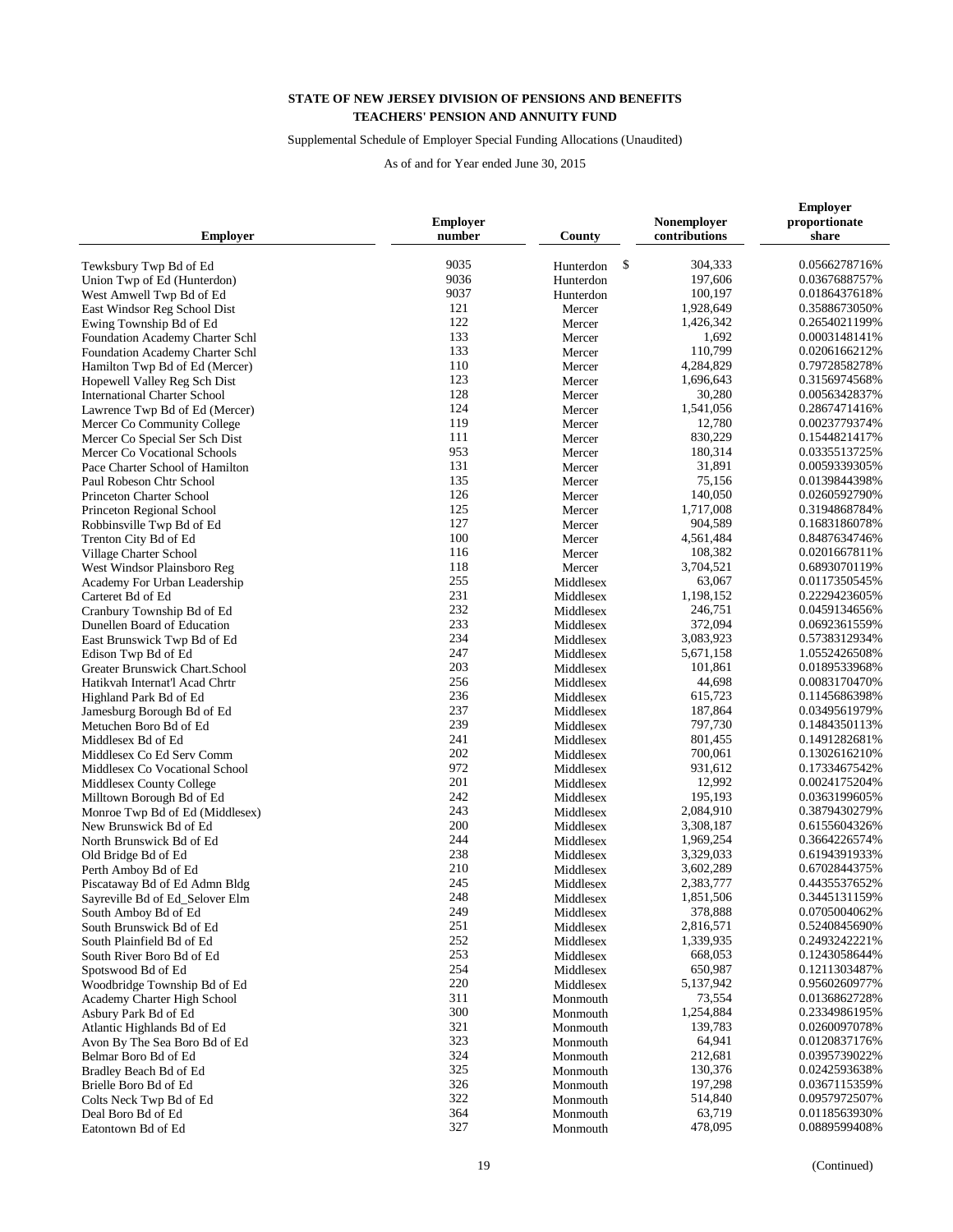## Supplemental Schedule of Employer Special Funding Allocations (Unaudited)

| <b>Employer</b>                               | <b>Employer</b><br>number | County               | Nonemployer<br>contributions | <b>Employer</b><br>proportionate<br>share |
|-----------------------------------------------|---------------------------|----------------------|------------------------------|-------------------------------------------|
| Fair Haven Borough Bd of Ed                   | 328                       | \$<br>Monmouth       | 332,925                      | 0.0619478961%                             |
| Farmingdale Bd of Ed                          | 329                       | Monmouth             | 70,820                       | 0.0131776132%                             |
| Freehold Boro Bd of Ed                        | 331                       | Monmouth             | 433,996                      | 0.0807544290%                             |
| Freehold Reg H S District                     | 370                       | Monmouth             | 3,878,244                    | 0.7216320523%                             |
| Freehold Twp Bd of Ed                         | 332                       | Monmouth             | 1,414,447                    | 0.2631888032%                             |
| Hazlet Twp Bd of Ed                           | 352                       | Monmouth             | 1,229,467                    | 0.2287691950%                             |
| Henry Hudson Reg Sch Dist                     | 374                       | Monmouth             | 175,160                      | 0.0325923180%                             |
| Highlands Boro Bd of Ed                       | 333                       | Monmouth             | 85,187                       | 0.0158509431%                             |
| Holmdel Township Bd of Ed                     | 334                       | Monmouth             | 1,267,192                    | 0.2357886976%                             |
| Hope Academy Charter School                   | 312                       |                      | 70,185                       | 0.0130594192%                             |
|                                               | 335                       | Monmouth<br>Monmouth | 2,453,877                    | 0.4565974622%                             |
| Howell Twp Bd of Ed                           | 336                       |                      | 903,488                      | 0.1681136642%                             |
| Keansburg Board of Education                  | 337                       | Monmouth             |                              |                                           |
| Keyport Borough Bd of Ed                      | 338                       | Monmouth             | 443,045<br>311,109           | 0.0824381848%                             |
| Little Silver Bd of Ed                        |                           | Monmouth             |                              | 0.0578886075%                             |
| Long Branch Bd of Ed                          | 310                       | Monmouth             | 2,076,271                    | 0.3863354786%                             |
| Manalapan Englishtown Regional                | 339                       | Monmouth             | 1,756,411                    | 0.3268186055%                             |
| Manasquan Borough Bd of Ed                    | 341                       | Monmouth             | 571,588                      | 0.1063564692%                             |
| Marlboro Township Bd of Ed                    | 342                       | Monmouth             | 2,028,574                    | 0.3774605708%                             |
| Matawan-Aberdeen Reg School                   | 343                       | Monmouth             | 1,434,652                    | 0.2669482601%                             |
| Middletown Twp Bd of Ed                       | 344                       | Monmouth             | 3,894,418                    | 0.7246414675%                             |
| Millstone Township Bd of Ed                   | 345                       | Monmouth             | 528,271                      | 0.0982963416%                             |
| Monmouth Beach Bd of Ed                       | 346                       | Monmouth             | 106,771                      | 0.0198671344%                             |
| Monmouth Co Vocational Schools                | 987                       | Monmouth             | 1,059,132                    | 0.1970747075%                             |
| Monmouth Regional School                      | 372                       | Monmouth             | 486,906                      | 0.0905994894%                             |
| Neptune City Bd of Ed                         | 347                       | Monmouth             | 107,834                      | 0.0200648642%                             |
| Neptune Twp Bd of Ed                          | 348                       | Monmouth             | 1,581,433                    | 0.2942601365%                             |
| Ocean Twp Bd of Ed (Monmouth)                 | 351                       | Monmouth             | 1,635,382                    | 0.3042984876%                             |
| Oceanport Schools                             | 349                       | Monmouth             | 242,962                      | 0.0452083709%                             |
| Red Bank Bd of Ed                             | 353                       | Monmouth             | 346,249                      | 0.0644271955%                             |
| Red Bank Charter School                       | 360                       | Monmouth             | 64,385                       | 0.0119803210%                             |
| Red Bank Regional High School                 | 301                       | Monmouth             | 507,662                      | 0.0944616031%                             |
| Roosevelt Borough Bd of Ed                    | 369                       | Monmouth             | 33,102                       | 0.0061594054%                             |
| Rumson Boro Bd of Ed                          | 354                       | Monmouth             | 341,373                      | 0.0635199318%                             |
| Rumson Fair Haven Regional H.S.               | 371                       | Monmouth             | 399,153                      | 0.0742711461%                             |
| Sea Girt Bd of Ed                             | 366                       | Monmouth             | 77,067                       | 0.0143399466%                             |
| Shore Regional H S District                   | 373                       | Monmouth             | 288,753                      | 0.0537288817%                             |
| Shrewsbury Borough Bd of Ed                   | 356                       | Monmouth             | 188,810                      | 0.0351322866%                             |
| Spring Lake Boro Bd of Ed                     | 358                       | Monmouth             | 116,039                      | 0.0215915829%                             |
| Spring Lake Heights Bd of Ed                  | 368                       | Monmouth             | 121,695                      | 0.0226440459%                             |
| Tinton Falls Board of Education               | 357                       | Monmouth             | 575,755                      | 0.1071318514%                             |
| Union Beach Boro Bd of Ed                     | 359                       | Monmouth             | 230,883                      | 0.0429608354%                             |
| <b>Upper Freehold Regional</b>                | 361                       | Monmouth             | 828,580                      | 0.1541754662%                             |
| Wall Township Bd of Ed                        | 362                       | Monmouth             | 1,507,089                    | 0.2804268148%                             |
| West Long Branch Bd of Ed                     | 363                       | Monmouth             | 220,749                      | 0.0410750955%                             |
|                                               | 411                       |                      | 543,740                      | 0.1011746151%                             |
| Boonton Town Bd of Ed<br>Boonton Twp Bd of Ed | 412                       | Morris<br>Morris     | 194,548                      | 0.0361999168%                             |
| Butler Boro Bd of Ed                          | 413                       | Morris               | 474,914                      | 0.0883680460%                             |
| <b>Chathams School District</b>               | 455                       | Morris               | 1,450,464                    | 0.2698905323%                             |
|                                               | 416                       |                      | 466,927                      | 0.0868820200%                             |
| Chester Twp Bd of Ed                          | 417                       | Morris               | 610,068                      |                                           |
| Denville Twp Bd of Ed                         |                           | Morris               |                              | 0.1135165468%<br>0.1920754159%            |
| Dover Bd of Ed                                | 418                       | Morris               | 1,032,265                    |                                           |
| East Hanover Twp Bd of Ed                     | 448                       | Morris               | 440,055                      | 0.0818818036%                             |
| Florham Park Bd of Ed                         | 419                       | Morris               | 383,859                      | 0.0714254269%                             |
| Hanover Park Reg H S Dist                     | 420                       | Morris               | 638,543                      | 0.1188149302%                             |
| Hanover Township Bd of Ed                     | 421                       | Morris               | 564,086                      | 0.1049605223%                             |
| Harding Township Bd of Ed                     | 422                       | Morris               | 140,811                      | 0.0262009638%                             |
| Jefferson Township Bd of Ed                   | 423                       | Morris               | 1,315,868                    | 0.2448459830%                             |
| Kinnelon Borough Bd of Ed                     | 424                       | Morris               | 845,414                      | 0.1573076996%                             |
| Lincoln Park Boro Bd of Ed                    | 425                       | Morris               | 316,675                      | 0.0589242385%                             |
| Long Hill Twp Bd of Ed                        | 438                       | Morris               | 336,919                      | 0.0626910940%                             |
| Madison Boro Bd of Ed                         | 426                       | Morris               | 984,550                      | 0.1831969937%                             |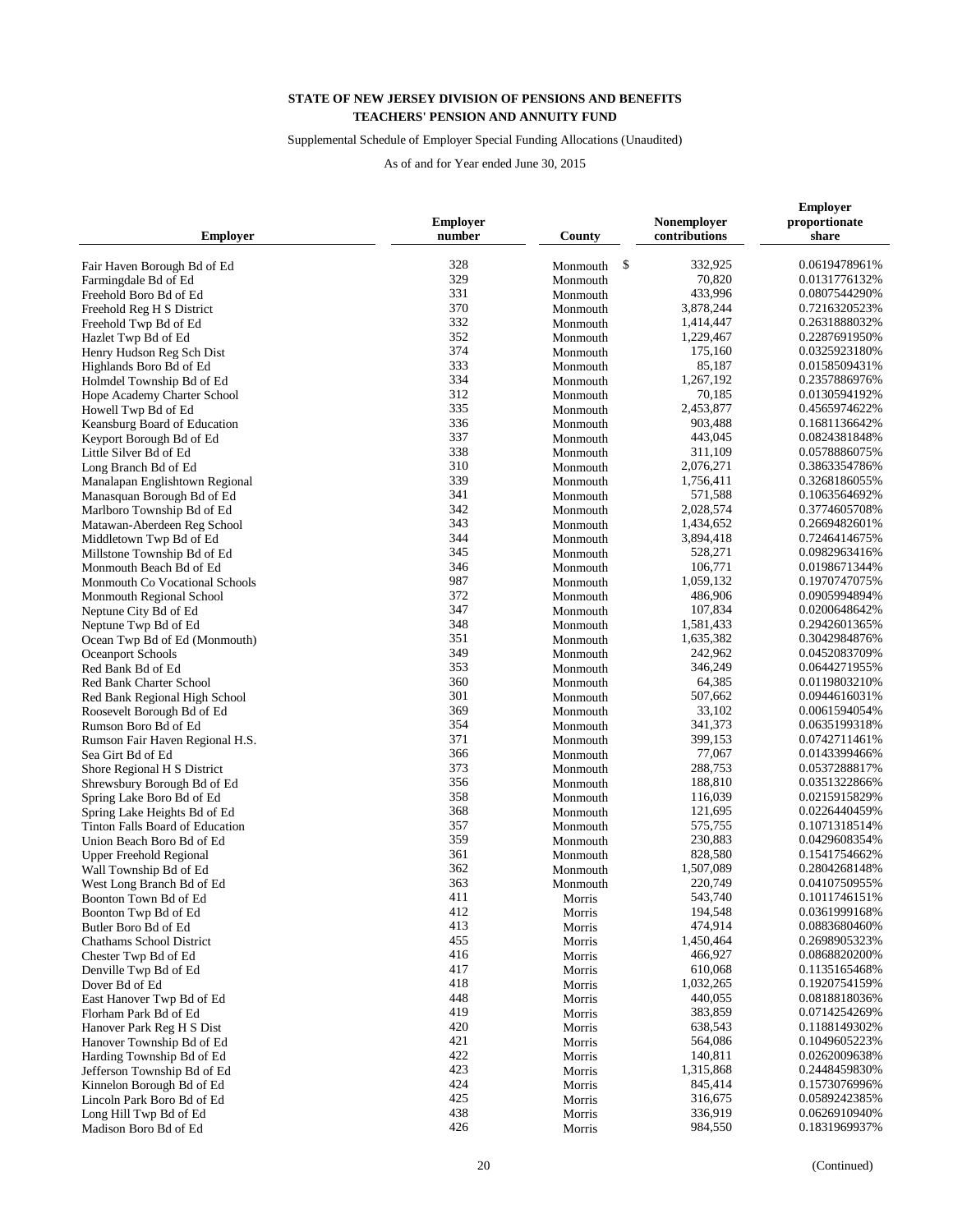## Supplemental Schedule of Employer Special Funding Allocations (Unaudited)

| <b>Employer</b>                 | <b>Employer</b><br>number | County       | Nonemployer<br>contributions | <b>Employer</b><br>proportionate<br>share |
|---------------------------------|---------------------------|--------------|------------------------------|-------------------------------------------|
| Mendham Boro Bd of Ed           | 427                       | \$<br>Morris | 232,405                      | 0.0432440200%                             |
| Mendham Township Bd of Ed       | 428                       | Morris       | 339,945                      | 0.0632541340%                             |
| Mine Hill Twp Bd of Ed          | 429                       | Morris       | 104,646                      | 0.0194716747%                             |
| Montville Twp Bd of Ed          | 431                       | Morris       | 1,728,129                    | 0.3215561057%                             |
| Morris Co Educ Services Comm    | 453                       | Morris       | 176,962                      | 0.0329276634%                             |
| Morris Co Vocational Sch Dist   | 955                       | Morris       | 385,461                      | 0.0717234089%                             |
|                                 | 450                       |              | 1,378,136                    | 0.2564323239%                             |
| Morris Hills Regional District  | 432                       | Morris       | 207,373                      | 0.0385863627%                             |
| Morris Plains Bd of Ed          | 440                       | Morris       | 2,113,500                    | 0.3932628675%                             |
| Morris School District          | 435                       | Morris       |                              | 0.0304561326%                             |
| Mount Arlington Bd of Ed        | 436                       | Morris       | 163,679                      | 0.3090236578%                             |
| Mount Olive Twp Bd of Ed        |                           | Morris       | 1,660,776                    |                                           |
| Mountain Lakes Boro Bd of Ed    | 434                       | Morris       | 943,560                      | 0.1755698742%                             |
| Netcong Borough Bd of Ed        | 437                       | Morris       | 120,644                      | 0.0224485356%                             |
| Parsippany Troy Hills Bd of Ed  | 449                       | Morris       | 3,011,097                    | 0.5602804165%                             |
| Pequannock Twp Bd of Ed         | 439                       | Morris       | 845,397                      | 0.1573045551%                             |
| Randolph Township Bd of Ed      | 441                       | Morris       | 1,936,816                    | 0.3603868100%                             |
| Riverdale Borough Bd of Ed      | 442                       | Morris       | 121,560                      | 0.0226188904%                             |
| Rockaway Borough Bd of Ed       | 443                       | Morris       | 167,757                      | 0.0312148677%                             |
| Rockaway Township Bd of Ed      | 444                       | Morris       | 1,024,644                    | 0.1906574579%                             |
| Roxbury Twp Bd of Ed            | 445                       | Morris       | 1,525,599                    | 0.2838710877%                             |
| Washington Twp Bd Ed (Morris)   | 446                       | Morris       | 956,553                      | 0.1779875795%                             |
| West Morris Reg H S Dist        | 451                       | Morris       | 1,146,415                    | 0.2133155613%                             |
| Wharton Borough Bd of Ed        | 447                       | Morris       | 266,641                      | 0.0496142880%                             |
| Barnegat Twp Bd of Ed           | 535                       | Ocean        | 1,017,014                    | 0.1892376502%                             |
| Bay Head Bd of Ed               | 511                       | Ocean        | 48,437                       | 0.0090127083%                             |
| Beach Haven Borough Bd of Ed    | 512                       | Ocean        | 42,475                       | 0.0079034605%                             |
| Berkeley Twp Bd of Ed           | 513                       | Ocean        | 676,638                      | 0.1259032405%                             |
| Brick Twp Bd of Ed              | 514                       | Ocean        | 3,261,094                    | 0.6067977998%                             |
| Central Regional H S Dist       | 505                       | Ocean        | 698,858                      | 0.1300378107%                             |
| Eagleswood Twp Bd of Ed         | 516                       | Ocean        | 54,692                       | 0.0101767065%                             |
| Island Heights Boro Bd of Ed    | 517                       | Ocean        | 45,735                       | 0.0085099677%                             |
| Jackson Township Bd of Ed       | 518                       | Ocean        | 2,920,696                    | 0.5434593208%                             |
| Lacey Township Bd of Ed         | 519                       | Ocean        | 1,492,758                    | 0.2777601437%                             |
| Lakehurst Borough Bd of Ed      | 521                       | Ocean        | 126,456                      | 0.0235298535%                             |
| Lakewood Twp Bd of Ed           | 500                       | Ocean        | 1,654,991                    | 0.3079471491%                             |
| Lavallette Borough Bd of Ed     | 522                       | Ocean        | 79,767                       | 0.0148423173%                             |
| Little Egg Harbor Twp Bd of Ed  | 523                       | Ocean        | 626,382                      | 0.1165520423%                             |
| Long Beach Island Bd of Ed      | 545                       | Ocean        | 129,753                      | 0.0241433894%                             |
| Manchester Township Bd of Ed    | 524                       | Ocean        | 1,256,452                    | 0.2337903127%                             |
| Ocean County Vocational School  | 986                       | Ocean        | 583,630                      | 0.1085971610%                             |
| Ocean Gate Bd of Ed             | 526                       | Ocean        | 62,623                       | 0.0116523742%                             |
|                                 | 525                       |              | 219,588                      | 0.0408590539%                             |
| Ocean Twp Bd of Ed (Ocean)      | 502                       | Ocean        | 719,437                      | 0.1338670002%                             |
| Pinelands Reg School District   | 527                       | Ocean        | 595,708                      | 0.1108445116%                             |
| Plumsted Twp Bd of Ed           |                           | Ocean        |                              |                                           |
| Point Pleasant Beach Bd of Ed   | 529                       | Ocean        | 344,620                      | 0.0641240344%                             |
| Point Pleasant Boro Bd of Ed    | 528                       | Ocean        | 957,262                      | 0.1781194611%                             |
| Seaside Heights Bd of Ed        | 531                       | Ocean        | 76,538                       | 0.0142415441%                             |
| Seaside Park Bd of Ed           | 532                       | Ocean        | 1,351                        | 0.0002513703%                             |
| Southern Regional H S District  | 546                       | Ocean        | 1,158,665                    | 0.2155949112%                             |
| Stafford Township Bd of Ed      | 533                       | Ocean        | 795,842                      | 0.1480837588%                             |
| Toms River School Dist          | 515                       | Ocean        | 4,759,903                    | 0.8856836534%                             |
| Tuckerton Boro Bd of Ed         | 534                       | Ocean        | 106,274                      | 0.0197746508%                             |
| Bloomingdale Bd of Ed           | 631                       | Passaic      | 233,736                      | 0.0434916910%                             |
| Classical Acad. Charter School  | 648                       | Passaic      | 25,736                       | 0.0047887990%                             |
| Clifton City Bd of Ed           | 610                       | Passaic      | 3,652,017                    | 0.6795374181%                             |
| Community Ch School of Paterson | 661                       | Passaic      | 159,371                      | 0.0296544850%                             |
| Haledon Borough Bd of Ed        | 632                       | Passaic      | 357,828                      | 0.0665816926%                             |
| Hawthorne Bd of Ed              | 633                       | Passaic      | 809,037                      | 0.1505390124%                             |
| John P Holland Charter School   | 662                       | Passaic      | 37,830                       | 0.0070391091%                             |
| Lakeland Regional H S Dist      | 645                       | Passaic      | 487,665                      | 0.0907408043%                             |
| Little Falls Bd of Ed           | 634                       | Passaic      | 346,642                      | 0.0645002575%                             |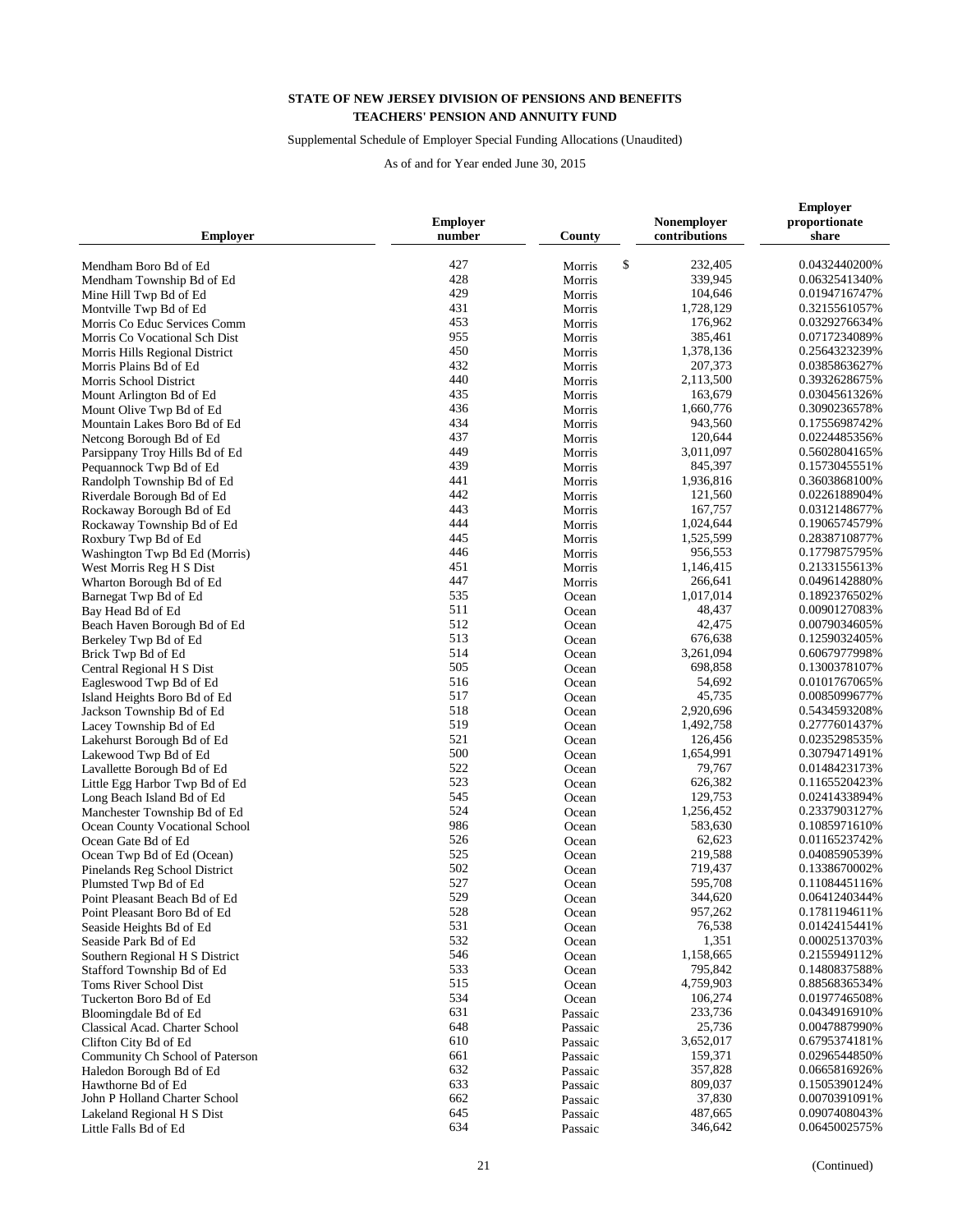## Supplemental Schedule of Employer Special Funding Allocations (Unaudited)

| <b>Employer</b>                                                        | <b>Employer</b><br>number | County             | Nonemployer<br>contributions | <b>Employer</b><br>proportionate<br>share |
|------------------------------------------------------------------------|---------------------------|--------------------|------------------------------|-------------------------------------------|
|                                                                        | 635                       | \$                 | 220,944                      | 0.0411115340%                             |
| North Haledon Boro Bd of Ed<br>Passaic Arts and Science Charter School | 663                       | Passaic            | 86,754                       | 0.0161424513%                             |
| Passaic Board of Education                                             | 620                       | Passaic<br>Passaic | 5,777,307                    | 1.0749939957%                             |
|                                                                        | 646                       |                    | 308,962                      | 0.0574890785%                             |
| Passaic Co Manchester Reg High                                         | 640                       | Passaic            |                              |                                           |
| Passaic Co Regional Hs Dist 1                                          | 952                       | Passaic            | 513,498                      | 0.0955475451%                             |
| Passaic Co Vocational School                                           |                           | Passaic            | 1,696,288                    | 0.3156314236%                             |
| Passaic Co. Ed Serv Commision                                          | 647                       | Passaic            | 96,915                       | 0.0180331853%                             |
| Paterson Bd of Ed                                                      | 600                       | Passaic            | 9,951,252                    | 1.8516474802%                             |
| Paterson Chart Sch-Science/Tech                                        | 660                       | Passaic            | 272,412                      | 0.0506882071%                             |
| Pompton Lakes Bd of Ed                                                 | 636                       | Passaic            | 731,176                      | 0.1360512771%                             |
| Prospect Park Bd of Ed                                                 | 637                       | Passaic            | 291,746                      | 0.0542856328%                             |
| Ringwood Boro Bd of Ed                                                 | 638                       | Passaic            | 472,552                      | 0.0879285641%                             |
| Totowa Borough Bd of Ed                                                | 639                       | Passaic            | 357,763                      | 0.0665696698%                             |
| Wanaque Bd of Ed                                                       | 641                       | Passaic            | 420,533                      | 0.0782494192%                             |
| Wayne Board of Education                                               | 642                       | Passaic            | 3,423,773                    | 0.6370676705%                             |
| West Milford Township Bd of Ed                                         | 643                       | Passaic            | 1,533,902                    | 0.2854159332%                             |
| Woodland Park Bd of Ed                                                 | 644                       | Passaic            | 371,904                      | 0.0692008272%                             |
| Alloway Twp Bd of Ed                                                   | 711                       | Salem              | 162,229                      | 0.0301862655%                             |
| Elsinboro Township Bd of Ed                                            | 713                       | Salem              | 42,802                       | 0.0079643146%                             |
| Lower Alloways Creek Bd of Ed                                          | 714                       | Salem              | 75,493                       | 0.0140471437%                             |
| Mannington Township Bd of Ed                                           | 716                       | Salem              | 58,733                       | 0.0109285979%                             |
| Oldmans Twp Bd of Ed                                                   | 717                       | Salem              | 85,338                       | 0.0158790581%                             |
| Penns Grove Carneys Point Reg                                          | 725                       | Salem              | 831,438                      | 0.1547072467%                             |
| Pennsville Twp Bd of Ed                                                | 715                       | Salem              | 661,781                      | 0.1231387218%                             |
| Pittsgrove Twp Bd of Ed                                                | 721                       | Salem              | 606,261                      | 0.1128081227%                             |
| Quinton Township Bd of Ed                                              | 722                       | Salem              | 130,565                      | 0.0242945076%                             |
| Salem City Bd of Ed                                                    | 700                       | Salem              | 572,543                      | 0.1065340376%                             |
| Salem Co Sp Services Sch Dist                                          | 726                       | Salem              | 266,850                      | 0.0496533160%                             |
| Salem Co Vocational Tech School                                        | 984                       | Salem              | 167,019                      | 0.0310776221%                             |
| Upper Pittsgrove Twp Bd of Ed                                          | 724                       | Salem              | 116,301                      | 0.0216404142%                             |
| Woodstown-Pilesgrove Reg Sch                                           | 719                       | Salem              | 560,501                      | 0.1042935308%                             |
| Bedminster Twp Bd of Ed                                                | 741                       | Somerset           | 253,036                      | 0.0470828278%                             |
| Bernards Twp Bd of Ed                                                  | 742                       | Somerset           | 2,034,277                    | 0.3785217272%                             |
| Bound Brook Boro Bd of Ed                                              | 743                       | Somerset           | 504,491                      | 0.0938715579%                             |
| Branchburg Twp Bd of Ed                                                | 744                       | Somerset           | 703,280                      | 0.1308605445%                             |
| Bridgewater-Raritan Reg Sch Dis                                        | 745                       | Somerset           | 3,500,442                    | 0.6513336303%                             |
| Central Jersey Coll Prep Chrtr                                         | 769                       | Somerset           | 66,454                       | 0.0123652376%                             |
| Franklin Twp Bd of Ed (Somerst)                                        | 748                       | Somerset           | 2,843,588                    | 0.5291116056%                             |
| Green Brook Bd of Ed                                                   | 753                       | Somerset           | 306,826                      | 0.0570915841%                             |
| Hillsborough Twp Bd of Ed                                              | 749                       | Somerset           | 2,927,485                    | 0.5447224614%                             |
| Manville Borough Bd of Ed                                              | 759                       | Somerset           | 455,761                      | 0.0848042843%                             |
| Montgomery Twp Bd of Ed                                                | 751                       | Somerset           | 1,768,091                    | 0.3289919692%                             |
| North Plainfield Bd of Ed                                              | 752                       | Somerset           | 1,290,791                    | 0.2401798172%                             |
| Somerset Co Ed Ctnl Srvc Comm                                          | 764                       | Somerset           | 136,336                      | 0.0253682418%                             |
| Somerset Co Vocational School                                          | 990                       | Somerset           | 262,697                      | 0.0488805234%                             |
| Somerset Hills Bd of Ed                                                | 761                       | Somerset           | 834,949                      | 0.1553605506%                             |
| Somerville Bd of Ed                                                    | 730                       | Somerset           | 925,506                      | 0.1722106861%                             |
| South Bound Brook Bd of Ed                                             | 756                       | Somerset           | 168,234                      | 0.0313036520%                             |
| Warren Township Bd of Ed                                               | 757                       | Somerset           | 1,006,920                    | 0.1873594940%                             |
| Watchung Borough Bd of Ed                                              | 758                       | Somerset           | 243,398                      | 0.0452895715%                             |
| Watchung Hills Regional H S                                            | 762                       | Somerset           | 870,296                      | 0.1619376118%                             |
| Andover Regional Bd of Ed                                              | 772                       | <b>Sussex</b>      | 252,173                      | 0.0469222764%                             |
| Byram Twp Bd of Ed                                                     | 774                       | <b>Sussex</b>      | 347,593                      | 0.0646772711%                             |
| Frankford Township Bd of Ed                                            | 775                       | <b>Sussex</b>      | 275,289                      | 0.0512235020%                             |
| Franklin Boro Bd of Ed                                                 | 776                       | <b>Sussex</b>      | 205,109                      | 0.0381650076%                             |
| Fredon Township Bd of Ed                                               | 777                       | <b>Sussex</b>      | 105,744                      | 0.0196760633%                             |
| Green Township Bd of Ed                                                | 778                       |                    | 175,180                      | 0.0325960173%                             |
|                                                                        | 779                       | <b>Sussex</b>      | 122,938                      | 0.0228752548%                             |
| Hamburg Borough Bd of Ed                                               | 781                       | <b>Sussex</b>      | 160,984                      | 0.0299545017%                             |
| Hampton Township Bd of Ed                                              | 782                       | <b>Sussex</b>      | 249,385                      | 0.0464034436%                             |
| Hardyston Township Bd of Ed                                            | 780                       | <b>Sussex</b>      | 492,727                      | 0.0916826569%                             |
| High Point Reg High School                                             |                           | <b>Sussex</b>      |                              |                                           |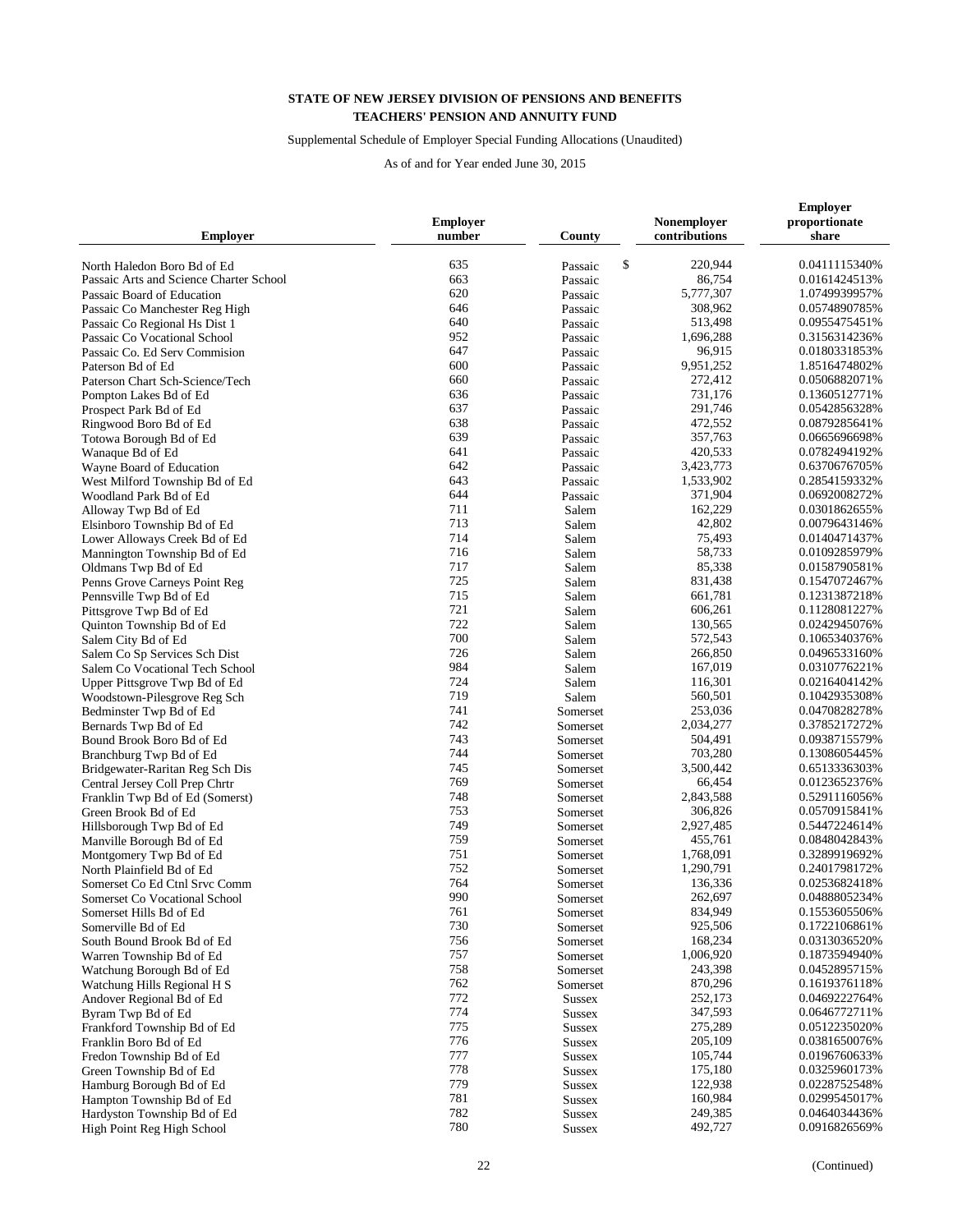## Supplemental Schedule of Employer Special Funding Allocations (Unaudited)

| <b>Employer</b>                     | <b>Employer</b><br>number | County              | Nonemployer<br>contributions | <b>Employer</b><br>proportionate<br>share |
|-------------------------------------|---------------------------|---------------------|------------------------------|-------------------------------------------|
| Hopatcong Board of Education        | 783                       | \$<br><b>Sussex</b> | 821,073                      | 0.1527785944%                             |
| Kittatinny Regional H S             | 795                       | <b>Sussex</b>       | 498,135                      | 0.0926888781%                             |
| Lafayette Board of Education        | 784                       | <b>Sussex</b>       | 111,914                      | 0.0208239693%                             |
| Lenape Valley Reg H S Dist          | 790                       | <b>Sussex</b>       | 336,996                      | 0.0627055215%                             |
| Montague Bd of Ed                   | 785                       | <b>Sussex</b>       | 132,203                      | 0.0245993334%                             |
| Newton Bd of Ed                     | 786                       | <b>Sussex</b>       | 621,130                      | 0.1155748610%                             |
| Ogdensburg Bd of Ed                 | 787                       | <b>Sussex</b>       | 108,811                      | 0.0202466869%                             |
| Sandyston Walpack School Dist       | 788                       | <b>Sussex</b>       | 62,691                       | 0.0116649520%                             |
| Sparta Bd of Ed                     | 789                       | <b>Sussex</b>       | 1,350,421                    | 0.2512752554%                             |
| Stanhope Borough Bd of Ed           | 791                       | <b>Sussex</b>       | 101,171                      | 0.0188250296%                             |
| Stillwater Township Bd of Ed        | 792                       | <b>Sussex</b>       | 167,775                      | 0.0312181972%                             |
| Sussex Co Ed Serv Comm Bd of Ed     | 771                       | <b>Sussex</b>       | 62,394                       | 0.0116098318%                             |
| <b>Sussex County Charter School</b> | 793                       | <b>Sussex</b>       | 1,606                        | 0.0002989069%                             |
| <b>Sussex County Charter School</b> | 793                       | <b>Sussex</b>       | 75,432                       | 0.0140358607%                             |
| <b>Sussex County Vocational</b>     | 979                       | <b>Sussex</b>       | 280,062                      | 0.0521117141%                             |
| Sussex-Wantage Reg Sch Dist         | 796                       | <b>Sussex</b>       | 532,179                      | 0.0990234474%                             |
| Unity Charter School                | 798                       | <b>Sussex</b>       | 60,735                       | 0.0113011217%                             |
| Vernon Township Bd of Ed            | 794                       | <b>Sussex</b>       | 1,657,302                    | 0.3083771977%                             |
| Wallkill Vall Reg H S               | 797                       | <b>Sussex</b>       | 337,385                      | 0.0627778436%                             |
| Barack Obama Green Charter H.S.     | 854                       | Union               | 57,362                       | 0.0106735282%                             |
| Berkeley Heights Bd of Ed           | 838                       | Union               | 1,171,087                    | 0.2179062605%                             |
| Central Jersey Arts Charter Sch     | 853                       | Union               | 70,944                       | 0.0132007341%                             |
| Clark Twp Bd of Ed                  | 831                       | Union               | 823,098                      | 0.1531553725%                             |
| Cranford Twp Bd of Ed               | 832                       | Union               | 1,479,818                    | 0.2753524266%                             |
| Elizabeth Bd of Ed                  | 800                       | Union               | 10,404,785                   | 1.9360372531%                             |
| Garwood Borough Bd of Ed            | 833                       | Union               | 121,044                      | 0.0225228924%                             |
| Hillside Board of Education         | 834                       | Union               | 1,200,426                    | 0.2233653803%                             |
| Kenilworth Borough Bd of Ed         | 810                       | Union               | 534,187                      | 0.0993970810%                             |
| Linden City Bd of Ed                | 835                       | Union               | 2,352,603                    | 0.4377531961%                             |
| Mountainside Boro Bd of Ed          | 836                       | Union               | 248,539                      | 0.0462460365%                             |
| New Providence Bd of Ed             | 837                       | Union               | 851,841                      | 0.1585036970%                             |
| Plainfield Bd of Ed                 | 820                       | Union               | 2,791,742                    | 0.5194644600%                             |
| Queen City Academy Charter Sch      | 132                       | Union               | 78,384                       | 0.0145850281%                             |
| Rahway City Bd of Ed                | 839                       | Union               | 1,516,000                    | 0.2820848602%                             |
| Roselle Boro Bd of Ed               | 840                       | Union               | 989,337                      | 0.1840877954%                             |
| Roselle Park Boro Bd of Ed          | 842                       | Union               | 743,172                      | 0.1382834604%                             |
| Scotch Plains Fanwood Bd of Ed      | 843                       | Union               | 1,779,154                    | 0.3310504684%                             |
| Springfield Twp Bd Ed (Union)       | 844                       | Union               | 788,272                      | 0.1466752341%                             |
| Summit Board of Education           | 845                       | Union               | 1,696,542                    | 0.3156785902%                             |
| Union Co Educ Serv Commission       | 841                       | Union               | 483,964                      | 0.0900519867%                             |
| <b>Union Co Vocational Schools</b>  | 988                       | Union               | 512,772                      | 0.0954123341%                             |
| <b>Union County College</b>         | 850                       | Union               | 35,096                       | 0.0065304495%                             |
| Union County Teams Charter Schl     | 852                       | Union               | 44,474                       | 0.0082754294%                             |
| Union Twp Bd of Ed (Union)          | 846                       | Union               | 2,752,240                    | 0.5121144212%                             |
| Westfield Town Bd of Ed             | 847                       | Union               | 2,455,822                    | 0.4569592579%                             |
| Winfield Township Bd of Ed          | 849                       | Union               | 68,183                       | 0.0126868954%                             |
| Allamuchy Bd of Ed                  | 911                       | Warren              | 119,052                      | 0.0221522183%                             |
| Alpha Bd of Ed                      | 912                       | Warren              | 101,854                      |                                           |
| Belvidere Town Bd of Ed             |                           | Warren              |                              | 0.0189521020%                             |
|                                     | 913                       | Warren              | 309,817                      | 0.0576481502%                             |
| Blairstown Twp Bd of Ed             | 914                       |                     | 219,076                      | 0.0407637958%                             |
| Franklin Twp Bd of Ed (Warren)      | 915                       | Warren              | 117,549                      | 0.0218725480%                             |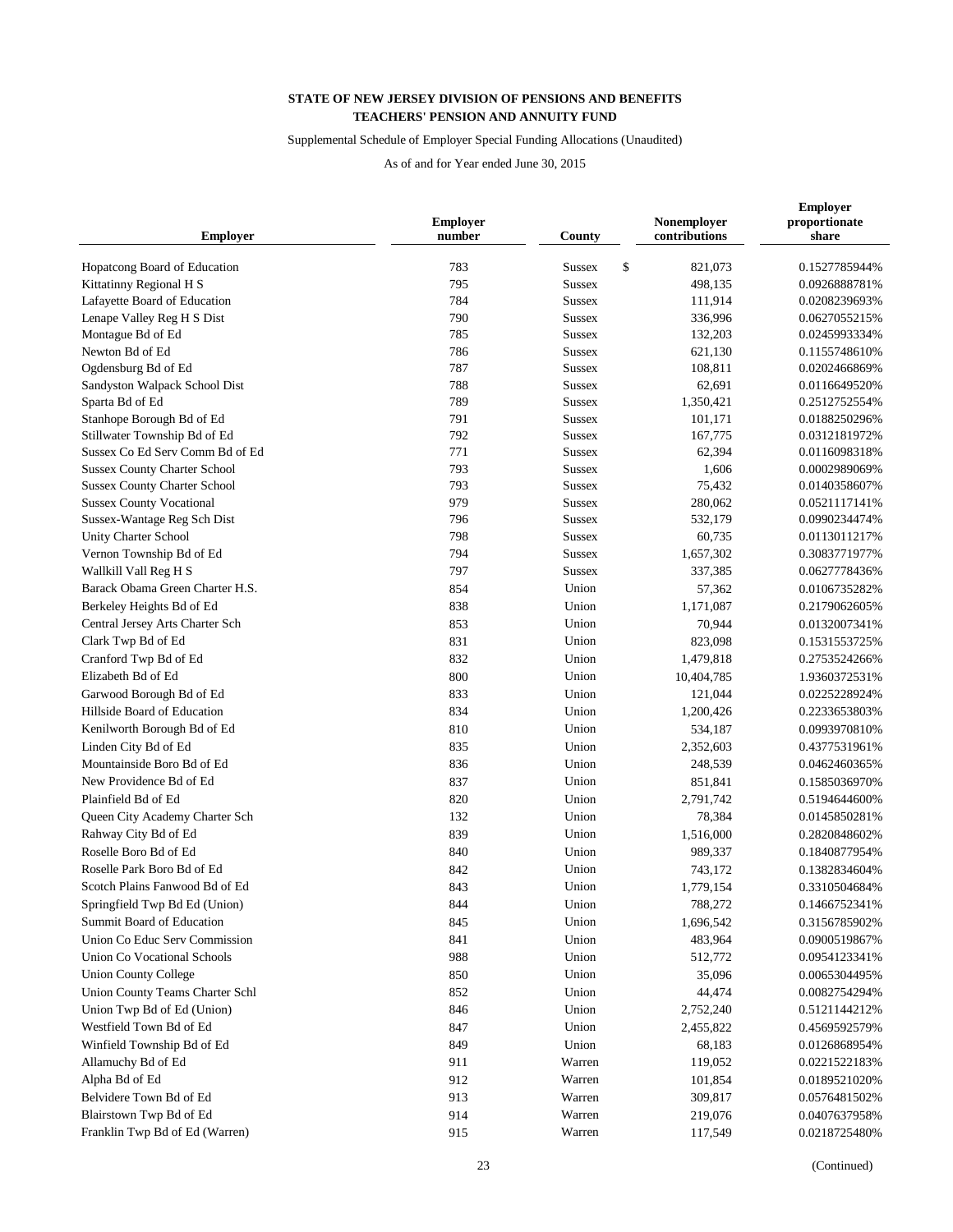Supplemental Schedule of Employer Special Funding Allocations (Unaudited)

As of and for Year ended June 30, 2015

| <b>Employer</b>                     | <b>Employer</b><br>number | County   | <b>Nonemployer</b><br>contributions | <b>Employer</b><br>proportionate<br>share |
|-------------------------------------|---------------------------|----------|-------------------------------------|-------------------------------------------|
| Frelinghuysen Twp Bd of Ed          | 916                       | Warren   | \$<br>69,408                        | 0.0129149599%                             |
| Great Meadows Regional Bd of Ed     | 937                       | Warren   | 314,772                             | 0.0585702114%                             |
| Greenwich Twp Bd of Ed (Warren)     | 917                       | Warren   | 251,233                             | 0.0467472975%                             |
| Hackettstown Bd of Ed               | 918                       | Warren   | 711,231                             | 0.1323400966%                             |
| Harmony Township Bd of Ed           | 921                       | Warren   | 101,201                             | 0.0188305786%                             |
| Hope Twp Bd of Ed                   | 922                       | Warren   | 72,043                              | 0.0134051228%                             |
| Knowlton Twp Bd of Ed               | 924                       | Warren   | 110,437                             | 0.0205492931%                             |
| Lopatcong Township Bd of Ed         | 926                       | Warren   | 296,120                             | 0.0550996731%                             |
| Mansfield Twp Bd of Ed (Warren)     | 927                       | Warren   | 251,647                             | 0.0468244287%                             |
| North Warren Reg High School        | 901                       | Warren   | 391,272                             | 0.0728047267%                             |
| Oxford Twp Bd of Ed                 | 928                       | Warren   | 101,399                             | 0.0188675720%                             |
| Phillipsburg Town Bd of Ed          | 900                       | Warren   | 1,575,217                           | 0.2931035370%                             |
| Pohatcong Twp Boe                   | 931                       | Warren   | 125,242                             | 0.0233040086%                             |
| Ridge And Valley Charter School     | 902                       | Warren   | 40,111                              | 0.0074636086%                             |
| Warren Co Sp Services Sch Dist      | 936                       | Warren   | 47,665                              | 0.0088691738%                             |
| Warren Co Vocational School         | 989                       | Warren   | 187,774                             | 0.0349393659%                             |
| Warren Hills Reg Schools            | 935                       | Warren   | 695,548                             | 0.1294218702%                             |
| Washington Boro Bd of Ed            | 932                       | Warren   | 196,864                             | 0.0366308903%                             |
| Washington Twp Bd Ed (Warren)       | 933                       | Warren   | 227,987                             | 0.0424220261%                             |
| White Township Bd of Ed             | 934                       | Warren   | 132,076                             | 0.0245756576%                             |
| Adelaide Sanford Charter School     | 6096                      | Multiple | 63,207                              | 0.0117609499%                             |
| <b>Bayshore Jointure Commission</b> | 340                       | Multiple | 33,683                              | 0.0062674262%                             |
| Monmouth Ocean Ed Serv Comm         | 375                       | Multiple | 152,612                             | 0.0283967086%                             |
| Morris-Union Jointure Comm          | 851                       | Multiple | 486,545                             | 0.0905323463%                             |
| Total                               |                           |          | \$<br>537,426,858                   | 100.0000000000%                           |

See accompanying independent auditors' report and notes to supplemental schedules.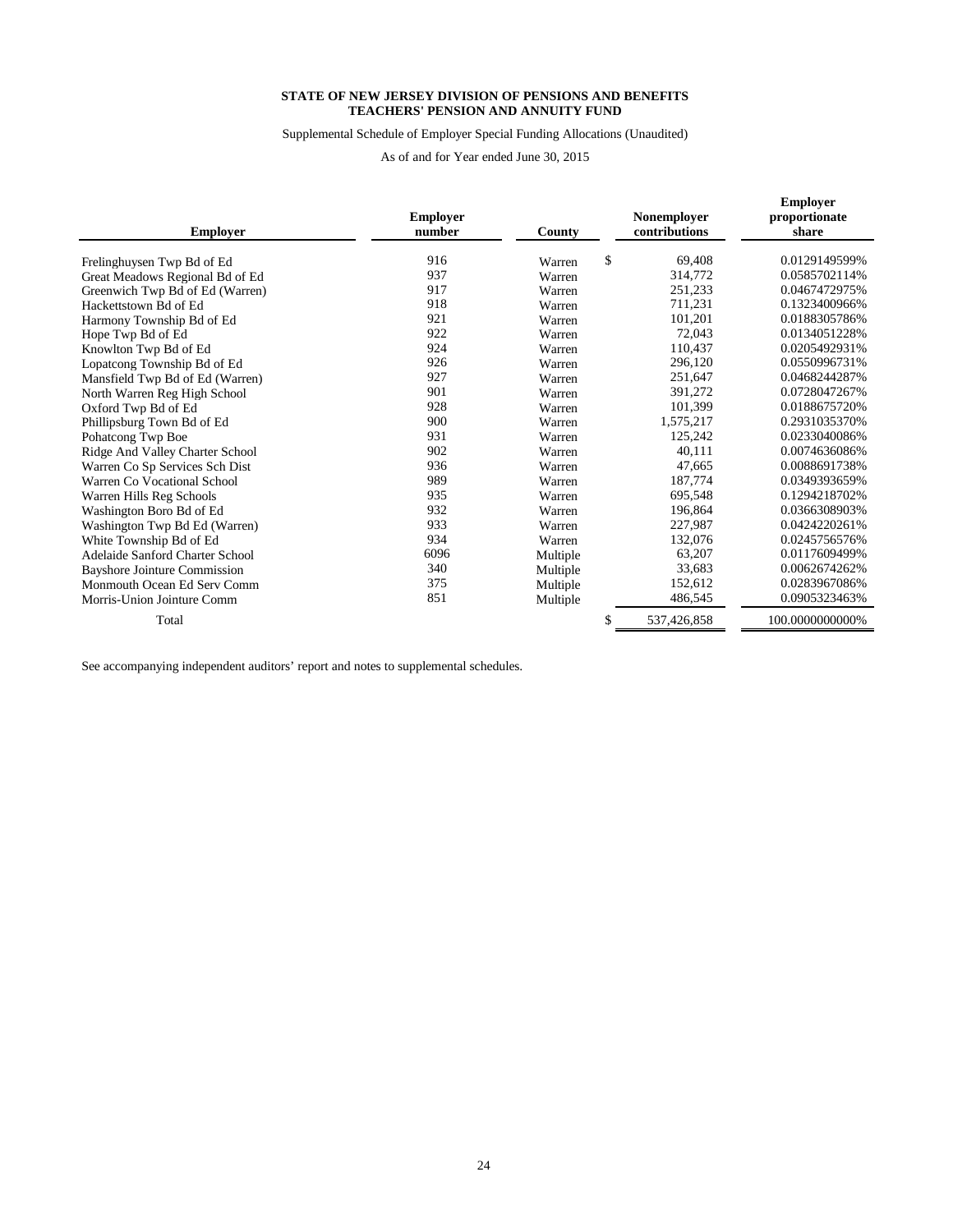Supplemental Schedule of Special Funding Amounts by Employer (Unaudited)

| <b>Employer</b>                                               | <b>Employer</b><br>number | County               | <b>State proportionate</b><br>share of net pension<br>liability attributable<br>to employer | <b>Employer</b><br>pension<br>expense<br>and<br>related<br>revenue |
|---------------------------------------------------------------|---------------------------|----------------------|---------------------------------------------------------------------------------------------|--------------------------------------------------------------------|
| Kean University                                               | 90412                     | \$                   | 21,851,461                                                                                  | 1,334,228                                                          |
| Montclair State University                                    | 90414                     |                      | 17,187,919                                                                                  | 1,049,477                                                          |
| New Jersey City University                                    | 90411                     |                      | 39,064,749                                                                                  | 2,385,255                                                          |
| New Jersey Institute of Technology                            | 981                       |                      | 7,577,686                                                                                   | 462,686                                                            |
| Rowan University                                              | 90410                     |                      | 6,423,696                                                                                   | 392,224                                                            |
| The College of New Jersey                                     | 90415                     |                      | 4,749,235                                                                                   | 289,984                                                            |
| William Paterson University of New Jersey                     | 90413                     |                      | 9,575,278                                                                                   | 584,657                                                            |
| Absecon Bd of Ed                                              | 1020                      | Atlantic             | 33,271,066                                                                                  | 2,031,498                                                          |
| Atlantic City Bd of Ed                                        | 1000                      | Atlantic             | 415, 447, 236                                                                               | 25,366,794                                                         |
| Atlantic Co Special Services                                  | 1098                      | Atlantic             | 49,593,171                                                                                  | 3,028,110                                                          |
| <b>Atlantic Co Vocational Schools</b>                         | 969                       | Atlantic             | 34,797,055                                                                                  | 2,124,673                                                          |
| Brigantine City Bd of Ed                                      | 1094                      | Atlantic             | 41,400,788                                                                                  | 2,527,891                                                          |
| Buena Regional School Dist                                    | 1081                      | Atlantic             | 98,257,983                                                                                  | 5,999,535                                                          |
| Egg Harbor City Bd of Ed                                      | 1030                      | Atlantic             | 26,186,378                                                                                  | 1,598,914                                                          |
| Egg Harbor Twp Bd of Ed                                       | 1083                      | Atlantic             | 311,564,501                                                                                 | 19,023,818                                                         |
| Estell Manor Bd of Ed                                         | 1084                      | Atlantic             | 8,194,839                                                                                   | 500,369                                                            |
| Folsom Borough Bd of Ed                                       | 1085                      | Atlantic             | 14, 355, 143                                                                                | 876,511                                                            |
| Galloway Community Charter Sch                                | 1080                      | Atlantic             | 9,092,568                                                                                   | 555,183                                                            |
| Galloway Township Bd of Ed                                    | 1086                      | Atlantic             | 150,849,003                                                                                 | 9,210,690                                                          |
| Greater Egg Harbor Regional                                   | 1097                      | Atlantic             | 147,061,797                                                                                 | 8,979,447                                                          |
| Hamilton Twp Bd Ed (Atlantic)                                 | 1087<br>1040              | Atlantic             | 111,857,438                                                                                 | 6,829,904                                                          |
| Hammonton Town Bd of Ed                                       | 1050                      | Atlantic             | 122,951,456<br>40,683,913                                                                   | 7,507,293<br>2,484,119                                             |
| Linwood Bd of Ed                                              | 1096                      | Atlantic<br>Atlantic | 75,505,051                                                                                  | 4,610,263                                                          |
| Mainland Regional H S<br>Margate City Bd of Ed                | 1060                      | Atlantic             | 29,883,799                                                                                  | 1,824,675                                                          |
| Mullica Twp Bd of Ed                                          | 1088                      | Atlantic             | 31,413,529                                                                                  | 1,918,079                                                          |
| Northfield Bd of Ed                                           | 1089                      | Atlantic             | 39,649,051                                                                                  | 2,420,932                                                          |
| Oceanside Charter School                                      | 1022                      | Atlantic             | 12,681,851                                                                                  | 774,341                                                            |
| Pleasantville Bd of Ed                                        | 1010                      | Atlantic             | 189,623,239                                                                                 | 11,578,206                                                         |
| Port Republic City Bd of Ed                                   | 1091                      | Atlantic             | 6,112,606                                                                                   | 373,230                                                            |
| Somers Point City Bd of Ed                                    | 1092                      | Atlantic             | 45,267,958                                                                                  | 2,764,016                                                          |
| Ventnor City Bd of Ed                                         | 1070                      | Atlantic             | 42,706,874                                                                                  | 2,607,639                                                          |
| Weymouth Township Bd of Ed                                    | 1093                      | Atlantic             | 9,629,640                                                                                   | 587,976                                                            |
| South Bergen Jointure Comm                                    | 2097                      | Bergen               | 51,874,146                                                                                  | 3,167,384                                                          |
| Allendale Boro Bd of Ed                                       | 2021                      | Bergen               | 39,586,506                                                                                  | 2,417,113                                                          |
| Alpine Bd of Ed                                               | 2022                      | Bergen               | 12,747,436                                                                                  | 778,346                                                            |
| Bergen Arts & Science Chrtr Sch                               | 2098                      | Bergen               | 17,667,940                                                                                  | 1,078,787                                                          |
| Bergen Co Bd of Special Servs                                 | 2001                      | Bergen               | 186,708,043                                                                                 | 11,400,207                                                         |
| Bergen Co Vocational School                                   | 980                       | Bergen               | 149, 367, 323                                                                               | 9,120,220                                                          |
| <b>Bergen Community College</b>                               | 2030                      | Bergen               | 1,744,137                                                                                   | 106,495                                                            |
| Bergenfield Bd of Ed                                          | 2023                      | Bergen               | 148, 367, 767                                                                               | 9,059,188                                                          |
| Bogota Boro Bd of Ed                                          | 2024                      | Bergen               | 45,647,790<br>27,651,224                                                                    | 2,787,209                                                          |
| Carlstadt Borough Bd of Ed<br>Carlstadt E.Rutherford Bd of Ed | 2025<br>2040              | Bergen<br>Bergen     | 26,537,917                                                                                  | 1,688,356<br>1,620,379                                             |
| Cliffside Park Bd of Ed                                       | 2026                      | Bergen               | 112,788,837                                                                                 | 6,886,774                                                          |
| Closter Board of Education                                    | 2027                      | Bergen               | 57,612,766                                                                                  | 3,517,778                                                          |
| Cresskill Bd of Ed                                            | 2028                      | Bergen               | 81,650,274                                                                                  | 4,985,484                                                          |
| Demarest Boro Bd of Ed                                        | 2029                      | Bergen               | 34,063,696                                                                                  | 2,079,895                                                          |
| Dumont Borough Bd of Ed                                       | 2031                      | Bergen               | 118,644,130                                                                                 | 7,244,292                                                          |
| East Rutherford Boro Bd of Ed                                 | 2033                      | Bergen               | 42,664,437                                                                                  | 2,605,048                                                          |
| Edgewater Boro Bd of Ed                                       | 2034                      | Bergen               | 23,946,788                                                                                  | 1,462,167                                                          |
| Elmwood Park Borough Bd of Ed                                 | 2032                      | Bergen               | 72,022,972                                                                                  | 4,397,651                                                          |
| Emerson Borough Bd of Ed                                      | 2035                      | Bergen               | 51, 515, 241                                                                                | 3,145,469                                                          |
| Englewood City Bd of Ed                                       | 2036                      | Bergen               | 149,021,394                                                                                 | 9,099,098                                                          |
| Englewood Cliffs Bd of Ed                                     | 2037                      | Bergen               | 24,075,386                                                                                  | 1,470,019                                                          |
| Englewood On The Palisades Char                               | 6011                      | Bergen               | 9,316,796                                                                                   | 568,874                                                            |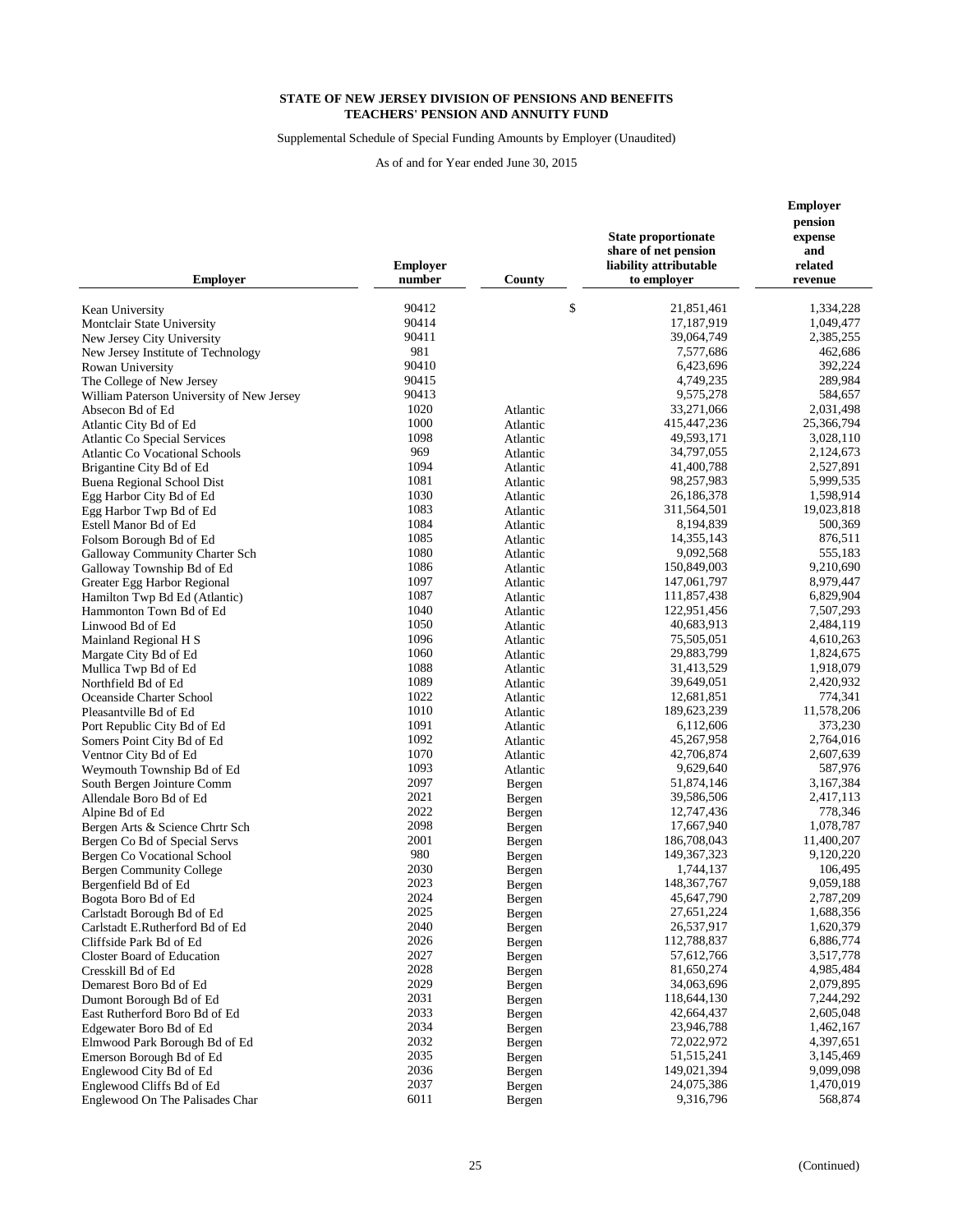Supplemental Schedule of Special Funding Amounts by Employer (Unaudited)

| \$<br>2038<br>236, 103, 641<br>14,416,253<br>Fair Lawn Bd of Ed<br>Bergen<br>2039<br>40,813,914<br>2,492,057<br>Fairview Boro Bd of Ed<br>Bergen<br>2041<br>166,803,085<br>Fort Lee Bd of Ed<br>Bergen<br>10,184,830<br>2042<br>82,052,551<br>5,010,047<br>Franklin Lakes Bd of Ed<br>Bergen<br>2000<br>236,028,937<br>14,411,692<br>Garfield City Bd of Ed<br>Bergen<br>2043<br>117,213,772<br>7,156,956<br>Glen Rock Borough Bd of Ed<br>Bergen<br>2010<br>271,402,578<br>16,571,571<br>Hackensack City Bd of Ed<br>Bergen<br>2044<br>29,594,571<br>1,807,015<br>Harrington Park Bd of Ed<br>Bergen<br>2045<br>77,495,161<br>4,731,777<br>Hasbrouck Heights Bd of Ed<br>Bergen<br>2046<br>22,958,338<br>1,401,813<br>Haworth Borough Bd of Ed<br>Bergen<br>2047<br>60,386,505<br>3,687,140<br>Hillsdale Borough Bd of Ed<br>Bergen<br>2048<br>28, 285, 796<br>1,727,102<br>Ho-Ho-Kus Bd of Ed<br>Bergen<br>2051<br>86,975,627<br>5,310,645<br>Leonia Borough Bd of Ed<br>Bergen<br>2052<br>35,614,119<br>2,174,563<br>Little Ferry Bd of Ed<br>Bergen<br>2053<br>127,397,084<br>7,778,739<br>Lodi Bd of Ed<br>Bergen<br>2055<br>98, 187, 722<br>5,995,244<br>Lyndhurst Twp Bd of Ed<br>Bergen<br>2049<br>153,454,980<br>9,369,808<br>Mahwah Bd of Ed<br>Bergen<br>2056<br>35,553,912<br>2,170,886<br>Bergen<br>Maywood Bd of Ed<br>2057<br>52,884,457<br>3,229,072<br>Midland Park Boro Bd of Ed<br>Bergen<br>2061<br>45,338,921<br>2,768,349<br>Montvale Borough Bd of Ed<br>Bergen<br>2059<br>16,447,196<br>1,004,249<br>Moonachie Borough Bd of Ed<br>Bergen<br>2062<br>80,628,389<br>New Milford Bd of Ed<br>4,923,089<br>Bergen<br>2063<br>63,780,669<br>3,894,384<br>North Arlington Bd of Ed<br>Bergen<br>2096<br>69,473,929<br>4,242,009<br>Northern Highlands Reg H S<br>Bergen<br>2060<br>177,469,574<br>10,836,115<br>Northern Valley Reg H S Dist<br>Bergen<br>2065<br>24,495,316<br>1,495,660<br>Northvale Bd of Ed<br>Bergen<br>2064<br>24,408,454<br>1,490,356<br>Norwood Bd of Ed<br>Bergen<br>2066<br>72,532,687<br>4,428,774<br>Oakland Bd of Ed<br>Bergen<br>2067<br>37,301,205<br>2,277,574<br>Bergen<br>Old Tappan Bd of Ed<br>2068<br>30,794,856<br>1,880,303<br>Oradell Bd of Ed<br>Bergen<br>2071<br>68,075,720<br>4,156,636<br>Palisades Park Bd of Ed<br>Bergen<br>2072<br>183,628,826<br>11,212,193<br>Bergen<br>Paramus Bd of Ed<br>2073<br>74,298,218<br>4,536,575<br>Park Ridge Boro Bd of Ed<br>Bergen<br>2070<br>116,919,166<br>7,138,968<br>Pascack Valley Reg H S Dist<br>Bergen<br>2080<br>114,294,133<br>6,978,686<br>Ramapo Indian Hills Reg H S D<br>Bergen<br>2074<br>153,511,329<br>9,373,249<br>Ramsey Borough Bd of Ed<br>Bergen<br>2075<br>98,810,252<br>6,033,256<br>Ridgefield Boro Bd of Ed<br>Bergen<br>2069<br>103,678,148<br>6,330,484<br>Ridgefield Park Bd of Ed<br>Bergen<br>2076<br>280,128,643<br>17, 104, 376<br>Ridgewood Twp Bd of Ed<br>Bergen<br>2093<br>87,543,211<br>5,345,301<br>River Dell Reg School District<br>Bergen<br>2077<br>50,399,597<br>3,077,349<br>River Edge Boro Bd of Ed<br>Bergen<br>2078<br>55,506,801<br>3,389,190<br>River Vale Twp Bd of Ed<br>Bergen<br>2058<br>21,580,821<br>1,317,703<br>Rochelle Park Twp Bd of Ed<br>Bergen<br>2095<br>113,049<br>6,903<br>Bergen<br>Rockleigh Borough Board of Ed<br>2079<br>117,584,718<br>7,179,606<br>Rutherford Boro Bd of Ed<br>Bergen<br>2082<br>78,882,614<br>Saddle Brook Bd of Ed<br>Bergen<br>4,816,494<br>2081<br>13,284,975<br>811,167<br>Saddle River Bd of Ed<br>Bergen<br>2054<br>12,599,081<br>769,287<br>South Hackensack Bd of Ed<br>Bergen<br>2083<br>219,371,309<br>13,394,593<br>Teaneck Bd of Ed<br>Bergen<br>2094<br>11,612,151<br>709,026<br><b>Teaneck Community Charter Sch</b><br>Bergen<br>2084<br>176,706,054<br>10,789,496<br>Bergen<br>Tenafly Bd of Ed<br>2085<br>56,392,957<br>3,443,298<br>Upper Saddle River Bd of Ed<br>Bergen<br>2086<br>77,909,246<br>4,757,061<br>Waldwick Boro Bd of Ed<br>Bergen<br>2087<br>46,958,903<br>2,867,264<br>Wallington Borough Bd of Ed<br>Bergen<br>2088<br>124,770,765<br>7,618,379<br>Westwood Reg Sch District<br>Bergen<br>2089<br>36,800,258<br>2,246,987<br>Woodcliff Lake Bd of Ed<br>Bergen | <b>Employer</b> | <b>Employer</b><br>number | County | <b>State proportionate</b><br>share of net pension<br>liability attributable<br>to employer | <b>Employer</b><br>pension<br>expense<br>and<br>related<br>revenue |
|-----------------------------------------------------------------------------------------------------------------------------------------------------------------------------------------------------------------------------------------------------------------------------------------------------------------------------------------------------------------------------------------------------------------------------------------------------------------------------------------------------------------------------------------------------------------------------------------------------------------------------------------------------------------------------------------------------------------------------------------------------------------------------------------------------------------------------------------------------------------------------------------------------------------------------------------------------------------------------------------------------------------------------------------------------------------------------------------------------------------------------------------------------------------------------------------------------------------------------------------------------------------------------------------------------------------------------------------------------------------------------------------------------------------------------------------------------------------------------------------------------------------------------------------------------------------------------------------------------------------------------------------------------------------------------------------------------------------------------------------------------------------------------------------------------------------------------------------------------------------------------------------------------------------------------------------------------------------------------------------------------------------------------------------------------------------------------------------------------------------------------------------------------------------------------------------------------------------------------------------------------------------------------------------------------------------------------------------------------------------------------------------------------------------------------------------------------------------------------------------------------------------------------------------------------------------------------------------------------------------------------------------------------------------------------------------------------------------------------------------------------------------------------------------------------------------------------------------------------------------------------------------------------------------------------------------------------------------------------------------------------------------------------------------------------------------------------------------------------------------------------------------------------------------------------------------------------------------------------------------------------------------------------------------------------------------------------------------------------------------------------------------------------------------------------------------------------------------------------------------------------------------------------------------------------------------------------------------------------------------------------------------------------------------------------------------------------------------------------------------------------------------------------------------------------------------------------------------------------------------------------------------------------------------------------------------------------------------------------------------------------------------------------------------------------------------------------------------------------------------------------------------------------------------------------------------------------|-----------------|---------------------------|--------|---------------------------------------------------------------------------------------------|--------------------------------------------------------------------|
|                                                                                                                                                                                                                                                                                                                                                                                                                                                                                                                                                                                                                                                                                                                                                                                                                                                                                                                                                                                                                                                                                                                                                                                                                                                                                                                                                                                                                                                                                                                                                                                                                                                                                                                                                                                                                                                                                                                                                                                                                                                                                                                                                                                                                                                                                                                                                                                                                                                                                                                                                                                                                                                                                                                                                                                                                                                                                                                                                                                                                                                                                                                                                                                                                                                                                                                                                                                                                                                                                                                                                                                                                                                                                                                                                                                                                                                                                                                                                                                                                                                                                                                                                                                                     |                 |                           |        |                                                                                             |                                                                    |
|                                                                                                                                                                                                                                                                                                                                                                                                                                                                                                                                                                                                                                                                                                                                                                                                                                                                                                                                                                                                                                                                                                                                                                                                                                                                                                                                                                                                                                                                                                                                                                                                                                                                                                                                                                                                                                                                                                                                                                                                                                                                                                                                                                                                                                                                                                                                                                                                                                                                                                                                                                                                                                                                                                                                                                                                                                                                                                                                                                                                                                                                                                                                                                                                                                                                                                                                                                                                                                                                                                                                                                                                                                                                                                                                                                                                                                                                                                                                                                                                                                                                                                                                                                                                     |                 |                           |        |                                                                                             |                                                                    |
|                                                                                                                                                                                                                                                                                                                                                                                                                                                                                                                                                                                                                                                                                                                                                                                                                                                                                                                                                                                                                                                                                                                                                                                                                                                                                                                                                                                                                                                                                                                                                                                                                                                                                                                                                                                                                                                                                                                                                                                                                                                                                                                                                                                                                                                                                                                                                                                                                                                                                                                                                                                                                                                                                                                                                                                                                                                                                                                                                                                                                                                                                                                                                                                                                                                                                                                                                                                                                                                                                                                                                                                                                                                                                                                                                                                                                                                                                                                                                                                                                                                                                                                                                                                                     |                 |                           |        |                                                                                             |                                                                    |
|                                                                                                                                                                                                                                                                                                                                                                                                                                                                                                                                                                                                                                                                                                                                                                                                                                                                                                                                                                                                                                                                                                                                                                                                                                                                                                                                                                                                                                                                                                                                                                                                                                                                                                                                                                                                                                                                                                                                                                                                                                                                                                                                                                                                                                                                                                                                                                                                                                                                                                                                                                                                                                                                                                                                                                                                                                                                                                                                                                                                                                                                                                                                                                                                                                                                                                                                                                                                                                                                                                                                                                                                                                                                                                                                                                                                                                                                                                                                                                                                                                                                                                                                                                                                     |                 |                           |        |                                                                                             |                                                                    |
|                                                                                                                                                                                                                                                                                                                                                                                                                                                                                                                                                                                                                                                                                                                                                                                                                                                                                                                                                                                                                                                                                                                                                                                                                                                                                                                                                                                                                                                                                                                                                                                                                                                                                                                                                                                                                                                                                                                                                                                                                                                                                                                                                                                                                                                                                                                                                                                                                                                                                                                                                                                                                                                                                                                                                                                                                                                                                                                                                                                                                                                                                                                                                                                                                                                                                                                                                                                                                                                                                                                                                                                                                                                                                                                                                                                                                                                                                                                                                                                                                                                                                                                                                                                                     |                 |                           |        |                                                                                             |                                                                    |
|                                                                                                                                                                                                                                                                                                                                                                                                                                                                                                                                                                                                                                                                                                                                                                                                                                                                                                                                                                                                                                                                                                                                                                                                                                                                                                                                                                                                                                                                                                                                                                                                                                                                                                                                                                                                                                                                                                                                                                                                                                                                                                                                                                                                                                                                                                                                                                                                                                                                                                                                                                                                                                                                                                                                                                                                                                                                                                                                                                                                                                                                                                                                                                                                                                                                                                                                                                                                                                                                                                                                                                                                                                                                                                                                                                                                                                                                                                                                                                                                                                                                                                                                                                                                     |                 |                           |        |                                                                                             |                                                                    |
|                                                                                                                                                                                                                                                                                                                                                                                                                                                                                                                                                                                                                                                                                                                                                                                                                                                                                                                                                                                                                                                                                                                                                                                                                                                                                                                                                                                                                                                                                                                                                                                                                                                                                                                                                                                                                                                                                                                                                                                                                                                                                                                                                                                                                                                                                                                                                                                                                                                                                                                                                                                                                                                                                                                                                                                                                                                                                                                                                                                                                                                                                                                                                                                                                                                                                                                                                                                                                                                                                                                                                                                                                                                                                                                                                                                                                                                                                                                                                                                                                                                                                                                                                                                                     |                 |                           |        |                                                                                             |                                                                    |
|                                                                                                                                                                                                                                                                                                                                                                                                                                                                                                                                                                                                                                                                                                                                                                                                                                                                                                                                                                                                                                                                                                                                                                                                                                                                                                                                                                                                                                                                                                                                                                                                                                                                                                                                                                                                                                                                                                                                                                                                                                                                                                                                                                                                                                                                                                                                                                                                                                                                                                                                                                                                                                                                                                                                                                                                                                                                                                                                                                                                                                                                                                                                                                                                                                                                                                                                                                                                                                                                                                                                                                                                                                                                                                                                                                                                                                                                                                                                                                                                                                                                                                                                                                                                     |                 |                           |        |                                                                                             |                                                                    |
|                                                                                                                                                                                                                                                                                                                                                                                                                                                                                                                                                                                                                                                                                                                                                                                                                                                                                                                                                                                                                                                                                                                                                                                                                                                                                                                                                                                                                                                                                                                                                                                                                                                                                                                                                                                                                                                                                                                                                                                                                                                                                                                                                                                                                                                                                                                                                                                                                                                                                                                                                                                                                                                                                                                                                                                                                                                                                                                                                                                                                                                                                                                                                                                                                                                                                                                                                                                                                                                                                                                                                                                                                                                                                                                                                                                                                                                                                                                                                                                                                                                                                                                                                                                                     |                 |                           |        |                                                                                             |                                                                    |
|                                                                                                                                                                                                                                                                                                                                                                                                                                                                                                                                                                                                                                                                                                                                                                                                                                                                                                                                                                                                                                                                                                                                                                                                                                                                                                                                                                                                                                                                                                                                                                                                                                                                                                                                                                                                                                                                                                                                                                                                                                                                                                                                                                                                                                                                                                                                                                                                                                                                                                                                                                                                                                                                                                                                                                                                                                                                                                                                                                                                                                                                                                                                                                                                                                                                                                                                                                                                                                                                                                                                                                                                                                                                                                                                                                                                                                                                                                                                                                                                                                                                                                                                                                                                     |                 |                           |        |                                                                                             |                                                                    |
|                                                                                                                                                                                                                                                                                                                                                                                                                                                                                                                                                                                                                                                                                                                                                                                                                                                                                                                                                                                                                                                                                                                                                                                                                                                                                                                                                                                                                                                                                                                                                                                                                                                                                                                                                                                                                                                                                                                                                                                                                                                                                                                                                                                                                                                                                                                                                                                                                                                                                                                                                                                                                                                                                                                                                                                                                                                                                                                                                                                                                                                                                                                                                                                                                                                                                                                                                                                                                                                                                                                                                                                                                                                                                                                                                                                                                                                                                                                                                                                                                                                                                                                                                                                                     |                 |                           |        |                                                                                             |                                                                    |
|                                                                                                                                                                                                                                                                                                                                                                                                                                                                                                                                                                                                                                                                                                                                                                                                                                                                                                                                                                                                                                                                                                                                                                                                                                                                                                                                                                                                                                                                                                                                                                                                                                                                                                                                                                                                                                                                                                                                                                                                                                                                                                                                                                                                                                                                                                                                                                                                                                                                                                                                                                                                                                                                                                                                                                                                                                                                                                                                                                                                                                                                                                                                                                                                                                                                                                                                                                                                                                                                                                                                                                                                                                                                                                                                                                                                                                                                                                                                                                                                                                                                                                                                                                                                     |                 |                           |        |                                                                                             |                                                                    |
|                                                                                                                                                                                                                                                                                                                                                                                                                                                                                                                                                                                                                                                                                                                                                                                                                                                                                                                                                                                                                                                                                                                                                                                                                                                                                                                                                                                                                                                                                                                                                                                                                                                                                                                                                                                                                                                                                                                                                                                                                                                                                                                                                                                                                                                                                                                                                                                                                                                                                                                                                                                                                                                                                                                                                                                                                                                                                                                                                                                                                                                                                                                                                                                                                                                                                                                                                                                                                                                                                                                                                                                                                                                                                                                                                                                                                                                                                                                                                                                                                                                                                                                                                                                                     |                 |                           |        |                                                                                             |                                                                    |
|                                                                                                                                                                                                                                                                                                                                                                                                                                                                                                                                                                                                                                                                                                                                                                                                                                                                                                                                                                                                                                                                                                                                                                                                                                                                                                                                                                                                                                                                                                                                                                                                                                                                                                                                                                                                                                                                                                                                                                                                                                                                                                                                                                                                                                                                                                                                                                                                                                                                                                                                                                                                                                                                                                                                                                                                                                                                                                                                                                                                                                                                                                                                                                                                                                                                                                                                                                                                                                                                                                                                                                                                                                                                                                                                                                                                                                                                                                                                                                                                                                                                                                                                                                                                     |                 |                           |        |                                                                                             |                                                                    |
|                                                                                                                                                                                                                                                                                                                                                                                                                                                                                                                                                                                                                                                                                                                                                                                                                                                                                                                                                                                                                                                                                                                                                                                                                                                                                                                                                                                                                                                                                                                                                                                                                                                                                                                                                                                                                                                                                                                                                                                                                                                                                                                                                                                                                                                                                                                                                                                                                                                                                                                                                                                                                                                                                                                                                                                                                                                                                                                                                                                                                                                                                                                                                                                                                                                                                                                                                                                                                                                                                                                                                                                                                                                                                                                                                                                                                                                                                                                                                                                                                                                                                                                                                                                                     |                 |                           |        |                                                                                             |                                                                    |
|                                                                                                                                                                                                                                                                                                                                                                                                                                                                                                                                                                                                                                                                                                                                                                                                                                                                                                                                                                                                                                                                                                                                                                                                                                                                                                                                                                                                                                                                                                                                                                                                                                                                                                                                                                                                                                                                                                                                                                                                                                                                                                                                                                                                                                                                                                                                                                                                                                                                                                                                                                                                                                                                                                                                                                                                                                                                                                                                                                                                                                                                                                                                                                                                                                                                                                                                                                                                                                                                                                                                                                                                                                                                                                                                                                                                                                                                                                                                                                                                                                                                                                                                                                                                     |                 |                           |        |                                                                                             |                                                                    |
|                                                                                                                                                                                                                                                                                                                                                                                                                                                                                                                                                                                                                                                                                                                                                                                                                                                                                                                                                                                                                                                                                                                                                                                                                                                                                                                                                                                                                                                                                                                                                                                                                                                                                                                                                                                                                                                                                                                                                                                                                                                                                                                                                                                                                                                                                                                                                                                                                                                                                                                                                                                                                                                                                                                                                                                                                                                                                                                                                                                                                                                                                                                                                                                                                                                                                                                                                                                                                                                                                                                                                                                                                                                                                                                                                                                                                                                                                                                                                                                                                                                                                                                                                                                                     |                 |                           |        |                                                                                             |                                                                    |
|                                                                                                                                                                                                                                                                                                                                                                                                                                                                                                                                                                                                                                                                                                                                                                                                                                                                                                                                                                                                                                                                                                                                                                                                                                                                                                                                                                                                                                                                                                                                                                                                                                                                                                                                                                                                                                                                                                                                                                                                                                                                                                                                                                                                                                                                                                                                                                                                                                                                                                                                                                                                                                                                                                                                                                                                                                                                                                                                                                                                                                                                                                                                                                                                                                                                                                                                                                                                                                                                                                                                                                                                                                                                                                                                                                                                                                                                                                                                                                                                                                                                                                                                                                                                     |                 |                           |        |                                                                                             |                                                                    |
|                                                                                                                                                                                                                                                                                                                                                                                                                                                                                                                                                                                                                                                                                                                                                                                                                                                                                                                                                                                                                                                                                                                                                                                                                                                                                                                                                                                                                                                                                                                                                                                                                                                                                                                                                                                                                                                                                                                                                                                                                                                                                                                                                                                                                                                                                                                                                                                                                                                                                                                                                                                                                                                                                                                                                                                                                                                                                                                                                                                                                                                                                                                                                                                                                                                                                                                                                                                                                                                                                                                                                                                                                                                                                                                                                                                                                                                                                                                                                                                                                                                                                                                                                                                                     |                 |                           |        |                                                                                             |                                                                    |
|                                                                                                                                                                                                                                                                                                                                                                                                                                                                                                                                                                                                                                                                                                                                                                                                                                                                                                                                                                                                                                                                                                                                                                                                                                                                                                                                                                                                                                                                                                                                                                                                                                                                                                                                                                                                                                                                                                                                                                                                                                                                                                                                                                                                                                                                                                                                                                                                                                                                                                                                                                                                                                                                                                                                                                                                                                                                                                                                                                                                                                                                                                                                                                                                                                                                                                                                                                                                                                                                                                                                                                                                                                                                                                                                                                                                                                                                                                                                                                                                                                                                                                                                                                                                     |                 |                           |        |                                                                                             |                                                                    |
|                                                                                                                                                                                                                                                                                                                                                                                                                                                                                                                                                                                                                                                                                                                                                                                                                                                                                                                                                                                                                                                                                                                                                                                                                                                                                                                                                                                                                                                                                                                                                                                                                                                                                                                                                                                                                                                                                                                                                                                                                                                                                                                                                                                                                                                                                                                                                                                                                                                                                                                                                                                                                                                                                                                                                                                                                                                                                                                                                                                                                                                                                                                                                                                                                                                                                                                                                                                                                                                                                                                                                                                                                                                                                                                                                                                                                                                                                                                                                                                                                                                                                                                                                                                                     |                 |                           |        |                                                                                             |                                                                    |
|                                                                                                                                                                                                                                                                                                                                                                                                                                                                                                                                                                                                                                                                                                                                                                                                                                                                                                                                                                                                                                                                                                                                                                                                                                                                                                                                                                                                                                                                                                                                                                                                                                                                                                                                                                                                                                                                                                                                                                                                                                                                                                                                                                                                                                                                                                                                                                                                                                                                                                                                                                                                                                                                                                                                                                                                                                                                                                                                                                                                                                                                                                                                                                                                                                                                                                                                                                                                                                                                                                                                                                                                                                                                                                                                                                                                                                                                                                                                                                                                                                                                                                                                                                                                     |                 |                           |        |                                                                                             |                                                                    |
|                                                                                                                                                                                                                                                                                                                                                                                                                                                                                                                                                                                                                                                                                                                                                                                                                                                                                                                                                                                                                                                                                                                                                                                                                                                                                                                                                                                                                                                                                                                                                                                                                                                                                                                                                                                                                                                                                                                                                                                                                                                                                                                                                                                                                                                                                                                                                                                                                                                                                                                                                                                                                                                                                                                                                                                                                                                                                                                                                                                                                                                                                                                                                                                                                                                                                                                                                                                                                                                                                                                                                                                                                                                                                                                                                                                                                                                                                                                                                                                                                                                                                                                                                                                                     |                 |                           |        |                                                                                             |                                                                    |
|                                                                                                                                                                                                                                                                                                                                                                                                                                                                                                                                                                                                                                                                                                                                                                                                                                                                                                                                                                                                                                                                                                                                                                                                                                                                                                                                                                                                                                                                                                                                                                                                                                                                                                                                                                                                                                                                                                                                                                                                                                                                                                                                                                                                                                                                                                                                                                                                                                                                                                                                                                                                                                                                                                                                                                                                                                                                                                                                                                                                                                                                                                                                                                                                                                                                                                                                                                                                                                                                                                                                                                                                                                                                                                                                                                                                                                                                                                                                                                                                                                                                                                                                                                                                     |                 |                           |        |                                                                                             |                                                                    |
|                                                                                                                                                                                                                                                                                                                                                                                                                                                                                                                                                                                                                                                                                                                                                                                                                                                                                                                                                                                                                                                                                                                                                                                                                                                                                                                                                                                                                                                                                                                                                                                                                                                                                                                                                                                                                                                                                                                                                                                                                                                                                                                                                                                                                                                                                                                                                                                                                                                                                                                                                                                                                                                                                                                                                                                                                                                                                                                                                                                                                                                                                                                                                                                                                                                                                                                                                                                                                                                                                                                                                                                                                                                                                                                                                                                                                                                                                                                                                                                                                                                                                                                                                                                                     |                 |                           |        |                                                                                             |                                                                    |
|                                                                                                                                                                                                                                                                                                                                                                                                                                                                                                                                                                                                                                                                                                                                                                                                                                                                                                                                                                                                                                                                                                                                                                                                                                                                                                                                                                                                                                                                                                                                                                                                                                                                                                                                                                                                                                                                                                                                                                                                                                                                                                                                                                                                                                                                                                                                                                                                                                                                                                                                                                                                                                                                                                                                                                                                                                                                                                                                                                                                                                                                                                                                                                                                                                                                                                                                                                                                                                                                                                                                                                                                                                                                                                                                                                                                                                                                                                                                                                                                                                                                                                                                                                                                     |                 |                           |        |                                                                                             |                                                                    |
|                                                                                                                                                                                                                                                                                                                                                                                                                                                                                                                                                                                                                                                                                                                                                                                                                                                                                                                                                                                                                                                                                                                                                                                                                                                                                                                                                                                                                                                                                                                                                                                                                                                                                                                                                                                                                                                                                                                                                                                                                                                                                                                                                                                                                                                                                                                                                                                                                                                                                                                                                                                                                                                                                                                                                                                                                                                                                                                                                                                                                                                                                                                                                                                                                                                                                                                                                                                                                                                                                                                                                                                                                                                                                                                                                                                                                                                                                                                                                                                                                                                                                                                                                                                                     |                 |                           |        |                                                                                             |                                                                    |
|                                                                                                                                                                                                                                                                                                                                                                                                                                                                                                                                                                                                                                                                                                                                                                                                                                                                                                                                                                                                                                                                                                                                                                                                                                                                                                                                                                                                                                                                                                                                                                                                                                                                                                                                                                                                                                                                                                                                                                                                                                                                                                                                                                                                                                                                                                                                                                                                                                                                                                                                                                                                                                                                                                                                                                                                                                                                                                                                                                                                                                                                                                                                                                                                                                                                                                                                                                                                                                                                                                                                                                                                                                                                                                                                                                                                                                                                                                                                                                                                                                                                                                                                                                                                     |                 |                           |        |                                                                                             |                                                                    |
|                                                                                                                                                                                                                                                                                                                                                                                                                                                                                                                                                                                                                                                                                                                                                                                                                                                                                                                                                                                                                                                                                                                                                                                                                                                                                                                                                                                                                                                                                                                                                                                                                                                                                                                                                                                                                                                                                                                                                                                                                                                                                                                                                                                                                                                                                                                                                                                                                                                                                                                                                                                                                                                                                                                                                                                                                                                                                                                                                                                                                                                                                                                                                                                                                                                                                                                                                                                                                                                                                                                                                                                                                                                                                                                                                                                                                                                                                                                                                                                                                                                                                                                                                                                                     |                 |                           |        |                                                                                             |                                                                    |
|                                                                                                                                                                                                                                                                                                                                                                                                                                                                                                                                                                                                                                                                                                                                                                                                                                                                                                                                                                                                                                                                                                                                                                                                                                                                                                                                                                                                                                                                                                                                                                                                                                                                                                                                                                                                                                                                                                                                                                                                                                                                                                                                                                                                                                                                                                                                                                                                                                                                                                                                                                                                                                                                                                                                                                                                                                                                                                                                                                                                                                                                                                                                                                                                                                                                                                                                                                                                                                                                                                                                                                                                                                                                                                                                                                                                                                                                                                                                                                                                                                                                                                                                                                                                     |                 |                           |        |                                                                                             |                                                                    |
|                                                                                                                                                                                                                                                                                                                                                                                                                                                                                                                                                                                                                                                                                                                                                                                                                                                                                                                                                                                                                                                                                                                                                                                                                                                                                                                                                                                                                                                                                                                                                                                                                                                                                                                                                                                                                                                                                                                                                                                                                                                                                                                                                                                                                                                                                                                                                                                                                                                                                                                                                                                                                                                                                                                                                                                                                                                                                                                                                                                                                                                                                                                                                                                                                                                                                                                                                                                                                                                                                                                                                                                                                                                                                                                                                                                                                                                                                                                                                                                                                                                                                                                                                                                                     |                 |                           |        |                                                                                             |                                                                    |
|                                                                                                                                                                                                                                                                                                                                                                                                                                                                                                                                                                                                                                                                                                                                                                                                                                                                                                                                                                                                                                                                                                                                                                                                                                                                                                                                                                                                                                                                                                                                                                                                                                                                                                                                                                                                                                                                                                                                                                                                                                                                                                                                                                                                                                                                                                                                                                                                                                                                                                                                                                                                                                                                                                                                                                                                                                                                                                                                                                                                                                                                                                                                                                                                                                                                                                                                                                                                                                                                                                                                                                                                                                                                                                                                                                                                                                                                                                                                                                                                                                                                                                                                                                                                     |                 |                           |        |                                                                                             |                                                                    |
|                                                                                                                                                                                                                                                                                                                                                                                                                                                                                                                                                                                                                                                                                                                                                                                                                                                                                                                                                                                                                                                                                                                                                                                                                                                                                                                                                                                                                                                                                                                                                                                                                                                                                                                                                                                                                                                                                                                                                                                                                                                                                                                                                                                                                                                                                                                                                                                                                                                                                                                                                                                                                                                                                                                                                                                                                                                                                                                                                                                                                                                                                                                                                                                                                                                                                                                                                                                                                                                                                                                                                                                                                                                                                                                                                                                                                                                                                                                                                                                                                                                                                                                                                                                                     |                 |                           |        |                                                                                             |                                                                    |
|                                                                                                                                                                                                                                                                                                                                                                                                                                                                                                                                                                                                                                                                                                                                                                                                                                                                                                                                                                                                                                                                                                                                                                                                                                                                                                                                                                                                                                                                                                                                                                                                                                                                                                                                                                                                                                                                                                                                                                                                                                                                                                                                                                                                                                                                                                                                                                                                                                                                                                                                                                                                                                                                                                                                                                                                                                                                                                                                                                                                                                                                                                                                                                                                                                                                                                                                                                                                                                                                                                                                                                                                                                                                                                                                                                                                                                                                                                                                                                                                                                                                                                                                                                                                     |                 |                           |        |                                                                                             |                                                                    |
|                                                                                                                                                                                                                                                                                                                                                                                                                                                                                                                                                                                                                                                                                                                                                                                                                                                                                                                                                                                                                                                                                                                                                                                                                                                                                                                                                                                                                                                                                                                                                                                                                                                                                                                                                                                                                                                                                                                                                                                                                                                                                                                                                                                                                                                                                                                                                                                                                                                                                                                                                                                                                                                                                                                                                                                                                                                                                                                                                                                                                                                                                                                                                                                                                                                                                                                                                                                                                                                                                                                                                                                                                                                                                                                                                                                                                                                                                                                                                                                                                                                                                                                                                                                                     |                 |                           |        |                                                                                             |                                                                    |
|                                                                                                                                                                                                                                                                                                                                                                                                                                                                                                                                                                                                                                                                                                                                                                                                                                                                                                                                                                                                                                                                                                                                                                                                                                                                                                                                                                                                                                                                                                                                                                                                                                                                                                                                                                                                                                                                                                                                                                                                                                                                                                                                                                                                                                                                                                                                                                                                                                                                                                                                                                                                                                                                                                                                                                                                                                                                                                                                                                                                                                                                                                                                                                                                                                                                                                                                                                                                                                                                                                                                                                                                                                                                                                                                                                                                                                                                                                                                                                                                                                                                                                                                                                                                     |                 |                           |        |                                                                                             |                                                                    |
|                                                                                                                                                                                                                                                                                                                                                                                                                                                                                                                                                                                                                                                                                                                                                                                                                                                                                                                                                                                                                                                                                                                                                                                                                                                                                                                                                                                                                                                                                                                                                                                                                                                                                                                                                                                                                                                                                                                                                                                                                                                                                                                                                                                                                                                                                                                                                                                                                                                                                                                                                                                                                                                                                                                                                                                                                                                                                                                                                                                                                                                                                                                                                                                                                                                                                                                                                                                                                                                                                                                                                                                                                                                                                                                                                                                                                                                                                                                                                                                                                                                                                                                                                                                                     |                 |                           |        |                                                                                             |                                                                    |
|                                                                                                                                                                                                                                                                                                                                                                                                                                                                                                                                                                                                                                                                                                                                                                                                                                                                                                                                                                                                                                                                                                                                                                                                                                                                                                                                                                                                                                                                                                                                                                                                                                                                                                                                                                                                                                                                                                                                                                                                                                                                                                                                                                                                                                                                                                                                                                                                                                                                                                                                                                                                                                                                                                                                                                                                                                                                                                                                                                                                                                                                                                                                                                                                                                                                                                                                                                                                                                                                                                                                                                                                                                                                                                                                                                                                                                                                                                                                                                                                                                                                                                                                                                                                     |                 |                           |        |                                                                                             |                                                                    |
|                                                                                                                                                                                                                                                                                                                                                                                                                                                                                                                                                                                                                                                                                                                                                                                                                                                                                                                                                                                                                                                                                                                                                                                                                                                                                                                                                                                                                                                                                                                                                                                                                                                                                                                                                                                                                                                                                                                                                                                                                                                                                                                                                                                                                                                                                                                                                                                                                                                                                                                                                                                                                                                                                                                                                                                                                                                                                                                                                                                                                                                                                                                                                                                                                                                                                                                                                                                                                                                                                                                                                                                                                                                                                                                                                                                                                                                                                                                                                                                                                                                                                                                                                                                                     |                 |                           |        |                                                                                             |                                                                    |
|                                                                                                                                                                                                                                                                                                                                                                                                                                                                                                                                                                                                                                                                                                                                                                                                                                                                                                                                                                                                                                                                                                                                                                                                                                                                                                                                                                                                                                                                                                                                                                                                                                                                                                                                                                                                                                                                                                                                                                                                                                                                                                                                                                                                                                                                                                                                                                                                                                                                                                                                                                                                                                                                                                                                                                                                                                                                                                                                                                                                                                                                                                                                                                                                                                                                                                                                                                                                                                                                                                                                                                                                                                                                                                                                                                                                                                                                                                                                                                                                                                                                                                                                                                                                     |                 |                           |        |                                                                                             |                                                                    |
|                                                                                                                                                                                                                                                                                                                                                                                                                                                                                                                                                                                                                                                                                                                                                                                                                                                                                                                                                                                                                                                                                                                                                                                                                                                                                                                                                                                                                                                                                                                                                                                                                                                                                                                                                                                                                                                                                                                                                                                                                                                                                                                                                                                                                                                                                                                                                                                                                                                                                                                                                                                                                                                                                                                                                                                                                                                                                                                                                                                                                                                                                                                                                                                                                                                                                                                                                                                                                                                                                                                                                                                                                                                                                                                                                                                                                                                                                                                                                                                                                                                                                                                                                                                                     |                 |                           |        |                                                                                             |                                                                    |
|                                                                                                                                                                                                                                                                                                                                                                                                                                                                                                                                                                                                                                                                                                                                                                                                                                                                                                                                                                                                                                                                                                                                                                                                                                                                                                                                                                                                                                                                                                                                                                                                                                                                                                                                                                                                                                                                                                                                                                                                                                                                                                                                                                                                                                                                                                                                                                                                                                                                                                                                                                                                                                                                                                                                                                                                                                                                                                                                                                                                                                                                                                                                                                                                                                                                                                                                                                                                                                                                                                                                                                                                                                                                                                                                                                                                                                                                                                                                                                                                                                                                                                                                                                                                     |                 |                           |        |                                                                                             |                                                                    |
|                                                                                                                                                                                                                                                                                                                                                                                                                                                                                                                                                                                                                                                                                                                                                                                                                                                                                                                                                                                                                                                                                                                                                                                                                                                                                                                                                                                                                                                                                                                                                                                                                                                                                                                                                                                                                                                                                                                                                                                                                                                                                                                                                                                                                                                                                                                                                                                                                                                                                                                                                                                                                                                                                                                                                                                                                                                                                                                                                                                                                                                                                                                                                                                                                                                                                                                                                                                                                                                                                                                                                                                                                                                                                                                                                                                                                                                                                                                                                                                                                                                                                                                                                                                                     |                 |                           |        |                                                                                             |                                                                    |
|                                                                                                                                                                                                                                                                                                                                                                                                                                                                                                                                                                                                                                                                                                                                                                                                                                                                                                                                                                                                                                                                                                                                                                                                                                                                                                                                                                                                                                                                                                                                                                                                                                                                                                                                                                                                                                                                                                                                                                                                                                                                                                                                                                                                                                                                                                                                                                                                                                                                                                                                                                                                                                                                                                                                                                                                                                                                                                                                                                                                                                                                                                                                                                                                                                                                                                                                                                                                                                                                                                                                                                                                                                                                                                                                                                                                                                                                                                                                                                                                                                                                                                                                                                                                     |                 |                           |        |                                                                                             |                                                                    |
|                                                                                                                                                                                                                                                                                                                                                                                                                                                                                                                                                                                                                                                                                                                                                                                                                                                                                                                                                                                                                                                                                                                                                                                                                                                                                                                                                                                                                                                                                                                                                                                                                                                                                                                                                                                                                                                                                                                                                                                                                                                                                                                                                                                                                                                                                                                                                                                                                                                                                                                                                                                                                                                                                                                                                                                                                                                                                                                                                                                                                                                                                                                                                                                                                                                                                                                                                                                                                                                                                                                                                                                                                                                                                                                                                                                                                                                                                                                                                                                                                                                                                                                                                                                                     |                 |                           |        |                                                                                             |                                                                    |
|                                                                                                                                                                                                                                                                                                                                                                                                                                                                                                                                                                                                                                                                                                                                                                                                                                                                                                                                                                                                                                                                                                                                                                                                                                                                                                                                                                                                                                                                                                                                                                                                                                                                                                                                                                                                                                                                                                                                                                                                                                                                                                                                                                                                                                                                                                                                                                                                                                                                                                                                                                                                                                                                                                                                                                                                                                                                                                                                                                                                                                                                                                                                                                                                                                                                                                                                                                                                                                                                                                                                                                                                                                                                                                                                                                                                                                                                                                                                                                                                                                                                                                                                                                                                     |                 |                           |        |                                                                                             |                                                                    |
|                                                                                                                                                                                                                                                                                                                                                                                                                                                                                                                                                                                                                                                                                                                                                                                                                                                                                                                                                                                                                                                                                                                                                                                                                                                                                                                                                                                                                                                                                                                                                                                                                                                                                                                                                                                                                                                                                                                                                                                                                                                                                                                                                                                                                                                                                                                                                                                                                                                                                                                                                                                                                                                                                                                                                                                                                                                                                                                                                                                                                                                                                                                                                                                                                                                                                                                                                                                                                                                                                                                                                                                                                                                                                                                                                                                                                                                                                                                                                                                                                                                                                                                                                                                                     |                 |                           |        |                                                                                             |                                                                    |
|                                                                                                                                                                                                                                                                                                                                                                                                                                                                                                                                                                                                                                                                                                                                                                                                                                                                                                                                                                                                                                                                                                                                                                                                                                                                                                                                                                                                                                                                                                                                                                                                                                                                                                                                                                                                                                                                                                                                                                                                                                                                                                                                                                                                                                                                                                                                                                                                                                                                                                                                                                                                                                                                                                                                                                                                                                                                                                                                                                                                                                                                                                                                                                                                                                                                                                                                                                                                                                                                                                                                                                                                                                                                                                                                                                                                                                                                                                                                                                                                                                                                                                                                                                                                     |                 |                           |        |                                                                                             |                                                                    |
|                                                                                                                                                                                                                                                                                                                                                                                                                                                                                                                                                                                                                                                                                                                                                                                                                                                                                                                                                                                                                                                                                                                                                                                                                                                                                                                                                                                                                                                                                                                                                                                                                                                                                                                                                                                                                                                                                                                                                                                                                                                                                                                                                                                                                                                                                                                                                                                                                                                                                                                                                                                                                                                                                                                                                                                                                                                                                                                                                                                                                                                                                                                                                                                                                                                                                                                                                                                                                                                                                                                                                                                                                                                                                                                                                                                                                                                                                                                                                                                                                                                                                                                                                                                                     |                 |                           |        |                                                                                             |                                                                    |
|                                                                                                                                                                                                                                                                                                                                                                                                                                                                                                                                                                                                                                                                                                                                                                                                                                                                                                                                                                                                                                                                                                                                                                                                                                                                                                                                                                                                                                                                                                                                                                                                                                                                                                                                                                                                                                                                                                                                                                                                                                                                                                                                                                                                                                                                                                                                                                                                                                                                                                                                                                                                                                                                                                                                                                                                                                                                                                                                                                                                                                                                                                                                                                                                                                                                                                                                                                                                                                                                                                                                                                                                                                                                                                                                                                                                                                                                                                                                                                                                                                                                                                                                                                                                     |                 |                           |        |                                                                                             |                                                                    |
|                                                                                                                                                                                                                                                                                                                                                                                                                                                                                                                                                                                                                                                                                                                                                                                                                                                                                                                                                                                                                                                                                                                                                                                                                                                                                                                                                                                                                                                                                                                                                                                                                                                                                                                                                                                                                                                                                                                                                                                                                                                                                                                                                                                                                                                                                                                                                                                                                                                                                                                                                                                                                                                                                                                                                                                                                                                                                                                                                                                                                                                                                                                                                                                                                                                                                                                                                                                                                                                                                                                                                                                                                                                                                                                                                                                                                                                                                                                                                                                                                                                                                                                                                                                                     |                 |                           |        |                                                                                             |                                                                    |
|                                                                                                                                                                                                                                                                                                                                                                                                                                                                                                                                                                                                                                                                                                                                                                                                                                                                                                                                                                                                                                                                                                                                                                                                                                                                                                                                                                                                                                                                                                                                                                                                                                                                                                                                                                                                                                                                                                                                                                                                                                                                                                                                                                                                                                                                                                                                                                                                                                                                                                                                                                                                                                                                                                                                                                                                                                                                                                                                                                                                                                                                                                                                                                                                                                                                                                                                                                                                                                                                                                                                                                                                                                                                                                                                                                                                                                                                                                                                                                                                                                                                                                                                                                                                     |                 |                           |        |                                                                                             |                                                                    |
|                                                                                                                                                                                                                                                                                                                                                                                                                                                                                                                                                                                                                                                                                                                                                                                                                                                                                                                                                                                                                                                                                                                                                                                                                                                                                                                                                                                                                                                                                                                                                                                                                                                                                                                                                                                                                                                                                                                                                                                                                                                                                                                                                                                                                                                                                                                                                                                                                                                                                                                                                                                                                                                                                                                                                                                                                                                                                                                                                                                                                                                                                                                                                                                                                                                                                                                                                                                                                                                                                                                                                                                                                                                                                                                                                                                                                                                                                                                                                                                                                                                                                                                                                                                                     |                 |                           |        |                                                                                             |                                                                    |
|                                                                                                                                                                                                                                                                                                                                                                                                                                                                                                                                                                                                                                                                                                                                                                                                                                                                                                                                                                                                                                                                                                                                                                                                                                                                                                                                                                                                                                                                                                                                                                                                                                                                                                                                                                                                                                                                                                                                                                                                                                                                                                                                                                                                                                                                                                                                                                                                                                                                                                                                                                                                                                                                                                                                                                                                                                                                                                                                                                                                                                                                                                                                                                                                                                                                                                                                                                                                                                                                                                                                                                                                                                                                                                                                                                                                                                                                                                                                                                                                                                                                                                                                                                                                     |                 |                           |        |                                                                                             |                                                                    |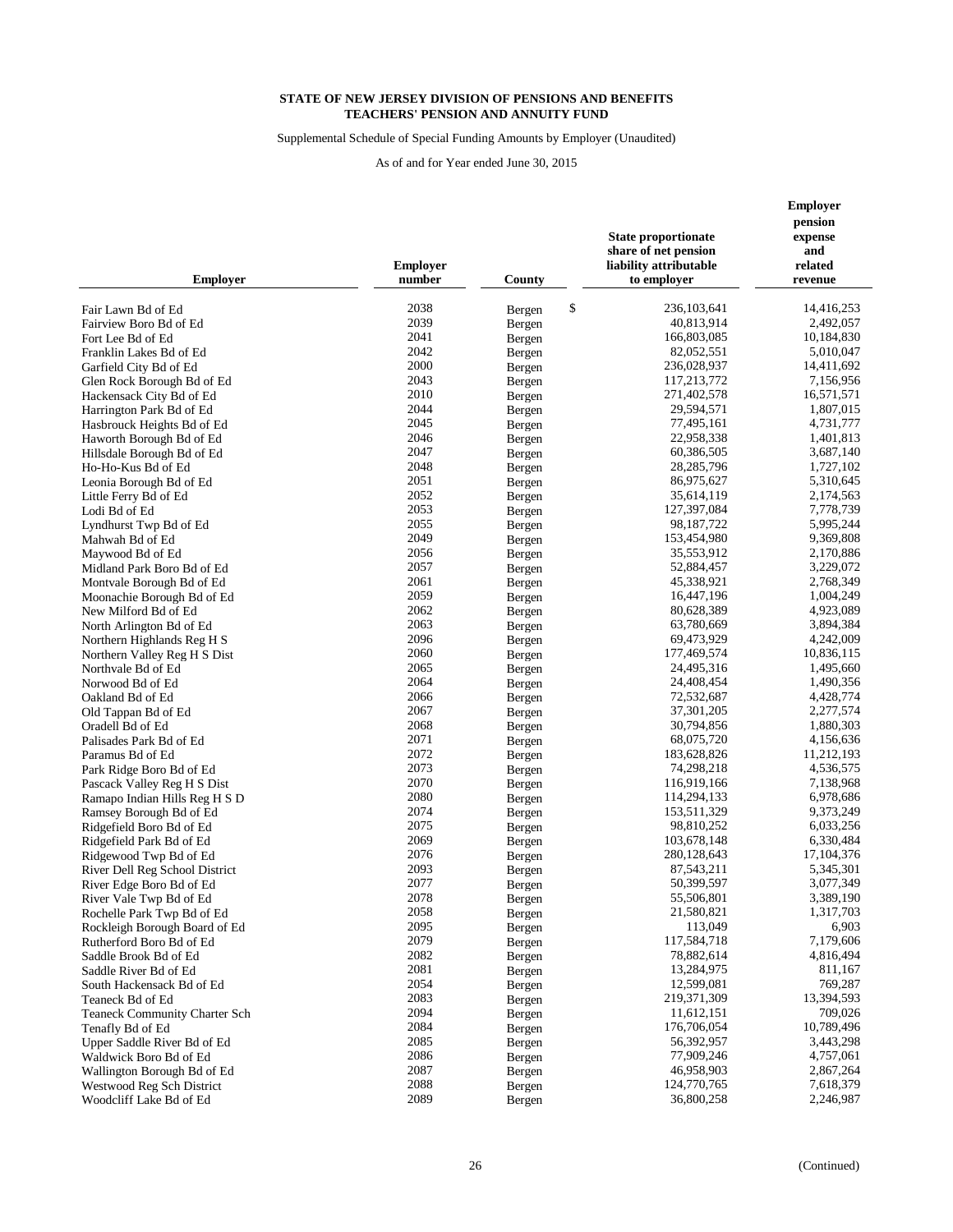Supplemental Schedule of Special Funding Amounts by Employer (Unaudited)

| <b>Employer</b>                                  | <b>Employer</b><br>number | County                                 | <b>State proportionate</b><br>share of net pension<br>liability attributable<br>to employer | <b>Employer</b><br>pension<br>expense<br>and<br>related<br>revenue |
|--------------------------------------------------|---------------------------|----------------------------------------|---------------------------------------------------------------------------------------------|--------------------------------------------------------------------|
|                                                  | 2091                      | \$                                     | 40,847,232                                                                                  | 2,494,091                                                          |
| Wood-Ridge Bd of Ed                              | 2092                      | Bergen                                 | 109,999,082                                                                                 | 6,716,434                                                          |
| Wyckoff Township Bd of Ed                        | 3011                      | Bergen<br>Burlington                   | 6,338,470                                                                                   | 387,021                                                            |
| Bass River Twp Bd of Ed<br>Beverly City Bd of Ed | 3012                      | <b>Burlington</b>                      | 12,515,258                                                                                  | 764,169                                                            |
| Bordentown Reg Sch District                      | 3001                      | <b>Burlington</b>                      | 93,017,621                                                                                  | 5,679,563                                                          |
| Burlington City Bd of Ed                         | 3000                      | Burlington                             | 97,963,494                                                                                  | 5,981,553                                                          |
| Burlington Co Bd Spcl Services                   | 3003                      | <b>Burlington</b>                      | 118,725,848                                                                                 | 7,249,282                                                          |
| Burlington Co Institute of Tech                  | 951                       | <b>Burlington</b>                      | 82,910,065                                                                                  | 5,062,406                                                          |
| Burlington Twp Bd of Ed                          | 3014                      | Burlington                             | 154,941,220                                                                                 | 9,460,557                                                          |
| Chesterfield Twp Bd of Ed                        | 3016                      | <b>Burlington</b>                      | 23,855,951                                                                                  | 1,456,621                                                          |
| Cinnaminson Twp Bd of Ed                         | 3017                      | <b>Burlington</b>                      | 106,946,053                                                                                 | 6,530,019                                                          |
| Delanco Twp Bd of Ed                             | 3053                      | Burlington                             | 15,689,637                                                                                  | 957,994                                                            |
| Delran Twp Bd of Ed                              | 3018                      | Burlington                             | 105,851,685                                                                                 | 6,463,198                                                          |
| Eastampton Township Bd of Ed                     | 3019                      | Burlington                             | 27,857,448                                                                                  | 1,700,948                                                          |
| Edgewater Park Twp Bd of Ed                      | 3021                      | <b>Burlington</b>                      | 38,253,648                                                                                  | 2,335,730                                                          |
| Evesham Twp Bd of Ed                             | 3022                      | <b>Burlington</b>                      | 196,936,948                                                                                 | 12,024,774                                                         |
| Florence Township Bd of Ed                       | 3023                      | Burlington                             | 61,087,012                                                                                  | 3,729,912                                                          |
| Hainesport Township Bd of Ed                     | 3024                      | Burlington                             | 23,842,623                                                                                  | 1,455,807                                                          |
| Lenape Regional H S District                     | 3005                      | <b>Burlington</b>                      | 359,061,059                                                                                 | 21,923,910                                                         |
| Lumberton Twp Bd of Ed                           | 3025                      | Burlington                             | 59,538,110                                                                                  | 3,635,338                                                          |
| Mansfield Twp Bd Ed (Burlingtn)                  | 3026                      | <b>Burlington</b>                      | 25,767,616                                                                                  | 1,573,345                                                          |
| Maple Shade Bd of Ed                             | 3015                      | Burlington                             | 91,059,661                                                                                  | 5,560,012                                                          |
| Medford Lakes Boro Bd of Ed                      | 3030                      | Burlington                             | 18,554,680                                                                                  | 1,132,930                                                          |
| Medford Township Bd of Ed                        | 3027                      | <b>Burlington</b>                      | 118,369,399                                                                                 | 7,227,518                                                          |
| Moorestown Township Bd of Ed                     | 3028                      | Burlington                             | 181,724,175                                                                                 | 11,095,897                                                         |
| Mount Holly Twp Bd of Ed                         | 3032                      | <b>Burlington</b>                      | 46,370,860                                                                                  | 2,831,359                                                          |
| Mount Laurel Twp Bd of Ed                        | 3029                      | <b>Burlington</b>                      | 184,989,742                                                                                 | 11,295,289                                                         |
| New Hanover Twp Bd of Ed                         | 3031                      | <b>Burlington</b>                      | 8,750,849                                                                                   | 534,318                                                            |
| North Hanover Township Bd of Ed                  | 3033                      | Burlington                             | 63,436,261                                                                                  | 3,873,355                                                          |
| Northern Burlington Co Reg                       | 3049                      | <b>Burlington</b>                      | 81,005,999                                                                                  | 4,946,146                                                          |
| Palmyra Borough Bd of Ed                         | 3034                      | <b>Burlington</b>                      | 39,095,730                                                                                  | 2,387,146                                                          |
| Pemberton Township Bd of Ed                      | 3036                      | Burlington                             | 272,895,482                                                                                 | 16,662,726                                                         |
| Rancocas Valley Regional H S                     | 3048                      | <b>Burlington</b>                      | 72,450,268                                                                                  | 4,423,741                                                          |
| Renaissance Reg Leadership Chtr                  | 3057                      | <b>Burlington</b>                      | 3,370,316                                                                                   | 205,788                                                            |
| Riverbank Chtr Schl of Excell.                   | 3056                      | <b>Burlington</b>                      | 4,180,014                                                                                   | 255,228<br>3,698,404                                               |
| Riverside Township Bd of Ed                      | 3037                      | <b>Burlington</b>                      | 60,570,984                                                                                  |                                                                    |
| Riverton Boro School Board                       | 3038<br>3039              | <b>Burlington</b>                      | 11,796,046<br>36,469,762                                                                    | 720,255<br>2,226,807                                               |
| Shamong Twp Bd of Ed<br>Southampton Twp Bd of Ed | 3041                      | <b>Burlington</b>                      | 36,359,168                                                                                  | 2,220,055                                                          |
| Springfield Twp Bd of Ed (Burl)                  | 3042                      | <b>Burlington</b><br><b>Burlington</b> | 13,399,076                                                                                  | 818,134                                                            |
| Tabernacle Twp Bd of Ed                          | 3043                      | <b>Burlington</b>                      | 33, 371, 372                                                                                | 2,037,623                                                          |
| Washington Twp Bd of Ed (Burl)                   | 3044                      | Burlington                             | 1,625,477                                                                                   | 99,250                                                             |
| Westampton Township Bd of Ed                     | 3055                      | Burlington                             | 35,640,423                                                                                  | 2,176,169                                                          |
| Willingboro Twp Bd of Ed                         | 3046                      | Burlington                             | 167,534,573                                                                                 | 10,229,494                                                         |
| Woodland Twp Bd of Ed                            | 3047                      | Burlington                             | 4,897,473                                                                                   | 299,035                                                            |
| Audubon Borough Bd of Ed                         | 4011                      | Camden                                 | 65,811,229                                                                                  | 4,018,368                                                          |
| Barrington Boro Bd of Ed                         | 4012                      | Camden                                 | 25,216,282                                                                                  | 1,539,681                                                          |
| Bellmawr Borough Bd of Ed                        | 4013                      | Camden                                 | 40,292,040                                                                                  | 2,460,192                                                          |
| Berlin Borough Bd of Ed                          | 4014                      | Camden                                 | 34,159,911                                                                                  | 2,085,770                                                          |
| Berlin Township Bd of Ed                         | 4015                      | Camden                                 | 31,266,343                                                                                  | 1,909,092                                                          |
| <b>Black Horse Pike Reg Sch Dist</b>             | 4025                      | Camden                                 | 144,876,219                                                                                 | 8,845,998                                                          |
| Brooklawn Boro Bd of Ed                          | 4016                      | Camden                                 | 11,801,307                                                                                  | 720,576                                                            |
| Camden Academy Charter High Sch                  | 4003                      | Camden                                 | 17,311,841                                                                                  | 1,057,044                                                          |
| Camden City Bd of Ed                             | 4000                      | Camden                                 | 717,979,374                                                                                 | 43,839,105                                                         |
| Camden Co Ed Services Comm                       | 4019                      | Camden                                 | 23,880,268                                                                                  | 1,458,105                                                          |
| <b>Camden County Technical Schools</b>           | 977                       | Camden                                 | 103,178,487                                                                                 | 6,299,976                                                          |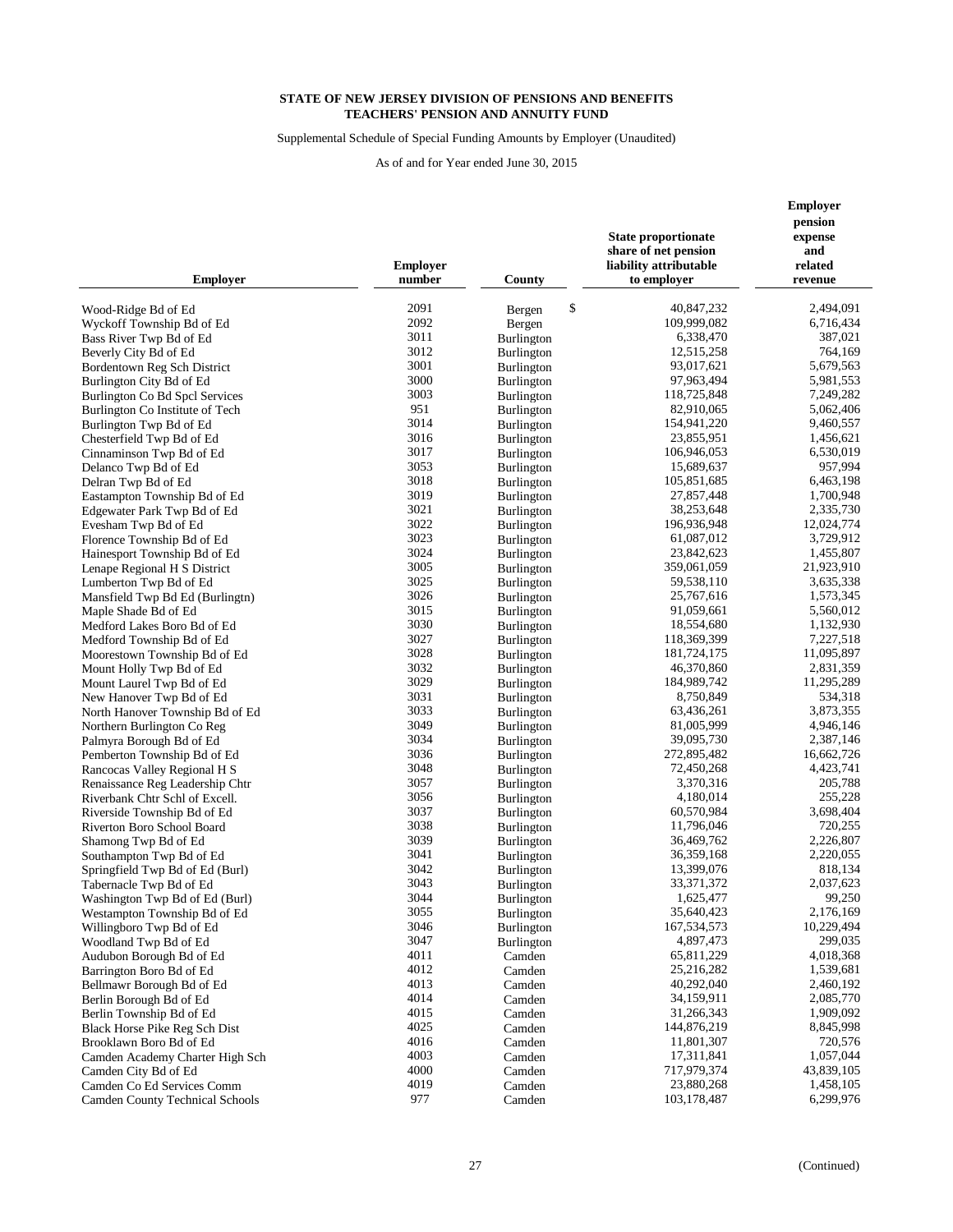Supplemental Schedule of Special Funding Amounts by Employer (Unaudited)

| 4077<br>\$<br>8,873,718<br>541.820<br>Camden's Pride Charter School<br>Camden<br>4002<br>157,357<br>9,608<br>Camdens Promise Charter School<br>Camden<br>4002<br>18,598,521<br>Camdens Promise Charter School<br>Camden<br>1,135,607<br>4031<br>473,915,061<br>28,936,781<br>Cherry Hill Twp Bd of Ed<br>Camden<br>4018<br>21,584,095<br>1,317,903<br>Clementon Bd of Ed<br>Camden<br>4020<br>90, 207, 875<br>5,508,003<br>Collingswood Borough Bd of Ed<br>Camden<br>4021<br>20,184,600<br>1,232,452<br>Camden<br>D.U.E. Season Charter School<br>4010<br>83,497,172<br>5,098,254<br>Camden<br>Eastern Camden Co Reg Sch Dist<br>4076<br>7,934,136<br>484,450<br>Camden<br>Eco Charter School<br>4075<br>533,704<br>8,740,795<br>Camden<br>Freedom Academy Charter School<br>4032<br>10,556,363<br>644,561<br>Gibbsboro Borough Bd of Ed<br>Camden<br>4033<br>108,518,103<br>6,626,007<br>Camden<br>Gloucester City Bd of Ed<br>4034<br>282,899,224<br>17,273,545<br>Gloucester Twp Bd of Ed<br>Camden<br>4037<br>58,629,858<br>3,579,881<br>Camden<br>Haddon Heights Bd of Ed<br>4035<br>83,753,784<br>5,113,923<br>Camden<br>Haddon Township Bd of Ed<br>4036<br>98,340,169<br>6,004,553<br>Haddonfield Bd of Ed<br>Camden<br>4078<br>11,499,452<br>702,145<br>Institute For Excellence Ch Sch<br>Camden<br>4079<br>235,997<br>The Kingdom Charter School<br>3,865,066<br>Camden<br>4080<br>Knowledge A to Z Charter School<br>965,068<br>58,926<br>Camden<br>4038<br>7,407,820<br>452,314<br>Camden<br>Laurel Springs Borough Bd of Ed<br>4039<br>840,648<br>13,767,801<br>Camden<br>Lawnside Borough Bd of Ed<br>4001<br>34,435,578<br>2,102,602<br>Leap Academy Charter School<br>Camden<br>4068<br>Camden<br>103,578,894<br>6,324,424<br>Lindenwold Borough Bd of Ed<br>4041<br>18,581,686<br>1,134,579<br>Camden<br>Magnolia Borough Bd of Ed<br>4042<br>16,285,513<br>994,377<br>Merchantville Boro Bd of Ed<br>Camden<br>4043<br>980,907<br>Camden<br>16,064,909<br>Mount Ephraim Bd of Ed<br>4044<br>16,043,515<br>979,601<br>Camden<br>Oaklyn Borough Bd of Ed<br>4050<br>222,951,239<br>13,613,180<br>Camden<br>Pennsauken Twp Bd of Ed<br>4069<br>93,953,229<br>5,736,691<br>Camden<br>Pine Hill Borough Bd of Ed<br>4061<br>33,860,278<br>2,067,475<br>Camden<br>Runnemede Borough Bd of Ed<br>4067<br>19,390,099<br>1,183,940<br>Camden<br>Somerdale Boro Bd of Ed<br>4070<br>40,508,669<br>2,473,419<br>Camden<br><b>Sterling High School District</b><br>4062<br>35,626,160<br>Camden<br>2,175,298<br>Stratford Bd of Ed<br>4063<br>146, 128, 761<br>8,922,477<br>Camden<br>Voorhees Twp Bd of Ed<br>4064<br>37, 197, 626<br>2,271,250<br>Waterford Twp Bd of Ed<br>Camden<br>4065<br>233,797,882<br>14,275,466<br>Camden<br>Winslow Township Bd of Ed<br>4066<br>13,597,585<br>830,255<br>Camden<br>Woodlynne Bd of Ed<br>5011<br>8,731,442<br>533,133<br>Cape May<br>Avalon Borough Bd of Ed<br>5000<br>9,633,381<br>588,205<br>Cape May City Bd of Ed<br>Cape May<br>5001<br>37,838,160<br>2,310,360<br>Cape May Co Special Services<br>Cape May<br>971<br>37,652,511<br>2,299,025<br>Cape May Co Technical Sch Dist<br>Cape May<br>5020<br>11,899,625<br>726,579<br>Charter Tech<br>Cape May<br>5013<br>30,738,273<br>1,876,848<br>Dennis Twp Bd of Ed<br>Cape May<br>5027<br>72,054,654<br>4,399,585<br>Lower Cape May Reg School Dist<br>Cape May<br>5014<br>73,356,882<br>4,479,098<br>Lower Township Bd of Ed<br>Cape May<br>5015<br>103,651,961<br>Middle Township Bd of Ed<br>Cape May<br>6,328,885<br>5016<br>19,907,413<br>1,215,527<br>North Wildwood Bd of Ed<br>Cape May<br>5017<br>118,869,177<br>7,258,033<br>Ocean City Bd of Ed<br>Cape May<br>5019<br>6,560,243<br>400,562<br>Stone Harbor Bd of Ed<br>Cape May<br>5021<br>61,681,017<br>3,766,181<br>Cape May<br>Upper Township Bd of Ed<br>5022<br>3,143,866<br>191,961<br>Cape May<br>West Cape May Boro Bd of Ed<br>5023<br>52,102,816<br>3,181,346<br>Wildwood City Bd of Ed<br>Cape May<br>5025<br>982,935<br>16,098,111<br>Wildwood Crest Bd of Ed<br>Cape May<br>5024<br>11,044,917<br>674,392<br>Woodbine Borough Bd of Ed<br>Cape May<br>5050<br>232,156,973<br>14, 175, 273<br>Cumberland<br>Bridgeton Bd of Ed<br>5081<br>21,388,041<br>1,305,932<br>Commercial Twp Bd of Ed<br>Cumberland | <b>Employer</b> | <b>Employer</b><br>number | County | <b>State proportionate</b><br>share of net pension<br>liability attributable<br>to employer | <b>Employer</b><br>pension<br>expense<br>and<br>related<br>revenue |
|----------------------------------------------------------------------------------------------------------------------------------------------------------------------------------------------------------------------------------------------------------------------------------------------------------------------------------------------------------------------------------------------------------------------------------------------------------------------------------------------------------------------------------------------------------------------------------------------------------------------------------------------------------------------------------------------------------------------------------------------------------------------------------------------------------------------------------------------------------------------------------------------------------------------------------------------------------------------------------------------------------------------------------------------------------------------------------------------------------------------------------------------------------------------------------------------------------------------------------------------------------------------------------------------------------------------------------------------------------------------------------------------------------------------------------------------------------------------------------------------------------------------------------------------------------------------------------------------------------------------------------------------------------------------------------------------------------------------------------------------------------------------------------------------------------------------------------------------------------------------------------------------------------------------------------------------------------------------------------------------------------------------------------------------------------------------------------------------------------------------------------------------------------------------------------------------------------------------------------------------------------------------------------------------------------------------------------------------------------------------------------------------------------------------------------------------------------------------------------------------------------------------------------------------------------------------------------------------------------------------------------------------------------------------------------------------------------------------------------------------------------------------------------------------------------------------------------------------------------------------------------------------------------------------------------------------------------------------------------------------------------------------------------------------------------------------------------------------------------------------------------------------------------------------------------------------------------------------------------------------------------------------------------------------------------------------------------------------------------------------------------------------------------------------------------------------------------------------------------------------------------------------------------------------------------------------------------------------------------------------------------------------------------------------------------------------------------------------------------------------------------------------------------------------------------------------------------------------------------------------------------------------------------------------------------------------------------------------------------------------------------------------------------------------------------------------------------------------------------------------------------------------------------------------------------------------------------------------------------------------------------------------------------------------|-----------------|---------------------------|--------|---------------------------------------------------------------------------------------------|--------------------------------------------------------------------|
|                                                                                                                                                                                                                                                                                                                                                                                                                                                                                                                                                                                                                                                                                                                                                                                                                                                                                                                                                                                                                                                                                                                                                                                                                                                                                                                                                                                                                                                                                                                                                                                                                                                                                                                                                                                                                                                                                                                                                                                                                                                                                                                                                                                                                                                                                                                                                                                                                                                                                                                                                                                                                                                                                                                                                                                                                                                                                                                                                                                                                                                                                                                                                                                                                                                                                                                                                                                                                                                                                                                                                                                                                                                                                                                                                                                                                                                                                                                                                                                                                                                                                                                                                                                                                                                                                              |                 |                           |        |                                                                                             |                                                                    |
|                                                                                                                                                                                                                                                                                                                                                                                                                                                                                                                                                                                                                                                                                                                                                                                                                                                                                                                                                                                                                                                                                                                                                                                                                                                                                                                                                                                                                                                                                                                                                                                                                                                                                                                                                                                                                                                                                                                                                                                                                                                                                                                                                                                                                                                                                                                                                                                                                                                                                                                                                                                                                                                                                                                                                                                                                                                                                                                                                                                                                                                                                                                                                                                                                                                                                                                                                                                                                                                                                                                                                                                                                                                                                                                                                                                                                                                                                                                                                                                                                                                                                                                                                                                                                                                                                              |                 |                           |        |                                                                                             |                                                                    |
|                                                                                                                                                                                                                                                                                                                                                                                                                                                                                                                                                                                                                                                                                                                                                                                                                                                                                                                                                                                                                                                                                                                                                                                                                                                                                                                                                                                                                                                                                                                                                                                                                                                                                                                                                                                                                                                                                                                                                                                                                                                                                                                                                                                                                                                                                                                                                                                                                                                                                                                                                                                                                                                                                                                                                                                                                                                                                                                                                                                                                                                                                                                                                                                                                                                                                                                                                                                                                                                                                                                                                                                                                                                                                                                                                                                                                                                                                                                                                                                                                                                                                                                                                                                                                                                                                              |                 |                           |        |                                                                                             |                                                                    |
|                                                                                                                                                                                                                                                                                                                                                                                                                                                                                                                                                                                                                                                                                                                                                                                                                                                                                                                                                                                                                                                                                                                                                                                                                                                                                                                                                                                                                                                                                                                                                                                                                                                                                                                                                                                                                                                                                                                                                                                                                                                                                                                                                                                                                                                                                                                                                                                                                                                                                                                                                                                                                                                                                                                                                                                                                                                                                                                                                                                                                                                                                                                                                                                                                                                                                                                                                                                                                                                                                                                                                                                                                                                                                                                                                                                                                                                                                                                                                                                                                                                                                                                                                                                                                                                                                              |                 |                           |        |                                                                                             |                                                                    |
|                                                                                                                                                                                                                                                                                                                                                                                                                                                                                                                                                                                                                                                                                                                                                                                                                                                                                                                                                                                                                                                                                                                                                                                                                                                                                                                                                                                                                                                                                                                                                                                                                                                                                                                                                                                                                                                                                                                                                                                                                                                                                                                                                                                                                                                                                                                                                                                                                                                                                                                                                                                                                                                                                                                                                                                                                                                                                                                                                                                                                                                                                                                                                                                                                                                                                                                                                                                                                                                                                                                                                                                                                                                                                                                                                                                                                                                                                                                                                                                                                                                                                                                                                                                                                                                                                              |                 |                           |        |                                                                                             |                                                                    |
|                                                                                                                                                                                                                                                                                                                                                                                                                                                                                                                                                                                                                                                                                                                                                                                                                                                                                                                                                                                                                                                                                                                                                                                                                                                                                                                                                                                                                                                                                                                                                                                                                                                                                                                                                                                                                                                                                                                                                                                                                                                                                                                                                                                                                                                                                                                                                                                                                                                                                                                                                                                                                                                                                                                                                                                                                                                                                                                                                                                                                                                                                                                                                                                                                                                                                                                                                                                                                                                                                                                                                                                                                                                                                                                                                                                                                                                                                                                                                                                                                                                                                                                                                                                                                                                                                              |                 |                           |        |                                                                                             |                                                                    |
|                                                                                                                                                                                                                                                                                                                                                                                                                                                                                                                                                                                                                                                                                                                                                                                                                                                                                                                                                                                                                                                                                                                                                                                                                                                                                                                                                                                                                                                                                                                                                                                                                                                                                                                                                                                                                                                                                                                                                                                                                                                                                                                                                                                                                                                                                                                                                                                                                                                                                                                                                                                                                                                                                                                                                                                                                                                                                                                                                                                                                                                                                                                                                                                                                                                                                                                                                                                                                                                                                                                                                                                                                                                                                                                                                                                                                                                                                                                                                                                                                                                                                                                                                                                                                                                                                              |                 |                           |        |                                                                                             |                                                                    |
|                                                                                                                                                                                                                                                                                                                                                                                                                                                                                                                                                                                                                                                                                                                                                                                                                                                                                                                                                                                                                                                                                                                                                                                                                                                                                                                                                                                                                                                                                                                                                                                                                                                                                                                                                                                                                                                                                                                                                                                                                                                                                                                                                                                                                                                                                                                                                                                                                                                                                                                                                                                                                                                                                                                                                                                                                                                                                                                                                                                                                                                                                                                                                                                                                                                                                                                                                                                                                                                                                                                                                                                                                                                                                                                                                                                                                                                                                                                                                                                                                                                                                                                                                                                                                                                                                              |                 |                           |        |                                                                                             |                                                                    |
|                                                                                                                                                                                                                                                                                                                                                                                                                                                                                                                                                                                                                                                                                                                                                                                                                                                                                                                                                                                                                                                                                                                                                                                                                                                                                                                                                                                                                                                                                                                                                                                                                                                                                                                                                                                                                                                                                                                                                                                                                                                                                                                                                                                                                                                                                                                                                                                                                                                                                                                                                                                                                                                                                                                                                                                                                                                                                                                                                                                                                                                                                                                                                                                                                                                                                                                                                                                                                                                                                                                                                                                                                                                                                                                                                                                                                                                                                                                                                                                                                                                                                                                                                                                                                                                                                              |                 |                           |        |                                                                                             |                                                                    |
|                                                                                                                                                                                                                                                                                                                                                                                                                                                                                                                                                                                                                                                                                                                                                                                                                                                                                                                                                                                                                                                                                                                                                                                                                                                                                                                                                                                                                                                                                                                                                                                                                                                                                                                                                                                                                                                                                                                                                                                                                                                                                                                                                                                                                                                                                                                                                                                                                                                                                                                                                                                                                                                                                                                                                                                                                                                                                                                                                                                                                                                                                                                                                                                                                                                                                                                                                                                                                                                                                                                                                                                                                                                                                                                                                                                                                                                                                                                                                                                                                                                                                                                                                                                                                                                                                              |                 |                           |        |                                                                                             |                                                                    |
|                                                                                                                                                                                                                                                                                                                                                                                                                                                                                                                                                                                                                                                                                                                                                                                                                                                                                                                                                                                                                                                                                                                                                                                                                                                                                                                                                                                                                                                                                                                                                                                                                                                                                                                                                                                                                                                                                                                                                                                                                                                                                                                                                                                                                                                                                                                                                                                                                                                                                                                                                                                                                                                                                                                                                                                                                                                                                                                                                                                                                                                                                                                                                                                                                                                                                                                                                                                                                                                                                                                                                                                                                                                                                                                                                                                                                                                                                                                                                                                                                                                                                                                                                                                                                                                                                              |                 |                           |        |                                                                                             |                                                                    |
|                                                                                                                                                                                                                                                                                                                                                                                                                                                                                                                                                                                                                                                                                                                                                                                                                                                                                                                                                                                                                                                                                                                                                                                                                                                                                                                                                                                                                                                                                                                                                                                                                                                                                                                                                                                                                                                                                                                                                                                                                                                                                                                                                                                                                                                                                                                                                                                                                                                                                                                                                                                                                                                                                                                                                                                                                                                                                                                                                                                                                                                                                                                                                                                                                                                                                                                                                                                                                                                                                                                                                                                                                                                                                                                                                                                                                                                                                                                                                                                                                                                                                                                                                                                                                                                                                              |                 |                           |        |                                                                                             |                                                                    |
|                                                                                                                                                                                                                                                                                                                                                                                                                                                                                                                                                                                                                                                                                                                                                                                                                                                                                                                                                                                                                                                                                                                                                                                                                                                                                                                                                                                                                                                                                                                                                                                                                                                                                                                                                                                                                                                                                                                                                                                                                                                                                                                                                                                                                                                                                                                                                                                                                                                                                                                                                                                                                                                                                                                                                                                                                                                                                                                                                                                                                                                                                                                                                                                                                                                                                                                                                                                                                                                                                                                                                                                                                                                                                                                                                                                                                                                                                                                                                                                                                                                                                                                                                                                                                                                                                              |                 |                           |        |                                                                                             |                                                                    |
|                                                                                                                                                                                                                                                                                                                                                                                                                                                                                                                                                                                                                                                                                                                                                                                                                                                                                                                                                                                                                                                                                                                                                                                                                                                                                                                                                                                                                                                                                                                                                                                                                                                                                                                                                                                                                                                                                                                                                                                                                                                                                                                                                                                                                                                                                                                                                                                                                                                                                                                                                                                                                                                                                                                                                                                                                                                                                                                                                                                                                                                                                                                                                                                                                                                                                                                                                                                                                                                                                                                                                                                                                                                                                                                                                                                                                                                                                                                                                                                                                                                                                                                                                                                                                                                                                              |                 |                           |        |                                                                                             |                                                                    |
|                                                                                                                                                                                                                                                                                                                                                                                                                                                                                                                                                                                                                                                                                                                                                                                                                                                                                                                                                                                                                                                                                                                                                                                                                                                                                                                                                                                                                                                                                                                                                                                                                                                                                                                                                                                                                                                                                                                                                                                                                                                                                                                                                                                                                                                                                                                                                                                                                                                                                                                                                                                                                                                                                                                                                                                                                                                                                                                                                                                                                                                                                                                                                                                                                                                                                                                                                                                                                                                                                                                                                                                                                                                                                                                                                                                                                                                                                                                                                                                                                                                                                                                                                                                                                                                                                              |                 |                           |        |                                                                                             |                                                                    |
|                                                                                                                                                                                                                                                                                                                                                                                                                                                                                                                                                                                                                                                                                                                                                                                                                                                                                                                                                                                                                                                                                                                                                                                                                                                                                                                                                                                                                                                                                                                                                                                                                                                                                                                                                                                                                                                                                                                                                                                                                                                                                                                                                                                                                                                                                                                                                                                                                                                                                                                                                                                                                                                                                                                                                                                                                                                                                                                                                                                                                                                                                                                                                                                                                                                                                                                                                                                                                                                                                                                                                                                                                                                                                                                                                                                                                                                                                                                                                                                                                                                                                                                                                                                                                                                                                              |                 |                           |        |                                                                                             |                                                                    |
|                                                                                                                                                                                                                                                                                                                                                                                                                                                                                                                                                                                                                                                                                                                                                                                                                                                                                                                                                                                                                                                                                                                                                                                                                                                                                                                                                                                                                                                                                                                                                                                                                                                                                                                                                                                                                                                                                                                                                                                                                                                                                                                                                                                                                                                                                                                                                                                                                                                                                                                                                                                                                                                                                                                                                                                                                                                                                                                                                                                                                                                                                                                                                                                                                                                                                                                                                                                                                                                                                                                                                                                                                                                                                                                                                                                                                                                                                                                                                                                                                                                                                                                                                                                                                                                                                              |                 |                           |        |                                                                                             |                                                                    |
|                                                                                                                                                                                                                                                                                                                                                                                                                                                                                                                                                                                                                                                                                                                                                                                                                                                                                                                                                                                                                                                                                                                                                                                                                                                                                                                                                                                                                                                                                                                                                                                                                                                                                                                                                                                                                                                                                                                                                                                                                                                                                                                                                                                                                                                                                                                                                                                                                                                                                                                                                                                                                                                                                                                                                                                                                                                                                                                                                                                                                                                                                                                                                                                                                                                                                                                                                                                                                                                                                                                                                                                                                                                                                                                                                                                                                                                                                                                                                                                                                                                                                                                                                                                                                                                                                              |                 |                           |        |                                                                                             |                                                                    |
|                                                                                                                                                                                                                                                                                                                                                                                                                                                                                                                                                                                                                                                                                                                                                                                                                                                                                                                                                                                                                                                                                                                                                                                                                                                                                                                                                                                                                                                                                                                                                                                                                                                                                                                                                                                                                                                                                                                                                                                                                                                                                                                                                                                                                                                                                                                                                                                                                                                                                                                                                                                                                                                                                                                                                                                                                                                                                                                                                                                                                                                                                                                                                                                                                                                                                                                                                                                                                                                                                                                                                                                                                                                                                                                                                                                                                                                                                                                                                                                                                                                                                                                                                                                                                                                                                              |                 |                           |        |                                                                                             |                                                                    |
|                                                                                                                                                                                                                                                                                                                                                                                                                                                                                                                                                                                                                                                                                                                                                                                                                                                                                                                                                                                                                                                                                                                                                                                                                                                                                                                                                                                                                                                                                                                                                                                                                                                                                                                                                                                                                                                                                                                                                                                                                                                                                                                                                                                                                                                                                                                                                                                                                                                                                                                                                                                                                                                                                                                                                                                                                                                                                                                                                                                                                                                                                                                                                                                                                                                                                                                                                                                                                                                                                                                                                                                                                                                                                                                                                                                                                                                                                                                                                                                                                                                                                                                                                                                                                                                                                              |                 |                           |        |                                                                                             |                                                                    |
|                                                                                                                                                                                                                                                                                                                                                                                                                                                                                                                                                                                                                                                                                                                                                                                                                                                                                                                                                                                                                                                                                                                                                                                                                                                                                                                                                                                                                                                                                                                                                                                                                                                                                                                                                                                                                                                                                                                                                                                                                                                                                                                                                                                                                                                                                                                                                                                                                                                                                                                                                                                                                                                                                                                                                                                                                                                                                                                                                                                                                                                                                                                                                                                                                                                                                                                                                                                                                                                                                                                                                                                                                                                                                                                                                                                                                                                                                                                                                                                                                                                                                                                                                                                                                                                                                              |                 |                           |        |                                                                                             |                                                                    |
|                                                                                                                                                                                                                                                                                                                                                                                                                                                                                                                                                                                                                                                                                                                                                                                                                                                                                                                                                                                                                                                                                                                                                                                                                                                                                                                                                                                                                                                                                                                                                                                                                                                                                                                                                                                                                                                                                                                                                                                                                                                                                                                                                                                                                                                                                                                                                                                                                                                                                                                                                                                                                                                                                                                                                                                                                                                                                                                                                                                                                                                                                                                                                                                                                                                                                                                                                                                                                                                                                                                                                                                                                                                                                                                                                                                                                                                                                                                                                                                                                                                                                                                                                                                                                                                                                              |                 |                           |        |                                                                                             |                                                                    |
|                                                                                                                                                                                                                                                                                                                                                                                                                                                                                                                                                                                                                                                                                                                                                                                                                                                                                                                                                                                                                                                                                                                                                                                                                                                                                                                                                                                                                                                                                                                                                                                                                                                                                                                                                                                                                                                                                                                                                                                                                                                                                                                                                                                                                                                                                                                                                                                                                                                                                                                                                                                                                                                                                                                                                                                                                                                                                                                                                                                                                                                                                                                                                                                                                                                                                                                                                                                                                                                                                                                                                                                                                                                                                                                                                                                                                                                                                                                                                                                                                                                                                                                                                                                                                                                                                              |                 |                           |        |                                                                                             |                                                                    |
|                                                                                                                                                                                                                                                                                                                                                                                                                                                                                                                                                                                                                                                                                                                                                                                                                                                                                                                                                                                                                                                                                                                                                                                                                                                                                                                                                                                                                                                                                                                                                                                                                                                                                                                                                                                                                                                                                                                                                                                                                                                                                                                                                                                                                                                                                                                                                                                                                                                                                                                                                                                                                                                                                                                                                                                                                                                                                                                                                                                                                                                                                                                                                                                                                                                                                                                                                                                                                                                                                                                                                                                                                                                                                                                                                                                                                                                                                                                                                                                                                                                                                                                                                                                                                                                                                              |                 |                           |        |                                                                                             |                                                                    |
|                                                                                                                                                                                                                                                                                                                                                                                                                                                                                                                                                                                                                                                                                                                                                                                                                                                                                                                                                                                                                                                                                                                                                                                                                                                                                                                                                                                                                                                                                                                                                                                                                                                                                                                                                                                                                                                                                                                                                                                                                                                                                                                                                                                                                                                                                                                                                                                                                                                                                                                                                                                                                                                                                                                                                                                                                                                                                                                                                                                                                                                                                                                                                                                                                                                                                                                                                                                                                                                                                                                                                                                                                                                                                                                                                                                                                                                                                                                                                                                                                                                                                                                                                                                                                                                                                              |                 |                           |        |                                                                                             |                                                                    |
|                                                                                                                                                                                                                                                                                                                                                                                                                                                                                                                                                                                                                                                                                                                                                                                                                                                                                                                                                                                                                                                                                                                                                                                                                                                                                                                                                                                                                                                                                                                                                                                                                                                                                                                                                                                                                                                                                                                                                                                                                                                                                                                                                                                                                                                                                                                                                                                                                                                                                                                                                                                                                                                                                                                                                                                                                                                                                                                                                                                                                                                                                                                                                                                                                                                                                                                                                                                                                                                                                                                                                                                                                                                                                                                                                                                                                                                                                                                                                                                                                                                                                                                                                                                                                                                                                              |                 |                           |        |                                                                                             |                                                                    |
|                                                                                                                                                                                                                                                                                                                                                                                                                                                                                                                                                                                                                                                                                                                                                                                                                                                                                                                                                                                                                                                                                                                                                                                                                                                                                                                                                                                                                                                                                                                                                                                                                                                                                                                                                                                                                                                                                                                                                                                                                                                                                                                                                                                                                                                                                                                                                                                                                                                                                                                                                                                                                                                                                                                                                                                                                                                                                                                                                                                                                                                                                                                                                                                                                                                                                                                                                                                                                                                                                                                                                                                                                                                                                                                                                                                                                                                                                                                                                                                                                                                                                                                                                                                                                                                                                              |                 |                           |        |                                                                                             |                                                                    |
|                                                                                                                                                                                                                                                                                                                                                                                                                                                                                                                                                                                                                                                                                                                                                                                                                                                                                                                                                                                                                                                                                                                                                                                                                                                                                                                                                                                                                                                                                                                                                                                                                                                                                                                                                                                                                                                                                                                                                                                                                                                                                                                                                                                                                                                                                                                                                                                                                                                                                                                                                                                                                                                                                                                                                                                                                                                                                                                                                                                                                                                                                                                                                                                                                                                                                                                                                                                                                                                                                                                                                                                                                                                                                                                                                                                                                                                                                                                                                                                                                                                                                                                                                                                                                                                                                              |                 |                           |        |                                                                                             |                                                                    |
|                                                                                                                                                                                                                                                                                                                                                                                                                                                                                                                                                                                                                                                                                                                                                                                                                                                                                                                                                                                                                                                                                                                                                                                                                                                                                                                                                                                                                                                                                                                                                                                                                                                                                                                                                                                                                                                                                                                                                                                                                                                                                                                                                                                                                                                                                                                                                                                                                                                                                                                                                                                                                                                                                                                                                                                                                                                                                                                                                                                                                                                                                                                                                                                                                                                                                                                                                                                                                                                                                                                                                                                                                                                                                                                                                                                                                                                                                                                                                                                                                                                                                                                                                                                                                                                                                              |                 |                           |        |                                                                                             |                                                                    |
|                                                                                                                                                                                                                                                                                                                                                                                                                                                                                                                                                                                                                                                                                                                                                                                                                                                                                                                                                                                                                                                                                                                                                                                                                                                                                                                                                                                                                                                                                                                                                                                                                                                                                                                                                                                                                                                                                                                                                                                                                                                                                                                                                                                                                                                                                                                                                                                                                                                                                                                                                                                                                                                                                                                                                                                                                                                                                                                                                                                                                                                                                                                                                                                                                                                                                                                                                                                                                                                                                                                                                                                                                                                                                                                                                                                                                                                                                                                                                                                                                                                                                                                                                                                                                                                                                              |                 |                           |        |                                                                                             |                                                                    |
|                                                                                                                                                                                                                                                                                                                                                                                                                                                                                                                                                                                                                                                                                                                                                                                                                                                                                                                                                                                                                                                                                                                                                                                                                                                                                                                                                                                                                                                                                                                                                                                                                                                                                                                                                                                                                                                                                                                                                                                                                                                                                                                                                                                                                                                                                                                                                                                                                                                                                                                                                                                                                                                                                                                                                                                                                                                                                                                                                                                                                                                                                                                                                                                                                                                                                                                                                                                                                                                                                                                                                                                                                                                                                                                                                                                                                                                                                                                                                                                                                                                                                                                                                                                                                                                                                              |                 |                           |        |                                                                                             |                                                                    |
|                                                                                                                                                                                                                                                                                                                                                                                                                                                                                                                                                                                                                                                                                                                                                                                                                                                                                                                                                                                                                                                                                                                                                                                                                                                                                                                                                                                                                                                                                                                                                                                                                                                                                                                                                                                                                                                                                                                                                                                                                                                                                                                                                                                                                                                                                                                                                                                                                                                                                                                                                                                                                                                                                                                                                                                                                                                                                                                                                                                                                                                                                                                                                                                                                                                                                                                                                                                                                                                                                                                                                                                                                                                                                                                                                                                                                                                                                                                                                                                                                                                                                                                                                                                                                                                                                              |                 |                           |        |                                                                                             |                                                                    |
|                                                                                                                                                                                                                                                                                                                                                                                                                                                                                                                                                                                                                                                                                                                                                                                                                                                                                                                                                                                                                                                                                                                                                                                                                                                                                                                                                                                                                                                                                                                                                                                                                                                                                                                                                                                                                                                                                                                                                                                                                                                                                                                                                                                                                                                                                                                                                                                                                                                                                                                                                                                                                                                                                                                                                                                                                                                                                                                                                                                                                                                                                                                                                                                                                                                                                                                                                                                                                                                                                                                                                                                                                                                                                                                                                                                                                                                                                                                                                                                                                                                                                                                                                                                                                                                                                              |                 |                           |        |                                                                                             |                                                                    |
|                                                                                                                                                                                                                                                                                                                                                                                                                                                                                                                                                                                                                                                                                                                                                                                                                                                                                                                                                                                                                                                                                                                                                                                                                                                                                                                                                                                                                                                                                                                                                                                                                                                                                                                                                                                                                                                                                                                                                                                                                                                                                                                                                                                                                                                                                                                                                                                                                                                                                                                                                                                                                                                                                                                                                                                                                                                                                                                                                                                                                                                                                                                                                                                                                                                                                                                                                                                                                                                                                                                                                                                                                                                                                                                                                                                                                                                                                                                                                                                                                                                                                                                                                                                                                                                                                              |                 |                           |        |                                                                                             |                                                                    |
|                                                                                                                                                                                                                                                                                                                                                                                                                                                                                                                                                                                                                                                                                                                                                                                                                                                                                                                                                                                                                                                                                                                                                                                                                                                                                                                                                                                                                                                                                                                                                                                                                                                                                                                                                                                                                                                                                                                                                                                                                                                                                                                                                                                                                                                                                                                                                                                                                                                                                                                                                                                                                                                                                                                                                                                                                                                                                                                                                                                                                                                                                                                                                                                                                                                                                                                                                                                                                                                                                                                                                                                                                                                                                                                                                                                                                                                                                                                                                                                                                                                                                                                                                                                                                                                                                              |                 |                           |        |                                                                                             |                                                                    |
|                                                                                                                                                                                                                                                                                                                                                                                                                                                                                                                                                                                                                                                                                                                                                                                                                                                                                                                                                                                                                                                                                                                                                                                                                                                                                                                                                                                                                                                                                                                                                                                                                                                                                                                                                                                                                                                                                                                                                                                                                                                                                                                                                                                                                                                                                                                                                                                                                                                                                                                                                                                                                                                                                                                                                                                                                                                                                                                                                                                                                                                                                                                                                                                                                                                                                                                                                                                                                                                                                                                                                                                                                                                                                                                                                                                                                                                                                                                                                                                                                                                                                                                                                                                                                                                                                              |                 |                           |        |                                                                                             |                                                                    |
|                                                                                                                                                                                                                                                                                                                                                                                                                                                                                                                                                                                                                                                                                                                                                                                                                                                                                                                                                                                                                                                                                                                                                                                                                                                                                                                                                                                                                                                                                                                                                                                                                                                                                                                                                                                                                                                                                                                                                                                                                                                                                                                                                                                                                                                                                                                                                                                                                                                                                                                                                                                                                                                                                                                                                                                                                                                                                                                                                                                                                                                                                                                                                                                                                                                                                                                                                                                                                                                                                                                                                                                                                                                                                                                                                                                                                                                                                                                                                                                                                                                                                                                                                                                                                                                                                              |                 |                           |        |                                                                                             |                                                                    |
|                                                                                                                                                                                                                                                                                                                                                                                                                                                                                                                                                                                                                                                                                                                                                                                                                                                                                                                                                                                                                                                                                                                                                                                                                                                                                                                                                                                                                                                                                                                                                                                                                                                                                                                                                                                                                                                                                                                                                                                                                                                                                                                                                                                                                                                                                                                                                                                                                                                                                                                                                                                                                                                                                                                                                                                                                                                                                                                                                                                                                                                                                                                                                                                                                                                                                                                                                                                                                                                                                                                                                                                                                                                                                                                                                                                                                                                                                                                                                                                                                                                                                                                                                                                                                                                                                              |                 |                           |        |                                                                                             |                                                                    |
|                                                                                                                                                                                                                                                                                                                                                                                                                                                                                                                                                                                                                                                                                                                                                                                                                                                                                                                                                                                                                                                                                                                                                                                                                                                                                                                                                                                                                                                                                                                                                                                                                                                                                                                                                                                                                                                                                                                                                                                                                                                                                                                                                                                                                                                                                                                                                                                                                                                                                                                                                                                                                                                                                                                                                                                                                                                                                                                                                                                                                                                                                                                                                                                                                                                                                                                                                                                                                                                                                                                                                                                                                                                                                                                                                                                                                                                                                                                                                                                                                                                                                                                                                                                                                                                                                              |                 |                           |        |                                                                                             |                                                                    |
|                                                                                                                                                                                                                                                                                                                                                                                                                                                                                                                                                                                                                                                                                                                                                                                                                                                                                                                                                                                                                                                                                                                                                                                                                                                                                                                                                                                                                                                                                                                                                                                                                                                                                                                                                                                                                                                                                                                                                                                                                                                                                                                                                                                                                                                                                                                                                                                                                                                                                                                                                                                                                                                                                                                                                                                                                                                                                                                                                                                                                                                                                                                                                                                                                                                                                                                                                                                                                                                                                                                                                                                                                                                                                                                                                                                                                                                                                                                                                                                                                                                                                                                                                                                                                                                                                              |                 |                           |        |                                                                                             |                                                                    |
|                                                                                                                                                                                                                                                                                                                                                                                                                                                                                                                                                                                                                                                                                                                                                                                                                                                                                                                                                                                                                                                                                                                                                                                                                                                                                                                                                                                                                                                                                                                                                                                                                                                                                                                                                                                                                                                                                                                                                                                                                                                                                                                                                                                                                                                                                                                                                                                                                                                                                                                                                                                                                                                                                                                                                                                                                                                                                                                                                                                                                                                                                                                                                                                                                                                                                                                                                                                                                                                                                                                                                                                                                                                                                                                                                                                                                                                                                                                                                                                                                                                                                                                                                                                                                                                                                              |                 |                           |        |                                                                                             |                                                                    |
|                                                                                                                                                                                                                                                                                                                                                                                                                                                                                                                                                                                                                                                                                                                                                                                                                                                                                                                                                                                                                                                                                                                                                                                                                                                                                                                                                                                                                                                                                                                                                                                                                                                                                                                                                                                                                                                                                                                                                                                                                                                                                                                                                                                                                                                                                                                                                                                                                                                                                                                                                                                                                                                                                                                                                                                                                                                                                                                                                                                                                                                                                                                                                                                                                                                                                                                                                                                                                                                                                                                                                                                                                                                                                                                                                                                                                                                                                                                                                                                                                                                                                                                                                                                                                                                                                              |                 |                           |        |                                                                                             |                                                                    |
|                                                                                                                                                                                                                                                                                                                                                                                                                                                                                                                                                                                                                                                                                                                                                                                                                                                                                                                                                                                                                                                                                                                                                                                                                                                                                                                                                                                                                                                                                                                                                                                                                                                                                                                                                                                                                                                                                                                                                                                                                                                                                                                                                                                                                                                                                                                                                                                                                                                                                                                                                                                                                                                                                                                                                                                                                                                                                                                                                                                                                                                                                                                                                                                                                                                                                                                                                                                                                                                                                                                                                                                                                                                                                                                                                                                                                                                                                                                                                                                                                                                                                                                                                                                                                                                                                              |                 |                           |        |                                                                                             |                                                                    |
|                                                                                                                                                                                                                                                                                                                                                                                                                                                                                                                                                                                                                                                                                                                                                                                                                                                                                                                                                                                                                                                                                                                                                                                                                                                                                                                                                                                                                                                                                                                                                                                                                                                                                                                                                                                                                                                                                                                                                                                                                                                                                                                                                                                                                                                                                                                                                                                                                                                                                                                                                                                                                                                                                                                                                                                                                                                                                                                                                                                                                                                                                                                                                                                                                                                                                                                                                                                                                                                                                                                                                                                                                                                                                                                                                                                                                                                                                                                                                                                                                                                                                                                                                                                                                                                                                              |                 |                           |        |                                                                                             |                                                                    |
|                                                                                                                                                                                                                                                                                                                                                                                                                                                                                                                                                                                                                                                                                                                                                                                                                                                                                                                                                                                                                                                                                                                                                                                                                                                                                                                                                                                                                                                                                                                                                                                                                                                                                                                                                                                                                                                                                                                                                                                                                                                                                                                                                                                                                                                                                                                                                                                                                                                                                                                                                                                                                                                                                                                                                                                                                                                                                                                                                                                                                                                                                                                                                                                                                                                                                                                                                                                                                                                                                                                                                                                                                                                                                                                                                                                                                                                                                                                                                                                                                                                                                                                                                                                                                                                                                              |                 |                           |        |                                                                                             |                                                                    |
|                                                                                                                                                                                                                                                                                                                                                                                                                                                                                                                                                                                                                                                                                                                                                                                                                                                                                                                                                                                                                                                                                                                                                                                                                                                                                                                                                                                                                                                                                                                                                                                                                                                                                                                                                                                                                                                                                                                                                                                                                                                                                                                                                                                                                                                                                                                                                                                                                                                                                                                                                                                                                                                                                                                                                                                                                                                                                                                                                                                                                                                                                                                                                                                                                                                                                                                                                                                                                                                                                                                                                                                                                                                                                                                                                                                                                                                                                                                                                                                                                                                                                                                                                                                                                                                                                              |                 |                           |        |                                                                                             |                                                                    |
|                                                                                                                                                                                                                                                                                                                                                                                                                                                                                                                                                                                                                                                                                                                                                                                                                                                                                                                                                                                                                                                                                                                                                                                                                                                                                                                                                                                                                                                                                                                                                                                                                                                                                                                                                                                                                                                                                                                                                                                                                                                                                                                                                                                                                                                                                                                                                                                                                                                                                                                                                                                                                                                                                                                                                                                                                                                                                                                                                                                                                                                                                                                                                                                                                                                                                                                                                                                                                                                                                                                                                                                                                                                                                                                                                                                                                                                                                                                                                                                                                                                                                                                                                                                                                                                                                              |                 |                           |        |                                                                                             |                                                                    |
|                                                                                                                                                                                                                                                                                                                                                                                                                                                                                                                                                                                                                                                                                                                                                                                                                                                                                                                                                                                                                                                                                                                                                                                                                                                                                                                                                                                                                                                                                                                                                                                                                                                                                                                                                                                                                                                                                                                                                                                                                                                                                                                                                                                                                                                                                                                                                                                                                                                                                                                                                                                                                                                                                                                                                                                                                                                                                                                                                                                                                                                                                                                                                                                                                                                                                                                                                                                                                                                                                                                                                                                                                                                                                                                                                                                                                                                                                                                                                                                                                                                                                                                                                                                                                                                                                              |                 |                           |        |                                                                                             |                                                                    |
|                                                                                                                                                                                                                                                                                                                                                                                                                                                                                                                                                                                                                                                                                                                                                                                                                                                                                                                                                                                                                                                                                                                                                                                                                                                                                                                                                                                                                                                                                                                                                                                                                                                                                                                                                                                                                                                                                                                                                                                                                                                                                                                                                                                                                                                                                                                                                                                                                                                                                                                                                                                                                                                                                                                                                                                                                                                                                                                                                                                                                                                                                                                                                                                                                                                                                                                                                                                                                                                                                                                                                                                                                                                                                                                                                                                                                                                                                                                                                                                                                                                                                                                                                                                                                                                                                              |                 |                           |        |                                                                                             |                                                                    |
|                                                                                                                                                                                                                                                                                                                                                                                                                                                                                                                                                                                                                                                                                                                                                                                                                                                                                                                                                                                                                                                                                                                                                                                                                                                                                                                                                                                                                                                                                                                                                                                                                                                                                                                                                                                                                                                                                                                                                                                                                                                                                                                                                                                                                                                                                                                                                                                                                                                                                                                                                                                                                                                                                                                                                                                                                                                                                                                                                                                                                                                                                                                                                                                                                                                                                                                                                                                                                                                                                                                                                                                                                                                                                                                                                                                                                                                                                                                                                                                                                                                                                                                                                                                                                                                                                              |                 |                           |        |                                                                                             |                                                                    |
|                                                                                                                                                                                                                                                                                                                                                                                                                                                                                                                                                                                                                                                                                                                                                                                                                                                                                                                                                                                                                                                                                                                                                                                                                                                                                                                                                                                                                                                                                                                                                                                                                                                                                                                                                                                                                                                                                                                                                                                                                                                                                                                                                                                                                                                                                                                                                                                                                                                                                                                                                                                                                                                                                                                                                                                                                                                                                                                                                                                                                                                                                                                                                                                                                                                                                                                                                                                                                                                                                                                                                                                                                                                                                                                                                                                                                                                                                                                                                                                                                                                                                                                                                                                                                                                                                              |                 |                           |        |                                                                                             |                                                                    |
|                                                                                                                                                                                                                                                                                                                                                                                                                                                                                                                                                                                                                                                                                                                                                                                                                                                                                                                                                                                                                                                                                                                                                                                                                                                                                                                                                                                                                                                                                                                                                                                                                                                                                                                                                                                                                                                                                                                                                                                                                                                                                                                                                                                                                                                                                                                                                                                                                                                                                                                                                                                                                                                                                                                                                                                                                                                                                                                                                                                                                                                                                                                                                                                                                                                                                                                                                                                                                                                                                                                                                                                                                                                                                                                                                                                                                                                                                                                                                                                                                                                                                                                                                                                                                                                                                              |                 |                           |        |                                                                                             |                                                                    |
|                                                                                                                                                                                                                                                                                                                                                                                                                                                                                                                                                                                                                                                                                                                                                                                                                                                                                                                                                                                                                                                                                                                                                                                                                                                                                                                                                                                                                                                                                                                                                                                                                                                                                                                                                                                                                                                                                                                                                                                                                                                                                                                                                                                                                                                                                                                                                                                                                                                                                                                                                                                                                                                                                                                                                                                                                                                                                                                                                                                                                                                                                                                                                                                                                                                                                                                                                                                                                                                                                                                                                                                                                                                                                                                                                                                                                                                                                                                                                                                                                                                                                                                                                                                                                                                                                              |                 |                           |        |                                                                                             |                                                                    |
|                                                                                                                                                                                                                                                                                                                                                                                                                                                                                                                                                                                                                                                                                                                                                                                                                                                                                                                                                                                                                                                                                                                                                                                                                                                                                                                                                                                                                                                                                                                                                                                                                                                                                                                                                                                                                                                                                                                                                                                                                                                                                                                                                                                                                                                                                                                                                                                                                                                                                                                                                                                                                                                                                                                                                                                                                                                                                                                                                                                                                                                                                                                                                                                                                                                                                                                                                                                                                                                                                                                                                                                                                                                                                                                                                                                                                                                                                                                                                                                                                                                                                                                                                                                                                                                                                              |                 |                           |        |                                                                                             |                                                                    |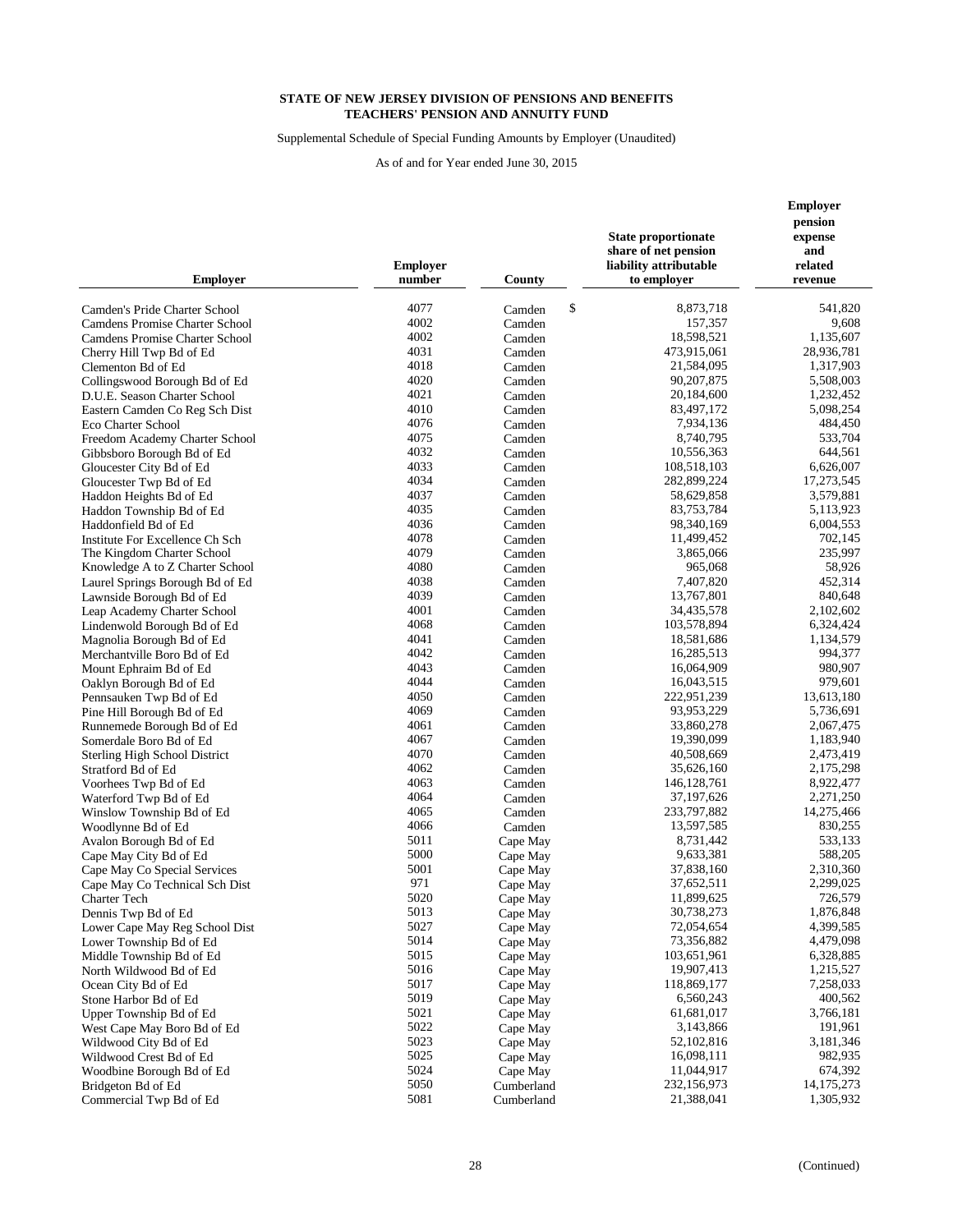Supplemental Schedule of Special Funding Amounts by Employer (Unaudited)

| <b>Employer</b>                                       | <b>Employer</b><br>number | County                       | <b>State proportionate</b><br>share of net pension<br>liability attributable<br>to employer | <b>Employer</b><br>pension<br>expense<br>and<br>related<br>revenue |
|-------------------------------------------------------|---------------------------|------------------------------|---------------------------------------------------------------------------------------------|--------------------------------------------------------------------|
|                                                       |                           |                              |                                                                                             |                                                                    |
| Cumberland Co Bd of Voc Ed                            | 954                       | \$<br>Cumberland             | 18,062,268                                                                                  | 1,102,864                                                          |
| <b>Cumberland County College</b>                      | 5080                      | Cumberland                   | 629,428                                                                                     | 38,432                                                             |
| Cumberland Regional School Dist                       | 5089                      | Cumberland                   | 48,031,175                                                                                  | 2,932,736                                                          |
| Deerfield Township Bd of Ed                           | 5082                      | Cumberland                   | 13,353,249                                                                                  | 815,336                                                            |
| Downe Twp Bd of Ed                                    | 5083<br>5084              | Cumberland                   | 7,713,883<br>21,591,343                                                                     | 471,002                                                            |
| Fairfield Twp Bd Ed (Cumberlnd)                       | 5085                      | Cumberland                   |                                                                                             | 1,318,346                                                          |
| Greenwich Twp Bd Ed (Cumbrland)                       | 5086                      | Cumberland                   | 2,955,295                                                                                   | 180,447<br>1,357,984                                               |
| Hopewell Twp Bd Ed (Cumberland)                       | 5087                      | Cumberland                   | 22,240,528<br>18,276,441                                                                    | 1,115,941                                                          |
| Lawrence Twp Bd Ed (Cumberland)                       | 5088                      | Cumberland                   | 15,669,413                                                                                  | 956,759                                                            |
| Maurice River Township Bd of Ed<br>Millville Bd of Ed | 5070                      | Cumberland<br>Cumberland     | 257,401,664                                                                                 | 15,716,689                                                         |
| Millville Public Charter School                       | 5094                      | Cumberland                   | 3,296,664                                                                                   | 201,291                                                            |
| Stow Creek Township Bd of Ed                          | 5091                      | Cumberland                   | 4,984,452                                                                                   | 304,346                                                            |
| Upper Deerfield Twp Bd of Ed                          | 5092                      | Cumberland                   | 38,680,476                                                                                  | 2,361,791                                                          |
| Vineland City Bd of Ed                                | 5060                      | Cumberland                   | 443,185,322                                                                                 | 27,060,454                                                         |
| Vineland Public Charter School                        | 5093                      | Cumberland                   | 5,030,280                                                                                   | 307,144                                                            |
| 100 Legacy Academy Charter School                     | 6105                      | Essex                        | 1,070,168                                                                                   | 65,343                                                             |
| Belleville Bd of Ed                                   | 6010                      | Essex                        | 186,927,127                                                                                 | 11,413,584                                                         |
| Bloomfield Twp Bd of Ed                               | 6020                      | Essex                        | 237,799,612                                                                                 | 14,519,807                                                         |
| Burch Chtr Schl of Excellence                         | 6097                      | Essex                        | 7,641,283                                                                                   | 466,569                                                            |
| Caldwell West Caldwell Bd of Ed                       | 6081                      | Essex                        | 109,062,539                                                                                 | 6,659,250                                                          |
| Cedar Grove Twp Bd of Ed                              | 6083                      | Essex                        | 65,033,212                                                                                  | 3,970,863                                                          |
| Discovery Charter School                              | 6009                      | Essex                        | 1.806.800                                                                                   | 110,321                                                            |
| East Orange Community Chart Sch                       | 204                       | Essex                        | 151,044                                                                                     | 9,223                                                              |
| East Orange Community Chart Sch                       | 204                       | Essex                        | 14,984,454                                                                                  | 914,936                                                            |
| East Orange School District                           | 6030                      | Essex                        | 577,965,206                                                                                 | 35,289,980                                                         |
| Essex Co Educational Serv Comm                        | 6012                      | Essex                        | 51,495,835                                                                                  | 3,144,284                                                          |
| <b>Essex Co Vocational School</b>                     | 950                       | Essex                        | 109,415,599                                                                                 | 6,680,807                                                          |
| Essex Fells Bd of Ed                                  | 6084                      | Essex                        | 13,696,839                                                                                  | 836,315                                                            |
| Fairfield Twp Bd of Ed (Essex)                        | 6082                      | Essex                        | 31,409,905                                                                                  | 1,917,857                                                          |
| Glen Ridge Bd of Ed                                   | 6085                      | Essex                        | 84, 117, 248                                                                                | 5,136,115                                                          |
| Gray Charter School                                   | 6015                      | Essex                        | 9,140,500                                                                                   | 558,110                                                            |
| <b>Great Oaks Charter School</b>                      | 6101                      | Essex                        | 3,429,237                                                                                   | 209,386                                                            |
| Irvington Bd of Ed                                    | 6040                      | Essex                        | 303,706,121                                                                                 | 18,543,993                                                         |
| Lady Liberty Academy Charter Sc                       | 6018                      | Essex                        | 19,023,127                                                                                  | 1,161,533                                                          |
| Livingston Bd of Ed                                   | 6086                      | Essex                        | 289,340,924                                                                                 | 17,666,868                                                         |
| Maria L. Varisco-Rogers Charter                       | 6007                      | Essex                        | 19,006,293                                                                                  | 1,160,505                                                          |
| Marion P. Thomas Charter Sch                          | 6013                      | Essex                        | 20,189,743                                                                                  | 1,232,766                                                          |
| Millburn Twp Public Schools                           | 6087                      | Essex                        | 257,146,105                                                                                 | 15,701,085                                                         |
| Montclair Bd of Ed                                    | 6050                      | Essex                        | 323,733,129                                                                                 | 19,766,822                                                         |
| New Horizon Comm Charter School                       | 6014                      | Essex                        | 15,472,892                                                                                  | 944,759                                                            |
| Newark Charter School                                 | 6016                      | Essex                        | 7,394,609                                                                                   | 451,507                                                            |
| Newark Educators' Comm Chtr Sch                       | 6099<br>6100              | <b>Essex</b>                 | 11,676,800<br>9,493,677                                                                     | 712,974<br>579,674                                                 |
| Newark Legacy Charter School                          | 6000                      | Essex                        | 1,985,605,661                                                                               | 121,239,104                                                        |
| Newark Public Schools<br>North Caldwell Bd of Ed      | 6088                      | <b>Essex</b><br><b>Essex</b> | 31,438,079                                                                                  | 1,919,578                                                          |
| North Star Academy Charter Sch                        | 6006                      | <b>Essex</b>                 | 86,503,790                                                                                  | 5,281,835                                                          |
| Nutley Bd of Ed                                       | 6089                      | <b>Essex</b>                 | 168,635,838                                                                                 | 10,296,736                                                         |
| Orange City Bd of Ed                                  | 6060                      | <b>Essex</b>                 | 232,884,954                                                                                 | 14,219,723                                                         |
| Peoples Preparatory Charter Sch                       | 6102                      | <b>Essex</b>                 | 8,768,502                                                                                   | 535,396                                                            |
| Pride Academy Charter School                          | 6098                      | <b>Essex</b>                 | 13,310,227                                                                                  | 812,709                                                            |
| Robert Treat Academy Charter Sc                       | 6005                      | <b>Essex</b>                 | 17,236,202                                                                                  | 1,052,425                                                          |
| Roseland Bd of Ed                                     | 6091                      | <b>Essex</b>                 | 23,605,068                                                                                  | 1,441,302                                                          |
| Roseville Community Charter Sch                       | 6103                      | <b>Essex</b>                 | 8,770,256                                                                                   | 535,503                                                            |
| South Orange-Maplewood Bd of Ed                       | 6070                      | <b>Essex</b>                 | 311,826,723                                                                                 | 19,039,829                                                         |
| Team Academy Charter School                           | 6017                      | Essex                        | 89,255,550                                                                                  | 5,449,855                                                          |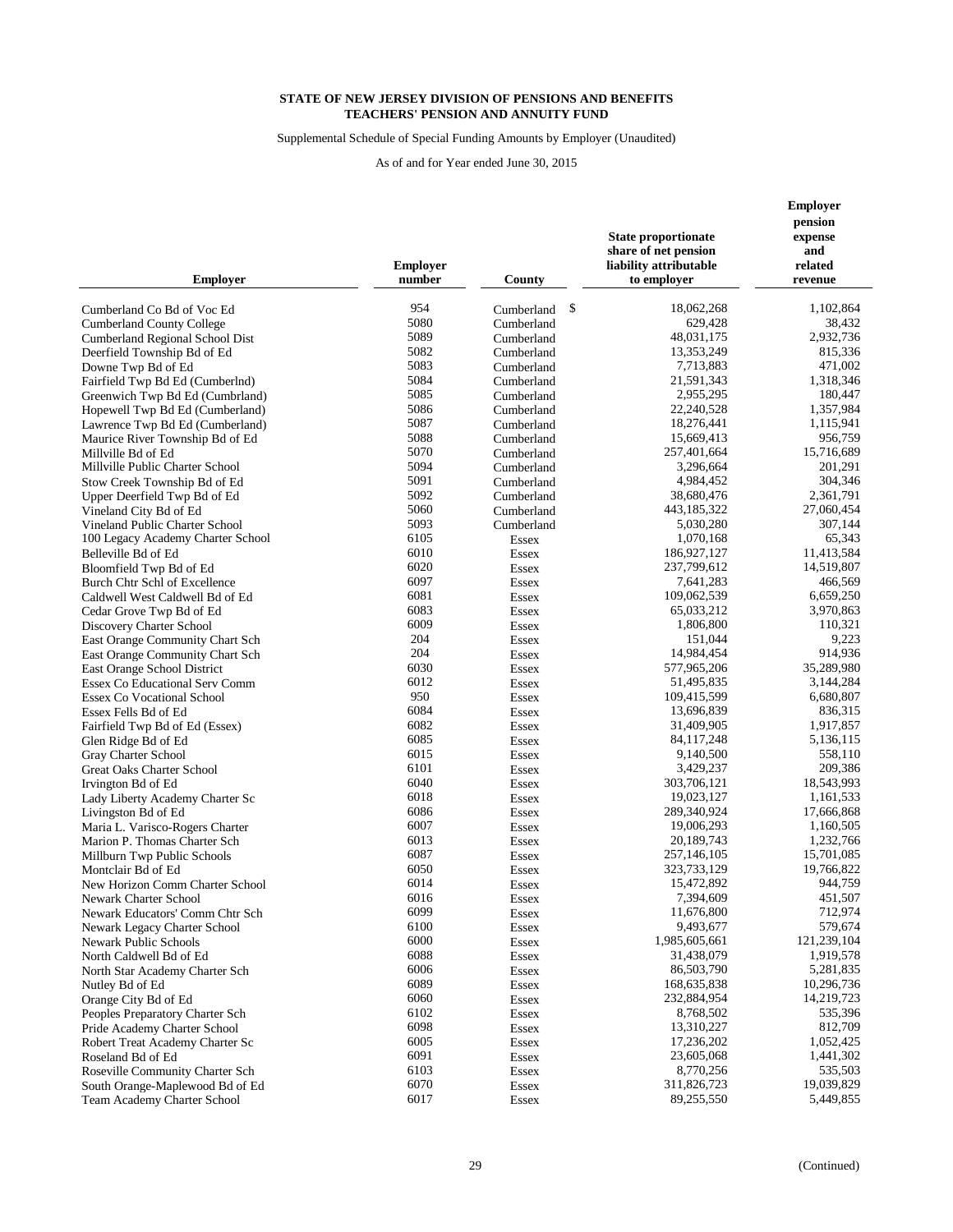Supplemental Schedule of Special Funding Amounts by Employer (Unaudited)

As of and for Year ended June 30, 2015

|                                 | <b>Employer</b> |                    | <b>State proportionate</b><br>share of net pension<br>liability attributable | pension<br>expense<br>and<br>related |  |
|---------------------------------|-----------------|--------------------|------------------------------------------------------------------------------|--------------------------------------|--|
| <b>Employer</b>                 | number          | County             | to employer                                                                  | revenue                              |  |
| University Heights Charter Schl | 6095            | \$<br><b>Essex</b> | 17,114,852                                                                   | 1,045,016                            |  |
| Verona Bd of Ed                 | 6092            | <b>Essex</b>       | 93,280,896                                                                   | 5,695,639                            |  |
| Visions Academy Charter H.S.    | 6104            | <b>Essex</b>       | 7,670,978                                                                    | 468,382                              |  |
| West Essex Regional Sch Dist    | 6094            | <b>Essex</b>       | 85,933,283                                                                   | 5,247,001                            |  |
| West Orange Township Bd of Ed   | 6093            | <b>Essex</b>       | 378,058,467                                                                  | 23,083,873                           |  |
| Clayton Borough Bd of Ed        | 7011            | Gloucester         | 51,113,899                                                                   | 3,120,964                            |  |
| Clearview Regional Bd of Ed     | 7036            | Gloucester         | 84, 585, 578                                                                 | 5,164,711                            |  |
| Delsea Reg High Sch District    | 7035            | Gloucester         | 71,703,114                                                                   | 4,378,121                            |  |
| Deptford Twp Bd of Ed           | 7012            | Gloucester         | 166,634,271                                                                  | 10,174,523                           |  |
| East Greenwich Bd of Education  | 7013            | Gloucester         | 39,246,423                                                                   | 2,396,347                            |  |
| Ed Information & Resource Ctr   | 4006            | Gloucester         | 2,053,824                                                                    | 125,404                              |  |
| Elk Twp Bd of Ed                | 7014            | Gloucester         | 13,529,077                                                                   | 826,072                              |  |
| Franklin Twp Bd of Ed (Glocstr) | 7015            | Gloucester         | 50,477,691                                                                   | 3,082,117                            |  |
| Gateway Regional High School    | 7038            | Gloucester         | 48,376,051                                                                   | 2,953,793                            |  |
| Glassboro Bd of Ed              | 7016            | Gloucester         | 94, 104, 156                                                                 | 5,745,906                            |  |
| Gloucester Co Sp Serv Sch Dist  | 7010            | Gloucester         | 82,542,392                                                                   | 5,039,956                            |  |
| Gloucester Co Vo-Tech Sch Dist  | 957             | Gloucester         | 44,352,459                                                                   | 2,708,117                            |  |
| Greenwich Twp Bd Ed (Gloucster) | 7017            | Gloucester         | 23,507,918                                                                   | 1,435,370                            |  |
| Harrison Twp Bd Ed (Gloucester) | 7018            | Gloucester         | 50,162,392                                                                   | 3,062,866                            |  |
| Kingsway Regional School Dist   | 7037            | Gloucester         | 72, 207, 218                                                                 | 4,408,901                            |  |
| Logan Township Bd of Ed         | 7019            | Gloucester         | 38,498,334                                                                   | 2,350,670                            |  |
| Mantua Township Bd of Ed        | 7021            | Gloucester         | 52,434,950                                                                   | 3,201,626                            |  |
| Monroe Twp Bd of Ed (Gloucestr) | 7022            | Gloucester         | 207,424,336                                                                  | 12,665,123                           |  |
| National Park Board of Educ     | 7023            | Gloucester         | 10,973,838                                                                   | 670,052                              |  |
| Paulsboro Boro Bd of Ed         | 7025            | Gloucester         | 57, 207, 332                                                                 | 3,493,023                            |  |
| Pitman Bd of Ed                 | 7026            | Gloucester         | 72,899,425                                                                   | 4,451,166                            |  |
| South Harrison Twp Bd of Ed     | 7027            | Gloucester         | 11,643,716                                                                   | 710,954                              |  |
| Swedesboro Woolwich Bd of Ed    | 7028            | Gloucester         | 55,619,967                                                                   | 3,396,100                            |  |
| Washington Twp Bd of Ed (Glouc) | 7029            | Gloucester         | 335,380,820                                                                  | 20,478,019                           |  |
| Wenonah Borough Bd of Ed        | 7031            | Gloucester         | 8,770,256                                                                    | 535,503                              |  |
| West Deptford Twp Bd of Ed      | 7032            | Gloucester         | 113,219,406                                                                  | 6,913,064                            |  |
| Westville Board of Ed           | 7033            | Gloucester         | 16,349,929                                                                   | 998,310                              |  |
| Woodbury City Bd of Ed          | 7000            | Gloucester         | 67, 381, 525                                                                 | 4,114,249                            |  |
| Woodbury Heights Board of Ed    | 7034            | Gloucester         | 10,387,666                                                                   | 634,261                              |  |
| Bayonne Board of Ed             | 8010            | Hudson             | 355,580,617                                                                  | 21,711,398                           |  |
| Dr Lena Edwards Acad Chrtr Schl | 8096            | Hudson             | 9,723,750                                                                    | 593,722                              |  |
| East Newark Borough Bd of Ed    | 8081            | Hudson             | 4,498,469                                                                    | 274,672                              |  |
| Elysian Charter Sch of Hoboken  | 8085            | Hudson             | 13,472,845                                                                   | 822,638                              |  |
| Ethical Comm Chrtr Schl - J.C.  | 8093            | Hudson             | 4,794,595                                                                    | 292,753                              |  |
| Guttenberg Boro Bd of Ed        | 8082            | Hudson             | 31,425,921                                                                   | 1,918,835                            |  |
| Harrison Town Bd of Ed (Hudson) | 8083            | Hudson             | 103,499,046                                                                  | 6,319,549                            |  |
| Hoboken Board of Education      | 8020            | Hudson             | 119,298,226                                                                  | 7,284,231                            |  |
| Hoboken Charter School          | 8021            | Hudson             | 11,225,539                                                                   | 685,420                              |  |
| Hoboken Dual Language Ch School | 8094            | Hudson             | 4,762,913                                                                    | 290,819                              |  |
| Hudson Co Schools of Technology | 956             | Hudson             | 120,444,383                                                                  | 7,354,214                            |  |
| Jersey City Comm Charter School | 8088            | Hudson             | 14,907,880                                                                   | 910,260                              |  |
| Jersey City Golden Door Charter | 8089            | Hudson             | 17,416,590                                                                   | 1,063,440                            |  |
| Jersey City Public Schools      | 8000            | Hudson             | 1,630,732,799                                                                | 99,570,921                           |  |
| Kearny Town Bd of Ed            | 8030            | Hudson             | 245,563,648                                                                  | 14,993,872                           |  |
| Learning Comm. Charter School   | 8086            | Hudson             | 16,043,048                                                                   | 979,573                              |  |
| Liberty Academy Charter School  | 8022            | Hudson             | 6,686,269                                                                    | 408,257                              |  |
| Mets Charter School             | 8095            | Hudson             | 8,389,255                                                                    | 512,240                              |  |
| North Bergen Bd of Ed           | 8040            | Hudson             | 340,769,186                                                                  | 20,807,027                           |  |
| Secaucus Town Bd of Ed          | 8084<br>8087    | Hudson             | 90,706,484<br>6,594,731                                                      | 5,538,448                            |  |
| Soaring Heights Charter School  |                 | Hudson             | 434,623,745                                                                  | 402,668                              |  |
| Union City Bd of Ed             | 8050            | Hudson             |                                                                              | 26,537,693                           |  |

**Employer**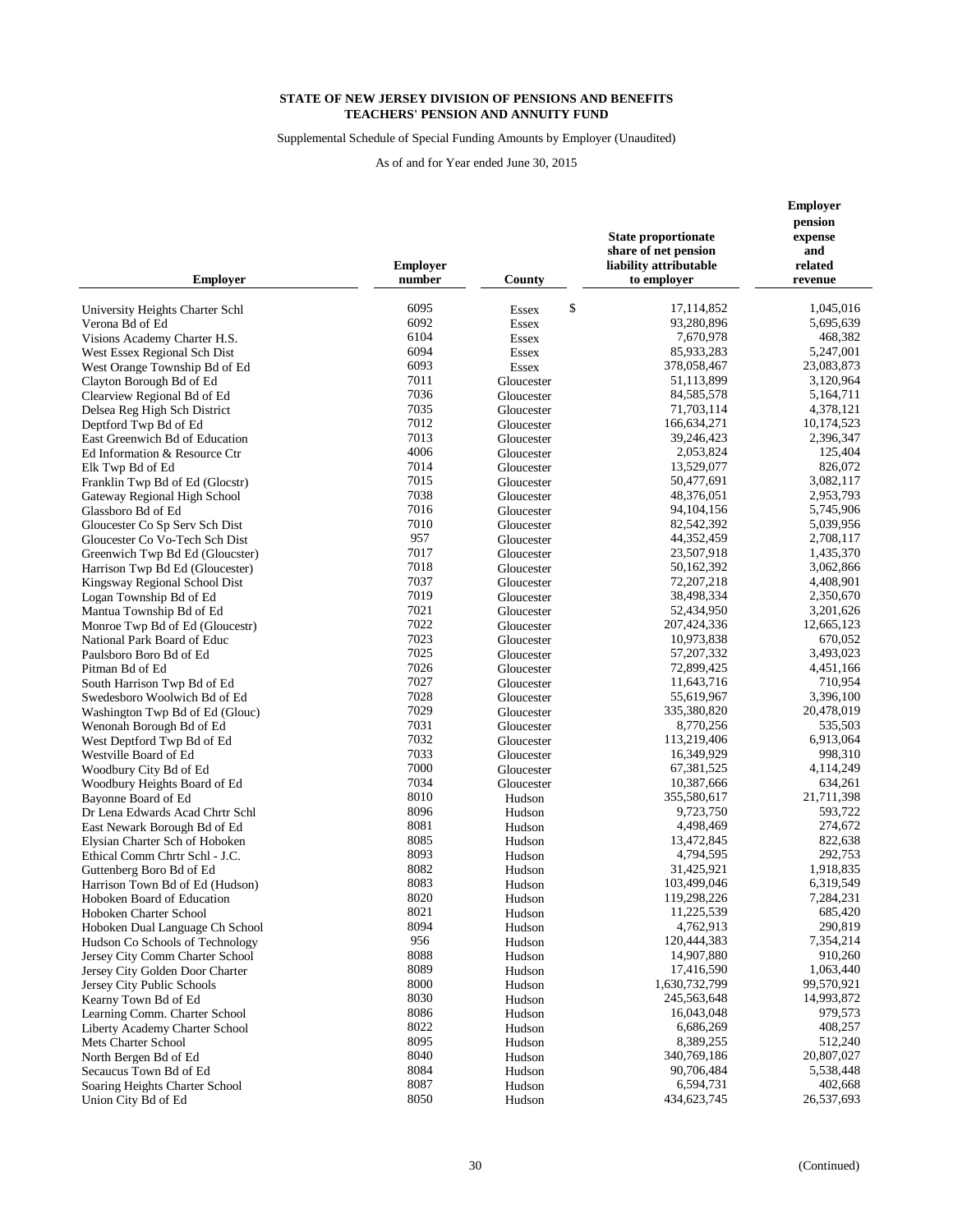Supplemental Schedule of Special Funding Amounts by Employer (Unaudited)

As of and for Year ended June 30, 2015

| <b>Employer</b>                                         | <b>Employer</b><br>number | County                 | <b>State proportionate</b><br>share of net pension<br>liability attributable<br>to employer | pension<br>expense<br>and<br>related<br>revenue |
|---------------------------------------------------------|---------------------------|------------------------|---------------------------------------------------------------------------------------------|-------------------------------------------------|
| University Academy Charter Hs                           | 8091                      | \$<br>Hudson           | 17,183,477                                                                                  | 1,049,206                                       |
| Weehawken Twp Bd of Ed                                  | 8060                      | Hudson                 | 56, 552, 535                                                                                | 3,453,041                                       |
| West New York Bd of Ed                                  | 8070                      | Hudson                 | 348,609,095                                                                                 | 21,285,724                                      |
| Alexandria Twp Bd of Ed                                 | 9011                      | Hunterdon              | 32,194,819                                                                                  | 1,965,784                                       |
| Bethlehem Twp Bd of Ed                                  | 9012                      | Hunterdon              | 23,741,616                                                                                  | 1,449,639                                       |
| Bloomsbury Borough Bd of Ed                             | 9013                      | Hunterdon              | 6,344,550                                                                                   | 387,392                                         |
| Califon Boro Bd of Ed                                   | 9014                      | Hunterdon              | 4,602,166                                                                                   | 281,004                                         |
| Clinton Town Bd of Ed                                   | 9015                      | Hunterdon              | 21,642,198                                                                                  | 1,321,451                                       |
| Clinton Twp Bd of Ed                                    | 9016                      | Hunterdon              | 74,196,743                                                                                  | 4,530,379                                       |
| Delaware Twp Bd of Ed                                   | 9017                      | Hunterdon              | 23,838,298                                                                                  | 1,455,543                                       |
| Delaware Valley Reg H S Dist                            | 9040                      | Hunterdon              | 41,930,377                                                                                  | 2,560,227                                       |
| East Amwell Township Bd of Ed                           | 9018                      | Hunterdon              | 23,419,537                                                                                  | 1,429,974                                       |
| Flemington Raritan Bd of Ed                             | 9000                      | Hunterdon              | 152,760,084                                                                                 | 9,327,379                                       |
| Franklin Twp Bd of Ed (Huntrdn)                         | 9019                      | Hunterdon              | 12,689,567                                                                                  | 774,812                                         |
| Frenchtown Borough Bd of Ed                             | 9021                      | Hunterdon              | 8,805,094                                                                                   | 537,630                                         |
| Hampton Borough Bd of Ed                                | 9023                      | Hunterdon              | 7,851,249                                                                                   | 479,389                                         |
| High Bridge Borough Bd of Ed                            | 9024                      | Hunterdon              | 21,890,274                                                                                  | 1,336,598                                       |
| Holland Twp Bd of Ed                                    | 9025                      | Hunterdon              | 29, 242, 447                                                                                | 1,785,515                                       |
| Hunterdon Central High School                           | 9030                      | Hunterdon              | 126,805,300                                                                                 | 7,742,605                                       |
| Hunterdon Co Educ Srvcs Comm                            | 9041                      | Hunterdon              | 14,701,889                                                                                  | 897,683                                         |
| Hunterdon County Vocational                             | 9001                      | Hunterdon              | 8,420,469                                                                                   | 514,145                                         |
| Kingwood Township Bd of Ed                              | 9026                      | Hunterdon              | 18,658,494                                                                                  | 1,139,269                                       |
| Lambertville City Bd of Ed                              | 9027                      | Hunterdon              | 9,667,752                                                                                   | 590,303                                         |
| Lebanon Borough Bd of Ed                                | 9028                      | Hunterdon              | 5,125,559                                                                                   | 312,962                                         |
| Lebanon Township Bd of Ed                               | 9029                      | Hunterdon              | 33,834,792                                                                                  | 2,065,919                                       |
| Milford Borough Bd of Ed                                | 9031                      | Hunterdon              | 4,650,799                                                                                   | 283,973                                         |
| North Hunterdon-Voorhees                                | 9038                      | Hunterdon              | 132,262,524                                                                                 | 8,075,818                                       |
| Readington Twp Bd of Ed                                 | 9033                      | Hunterdon              | 89,215,568                                                                                  | 5,447,414                                       |
| South Hunterdon Reg Bd of Ed                            | 9039<br>9034              | Hunterdon              | 23,824,386<br>2,289,392                                                                     | 1,454,693                                       |
| Stockton Borough Bd of Ed                               | 9035                      | Hunterdon              |                                                                                             | 139,788                                         |
| Tewksbury Twp Bd of Ed                                  | 9036                      | Hunterdon<br>Hunterdon | 35,791,233<br>23,239,500                                                                    | 2,185,377<br>1,418,981                          |
| Union Twp of Ed (Hunterdon)<br>West Amwell Twp Bd of Ed | 9037                      | Hunterdon              | 11,783,654                                                                                  | 719,498                                         |
| East Windsor Reg School Dist                            | 121                       | Mercer                 | 226,819,461                                                                                 | 13,849,370                                      |
| Ewing Township Bd of Ed                                 | 122                       | Mercer                 | 167,745,473                                                                                 | 10,242,371                                      |
| Foundation Academy Charter Schl                         | 133                       | Mercer                 | 198,976                                                                                     | 12,149                                          |
| Foundation Academy Charter Schl                         | 133                       | Mercer                 | 13,030,585                                                                                  | 795,635                                         |
| Hamilton Twp Bd of Ed (Mercer)                          | 110                       | Mercer                 | 503,918,690                                                                                 | 30,768,773                                      |
| Hopewell Valley Reg Sch Dist                            | 123                       | Mercer                 | 199,534,274                                                                                 | 12,183,364                                      |
| <b>International Charter School</b>                     | 128                       | Mercer                 | 3,561,108                                                                                   | 217,438                                         |
| Lawrence Twp Bd of Ed (Mercer)                          | 124                       | Mercer                 | 181,236,438                                                                                 | 11,066,116                                      |
| Mercer Co Community College                             | 119                       | Mercer                 | 1,502,958                                                                                   | 91,769                                          |
| Mercer Co Special Ser Sch Dist                          | 111                       | Mercer                 | 97,639,310                                                                                  | 5,961,759                                       |
| Mercer Co Vocational Schools                            | 953                       | Mercer                 | 21,205,900                                                                                  | 1,294,811                                       |
| Pace Charter School of Hamilton                         | 131                       | Mercer                 | 3,750,497                                                                                   | 229,002                                         |
| Paul Robeson Chtr School                                | 135                       | Mercer                 | 8,838,763                                                                                   | 539,686                                         |
| Princeton Charter School                                | 126                       | Mercer                 | 16,470,577                                                                                  | 1,005,677                                       |
| Princeton Regional School                               | 125                       | Mercer                 | 201,929,350                                                                                 | 12,329,605                                      |
| Robbinsville Twp Bd of Ed                               | 127                       | Mercer                 | 106,384,548                                                                                 | 6,495,734                                       |
| Trenton City Bd of Ed                                   | 100                       | Mercer                 | 536,454,761                                                                                 | 32,755,393                                      |
| Village Charter School                                  | 116                       | Mercer                 | 12,746,267                                                                                  | 778,274                                         |
| West Windsor Plainsboro Reg                             | 118                       | Mercer                 | 435, 671, 467                                                                               | 26,601,666                                      |
| Academy For Urban Leadership                            | 255<br>231                | Middlesex              | 7,417,056<br>140,909,092                                                                    | 452,878<br>8,603,769                            |
| Carteret Bd of Ed<br>Cranbury Township Bd of Ed         | 232                       | Middlesex              | 29,019,271                                                                                  | 1,771,888                                       |
| Dunellen Board of Education                             | 233                       | Middlesex<br>Middlesex | 43,760,207                                                                                  | 2,671,955                                       |
|                                                         |                           |                        |                                                                                             |                                                 |

**Employer**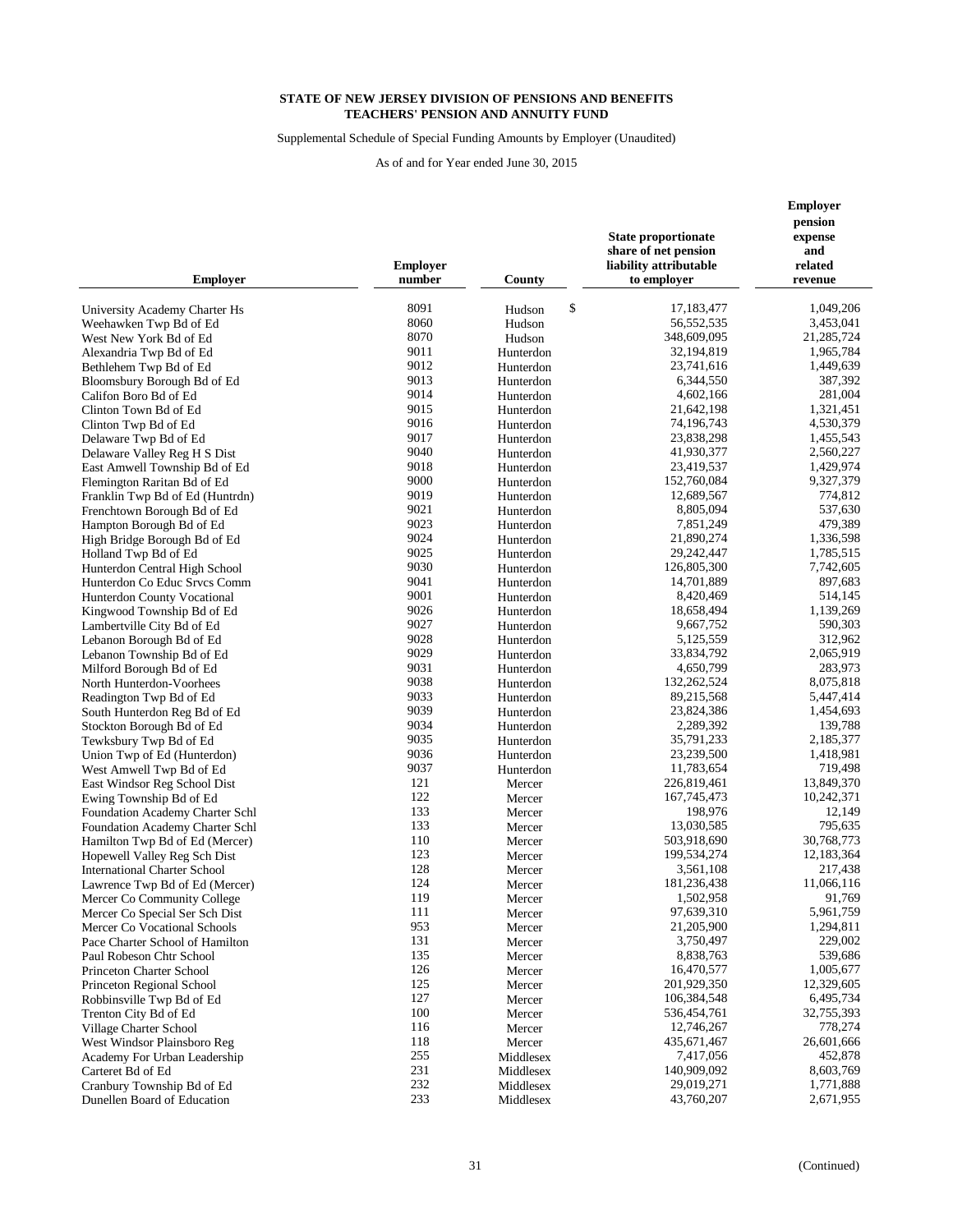Supplemental Schedule of Special Funding Amounts by Employer (Unaudited)

| <b>State proportionate</b><br>expense<br>share of net pension<br>and<br><b>Employer</b><br>liability attributable<br>related<br>number<br>County<br>to employer<br><b>Employer</b><br>revenue<br>234<br>\$<br>362,685,882<br>22, 145, 239<br>Middlesex<br>East Brunswick Twp Bd of Ed<br>247<br>666,958,416<br>40,723,816<br>Edison Twp Bd of Ed<br>Middlesex<br>203<br>11,979,356<br>731,448<br>Greater Brunswick Chart.School<br>Middlesex<br>256<br>320,971<br>5,256,729<br>Middlesex<br>Hatikvah Internat'l Acad Chrtr<br>236<br>72,412,273<br>4,421,421<br>Highland Park Bd of Ed<br>Middlesex<br>237<br>22,093,810<br>1,349,026<br>Middlesex<br>Jamesburg Borough Bd of Ed<br>239<br>93,817,266<br>5,728,389<br>Metuchen Boro Bd of Ed<br>Middlesex<br>241<br>94,255,434<br>5,755,143<br>Middlesex Bd of Ed<br>Middlesex<br>202<br>82,330,907<br>5,027,043<br>Middlesex Co Ed Serv Comm<br>Middlesex<br>972<br>109,562,551<br>6,689,780<br>Middlesex Co Vocational School<br>Middlesex<br>201<br>1,527,976<br>93,297<br>Middlesex<br>Middlesex County College<br>242<br>22,955,766<br>1,401,656<br>Middlesex<br>Milltown Borough Bd of Ed<br>243<br>245,196,560<br>14,971,458<br>Middlesex<br>Monroe Twp Bd of Ed (Middlesex)<br>200<br>389,060,480<br>23,755,645<br>New Brunswick Bd of Ed<br>Middlesex<br>244<br>231,594,767<br>14,140,946<br>North Brunswick Bd of Ed<br>Middlesex<br>238<br>391,512,022<br>23,905,334<br>Middlesex<br>Old Bridge Bd of Ed<br>210<br>423,648,388<br>25,867,548<br>Middlesex<br>Perth Amboy Bd of Ed<br>245<br>280,344,921<br>17, 117, 581<br>Piscataway Bd of Ed Admn Bldg<br>Middlesex<br>248<br>217,747,001<br>13,295,415<br>Sayreville Bd of Ed_Selover Elm<br>Middlesex<br>249<br>44,559,267<br>2,720,744<br>South Amboy Bd of Ed<br>Middlesex<br>251<br>331,243,828<br>20,225,418<br>South Brunswick Bd of Ed<br>Middlesex<br>252<br>157,583,555<br>South Plainfield Bd of Ed<br>9,621,895<br>Middlesex<br>253<br>78,566,615<br>4,797,199<br>South River Boro Bd of Ed<br>Middlesex<br>254<br>76,559,553<br>4,674,650<br>Middlesex<br>Spotswood Bd of Ed<br>220<br>604,249,318<br>36,894,861<br>Woodbridge Township Bd of Ed<br>Middlesex<br>311<br>Monmouth<br>8,650,309<br>528,179<br>Academy Charter High School<br>300<br>147,581,099<br>9,011,155<br>Asbury Park Bd of Ed<br>Monmouth<br>321<br>16,439,246<br>1,003,764<br>Atlantic Highlands Bd of Ed<br>Monmouth<br>323<br>7,637,426<br>466,334<br>Avon By The Sea Boro Bd of Ed<br>Monmouth<br>324<br>25,012,396<br>1,527,232<br>Belmar Boro Bd of Ed<br>Monmouth<br>325<br>15,332,954<br>936,215<br>Bradley Beach Bd of Ed<br>Monmouth<br>326<br>23, 203, 258<br>1,416,768<br>Monmouth<br>Brielle Boro Bd of Ed<br>322<br>60,547,953<br>3,696,998<br>Colts Neck Twp Bd of Ed<br>Monmouth<br>364<br>7,493,747<br>457,561<br>Deal Boro Bd of Ed<br>Monmouth<br>327<br>56,226,481<br>3,433,133<br>Eatontown Bd of Ed<br>Monmouth<br>328<br>39,153,716<br>2,390,687<br>Fair Haven Borough Bd of Ed<br>Monmouth<br>329<br>8,328,814<br>508,549<br>Monmouth<br>Farmingdale Bd of Ed<br>331<br>51,040,248<br>3,116,467<br>Monmouth<br>Freehold Boro Bd of Ed<br>370<br>456,102,273<br>27,849,150<br>Monmouth<br>Freehold Reg H S District<br>332<br>166,346,563<br>10,156,955<br>Freehold Twp Bd of Ed<br>Monmouth<br>352<br>144,591,900<br>8,828,637<br>Hazlet Twp Bd of Ed<br>Monmouth<br>374<br>20,599,737<br>1,257,799<br>Henry Hudson Reg Sch Dist<br>Monmouth<br>333<br>10,018,473<br>611,718<br>Highlands Boro Bd of Ed<br>Monmouth<br>334<br>149,028,526<br>9,099,533<br>Holmdel Township Bd of Ed<br>Monmouth<br>312<br>8,254,111<br>503,988<br>Hope Academy Charter School<br>Monmouth<br>335<br>288,589,094<br>Howell Twp Bd of Ed<br>Monmouth<br>17,620,962<br>336<br>106,255,015<br>6,487,825<br>Keansburg Board of Education<br>Monmouth<br>337<br>52, 104, 453<br>3,181,446<br>Keyport Borough Bd of Ed<br>Monmouth<br>338<br>36,588,072<br>2,234,031<br>Little Silver Bd of Ed<br>Monmouth<br>310<br>244,180,520<br>14,909,419<br>Long Branch Bd of Ed<br>Monmouth<br>339<br>206,563,315<br>12,612,550<br>Manalapan Englishtown Regional<br>Monmouth<br>341<br>67,221,830<br>4,104,498<br>Manasquan Borough Bd of Ed<br>Monmouth<br>342<br>238,571,199<br>14,566,920<br>Marlboro Township Bd of Ed<br>Monmouth<br>343<br>168,722,700<br>10,302,040<br>Monmouth<br>344<br>458,004,352<br>27,965,289<br>Monmouth<br>345<br>62,127,485<br>3,793,442<br>Millstone Township Bd of Ed<br>Monmouth |                             |  | <b>Employer</b> |  |
|-------------------------------------------------------------------------------------------------------------------------------------------------------------------------------------------------------------------------------------------------------------------------------------------------------------------------------------------------------------------------------------------------------------------------------------------------------------------------------------------------------------------------------------------------------------------------------------------------------------------------------------------------------------------------------------------------------------------------------------------------------------------------------------------------------------------------------------------------------------------------------------------------------------------------------------------------------------------------------------------------------------------------------------------------------------------------------------------------------------------------------------------------------------------------------------------------------------------------------------------------------------------------------------------------------------------------------------------------------------------------------------------------------------------------------------------------------------------------------------------------------------------------------------------------------------------------------------------------------------------------------------------------------------------------------------------------------------------------------------------------------------------------------------------------------------------------------------------------------------------------------------------------------------------------------------------------------------------------------------------------------------------------------------------------------------------------------------------------------------------------------------------------------------------------------------------------------------------------------------------------------------------------------------------------------------------------------------------------------------------------------------------------------------------------------------------------------------------------------------------------------------------------------------------------------------------------------------------------------------------------------------------------------------------------------------------------------------------------------------------------------------------------------------------------------------------------------------------------------------------------------------------------------------------------------------------------------------------------------------------------------------------------------------------------------------------------------------------------------------------------------------------------------------------------------------------------------------------------------------------------------------------------------------------------------------------------------------------------------------------------------------------------------------------------------------------------------------------------------------------------------------------------------------------------------------------------------------------------------------------------------------------------------------------------------------------------------------------------------------------------------------------------------------------------------------------------------------------------------------------------------------------------------------------------------------------------------------------------------------------------------------------------------------------------------------------------------------------------------------------------------------------------------------------------------------------------------------------------------------------------------------------------------------------------------------------------------------------------------------------------------------------------------------------------------------------------------------------------------------------------------------|-----------------------------|--|-----------------|--|
|                                                                                                                                                                                                                                                                                                                                                                                                                                                                                                                                                                                                                                                                                                                                                                                                                                                                                                                                                                                                                                                                                                                                                                                                                                                                                                                                                                                                                                                                                                                                                                                                                                                                                                                                                                                                                                                                                                                                                                                                                                                                                                                                                                                                                                                                                                                                                                                                                                                                                                                                                                                                                                                                                                                                                                                                                                                                                                                                                                                                                                                                                                                                                                                                                                                                                                                                                                                                                                                                                                                                                                                                                                                                                                                                                                                                                                                                                                                                                                                                                                                                                                                                                                                                                                                                                                                                                                                                                                                                                                             |                             |  | pension         |  |
|                                                                                                                                                                                                                                                                                                                                                                                                                                                                                                                                                                                                                                                                                                                                                                                                                                                                                                                                                                                                                                                                                                                                                                                                                                                                                                                                                                                                                                                                                                                                                                                                                                                                                                                                                                                                                                                                                                                                                                                                                                                                                                                                                                                                                                                                                                                                                                                                                                                                                                                                                                                                                                                                                                                                                                                                                                                                                                                                                                                                                                                                                                                                                                                                                                                                                                                                                                                                                                                                                                                                                                                                                                                                                                                                                                                                                                                                                                                                                                                                                                                                                                                                                                                                                                                                                                                                                                                                                                                                                                             |                             |  |                 |  |
|                                                                                                                                                                                                                                                                                                                                                                                                                                                                                                                                                                                                                                                                                                                                                                                                                                                                                                                                                                                                                                                                                                                                                                                                                                                                                                                                                                                                                                                                                                                                                                                                                                                                                                                                                                                                                                                                                                                                                                                                                                                                                                                                                                                                                                                                                                                                                                                                                                                                                                                                                                                                                                                                                                                                                                                                                                                                                                                                                                                                                                                                                                                                                                                                                                                                                                                                                                                                                                                                                                                                                                                                                                                                                                                                                                                                                                                                                                                                                                                                                                                                                                                                                                                                                                                                                                                                                                                                                                                                                                             |                             |  |                 |  |
|                                                                                                                                                                                                                                                                                                                                                                                                                                                                                                                                                                                                                                                                                                                                                                                                                                                                                                                                                                                                                                                                                                                                                                                                                                                                                                                                                                                                                                                                                                                                                                                                                                                                                                                                                                                                                                                                                                                                                                                                                                                                                                                                                                                                                                                                                                                                                                                                                                                                                                                                                                                                                                                                                                                                                                                                                                                                                                                                                                                                                                                                                                                                                                                                                                                                                                                                                                                                                                                                                                                                                                                                                                                                                                                                                                                                                                                                                                                                                                                                                                                                                                                                                                                                                                                                                                                                                                                                                                                                                                             |                             |  |                 |  |
|                                                                                                                                                                                                                                                                                                                                                                                                                                                                                                                                                                                                                                                                                                                                                                                                                                                                                                                                                                                                                                                                                                                                                                                                                                                                                                                                                                                                                                                                                                                                                                                                                                                                                                                                                                                                                                                                                                                                                                                                                                                                                                                                                                                                                                                                                                                                                                                                                                                                                                                                                                                                                                                                                                                                                                                                                                                                                                                                                                                                                                                                                                                                                                                                                                                                                                                                                                                                                                                                                                                                                                                                                                                                                                                                                                                                                                                                                                                                                                                                                                                                                                                                                                                                                                                                                                                                                                                                                                                                                                             |                             |  |                 |  |
|                                                                                                                                                                                                                                                                                                                                                                                                                                                                                                                                                                                                                                                                                                                                                                                                                                                                                                                                                                                                                                                                                                                                                                                                                                                                                                                                                                                                                                                                                                                                                                                                                                                                                                                                                                                                                                                                                                                                                                                                                                                                                                                                                                                                                                                                                                                                                                                                                                                                                                                                                                                                                                                                                                                                                                                                                                                                                                                                                                                                                                                                                                                                                                                                                                                                                                                                                                                                                                                                                                                                                                                                                                                                                                                                                                                                                                                                                                                                                                                                                                                                                                                                                                                                                                                                                                                                                                                                                                                                                                             |                             |  |                 |  |
|                                                                                                                                                                                                                                                                                                                                                                                                                                                                                                                                                                                                                                                                                                                                                                                                                                                                                                                                                                                                                                                                                                                                                                                                                                                                                                                                                                                                                                                                                                                                                                                                                                                                                                                                                                                                                                                                                                                                                                                                                                                                                                                                                                                                                                                                                                                                                                                                                                                                                                                                                                                                                                                                                                                                                                                                                                                                                                                                                                                                                                                                                                                                                                                                                                                                                                                                                                                                                                                                                                                                                                                                                                                                                                                                                                                                                                                                                                                                                                                                                                                                                                                                                                                                                                                                                                                                                                                                                                                                                                             |                             |  |                 |  |
|                                                                                                                                                                                                                                                                                                                                                                                                                                                                                                                                                                                                                                                                                                                                                                                                                                                                                                                                                                                                                                                                                                                                                                                                                                                                                                                                                                                                                                                                                                                                                                                                                                                                                                                                                                                                                                                                                                                                                                                                                                                                                                                                                                                                                                                                                                                                                                                                                                                                                                                                                                                                                                                                                                                                                                                                                                                                                                                                                                                                                                                                                                                                                                                                                                                                                                                                                                                                                                                                                                                                                                                                                                                                                                                                                                                                                                                                                                                                                                                                                                                                                                                                                                                                                                                                                                                                                                                                                                                                                                             |                             |  |                 |  |
|                                                                                                                                                                                                                                                                                                                                                                                                                                                                                                                                                                                                                                                                                                                                                                                                                                                                                                                                                                                                                                                                                                                                                                                                                                                                                                                                                                                                                                                                                                                                                                                                                                                                                                                                                                                                                                                                                                                                                                                                                                                                                                                                                                                                                                                                                                                                                                                                                                                                                                                                                                                                                                                                                                                                                                                                                                                                                                                                                                                                                                                                                                                                                                                                                                                                                                                                                                                                                                                                                                                                                                                                                                                                                                                                                                                                                                                                                                                                                                                                                                                                                                                                                                                                                                                                                                                                                                                                                                                                                                             |                             |  |                 |  |
|                                                                                                                                                                                                                                                                                                                                                                                                                                                                                                                                                                                                                                                                                                                                                                                                                                                                                                                                                                                                                                                                                                                                                                                                                                                                                                                                                                                                                                                                                                                                                                                                                                                                                                                                                                                                                                                                                                                                                                                                                                                                                                                                                                                                                                                                                                                                                                                                                                                                                                                                                                                                                                                                                                                                                                                                                                                                                                                                                                                                                                                                                                                                                                                                                                                                                                                                                                                                                                                                                                                                                                                                                                                                                                                                                                                                                                                                                                                                                                                                                                                                                                                                                                                                                                                                                                                                                                                                                                                                                                             |                             |  |                 |  |
|                                                                                                                                                                                                                                                                                                                                                                                                                                                                                                                                                                                                                                                                                                                                                                                                                                                                                                                                                                                                                                                                                                                                                                                                                                                                                                                                                                                                                                                                                                                                                                                                                                                                                                                                                                                                                                                                                                                                                                                                                                                                                                                                                                                                                                                                                                                                                                                                                                                                                                                                                                                                                                                                                                                                                                                                                                                                                                                                                                                                                                                                                                                                                                                                                                                                                                                                                                                                                                                                                                                                                                                                                                                                                                                                                                                                                                                                                                                                                                                                                                                                                                                                                                                                                                                                                                                                                                                                                                                                                                             |                             |  |                 |  |
|                                                                                                                                                                                                                                                                                                                                                                                                                                                                                                                                                                                                                                                                                                                                                                                                                                                                                                                                                                                                                                                                                                                                                                                                                                                                                                                                                                                                                                                                                                                                                                                                                                                                                                                                                                                                                                                                                                                                                                                                                                                                                                                                                                                                                                                                                                                                                                                                                                                                                                                                                                                                                                                                                                                                                                                                                                                                                                                                                                                                                                                                                                                                                                                                                                                                                                                                                                                                                                                                                                                                                                                                                                                                                                                                                                                                                                                                                                                                                                                                                                                                                                                                                                                                                                                                                                                                                                                                                                                                                                             |                             |  |                 |  |
|                                                                                                                                                                                                                                                                                                                                                                                                                                                                                                                                                                                                                                                                                                                                                                                                                                                                                                                                                                                                                                                                                                                                                                                                                                                                                                                                                                                                                                                                                                                                                                                                                                                                                                                                                                                                                                                                                                                                                                                                                                                                                                                                                                                                                                                                                                                                                                                                                                                                                                                                                                                                                                                                                                                                                                                                                                                                                                                                                                                                                                                                                                                                                                                                                                                                                                                                                                                                                                                                                                                                                                                                                                                                                                                                                                                                                                                                                                                                                                                                                                                                                                                                                                                                                                                                                                                                                                                                                                                                                                             |                             |  |                 |  |
|                                                                                                                                                                                                                                                                                                                                                                                                                                                                                                                                                                                                                                                                                                                                                                                                                                                                                                                                                                                                                                                                                                                                                                                                                                                                                                                                                                                                                                                                                                                                                                                                                                                                                                                                                                                                                                                                                                                                                                                                                                                                                                                                                                                                                                                                                                                                                                                                                                                                                                                                                                                                                                                                                                                                                                                                                                                                                                                                                                                                                                                                                                                                                                                                                                                                                                                                                                                                                                                                                                                                                                                                                                                                                                                                                                                                                                                                                                                                                                                                                                                                                                                                                                                                                                                                                                                                                                                                                                                                                                             |                             |  |                 |  |
|                                                                                                                                                                                                                                                                                                                                                                                                                                                                                                                                                                                                                                                                                                                                                                                                                                                                                                                                                                                                                                                                                                                                                                                                                                                                                                                                                                                                                                                                                                                                                                                                                                                                                                                                                                                                                                                                                                                                                                                                                                                                                                                                                                                                                                                                                                                                                                                                                                                                                                                                                                                                                                                                                                                                                                                                                                                                                                                                                                                                                                                                                                                                                                                                                                                                                                                                                                                                                                                                                                                                                                                                                                                                                                                                                                                                                                                                                                                                                                                                                                                                                                                                                                                                                                                                                                                                                                                                                                                                                                             |                             |  |                 |  |
|                                                                                                                                                                                                                                                                                                                                                                                                                                                                                                                                                                                                                                                                                                                                                                                                                                                                                                                                                                                                                                                                                                                                                                                                                                                                                                                                                                                                                                                                                                                                                                                                                                                                                                                                                                                                                                                                                                                                                                                                                                                                                                                                                                                                                                                                                                                                                                                                                                                                                                                                                                                                                                                                                                                                                                                                                                                                                                                                                                                                                                                                                                                                                                                                                                                                                                                                                                                                                                                                                                                                                                                                                                                                                                                                                                                                                                                                                                                                                                                                                                                                                                                                                                                                                                                                                                                                                                                                                                                                                                             |                             |  |                 |  |
|                                                                                                                                                                                                                                                                                                                                                                                                                                                                                                                                                                                                                                                                                                                                                                                                                                                                                                                                                                                                                                                                                                                                                                                                                                                                                                                                                                                                                                                                                                                                                                                                                                                                                                                                                                                                                                                                                                                                                                                                                                                                                                                                                                                                                                                                                                                                                                                                                                                                                                                                                                                                                                                                                                                                                                                                                                                                                                                                                                                                                                                                                                                                                                                                                                                                                                                                                                                                                                                                                                                                                                                                                                                                                                                                                                                                                                                                                                                                                                                                                                                                                                                                                                                                                                                                                                                                                                                                                                                                                                             |                             |  |                 |  |
|                                                                                                                                                                                                                                                                                                                                                                                                                                                                                                                                                                                                                                                                                                                                                                                                                                                                                                                                                                                                                                                                                                                                                                                                                                                                                                                                                                                                                                                                                                                                                                                                                                                                                                                                                                                                                                                                                                                                                                                                                                                                                                                                                                                                                                                                                                                                                                                                                                                                                                                                                                                                                                                                                                                                                                                                                                                                                                                                                                                                                                                                                                                                                                                                                                                                                                                                                                                                                                                                                                                                                                                                                                                                                                                                                                                                                                                                                                                                                                                                                                                                                                                                                                                                                                                                                                                                                                                                                                                                                                             |                             |  |                 |  |
|                                                                                                                                                                                                                                                                                                                                                                                                                                                                                                                                                                                                                                                                                                                                                                                                                                                                                                                                                                                                                                                                                                                                                                                                                                                                                                                                                                                                                                                                                                                                                                                                                                                                                                                                                                                                                                                                                                                                                                                                                                                                                                                                                                                                                                                                                                                                                                                                                                                                                                                                                                                                                                                                                                                                                                                                                                                                                                                                                                                                                                                                                                                                                                                                                                                                                                                                                                                                                                                                                                                                                                                                                                                                                                                                                                                                                                                                                                                                                                                                                                                                                                                                                                                                                                                                                                                                                                                                                                                                                                             |                             |  |                 |  |
|                                                                                                                                                                                                                                                                                                                                                                                                                                                                                                                                                                                                                                                                                                                                                                                                                                                                                                                                                                                                                                                                                                                                                                                                                                                                                                                                                                                                                                                                                                                                                                                                                                                                                                                                                                                                                                                                                                                                                                                                                                                                                                                                                                                                                                                                                                                                                                                                                                                                                                                                                                                                                                                                                                                                                                                                                                                                                                                                                                                                                                                                                                                                                                                                                                                                                                                                                                                                                                                                                                                                                                                                                                                                                                                                                                                                                                                                                                                                                                                                                                                                                                                                                                                                                                                                                                                                                                                                                                                                                                             |                             |  |                 |  |
|                                                                                                                                                                                                                                                                                                                                                                                                                                                                                                                                                                                                                                                                                                                                                                                                                                                                                                                                                                                                                                                                                                                                                                                                                                                                                                                                                                                                                                                                                                                                                                                                                                                                                                                                                                                                                                                                                                                                                                                                                                                                                                                                                                                                                                                                                                                                                                                                                                                                                                                                                                                                                                                                                                                                                                                                                                                                                                                                                                                                                                                                                                                                                                                                                                                                                                                                                                                                                                                                                                                                                                                                                                                                                                                                                                                                                                                                                                                                                                                                                                                                                                                                                                                                                                                                                                                                                                                                                                                                                                             |                             |  |                 |  |
|                                                                                                                                                                                                                                                                                                                                                                                                                                                                                                                                                                                                                                                                                                                                                                                                                                                                                                                                                                                                                                                                                                                                                                                                                                                                                                                                                                                                                                                                                                                                                                                                                                                                                                                                                                                                                                                                                                                                                                                                                                                                                                                                                                                                                                                                                                                                                                                                                                                                                                                                                                                                                                                                                                                                                                                                                                                                                                                                                                                                                                                                                                                                                                                                                                                                                                                                                                                                                                                                                                                                                                                                                                                                                                                                                                                                                                                                                                                                                                                                                                                                                                                                                                                                                                                                                                                                                                                                                                                                                                             |                             |  |                 |  |
|                                                                                                                                                                                                                                                                                                                                                                                                                                                                                                                                                                                                                                                                                                                                                                                                                                                                                                                                                                                                                                                                                                                                                                                                                                                                                                                                                                                                                                                                                                                                                                                                                                                                                                                                                                                                                                                                                                                                                                                                                                                                                                                                                                                                                                                                                                                                                                                                                                                                                                                                                                                                                                                                                                                                                                                                                                                                                                                                                                                                                                                                                                                                                                                                                                                                                                                                                                                                                                                                                                                                                                                                                                                                                                                                                                                                                                                                                                                                                                                                                                                                                                                                                                                                                                                                                                                                                                                                                                                                                                             |                             |  |                 |  |
|                                                                                                                                                                                                                                                                                                                                                                                                                                                                                                                                                                                                                                                                                                                                                                                                                                                                                                                                                                                                                                                                                                                                                                                                                                                                                                                                                                                                                                                                                                                                                                                                                                                                                                                                                                                                                                                                                                                                                                                                                                                                                                                                                                                                                                                                                                                                                                                                                                                                                                                                                                                                                                                                                                                                                                                                                                                                                                                                                                                                                                                                                                                                                                                                                                                                                                                                                                                                                                                                                                                                                                                                                                                                                                                                                                                                                                                                                                                                                                                                                                                                                                                                                                                                                                                                                                                                                                                                                                                                                                             |                             |  |                 |  |
|                                                                                                                                                                                                                                                                                                                                                                                                                                                                                                                                                                                                                                                                                                                                                                                                                                                                                                                                                                                                                                                                                                                                                                                                                                                                                                                                                                                                                                                                                                                                                                                                                                                                                                                                                                                                                                                                                                                                                                                                                                                                                                                                                                                                                                                                                                                                                                                                                                                                                                                                                                                                                                                                                                                                                                                                                                                                                                                                                                                                                                                                                                                                                                                                                                                                                                                                                                                                                                                                                                                                                                                                                                                                                                                                                                                                                                                                                                                                                                                                                                                                                                                                                                                                                                                                                                                                                                                                                                                                                                             |                             |  |                 |  |
|                                                                                                                                                                                                                                                                                                                                                                                                                                                                                                                                                                                                                                                                                                                                                                                                                                                                                                                                                                                                                                                                                                                                                                                                                                                                                                                                                                                                                                                                                                                                                                                                                                                                                                                                                                                                                                                                                                                                                                                                                                                                                                                                                                                                                                                                                                                                                                                                                                                                                                                                                                                                                                                                                                                                                                                                                                                                                                                                                                                                                                                                                                                                                                                                                                                                                                                                                                                                                                                                                                                                                                                                                                                                                                                                                                                                                                                                                                                                                                                                                                                                                                                                                                                                                                                                                                                                                                                                                                                                                                             |                             |  |                 |  |
|                                                                                                                                                                                                                                                                                                                                                                                                                                                                                                                                                                                                                                                                                                                                                                                                                                                                                                                                                                                                                                                                                                                                                                                                                                                                                                                                                                                                                                                                                                                                                                                                                                                                                                                                                                                                                                                                                                                                                                                                                                                                                                                                                                                                                                                                                                                                                                                                                                                                                                                                                                                                                                                                                                                                                                                                                                                                                                                                                                                                                                                                                                                                                                                                                                                                                                                                                                                                                                                                                                                                                                                                                                                                                                                                                                                                                                                                                                                                                                                                                                                                                                                                                                                                                                                                                                                                                                                                                                                                                                             |                             |  |                 |  |
|                                                                                                                                                                                                                                                                                                                                                                                                                                                                                                                                                                                                                                                                                                                                                                                                                                                                                                                                                                                                                                                                                                                                                                                                                                                                                                                                                                                                                                                                                                                                                                                                                                                                                                                                                                                                                                                                                                                                                                                                                                                                                                                                                                                                                                                                                                                                                                                                                                                                                                                                                                                                                                                                                                                                                                                                                                                                                                                                                                                                                                                                                                                                                                                                                                                                                                                                                                                                                                                                                                                                                                                                                                                                                                                                                                                                                                                                                                                                                                                                                                                                                                                                                                                                                                                                                                                                                                                                                                                                                                             |                             |  |                 |  |
|                                                                                                                                                                                                                                                                                                                                                                                                                                                                                                                                                                                                                                                                                                                                                                                                                                                                                                                                                                                                                                                                                                                                                                                                                                                                                                                                                                                                                                                                                                                                                                                                                                                                                                                                                                                                                                                                                                                                                                                                                                                                                                                                                                                                                                                                                                                                                                                                                                                                                                                                                                                                                                                                                                                                                                                                                                                                                                                                                                                                                                                                                                                                                                                                                                                                                                                                                                                                                                                                                                                                                                                                                                                                                                                                                                                                                                                                                                                                                                                                                                                                                                                                                                                                                                                                                                                                                                                                                                                                                                             |                             |  |                 |  |
|                                                                                                                                                                                                                                                                                                                                                                                                                                                                                                                                                                                                                                                                                                                                                                                                                                                                                                                                                                                                                                                                                                                                                                                                                                                                                                                                                                                                                                                                                                                                                                                                                                                                                                                                                                                                                                                                                                                                                                                                                                                                                                                                                                                                                                                                                                                                                                                                                                                                                                                                                                                                                                                                                                                                                                                                                                                                                                                                                                                                                                                                                                                                                                                                                                                                                                                                                                                                                                                                                                                                                                                                                                                                                                                                                                                                                                                                                                                                                                                                                                                                                                                                                                                                                                                                                                                                                                                                                                                                                                             |                             |  |                 |  |
|                                                                                                                                                                                                                                                                                                                                                                                                                                                                                                                                                                                                                                                                                                                                                                                                                                                                                                                                                                                                                                                                                                                                                                                                                                                                                                                                                                                                                                                                                                                                                                                                                                                                                                                                                                                                                                                                                                                                                                                                                                                                                                                                                                                                                                                                                                                                                                                                                                                                                                                                                                                                                                                                                                                                                                                                                                                                                                                                                                                                                                                                                                                                                                                                                                                                                                                                                                                                                                                                                                                                                                                                                                                                                                                                                                                                                                                                                                                                                                                                                                                                                                                                                                                                                                                                                                                                                                                                                                                                                                             |                             |  |                 |  |
|                                                                                                                                                                                                                                                                                                                                                                                                                                                                                                                                                                                                                                                                                                                                                                                                                                                                                                                                                                                                                                                                                                                                                                                                                                                                                                                                                                                                                                                                                                                                                                                                                                                                                                                                                                                                                                                                                                                                                                                                                                                                                                                                                                                                                                                                                                                                                                                                                                                                                                                                                                                                                                                                                                                                                                                                                                                                                                                                                                                                                                                                                                                                                                                                                                                                                                                                                                                                                                                                                                                                                                                                                                                                                                                                                                                                                                                                                                                                                                                                                                                                                                                                                                                                                                                                                                                                                                                                                                                                                                             |                             |  |                 |  |
|                                                                                                                                                                                                                                                                                                                                                                                                                                                                                                                                                                                                                                                                                                                                                                                                                                                                                                                                                                                                                                                                                                                                                                                                                                                                                                                                                                                                                                                                                                                                                                                                                                                                                                                                                                                                                                                                                                                                                                                                                                                                                                                                                                                                                                                                                                                                                                                                                                                                                                                                                                                                                                                                                                                                                                                                                                                                                                                                                                                                                                                                                                                                                                                                                                                                                                                                                                                                                                                                                                                                                                                                                                                                                                                                                                                                                                                                                                                                                                                                                                                                                                                                                                                                                                                                                                                                                                                                                                                                                                             |                             |  |                 |  |
|                                                                                                                                                                                                                                                                                                                                                                                                                                                                                                                                                                                                                                                                                                                                                                                                                                                                                                                                                                                                                                                                                                                                                                                                                                                                                                                                                                                                                                                                                                                                                                                                                                                                                                                                                                                                                                                                                                                                                                                                                                                                                                                                                                                                                                                                                                                                                                                                                                                                                                                                                                                                                                                                                                                                                                                                                                                                                                                                                                                                                                                                                                                                                                                                                                                                                                                                                                                                                                                                                                                                                                                                                                                                                                                                                                                                                                                                                                                                                                                                                                                                                                                                                                                                                                                                                                                                                                                                                                                                                                             |                             |  |                 |  |
|                                                                                                                                                                                                                                                                                                                                                                                                                                                                                                                                                                                                                                                                                                                                                                                                                                                                                                                                                                                                                                                                                                                                                                                                                                                                                                                                                                                                                                                                                                                                                                                                                                                                                                                                                                                                                                                                                                                                                                                                                                                                                                                                                                                                                                                                                                                                                                                                                                                                                                                                                                                                                                                                                                                                                                                                                                                                                                                                                                                                                                                                                                                                                                                                                                                                                                                                                                                                                                                                                                                                                                                                                                                                                                                                                                                                                                                                                                                                                                                                                                                                                                                                                                                                                                                                                                                                                                                                                                                                                                             |                             |  |                 |  |
|                                                                                                                                                                                                                                                                                                                                                                                                                                                                                                                                                                                                                                                                                                                                                                                                                                                                                                                                                                                                                                                                                                                                                                                                                                                                                                                                                                                                                                                                                                                                                                                                                                                                                                                                                                                                                                                                                                                                                                                                                                                                                                                                                                                                                                                                                                                                                                                                                                                                                                                                                                                                                                                                                                                                                                                                                                                                                                                                                                                                                                                                                                                                                                                                                                                                                                                                                                                                                                                                                                                                                                                                                                                                                                                                                                                                                                                                                                                                                                                                                                                                                                                                                                                                                                                                                                                                                                                                                                                                                                             |                             |  |                 |  |
|                                                                                                                                                                                                                                                                                                                                                                                                                                                                                                                                                                                                                                                                                                                                                                                                                                                                                                                                                                                                                                                                                                                                                                                                                                                                                                                                                                                                                                                                                                                                                                                                                                                                                                                                                                                                                                                                                                                                                                                                                                                                                                                                                                                                                                                                                                                                                                                                                                                                                                                                                                                                                                                                                                                                                                                                                                                                                                                                                                                                                                                                                                                                                                                                                                                                                                                                                                                                                                                                                                                                                                                                                                                                                                                                                                                                                                                                                                                                                                                                                                                                                                                                                                                                                                                                                                                                                                                                                                                                                                             |                             |  |                 |  |
|                                                                                                                                                                                                                                                                                                                                                                                                                                                                                                                                                                                                                                                                                                                                                                                                                                                                                                                                                                                                                                                                                                                                                                                                                                                                                                                                                                                                                                                                                                                                                                                                                                                                                                                                                                                                                                                                                                                                                                                                                                                                                                                                                                                                                                                                                                                                                                                                                                                                                                                                                                                                                                                                                                                                                                                                                                                                                                                                                                                                                                                                                                                                                                                                                                                                                                                                                                                                                                                                                                                                                                                                                                                                                                                                                                                                                                                                                                                                                                                                                                                                                                                                                                                                                                                                                                                                                                                                                                                                                                             |                             |  |                 |  |
|                                                                                                                                                                                                                                                                                                                                                                                                                                                                                                                                                                                                                                                                                                                                                                                                                                                                                                                                                                                                                                                                                                                                                                                                                                                                                                                                                                                                                                                                                                                                                                                                                                                                                                                                                                                                                                                                                                                                                                                                                                                                                                                                                                                                                                                                                                                                                                                                                                                                                                                                                                                                                                                                                                                                                                                                                                                                                                                                                                                                                                                                                                                                                                                                                                                                                                                                                                                                                                                                                                                                                                                                                                                                                                                                                                                                                                                                                                                                                                                                                                                                                                                                                                                                                                                                                                                                                                                                                                                                                                             |                             |  |                 |  |
|                                                                                                                                                                                                                                                                                                                                                                                                                                                                                                                                                                                                                                                                                                                                                                                                                                                                                                                                                                                                                                                                                                                                                                                                                                                                                                                                                                                                                                                                                                                                                                                                                                                                                                                                                                                                                                                                                                                                                                                                                                                                                                                                                                                                                                                                                                                                                                                                                                                                                                                                                                                                                                                                                                                                                                                                                                                                                                                                                                                                                                                                                                                                                                                                                                                                                                                                                                                                                                                                                                                                                                                                                                                                                                                                                                                                                                                                                                                                                                                                                                                                                                                                                                                                                                                                                                                                                                                                                                                                                                             |                             |  |                 |  |
|                                                                                                                                                                                                                                                                                                                                                                                                                                                                                                                                                                                                                                                                                                                                                                                                                                                                                                                                                                                                                                                                                                                                                                                                                                                                                                                                                                                                                                                                                                                                                                                                                                                                                                                                                                                                                                                                                                                                                                                                                                                                                                                                                                                                                                                                                                                                                                                                                                                                                                                                                                                                                                                                                                                                                                                                                                                                                                                                                                                                                                                                                                                                                                                                                                                                                                                                                                                                                                                                                                                                                                                                                                                                                                                                                                                                                                                                                                                                                                                                                                                                                                                                                                                                                                                                                                                                                                                                                                                                                                             |                             |  |                 |  |
|                                                                                                                                                                                                                                                                                                                                                                                                                                                                                                                                                                                                                                                                                                                                                                                                                                                                                                                                                                                                                                                                                                                                                                                                                                                                                                                                                                                                                                                                                                                                                                                                                                                                                                                                                                                                                                                                                                                                                                                                                                                                                                                                                                                                                                                                                                                                                                                                                                                                                                                                                                                                                                                                                                                                                                                                                                                                                                                                                                                                                                                                                                                                                                                                                                                                                                                                                                                                                                                                                                                                                                                                                                                                                                                                                                                                                                                                                                                                                                                                                                                                                                                                                                                                                                                                                                                                                                                                                                                                                                             |                             |  |                 |  |
|                                                                                                                                                                                                                                                                                                                                                                                                                                                                                                                                                                                                                                                                                                                                                                                                                                                                                                                                                                                                                                                                                                                                                                                                                                                                                                                                                                                                                                                                                                                                                                                                                                                                                                                                                                                                                                                                                                                                                                                                                                                                                                                                                                                                                                                                                                                                                                                                                                                                                                                                                                                                                                                                                                                                                                                                                                                                                                                                                                                                                                                                                                                                                                                                                                                                                                                                                                                                                                                                                                                                                                                                                                                                                                                                                                                                                                                                                                                                                                                                                                                                                                                                                                                                                                                                                                                                                                                                                                                                                                             |                             |  |                 |  |
|                                                                                                                                                                                                                                                                                                                                                                                                                                                                                                                                                                                                                                                                                                                                                                                                                                                                                                                                                                                                                                                                                                                                                                                                                                                                                                                                                                                                                                                                                                                                                                                                                                                                                                                                                                                                                                                                                                                                                                                                                                                                                                                                                                                                                                                                                                                                                                                                                                                                                                                                                                                                                                                                                                                                                                                                                                                                                                                                                                                                                                                                                                                                                                                                                                                                                                                                                                                                                                                                                                                                                                                                                                                                                                                                                                                                                                                                                                                                                                                                                                                                                                                                                                                                                                                                                                                                                                                                                                                                                                             |                             |  |                 |  |
|                                                                                                                                                                                                                                                                                                                                                                                                                                                                                                                                                                                                                                                                                                                                                                                                                                                                                                                                                                                                                                                                                                                                                                                                                                                                                                                                                                                                                                                                                                                                                                                                                                                                                                                                                                                                                                                                                                                                                                                                                                                                                                                                                                                                                                                                                                                                                                                                                                                                                                                                                                                                                                                                                                                                                                                                                                                                                                                                                                                                                                                                                                                                                                                                                                                                                                                                                                                                                                                                                                                                                                                                                                                                                                                                                                                                                                                                                                                                                                                                                                                                                                                                                                                                                                                                                                                                                                                                                                                                                                             |                             |  |                 |  |
|                                                                                                                                                                                                                                                                                                                                                                                                                                                                                                                                                                                                                                                                                                                                                                                                                                                                                                                                                                                                                                                                                                                                                                                                                                                                                                                                                                                                                                                                                                                                                                                                                                                                                                                                                                                                                                                                                                                                                                                                                                                                                                                                                                                                                                                                                                                                                                                                                                                                                                                                                                                                                                                                                                                                                                                                                                                                                                                                                                                                                                                                                                                                                                                                                                                                                                                                                                                                                                                                                                                                                                                                                                                                                                                                                                                                                                                                                                                                                                                                                                                                                                                                                                                                                                                                                                                                                                                                                                                                                                             |                             |  |                 |  |
|                                                                                                                                                                                                                                                                                                                                                                                                                                                                                                                                                                                                                                                                                                                                                                                                                                                                                                                                                                                                                                                                                                                                                                                                                                                                                                                                                                                                                                                                                                                                                                                                                                                                                                                                                                                                                                                                                                                                                                                                                                                                                                                                                                                                                                                                                                                                                                                                                                                                                                                                                                                                                                                                                                                                                                                                                                                                                                                                                                                                                                                                                                                                                                                                                                                                                                                                                                                                                                                                                                                                                                                                                                                                                                                                                                                                                                                                                                                                                                                                                                                                                                                                                                                                                                                                                                                                                                                                                                                                                                             |                             |  |                 |  |
|                                                                                                                                                                                                                                                                                                                                                                                                                                                                                                                                                                                                                                                                                                                                                                                                                                                                                                                                                                                                                                                                                                                                                                                                                                                                                                                                                                                                                                                                                                                                                                                                                                                                                                                                                                                                                                                                                                                                                                                                                                                                                                                                                                                                                                                                                                                                                                                                                                                                                                                                                                                                                                                                                                                                                                                                                                                                                                                                                                                                                                                                                                                                                                                                                                                                                                                                                                                                                                                                                                                                                                                                                                                                                                                                                                                                                                                                                                                                                                                                                                                                                                                                                                                                                                                                                                                                                                                                                                                                                                             |                             |  |                 |  |
|                                                                                                                                                                                                                                                                                                                                                                                                                                                                                                                                                                                                                                                                                                                                                                                                                                                                                                                                                                                                                                                                                                                                                                                                                                                                                                                                                                                                                                                                                                                                                                                                                                                                                                                                                                                                                                                                                                                                                                                                                                                                                                                                                                                                                                                                                                                                                                                                                                                                                                                                                                                                                                                                                                                                                                                                                                                                                                                                                                                                                                                                                                                                                                                                                                                                                                                                                                                                                                                                                                                                                                                                                                                                                                                                                                                                                                                                                                                                                                                                                                                                                                                                                                                                                                                                                                                                                                                                                                                                                                             |                             |  |                 |  |
|                                                                                                                                                                                                                                                                                                                                                                                                                                                                                                                                                                                                                                                                                                                                                                                                                                                                                                                                                                                                                                                                                                                                                                                                                                                                                                                                                                                                                                                                                                                                                                                                                                                                                                                                                                                                                                                                                                                                                                                                                                                                                                                                                                                                                                                                                                                                                                                                                                                                                                                                                                                                                                                                                                                                                                                                                                                                                                                                                                                                                                                                                                                                                                                                                                                                                                                                                                                                                                                                                                                                                                                                                                                                                                                                                                                                                                                                                                                                                                                                                                                                                                                                                                                                                                                                                                                                                                                                                                                                                                             |                             |  |                 |  |
|                                                                                                                                                                                                                                                                                                                                                                                                                                                                                                                                                                                                                                                                                                                                                                                                                                                                                                                                                                                                                                                                                                                                                                                                                                                                                                                                                                                                                                                                                                                                                                                                                                                                                                                                                                                                                                                                                                                                                                                                                                                                                                                                                                                                                                                                                                                                                                                                                                                                                                                                                                                                                                                                                                                                                                                                                                                                                                                                                                                                                                                                                                                                                                                                                                                                                                                                                                                                                                                                                                                                                                                                                                                                                                                                                                                                                                                                                                                                                                                                                                                                                                                                                                                                                                                                                                                                                                                                                                                                                                             |                             |  |                 |  |
|                                                                                                                                                                                                                                                                                                                                                                                                                                                                                                                                                                                                                                                                                                                                                                                                                                                                                                                                                                                                                                                                                                                                                                                                                                                                                                                                                                                                                                                                                                                                                                                                                                                                                                                                                                                                                                                                                                                                                                                                                                                                                                                                                                                                                                                                                                                                                                                                                                                                                                                                                                                                                                                                                                                                                                                                                                                                                                                                                                                                                                                                                                                                                                                                                                                                                                                                                                                                                                                                                                                                                                                                                                                                                                                                                                                                                                                                                                                                                                                                                                                                                                                                                                                                                                                                                                                                                                                                                                                                                                             |                             |  |                 |  |
|                                                                                                                                                                                                                                                                                                                                                                                                                                                                                                                                                                                                                                                                                                                                                                                                                                                                                                                                                                                                                                                                                                                                                                                                                                                                                                                                                                                                                                                                                                                                                                                                                                                                                                                                                                                                                                                                                                                                                                                                                                                                                                                                                                                                                                                                                                                                                                                                                                                                                                                                                                                                                                                                                                                                                                                                                                                                                                                                                                                                                                                                                                                                                                                                                                                                                                                                                                                                                                                                                                                                                                                                                                                                                                                                                                                                                                                                                                                                                                                                                                                                                                                                                                                                                                                                                                                                                                                                                                                                                                             |                             |  |                 |  |
|                                                                                                                                                                                                                                                                                                                                                                                                                                                                                                                                                                                                                                                                                                                                                                                                                                                                                                                                                                                                                                                                                                                                                                                                                                                                                                                                                                                                                                                                                                                                                                                                                                                                                                                                                                                                                                                                                                                                                                                                                                                                                                                                                                                                                                                                                                                                                                                                                                                                                                                                                                                                                                                                                                                                                                                                                                                                                                                                                                                                                                                                                                                                                                                                                                                                                                                                                                                                                                                                                                                                                                                                                                                                                                                                                                                                                                                                                                                                                                                                                                                                                                                                                                                                                                                                                                                                                                                                                                                                                                             |                             |  |                 |  |
|                                                                                                                                                                                                                                                                                                                                                                                                                                                                                                                                                                                                                                                                                                                                                                                                                                                                                                                                                                                                                                                                                                                                                                                                                                                                                                                                                                                                                                                                                                                                                                                                                                                                                                                                                                                                                                                                                                                                                                                                                                                                                                                                                                                                                                                                                                                                                                                                                                                                                                                                                                                                                                                                                                                                                                                                                                                                                                                                                                                                                                                                                                                                                                                                                                                                                                                                                                                                                                                                                                                                                                                                                                                                                                                                                                                                                                                                                                                                                                                                                                                                                                                                                                                                                                                                                                                                                                                                                                                                                                             |                             |  |                 |  |
|                                                                                                                                                                                                                                                                                                                                                                                                                                                                                                                                                                                                                                                                                                                                                                                                                                                                                                                                                                                                                                                                                                                                                                                                                                                                                                                                                                                                                                                                                                                                                                                                                                                                                                                                                                                                                                                                                                                                                                                                                                                                                                                                                                                                                                                                                                                                                                                                                                                                                                                                                                                                                                                                                                                                                                                                                                                                                                                                                                                                                                                                                                                                                                                                                                                                                                                                                                                                                                                                                                                                                                                                                                                                                                                                                                                                                                                                                                                                                                                                                                                                                                                                                                                                                                                                                                                                                                                                                                                                                                             |                             |  |                 |  |
|                                                                                                                                                                                                                                                                                                                                                                                                                                                                                                                                                                                                                                                                                                                                                                                                                                                                                                                                                                                                                                                                                                                                                                                                                                                                                                                                                                                                                                                                                                                                                                                                                                                                                                                                                                                                                                                                                                                                                                                                                                                                                                                                                                                                                                                                                                                                                                                                                                                                                                                                                                                                                                                                                                                                                                                                                                                                                                                                                                                                                                                                                                                                                                                                                                                                                                                                                                                                                                                                                                                                                                                                                                                                                                                                                                                                                                                                                                                                                                                                                                                                                                                                                                                                                                                                                                                                                                                                                                                                                                             | Matawan-Aberdeen Reg School |  |                 |  |
|                                                                                                                                                                                                                                                                                                                                                                                                                                                                                                                                                                                                                                                                                                                                                                                                                                                                                                                                                                                                                                                                                                                                                                                                                                                                                                                                                                                                                                                                                                                                                                                                                                                                                                                                                                                                                                                                                                                                                                                                                                                                                                                                                                                                                                                                                                                                                                                                                                                                                                                                                                                                                                                                                                                                                                                                                                                                                                                                                                                                                                                                                                                                                                                                                                                                                                                                                                                                                                                                                                                                                                                                                                                                                                                                                                                                                                                                                                                                                                                                                                                                                                                                                                                                                                                                                                                                                                                                                                                                                                             | Middletown Twp Bd of Ed     |  |                 |  |
|                                                                                                                                                                                                                                                                                                                                                                                                                                                                                                                                                                                                                                                                                                                                                                                                                                                                                                                                                                                                                                                                                                                                                                                                                                                                                                                                                                                                                                                                                                                                                                                                                                                                                                                                                                                                                                                                                                                                                                                                                                                                                                                                                                                                                                                                                                                                                                                                                                                                                                                                                                                                                                                                                                                                                                                                                                                                                                                                                                                                                                                                                                                                                                                                                                                                                                                                                                                                                                                                                                                                                                                                                                                                                                                                                                                                                                                                                                                                                                                                                                                                                                                                                                                                                                                                                                                                                                                                                                                                                                             |                             |  |                 |  |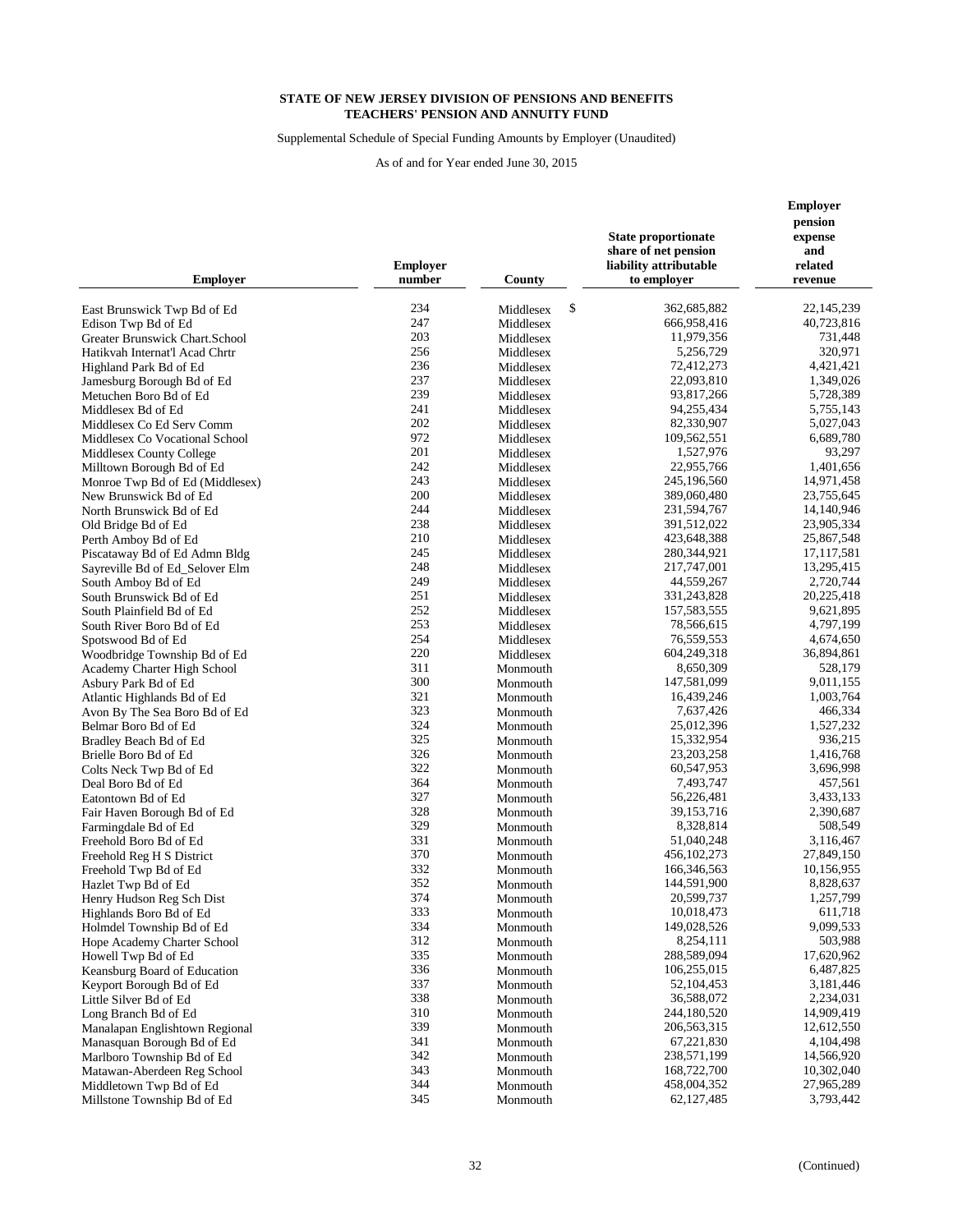Supplemental Schedule of Special Funding Amounts by Employer (Unaudited)

| 346<br>\$<br>12,556,877<br>766.710<br>Monmouth Beach Bd of Ed<br>Monmouth<br>987<br>124,559,631<br>7,605,487<br>Monmouth Co Vocational Schools<br>Monmouth<br>372<br>57,262,746<br>3,496,406<br>Monmouth Regional School<br>Monmouth<br>347<br>12,681,851<br>774,341<br>Neptune City Bd of Ed<br>Monmouth<br>348<br>185,984,972<br>11,356,057<br>Neptune Twp Bd of Ed<br>Monmouth<br>351<br>192,329,639<br>11,743,456<br>Ocean Twp Bd of Ed (Monmouth)<br>Monmouth<br>349<br>28,573,621<br>1,744,677<br><b>Oceanport Schools</b><br>Monmouth<br>353<br>40,720,739<br>2,486,368<br>Red Bank Bd of Ed<br>Monmouth<br>360<br>7,572,074<br>462,343<br>Red Bank Charter School<br>Monmouth<br>301<br>59,703,767<br>3,645,453<br>Red Bank Regional High School<br>Monmouth<br>369<br>3,893,007<br>237,703<br>Roosevelt Borough Bd of Ed<br>Monmouth<br>354<br>40,147,309<br>2,451,355<br>Rumson Boro Bd of Ed<br>Monmouth<br>371<br>46,942,536<br>2,866,264<br>Monmouth<br>Rumson Fair Haven Regional H.S.<br>366<br>9,063,459<br>553,406<br>Sea Girt Bd of Ed<br>Monmouth<br>373<br>33,958,948<br>2,073,499<br>Shore Regional H S District<br>Monmouth<br>356<br>22, 205, 105<br>1,355,822<br>Shrewsbury Borough Bd of Ed<br>Monmouth<br>358<br>13,646,802<br>833,260<br>Spring Lake Boro Bd of Ed<br>Monmouth<br>368<br>14,312,004<br>873,877<br>Spring Lake Heights Bd of Ed<br>Monmouth<br>357<br>67,711,905<br>4,134,421<br>Tinton Falls Board of Education<br>Monmouth<br>359<br>27,153,083<br>1,657,940<br>Union Beach Boro Bd of Ed<br>Monmouth<br>361<br>97,445,478<br>5,949,924<br>Monmouth<br>Upper Freehold Regional<br>362<br>177,241,722<br>10,822,203<br>Wall Township Bd of Ed<br>Monmouth<br>363<br>25,961,214<br>1,585,166<br>West Long Branch Bd of Ed<br>Monmouth<br>411<br>63,946,677<br>3,904,520<br>Boonton Town Bd of Ed<br>Morris<br>412<br>22,879,893<br>1,397,023<br>Boonton Twp Bd of Ed<br>Morris<br>413<br>Morris<br>55,852,379<br>3,410,291<br>Butler Boro Bd of Ed<br>455<br>170,582,342<br>10,415,588<br><b>Chathams School District</b><br>Morris<br>416<br>54,913,147<br>3,352,942<br>Chester Twp Bd of Ed<br>Morris<br>417<br>71,747,305<br>4,380,819<br>Denville Twp Bd of Ed<br>Morris<br>418<br>121,399,865<br>7,412,555<br>Dover Bd of Ed<br>Morris<br>448<br>51,752,796<br>3,159,974<br>East Hanover Twp Bd of Ed<br>Morris<br>419<br>45,143,920<br>2,756,443<br>Florham Park Bd of Ed<br>Morris<br>420<br>75,096,110<br>4,585,294<br>Hanover Park Reg H S Dist<br>Morris<br>421<br>66,339,532<br>4,050,626<br>Hanover Township Bd of Ed<br>Morris<br>422<br>16,560,128<br>1,011,145<br>Harding Township Bd of Ed<br>Morris<br>423<br>154,753,117<br>9,449,071<br>Jefferson Township Bd of Ed<br>Morris<br>424<br>99,425,184<br>6,070,803<br>Kinnelon Borough Bd of Ed<br>Morris<br>425<br>37,242,635<br>2,273,998<br>Lincoln Park Boro Bd of Ed<br>Morris<br>438<br>39,623,449<br>2,419,368<br>Morris<br>Long Hill Twp Bd of Ed<br>426<br>115,788,323<br>Madison Boro Bd of Ed<br>7,069,920<br>Morris<br>427<br>27,332,067<br>1,668,869<br>Mendham Boro Bd of Ed<br>Morris<br>428<br>39,979,314<br>2,441,097<br>Mendham Township Bd of Ed<br>Morris<br>429<br>12,306,930<br>751,449<br>Mine Hill Twp Bd of Ed<br>Morris<br>431<br>203,237,190<br>12,409,460<br>Montville Twp Bd of Ed<br>Morris<br>453<br>20,811,689<br>1,270,741<br>Morris Co Educ Services Comm<br>Morris<br>955<br>45,332,257<br>Morris Co Vocational Sch Dist<br>Morris<br>2,767,942<br>450<br>162,076,179<br>9,896,210<br>Morris Hills Regional District<br>Morris<br>432<br>24,388,229<br>1,489,121<br>Morris Plains Bd of Ed<br>Morris<br>440<br>248,558,926<br>15,176,760<br>Morris School District<br>Morris<br>435<br>19,249,576<br>1,175,360<br>Mount Arlington Bd of Ed<br>Morris<br>436<br>195,316,148<br>11,925,809<br>Mount Olive Twp Bd of Ed<br>Morris<br>434<br>6,775,575<br>110,967,658<br>Mountain Lakes Boro Bd of Ed<br>Morris<br>437<br>14,188,433<br>866,332<br>Netcong Borough Bd of Ed<br>Morris<br>449<br>354, 121, 149<br>21,622,284<br>Parsippany Troy Hills Bd of Ed<br>Morris<br>439<br>99,423,196<br>6,070,681<br>Pequannock Twp Bd of Ed<br>Morris<br>441<br>227,779,854<br>13,908,011<br>Randolph Township Bd of Ed<br>Morris | <b>Employer</b> | <b>Employer</b><br>number | County | <b>State proportionate</b><br>share of net pension<br>liability attributable<br>to employer | <b>Employer</b><br>pension<br>expense<br>and<br>related<br>revenue |
|---------------------------------------------------------------------------------------------------------------------------------------------------------------------------------------------------------------------------------------------------------------------------------------------------------------------------------------------------------------------------------------------------------------------------------------------------------------------------------------------------------------------------------------------------------------------------------------------------------------------------------------------------------------------------------------------------------------------------------------------------------------------------------------------------------------------------------------------------------------------------------------------------------------------------------------------------------------------------------------------------------------------------------------------------------------------------------------------------------------------------------------------------------------------------------------------------------------------------------------------------------------------------------------------------------------------------------------------------------------------------------------------------------------------------------------------------------------------------------------------------------------------------------------------------------------------------------------------------------------------------------------------------------------------------------------------------------------------------------------------------------------------------------------------------------------------------------------------------------------------------------------------------------------------------------------------------------------------------------------------------------------------------------------------------------------------------------------------------------------------------------------------------------------------------------------------------------------------------------------------------------------------------------------------------------------------------------------------------------------------------------------------------------------------------------------------------------------------------------------------------------------------------------------------------------------------------------------------------------------------------------------------------------------------------------------------------------------------------------------------------------------------------------------------------------------------------------------------------------------------------------------------------------------------------------------------------------------------------------------------------------------------------------------------------------------------------------------------------------------------------------------------------------------------------------------------------------------------------------------------------------------------------------------------------------------------------------------------------------------------------------------------------------------------------------------------------------------------------------------------------------------------------------------------------------------------------------------------------------------------------------------------------------------------------------------------------------------------------------------------------------------------------------------------------------------------------------------------------------------------------------------------------------------------------------------------------------------------------------------------------------------------------------------------------------------------------------------------------------------------------------------------------------------------------------------------------------------------------------------------------------------------|-----------------|---------------------------|--------|---------------------------------------------------------------------------------------------|--------------------------------------------------------------------|
|                                                                                                                                                                                                                                                                                                                                                                                                                                                                                                                                                                                                                                                                                                                                                                                                                                                                                                                                                                                                                                                                                                                                                                                                                                                                                                                                                                                                                                                                                                                                                                                                                                                                                                                                                                                                                                                                                                                                                                                                                                                                                                                                                                                                                                                                                                                                                                                                                                                                                                                                                                                                                                                                                                                                                                                                                                                                                                                                                                                                                                                                                                                                                                                                                                                                                                                                                                                                                                                                                                                                                                                                                                                                                                                                                                                                                                                                                                                                                                                                                                                                                                                                                                                                                                                                     |                 |                           |        |                                                                                             |                                                                    |
|                                                                                                                                                                                                                                                                                                                                                                                                                                                                                                                                                                                                                                                                                                                                                                                                                                                                                                                                                                                                                                                                                                                                                                                                                                                                                                                                                                                                                                                                                                                                                                                                                                                                                                                                                                                                                                                                                                                                                                                                                                                                                                                                                                                                                                                                                                                                                                                                                                                                                                                                                                                                                                                                                                                                                                                                                                                                                                                                                                                                                                                                                                                                                                                                                                                                                                                                                                                                                                                                                                                                                                                                                                                                                                                                                                                                                                                                                                                                                                                                                                                                                                                                                                                                                                                                     |                 |                           |        |                                                                                             |                                                                    |
|                                                                                                                                                                                                                                                                                                                                                                                                                                                                                                                                                                                                                                                                                                                                                                                                                                                                                                                                                                                                                                                                                                                                                                                                                                                                                                                                                                                                                                                                                                                                                                                                                                                                                                                                                                                                                                                                                                                                                                                                                                                                                                                                                                                                                                                                                                                                                                                                                                                                                                                                                                                                                                                                                                                                                                                                                                                                                                                                                                                                                                                                                                                                                                                                                                                                                                                                                                                                                                                                                                                                                                                                                                                                                                                                                                                                                                                                                                                                                                                                                                                                                                                                                                                                                                                                     |                 |                           |        |                                                                                             |                                                                    |
|                                                                                                                                                                                                                                                                                                                                                                                                                                                                                                                                                                                                                                                                                                                                                                                                                                                                                                                                                                                                                                                                                                                                                                                                                                                                                                                                                                                                                                                                                                                                                                                                                                                                                                                                                                                                                                                                                                                                                                                                                                                                                                                                                                                                                                                                                                                                                                                                                                                                                                                                                                                                                                                                                                                                                                                                                                                                                                                                                                                                                                                                                                                                                                                                                                                                                                                                                                                                                                                                                                                                                                                                                                                                                                                                                                                                                                                                                                                                                                                                                                                                                                                                                                                                                                                                     |                 |                           |        |                                                                                             |                                                                    |
|                                                                                                                                                                                                                                                                                                                                                                                                                                                                                                                                                                                                                                                                                                                                                                                                                                                                                                                                                                                                                                                                                                                                                                                                                                                                                                                                                                                                                                                                                                                                                                                                                                                                                                                                                                                                                                                                                                                                                                                                                                                                                                                                                                                                                                                                                                                                                                                                                                                                                                                                                                                                                                                                                                                                                                                                                                                                                                                                                                                                                                                                                                                                                                                                                                                                                                                                                                                                                                                                                                                                                                                                                                                                                                                                                                                                                                                                                                                                                                                                                                                                                                                                                                                                                                                                     |                 |                           |        |                                                                                             |                                                                    |
|                                                                                                                                                                                                                                                                                                                                                                                                                                                                                                                                                                                                                                                                                                                                                                                                                                                                                                                                                                                                                                                                                                                                                                                                                                                                                                                                                                                                                                                                                                                                                                                                                                                                                                                                                                                                                                                                                                                                                                                                                                                                                                                                                                                                                                                                                                                                                                                                                                                                                                                                                                                                                                                                                                                                                                                                                                                                                                                                                                                                                                                                                                                                                                                                                                                                                                                                                                                                                                                                                                                                                                                                                                                                                                                                                                                                                                                                                                                                                                                                                                                                                                                                                                                                                                                                     |                 |                           |        |                                                                                             |                                                                    |
|                                                                                                                                                                                                                                                                                                                                                                                                                                                                                                                                                                                                                                                                                                                                                                                                                                                                                                                                                                                                                                                                                                                                                                                                                                                                                                                                                                                                                                                                                                                                                                                                                                                                                                                                                                                                                                                                                                                                                                                                                                                                                                                                                                                                                                                                                                                                                                                                                                                                                                                                                                                                                                                                                                                                                                                                                                                                                                                                                                                                                                                                                                                                                                                                                                                                                                                                                                                                                                                                                                                                                                                                                                                                                                                                                                                                                                                                                                                                                                                                                                                                                                                                                                                                                                                                     |                 |                           |        |                                                                                             |                                                                    |
|                                                                                                                                                                                                                                                                                                                                                                                                                                                                                                                                                                                                                                                                                                                                                                                                                                                                                                                                                                                                                                                                                                                                                                                                                                                                                                                                                                                                                                                                                                                                                                                                                                                                                                                                                                                                                                                                                                                                                                                                                                                                                                                                                                                                                                                                                                                                                                                                                                                                                                                                                                                                                                                                                                                                                                                                                                                                                                                                                                                                                                                                                                                                                                                                                                                                                                                                                                                                                                                                                                                                                                                                                                                                                                                                                                                                                                                                                                                                                                                                                                                                                                                                                                                                                                                                     |                 |                           |        |                                                                                             |                                                                    |
|                                                                                                                                                                                                                                                                                                                                                                                                                                                                                                                                                                                                                                                                                                                                                                                                                                                                                                                                                                                                                                                                                                                                                                                                                                                                                                                                                                                                                                                                                                                                                                                                                                                                                                                                                                                                                                                                                                                                                                                                                                                                                                                                                                                                                                                                                                                                                                                                                                                                                                                                                                                                                                                                                                                                                                                                                                                                                                                                                                                                                                                                                                                                                                                                                                                                                                                                                                                                                                                                                                                                                                                                                                                                                                                                                                                                                                                                                                                                                                                                                                                                                                                                                                                                                                                                     |                 |                           |        |                                                                                             |                                                                    |
|                                                                                                                                                                                                                                                                                                                                                                                                                                                                                                                                                                                                                                                                                                                                                                                                                                                                                                                                                                                                                                                                                                                                                                                                                                                                                                                                                                                                                                                                                                                                                                                                                                                                                                                                                                                                                                                                                                                                                                                                                                                                                                                                                                                                                                                                                                                                                                                                                                                                                                                                                                                                                                                                                                                                                                                                                                                                                                                                                                                                                                                                                                                                                                                                                                                                                                                                                                                                                                                                                                                                                                                                                                                                                                                                                                                                                                                                                                                                                                                                                                                                                                                                                                                                                                                                     |                 |                           |        |                                                                                             |                                                                    |
|                                                                                                                                                                                                                                                                                                                                                                                                                                                                                                                                                                                                                                                                                                                                                                                                                                                                                                                                                                                                                                                                                                                                                                                                                                                                                                                                                                                                                                                                                                                                                                                                                                                                                                                                                                                                                                                                                                                                                                                                                                                                                                                                                                                                                                                                                                                                                                                                                                                                                                                                                                                                                                                                                                                                                                                                                                                                                                                                                                                                                                                                                                                                                                                                                                                                                                                                                                                                                                                                                                                                                                                                                                                                                                                                                                                                                                                                                                                                                                                                                                                                                                                                                                                                                                                                     |                 |                           |        |                                                                                             |                                                                    |
|                                                                                                                                                                                                                                                                                                                                                                                                                                                                                                                                                                                                                                                                                                                                                                                                                                                                                                                                                                                                                                                                                                                                                                                                                                                                                                                                                                                                                                                                                                                                                                                                                                                                                                                                                                                                                                                                                                                                                                                                                                                                                                                                                                                                                                                                                                                                                                                                                                                                                                                                                                                                                                                                                                                                                                                                                                                                                                                                                                                                                                                                                                                                                                                                                                                                                                                                                                                                                                                                                                                                                                                                                                                                                                                                                                                                                                                                                                                                                                                                                                                                                                                                                                                                                                                                     |                 |                           |        |                                                                                             |                                                                    |
|                                                                                                                                                                                                                                                                                                                                                                                                                                                                                                                                                                                                                                                                                                                                                                                                                                                                                                                                                                                                                                                                                                                                                                                                                                                                                                                                                                                                                                                                                                                                                                                                                                                                                                                                                                                                                                                                                                                                                                                                                                                                                                                                                                                                                                                                                                                                                                                                                                                                                                                                                                                                                                                                                                                                                                                                                                                                                                                                                                                                                                                                                                                                                                                                                                                                                                                                                                                                                                                                                                                                                                                                                                                                                                                                                                                                                                                                                                                                                                                                                                                                                                                                                                                                                                                                     |                 |                           |        |                                                                                             |                                                                    |
|                                                                                                                                                                                                                                                                                                                                                                                                                                                                                                                                                                                                                                                                                                                                                                                                                                                                                                                                                                                                                                                                                                                                                                                                                                                                                                                                                                                                                                                                                                                                                                                                                                                                                                                                                                                                                                                                                                                                                                                                                                                                                                                                                                                                                                                                                                                                                                                                                                                                                                                                                                                                                                                                                                                                                                                                                                                                                                                                                                                                                                                                                                                                                                                                                                                                                                                                                                                                                                                                                                                                                                                                                                                                                                                                                                                                                                                                                                                                                                                                                                                                                                                                                                                                                                                                     |                 |                           |        |                                                                                             |                                                                    |
|                                                                                                                                                                                                                                                                                                                                                                                                                                                                                                                                                                                                                                                                                                                                                                                                                                                                                                                                                                                                                                                                                                                                                                                                                                                                                                                                                                                                                                                                                                                                                                                                                                                                                                                                                                                                                                                                                                                                                                                                                                                                                                                                                                                                                                                                                                                                                                                                                                                                                                                                                                                                                                                                                                                                                                                                                                                                                                                                                                                                                                                                                                                                                                                                                                                                                                                                                                                                                                                                                                                                                                                                                                                                                                                                                                                                                                                                                                                                                                                                                                                                                                                                                                                                                                                                     |                 |                           |        |                                                                                             |                                                                    |
|                                                                                                                                                                                                                                                                                                                                                                                                                                                                                                                                                                                                                                                                                                                                                                                                                                                                                                                                                                                                                                                                                                                                                                                                                                                                                                                                                                                                                                                                                                                                                                                                                                                                                                                                                                                                                                                                                                                                                                                                                                                                                                                                                                                                                                                                                                                                                                                                                                                                                                                                                                                                                                                                                                                                                                                                                                                                                                                                                                                                                                                                                                                                                                                                                                                                                                                                                                                                                                                                                                                                                                                                                                                                                                                                                                                                                                                                                                                                                                                                                                                                                                                                                                                                                                                                     |                 |                           |        |                                                                                             |                                                                    |
|                                                                                                                                                                                                                                                                                                                                                                                                                                                                                                                                                                                                                                                                                                                                                                                                                                                                                                                                                                                                                                                                                                                                                                                                                                                                                                                                                                                                                                                                                                                                                                                                                                                                                                                                                                                                                                                                                                                                                                                                                                                                                                                                                                                                                                                                                                                                                                                                                                                                                                                                                                                                                                                                                                                                                                                                                                                                                                                                                                                                                                                                                                                                                                                                                                                                                                                                                                                                                                                                                                                                                                                                                                                                                                                                                                                                                                                                                                                                                                                                                                                                                                                                                                                                                                                                     |                 |                           |        |                                                                                             |                                                                    |
|                                                                                                                                                                                                                                                                                                                                                                                                                                                                                                                                                                                                                                                                                                                                                                                                                                                                                                                                                                                                                                                                                                                                                                                                                                                                                                                                                                                                                                                                                                                                                                                                                                                                                                                                                                                                                                                                                                                                                                                                                                                                                                                                                                                                                                                                                                                                                                                                                                                                                                                                                                                                                                                                                                                                                                                                                                                                                                                                                                                                                                                                                                                                                                                                                                                                                                                                                                                                                                                                                                                                                                                                                                                                                                                                                                                                                                                                                                                                                                                                                                                                                                                                                                                                                                                                     |                 |                           |        |                                                                                             |                                                                    |
|                                                                                                                                                                                                                                                                                                                                                                                                                                                                                                                                                                                                                                                                                                                                                                                                                                                                                                                                                                                                                                                                                                                                                                                                                                                                                                                                                                                                                                                                                                                                                                                                                                                                                                                                                                                                                                                                                                                                                                                                                                                                                                                                                                                                                                                                                                                                                                                                                                                                                                                                                                                                                                                                                                                                                                                                                                                                                                                                                                                                                                                                                                                                                                                                                                                                                                                                                                                                                                                                                                                                                                                                                                                                                                                                                                                                                                                                                                                                                                                                                                                                                                                                                                                                                                                                     |                 |                           |        |                                                                                             |                                                                    |
|                                                                                                                                                                                                                                                                                                                                                                                                                                                                                                                                                                                                                                                                                                                                                                                                                                                                                                                                                                                                                                                                                                                                                                                                                                                                                                                                                                                                                                                                                                                                                                                                                                                                                                                                                                                                                                                                                                                                                                                                                                                                                                                                                                                                                                                                                                                                                                                                                                                                                                                                                                                                                                                                                                                                                                                                                                                                                                                                                                                                                                                                                                                                                                                                                                                                                                                                                                                                                                                                                                                                                                                                                                                                                                                                                                                                                                                                                                                                                                                                                                                                                                                                                                                                                                                                     |                 |                           |        |                                                                                             |                                                                    |
|                                                                                                                                                                                                                                                                                                                                                                                                                                                                                                                                                                                                                                                                                                                                                                                                                                                                                                                                                                                                                                                                                                                                                                                                                                                                                                                                                                                                                                                                                                                                                                                                                                                                                                                                                                                                                                                                                                                                                                                                                                                                                                                                                                                                                                                                                                                                                                                                                                                                                                                                                                                                                                                                                                                                                                                                                                                                                                                                                                                                                                                                                                                                                                                                                                                                                                                                                                                                                                                                                                                                                                                                                                                                                                                                                                                                                                                                                                                                                                                                                                                                                                                                                                                                                                                                     |                 |                           |        |                                                                                             |                                                                    |
|                                                                                                                                                                                                                                                                                                                                                                                                                                                                                                                                                                                                                                                                                                                                                                                                                                                                                                                                                                                                                                                                                                                                                                                                                                                                                                                                                                                                                                                                                                                                                                                                                                                                                                                                                                                                                                                                                                                                                                                                                                                                                                                                                                                                                                                                                                                                                                                                                                                                                                                                                                                                                                                                                                                                                                                                                                                                                                                                                                                                                                                                                                                                                                                                                                                                                                                                                                                                                                                                                                                                                                                                                                                                                                                                                                                                                                                                                                                                                                                                                                                                                                                                                                                                                                                                     |                 |                           |        |                                                                                             |                                                                    |
|                                                                                                                                                                                                                                                                                                                                                                                                                                                                                                                                                                                                                                                                                                                                                                                                                                                                                                                                                                                                                                                                                                                                                                                                                                                                                                                                                                                                                                                                                                                                                                                                                                                                                                                                                                                                                                                                                                                                                                                                                                                                                                                                                                                                                                                                                                                                                                                                                                                                                                                                                                                                                                                                                                                                                                                                                                                                                                                                                                                                                                                                                                                                                                                                                                                                                                                                                                                                                                                                                                                                                                                                                                                                                                                                                                                                                                                                                                                                                                                                                                                                                                                                                                                                                                                                     |                 |                           |        |                                                                                             |                                                                    |
|                                                                                                                                                                                                                                                                                                                                                                                                                                                                                                                                                                                                                                                                                                                                                                                                                                                                                                                                                                                                                                                                                                                                                                                                                                                                                                                                                                                                                                                                                                                                                                                                                                                                                                                                                                                                                                                                                                                                                                                                                                                                                                                                                                                                                                                                                                                                                                                                                                                                                                                                                                                                                                                                                                                                                                                                                                                                                                                                                                                                                                                                                                                                                                                                                                                                                                                                                                                                                                                                                                                                                                                                                                                                                                                                                                                                                                                                                                                                                                                                                                                                                                                                                                                                                                                                     |                 |                           |        |                                                                                             |                                                                    |
|                                                                                                                                                                                                                                                                                                                                                                                                                                                                                                                                                                                                                                                                                                                                                                                                                                                                                                                                                                                                                                                                                                                                                                                                                                                                                                                                                                                                                                                                                                                                                                                                                                                                                                                                                                                                                                                                                                                                                                                                                                                                                                                                                                                                                                                                                                                                                                                                                                                                                                                                                                                                                                                                                                                                                                                                                                                                                                                                                                                                                                                                                                                                                                                                                                                                                                                                                                                                                                                                                                                                                                                                                                                                                                                                                                                                                                                                                                                                                                                                                                                                                                                                                                                                                                                                     |                 |                           |        |                                                                                             |                                                                    |
|                                                                                                                                                                                                                                                                                                                                                                                                                                                                                                                                                                                                                                                                                                                                                                                                                                                                                                                                                                                                                                                                                                                                                                                                                                                                                                                                                                                                                                                                                                                                                                                                                                                                                                                                                                                                                                                                                                                                                                                                                                                                                                                                                                                                                                                                                                                                                                                                                                                                                                                                                                                                                                                                                                                                                                                                                                                                                                                                                                                                                                                                                                                                                                                                                                                                                                                                                                                                                                                                                                                                                                                                                                                                                                                                                                                                                                                                                                                                                                                                                                                                                                                                                                                                                                                                     |                 |                           |        |                                                                                             |                                                                    |
|                                                                                                                                                                                                                                                                                                                                                                                                                                                                                                                                                                                                                                                                                                                                                                                                                                                                                                                                                                                                                                                                                                                                                                                                                                                                                                                                                                                                                                                                                                                                                                                                                                                                                                                                                                                                                                                                                                                                                                                                                                                                                                                                                                                                                                                                                                                                                                                                                                                                                                                                                                                                                                                                                                                                                                                                                                                                                                                                                                                                                                                                                                                                                                                                                                                                                                                                                                                                                                                                                                                                                                                                                                                                                                                                                                                                                                                                                                                                                                                                                                                                                                                                                                                                                                                                     |                 |                           |        |                                                                                             |                                                                    |
|                                                                                                                                                                                                                                                                                                                                                                                                                                                                                                                                                                                                                                                                                                                                                                                                                                                                                                                                                                                                                                                                                                                                                                                                                                                                                                                                                                                                                                                                                                                                                                                                                                                                                                                                                                                                                                                                                                                                                                                                                                                                                                                                                                                                                                                                                                                                                                                                                                                                                                                                                                                                                                                                                                                                                                                                                                                                                                                                                                                                                                                                                                                                                                                                                                                                                                                                                                                                                                                                                                                                                                                                                                                                                                                                                                                                                                                                                                                                                                                                                                                                                                                                                                                                                                                                     |                 |                           |        |                                                                                             |                                                                    |
|                                                                                                                                                                                                                                                                                                                                                                                                                                                                                                                                                                                                                                                                                                                                                                                                                                                                                                                                                                                                                                                                                                                                                                                                                                                                                                                                                                                                                                                                                                                                                                                                                                                                                                                                                                                                                                                                                                                                                                                                                                                                                                                                                                                                                                                                                                                                                                                                                                                                                                                                                                                                                                                                                                                                                                                                                                                                                                                                                                                                                                                                                                                                                                                                                                                                                                                                                                                                                                                                                                                                                                                                                                                                                                                                                                                                                                                                                                                                                                                                                                                                                                                                                                                                                                                                     |                 |                           |        |                                                                                             |                                                                    |
|                                                                                                                                                                                                                                                                                                                                                                                                                                                                                                                                                                                                                                                                                                                                                                                                                                                                                                                                                                                                                                                                                                                                                                                                                                                                                                                                                                                                                                                                                                                                                                                                                                                                                                                                                                                                                                                                                                                                                                                                                                                                                                                                                                                                                                                                                                                                                                                                                                                                                                                                                                                                                                                                                                                                                                                                                                                                                                                                                                                                                                                                                                                                                                                                                                                                                                                                                                                                                                                                                                                                                                                                                                                                                                                                                                                                                                                                                                                                                                                                                                                                                                                                                                                                                                                                     |                 |                           |        |                                                                                             |                                                                    |
|                                                                                                                                                                                                                                                                                                                                                                                                                                                                                                                                                                                                                                                                                                                                                                                                                                                                                                                                                                                                                                                                                                                                                                                                                                                                                                                                                                                                                                                                                                                                                                                                                                                                                                                                                                                                                                                                                                                                                                                                                                                                                                                                                                                                                                                                                                                                                                                                                                                                                                                                                                                                                                                                                                                                                                                                                                                                                                                                                                                                                                                                                                                                                                                                                                                                                                                                                                                                                                                                                                                                                                                                                                                                                                                                                                                                                                                                                                                                                                                                                                                                                                                                                                                                                                                                     |                 |                           |        |                                                                                             |                                                                    |
|                                                                                                                                                                                                                                                                                                                                                                                                                                                                                                                                                                                                                                                                                                                                                                                                                                                                                                                                                                                                                                                                                                                                                                                                                                                                                                                                                                                                                                                                                                                                                                                                                                                                                                                                                                                                                                                                                                                                                                                                                                                                                                                                                                                                                                                                                                                                                                                                                                                                                                                                                                                                                                                                                                                                                                                                                                                                                                                                                                                                                                                                                                                                                                                                                                                                                                                                                                                                                                                                                                                                                                                                                                                                                                                                                                                                                                                                                                                                                                                                                                                                                                                                                                                                                                                                     |                 |                           |        |                                                                                             |                                                                    |
|                                                                                                                                                                                                                                                                                                                                                                                                                                                                                                                                                                                                                                                                                                                                                                                                                                                                                                                                                                                                                                                                                                                                                                                                                                                                                                                                                                                                                                                                                                                                                                                                                                                                                                                                                                                                                                                                                                                                                                                                                                                                                                                                                                                                                                                                                                                                                                                                                                                                                                                                                                                                                                                                                                                                                                                                                                                                                                                                                                                                                                                                                                                                                                                                                                                                                                                                                                                                                                                                                                                                                                                                                                                                                                                                                                                                                                                                                                                                                                                                                                                                                                                                                                                                                                                                     |                 |                           |        |                                                                                             |                                                                    |
|                                                                                                                                                                                                                                                                                                                                                                                                                                                                                                                                                                                                                                                                                                                                                                                                                                                                                                                                                                                                                                                                                                                                                                                                                                                                                                                                                                                                                                                                                                                                                                                                                                                                                                                                                                                                                                                                                                                                                                                                                                                                                                                                                                                                                                                                                                                                                                                                                                                                                                                                                                                                                                                                                                                                                                                                                                                                                                                                                                                                                                                                                                                                                                                                                                                                                                                                                                                                                                                                                                                                                                                                                                                                                                                                                                                                                                                                                                                                                                                                                                                                                                                                                                                                                                                                     |                 |                           |        |                                                                                             |                                                                    |
|                                                                                                                                                                                                                                                                                                                                                                                                                                                                                                                                                                                                                                                                                                                                                                                                                                                                                                                                                                                                                                                                                                                                                                                                                                                                                                                                                                                                                                                                                                                                                                                                                                                                                                                                                                                                                                                                                                                                                                                                                                                                                                                                                                                                                                                                                                                                                                                                                                                                                                                                                                                                                                                                                                                                                                                                                                                                                                                                                                                                                                                                                                                                                                                                                                                                                                                                                                                                                                                                                                                                                                                                                                                                                                                                                                                                                                                                                                                                                                                                                                                                                                                                                                                                                                                                     |                 |                           |        |                                                                                             |                                                                    |
|                                                                                                                                                                                                                                                                                                                                                                                                                                                                                                                                                                                                                                                                                                                                                                                                                                                                                                                                                                                                                                                                                                                                                                                                                                                                                                                                                                                                                                                                                                                                                                                                                                                                                                                                                                                                                                                                                                                                                                                                                                                                                                                                                                                                                                                                                                                                                                                                                                                                                                                                                                                                                                                                                                                                                                                                                                                                                                                                                                                                                                                                                                                                                                                                                                                                                                                                                                                                                                                                                                                                                                                                                                                                                                                                                                                                                                                                                                                                                                                                                                                                                                                                                                                                                                                                     |                 |                           |        |                                                                                             |                                                                    |
|                                                                                                                                                                                                                                                                                                                                                                                                                                                                                                                                                                                                                                                                                                                                                                                                                                                                                                                                                                                                                                                                                                                                                                                                                                                                                                                                                                                                                                                                                                                                                                                                                                                                                                                                                                                                                                                                                                                                                                                                                                                                                                                                                                                                                                                                                                                                                                                                                                                                                                                                                                                                                                                                                                                                                                                                                                                                                                                                                                                                                                                                                                                                                                                                                                                                                                                                                                                                                                                                                                                                                                                                                                                                                                                                                                                                                                                                                                                                                                                                                                                                                                                                                                                                                                                                     |                 |                           |        |                                                                                             |                                                                    |
|                                                                                                                                                                                                                                                                                                                                                                                                                                                                                                                                                                                                                                                                                                                                                                                                                                                                                                                                                                                                                                                                                                                                                                                                                                                                                                                                                                                                                                                                                                                                                                                                                                                                                                                                                                                                                                                                                                                                                                                                                                                                                                                                                                                                                                                                                                                                                                                                                                                                                                                                                                                                                                                                                                                                                                                                                                                                                                                                                                                                                                                                                                                                                                                                                                                                                                                                                                                                                                                                                                                                                                                                                                                                                                                                                                                                                                                                                                                                                                                                                                                                                                                                                                                                                                                                     |                 |                           |        |                                                                                             |                                                                    |
|                                                                                                                                                                                                                                                                                                                                                                                                                                                                                                                                                                                                                                                                                                                                                                                                                                                                                                                                                                                                                                                                                                                                                                                                                                                                                                                                                                                                                                                                                                                                                                                                                                                                                                                                                                                                                                                                                                                                                                                                                                                                                                                                                                                                                                                                                                                                                                                                                                                                                                                                                                                                                                                                                                                                                                                                                                                                                                                                                                                                                                                                                                                                                                                                                                                                                                                                                                                                                                                                                                                                                                                                                                                                                                                                                                                                                                                                                                                                                                                                                                                                                                                                                                                                                                                                     |                 |                           |        |                                                                                             |                                                                    |
|                                                                                                                                                                                                                                                                                                                                                                                                                                                                                                                                                                                                                                                                                                                                                                                                                                                                                                                                                                                                                                                                                                                                                                                                                                                                                                                                                                                                                                                                                                                                                                                                                                                                                                                                                                                                                                                                                                                                                                                                                                                                                                                                                                                                                                                                                                                                                                                                                                                                                                                                                                                                                                                                                                                                                                                                                                                                                                                                                                                                                                                                                                                                                                                                                                                                                                                                                                                                                                                                                                                                                                                                                                                                                                                                                                                                                                                                                                                                                                                                                                                                                                                                                                                                                                                                     |                 |                           |        |                                                                                             |                                                                    |
|                                                                                                                                                                                                                                                                                                                                                                                                                                                                                                                                                                                                                                                                                                                                                                                                                                                                                                                                                                                                                                                                                                                                                                                                                                                                                                                                                                                                                                                                                                                                                                                                                                                                                                                                                                                                                                                                                                                                                                                                                                                                                                                                                                                                                                                                                                                                                                                                                                                                                                                                                                                                                                                                                                                                                                                                                                                                                                                                                                                                                                                                                                                                                                                                                                                                                                                                                                                                                                                                                                                                                                                                                                                                                                                                                                                                                                                                                                                                                                                                                                                                                                                                                                                                                                                                     |                 |                           |        |                                                                                             |                                                                    |
|                                                                                                                                                                                                                                                                                                                                                                                                                                                                                                                                                                                                                                                                                                                                                                                                                                                                                                                                                                                                                                                                                                                                                                                                                                                                                                                                                                                                                                                                                                                                                                                                                                                                                                                                                                                                                                                                                                                                                                                                                                                                                                                                                                                                                                                                                                                                                                                                                                                                                                                                                                                                                                                                                                                                                                                                                                                                                                                                                                                                                                                                                                                                                                                                                                                                                                                                                                                                                                                                                                                                                                                                                                                                                                                                                                                                                                                                                                                                                                                                                                                                                                                                                                                                                                                                     |                 |                           |        |                                                                                             |                                                                    |
|                                                                                                                                                                                                                                                                                                                                                                                                                                                                                                                                                                                                                                                                                                                                                                                                                                                                                                                                                                                                                                                                                                                                                                                                                                                                                                                                                                                                                                                                                                                                                                                                                                                                                                                                                                                                                                                                                                                                                                                                                                                                                                                                                                                                                                                                                                                                                                                                                                                                                                                                                                                                                                                                                                                                                                                                                                                                                                                                                                                                                                                                                                                                                                                                                                                                                                                                                                                                                                                                                                                                                                                                                                                                                                                                                                                                                                                                                                                                                                                                                                                                                                                                                                                                                                                                     |                 |                           |        |                                                                                             |                                                                    |
|                                                                                                                                                                                                                                                                                                                                                                                                                                                                                                                                                                                                                                                                                                                                                                                                                                                                                                                                                                                                                                                                                                                                                                                                                                                                                                                                                                                                                                                                                                                                                                                                                                                                                                                                                                                                                                                                                                                                                                                                                                                                                                                                                                                                                                                                                                                                                                                                                                                                                                                                                                                                                                                                                                                                                                                                                                                                                                                                                                                                                                                                                                                                                                                                                                                                                                                                                                                                                                                                                                                                                                                                                                                                                                                                                                                                                                                                                                                                                                                                                                                                                                                                                                                                                                                                     |                 |                           |        |                                                                                             |                                                                    |
|                                                                                                                                                                                                                                                                                                                                                                                                                                                                                                                                                                                                                                                                                                                                                                                                                                                                                                                                                                                                                                                                                                                                                                                                                                                                                                                                                                                                                                                                                                                                                                                                                                                                                                                                                                                                                                                                                                                                                                                                                                                                                                                                                                                                                                                                                                                                                                                                                                                                                                                                                                                                                                                                                                                                                                                                                                                                                                                                                                                                                                                                                                                                                                                                                                                                                                                                                                                                                                                                                                                                                                                                                                                                                                                                                                                                                                                                                                                                                                                                                                                                                                                                                                                                                                                                     |                 |                           |        |                                                                                             |                                                                    |
|                                                                                                                                                                                                                                                                                                                                                                                                                                                                                                                                                                                                                                                                                                                                                                                                                                                                                                                                                                                                                                                                                                                                                                                                                                                                                                                                                                                                                                                                                                                                                                                                                                                                                                                                                                                                                                                                                                                                                                                                                                                                                                                                                                                                                                                                                                                                                                                                                                                                                                                                                                                                                                                                                                                                                                                                                                                                                                                                                                                                                                                                                                                                                                                                                                                                                                                                                                                                                                                                                                                                                                                                                                                                                                                                                                                                                                                                                                                                                                                                                                                                                                                                                                                                                                                                     |                 |                           |        |                                                                                             |                                                                    |
|                                                                                                                                                                                                                                                                                                                                                                                                                                                                                                                                                                                                                                                                                                                                                                                                                                                                                                                                                                                                                                                                                                                                                                                                                                                                                                                                                                                                                                                                                                                                                                                                                                                                                                                                                                                                                                                                                                                                                                                                                                                                                                                                                                                                                                                                                                                                                                                                                                                                                                                                                                                                                                                                                                                                                                                                                                                                                                                                                                                                                                                                                                                                                                                                                                                                                                                                                                                                                                                                                                                                                                                                                                                                                                                                                                                                                                                                                                                                                                                                                                                                                                                                                                                                                                                                     |                 |                           |        |                                                                                             |                                                                    |
|                                                                                                                                                                                                                                                                                                                                                                                                                                                                                                                                                                                                                                                                                                                                                                                                                                                                                                                                                                                                                                                                                                                                                                                                                                                                                                                                                                                                                                                                                                                                                                                                                                                                                                                                                                                                                                                                                                                                                                                                                                                                                                                                                                                                                                                                                                                                                                                                                                                                                                                                                                                                                                                                                                                                                                                                                                                                                                                                                                                                                                                                                                                                                                                                                                                                                                                                                                                                                                                                                                                                                                                                                                                                                                                                                                                                                                                                                                                                                                                                                                                                                                                                                                                                                                                                     |                 |                           |        |                                                                                             |                                                                    |
|                                                                                                                                                                                                                                                                                                                                                                                                                                                                                                                                                                                                                                                                                                                                                                                                                                                                                                                                                                                                                                                                                                                                                                                                                                                                                                                                                                                                                                                                                                                                                                                                                                                                                                                                                                                                                                                                                                                                                                                                                                                                                                                                                                                                                                                                                                                                                                                                                                                                                                                                                                                                                                                                                                                                                                                                                                                                                                                                                                                                                                                                                                                                                                                                                                                                                                                                                                                                                                                                                                                                                                                                                                                                                                                                                                                                                                                                                                                                                                                                                                                                                                                                                                                                                                                                     |                 |                           |        |                                                                                             |                                                                    |
|                                                                                                                                                                                                                                                                                                                                                                                                                                                                                                                                                                                                                                                                                                                                                                                                                                                                                                                                                                                                                                                                                                                                                                                                                                                                                                                                                                                                                                                                                                                                                                                                                                                                                                                                                                                                                                                                                                                                                                                                                                                                                                                                                                                                                                                                                                                                                                                                                                                                                                                                                                                                                                                                                                                                                                                                                                                                                                                                                                                                                                                                                                                                                                                                                                                                                                                                                                                                                                                                                                                                                                                                                                                                                                                                                                                                                                                                                                                                                                                                                                                                                                                                                                                                                                                                     |                 |                           |        |                                                                                             |                                                                    |
|                                                                                                                                                                                                                                                                                                                                                                                                                                                                                                                                                                                                                                                                                                                                                                                                                                                                                                                                                                                                                                                                                                                                                                                                                                                                                                                                                                                                                                                                                                                                                                                                                                                                                                                                                                                                                                                                                                                                                                                                                                                                                                                                                                                                                                                                                                                                                                                                                                                                                                                                                                                                                                                                                                                                                                                                                                                                                                                                                                                                                                                                                                                                                                                                                                                                                                                                                                                                                                                                                                                                                                                                                                                                                                                                                                                                                                                                                                                                                                                                                                                                                                                                                                                                                                                                     |                 |                           |        |                                                                                             |                                                                    |
|                                                                                                                                                                                                                                                                                                                                                                                                                                                                                                                                                                                                                                                                                                                                                                                                                                                                                                                                                                                                                                                                                                                                                                                                                                                                                                                                                                                                                                                                                                                                                                                                                                                                                                                                                                                                                                                                                                                                                                                                                                                                                                                                                                                                                                                                                                                                                                                                                                                                                                                                                                                                                                                                                                                                                                                                                                                                                                                                                                                                                                                                                                                                                                                                                                                                                                                                                                                                                                                                                                                                                                                                                                                                                                                                                                                                                                                                                                                                                                                                                                                                                                                                                                                                                                                                     |                 |                           |        |                                                                                             |                                                                    |
|                                                                                                                                                                                                                                                                                                                                                                                                                                                                                                                                                                                                                                                                                                                                                                                                                                                                                                                                                                                                                                                                                                                                                                                                                                                                                                                                                                                                                                                                                                                                                                                                                                                                                                                                                                                                                                                                                                                                                                                                                                                                                                                                                                                                                                                                                                                                                                                                                                                                                                                                                                                                                                                                                                                                                                                                                                                                                                                                                                                                                                                                                                                                                                                                                                                                                                                                                                                                                                                                                                                                                                                                                                                                                                                                                                                                                                                                                                                                                                                                                                                                                                                                                                                                                                                                     |                 |                           |        |                                                                                             |                                                                    |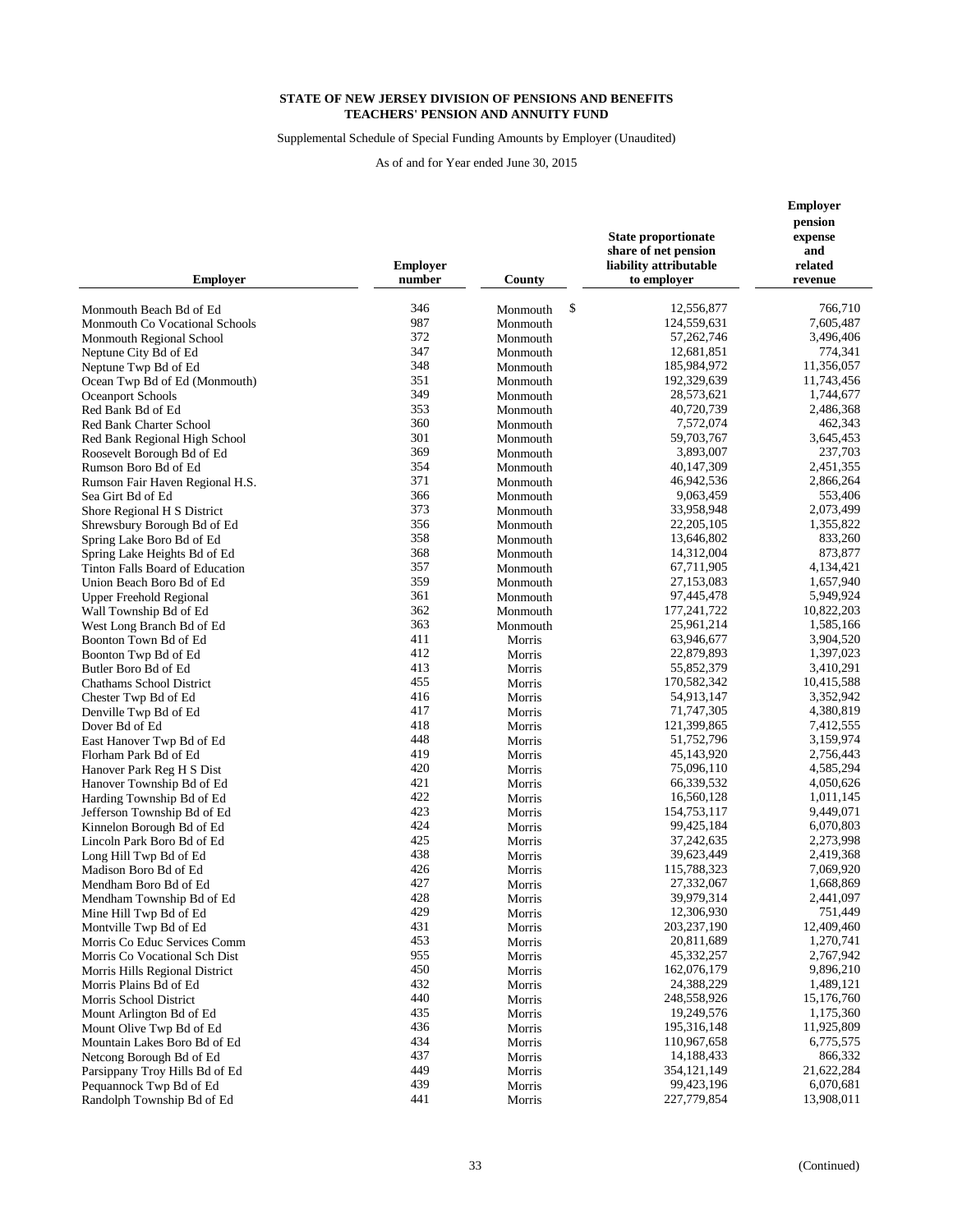Supplemental Schedule of Special Funding Amounts by Employer (Unaudited)

| <b>Employer</b>                                         | <b>Employer</b><br>number | County         | <b>State proportionate</b><br>share of net pension<br>liability attributable<br>to employer | <b>Employer</b><br>pension<br>expense<br>and<br>related<br>revenue |
|---------------------------------------------------------|---------------------------|----------------|---------------------------------------------------------------------------------------------|--------------------------------------------------------------------|
| Riverdale Borough Bd of Ed                              | 442                       | \$<br>Morris   | 14,296,105                                                                                  | 872,906                                                            |
| Rockaway Borough Bd of Ed                               | 443                       | Morris         | 19,729,129                                                                                  | 1,204,641                                                          |
| Rockaway Township Bd of Ed                              | 444                       | Morris         | 120,503,655                                                                                 | 7,357,833                                                          |
| Roxbury Twp Bd of Ed                                    | 445                       | Morris         | 179,418,650                                                                                 | 10,955,124                                                         |
| Washington Twp Bd Ed (Morris)                           | 446                       | Morris         | 112,495,751                                                                                 | 6,868,878                                                          |
| West Morris Reg H S Dist                                | 451                       | Morris         | 134,824,544                                                                                 | 8,232,252                                                          |
| Wharton Borough Bd of Ed                                | 447                       | Morris         | 31,358,349                                                                                  | 1,914,710                                                          |
| Barnegat Twp Bd of Ed                                   | 535                       | Ocean          | 119,606,276                                                                                 | 7,303,040                                                          |
| Bay Head Bd of Ed                                       | 511                       | Ocean          | 5,696,417                                                                                   | 347,818                                                            |
| Beach Haven Borough Bd of Ed                            | 512                       | Ocean          | 4,995,325                                                                                   | 305,010                                                            |
| Berkeley Twp Bd of Ed                                   | 513                       | Ocean          | 79,576,224                                                                                  | 4,858,845                                                          |
| Brick Twp Bd of Ed                                      | 514                       | Ocean          | 383,522,122                                                                                 | 23,417,479                                                         |
| Central Regional H S Dist                               | 505                       | Ocean          | 82,189,449                                                                                  | 5,018,406                                                          |
| Eagleswood Twp Bd of Ed                                 | 516                       | Ocean          | 6,432,113                                                                                   | 392,738                                                            |
| Island Heights Boro Bd of Ed                            | 517                       | Ocean          | 5,378,663                                                                                   | 328,416                                                            |
| Jackson Township Bd of Ed                               | 518                       | Ocean          | 343,489,498                                                                                 | 20,973,126                                                         |
| Lacey Township Bd of Ed                                 | 519                       | Ocean          | 175,556,272                                                                                 | 10,719,291                                                         |
| Lakehurst Borough Bd of Ed                              | 521                       | Ocean          | 14,871,872                                                                                  | 908,062                                                            |
| Lakewood Twp Bd of Ed                                   | 500                       | Ocean          | 194,635,749                                                                                 | 11,884,265                                                         |
| Lavallette Borough Bd of Ed                             | 522                       | Ocean          | 9,380,978                                                                                   | 572,793                                                            |
| Little Egg Harbor Twp Bd of Ed                          | 523                       | Ocean          | 73,665,868                                                                                  | 4,497,964                                                          |
| Long Beach Island Bd of Ed                              | 545                       | Ocean          | 15,259,653                                                                                  | 931,739                                                            |
| Manchester Township Bd of Ed                            | 524                       | Ocean          | 147,765,461                                                                                 | 9,022,412                                                          |
| <b>Ocean County Vocational School</b>                   | 986                       | Ocean          | 68,638,043                                                                                  | 4,190,971                                                          |
| Ocean Gate Bd of Ed                                     | 526                       | Ocean          | 7,364,798                                                                                   | 449,687                                                            |
| Ocean Twp Bd of Ed (Ocean)                              | 525                       | Ocean          | 25,824,667                                                                                  | 1,576,828                                                          |
| Pinelands Reg School District                           | 502                       | Ocean          | 84,609,661                                                                                  | 5,166,182                                                          |
| Plumsted Twp Bd of Ed                                   | 527<br>529                | Ocean          | 70,058,465                                                                                  | 4,277,700                                                          |
| Point Pleasant Beach Bd of Ed                           | 528                       | Ocean          | 40,529,128                                                                                  | 2,474,668                                                          |
| Point Pleasant Boro Bd of Ed                            | 531                       | Ocean          | 112,579,106<br>9,001,264                                                                    | 6,873,968<br>549,608                                               |
| Seaside Heights Bd of Ed                                | 532                       | Ocean<br>Ocean | 158,877                                                                                     | 9,701                                                              |
| Seaside Park Bd of Ed<br>Southern Regional H S District | 546                       | Ocean          | 136,265,190                                                                                 | 8,320,217                                                          |
| Stafford Township Bd of Ed                              | 533                       | Ocean          | 93,595,259                                                                                  | 5,714,833                                                          |
| Toms River School Dist                                  | 515                       | Ocean          | 559,789,890                                                                                 | 34,180,213                                                         |
| Tuckerton Boro Bd of Ed                                 | 534                       | Ocean          | 12,498,424                                                                                  | 763,141                                                            |
| Bloomingdale Bd of Ed                                   | 631                       | Passaic        | 27,488,606                                                                                  | 1,678,427                                                          |
| Classical Acad. Charter School                          | 648                       | Passaic        | 3,026,725                                                                                   | 184,809                                                            |
| Clifton City Bd of Ed                                   | 610                       | Passaic        | 429,496,667                                                                                 | 26,224,638                                                         |
| Community Ch School of Paterson                         | 661                       | Passaic        | 18,742,901                                                                                  | 1,144,423                                                          |
| Haledon Borough Bd of Ed                                | 632                       | Passaic        | 42,082,473                                                                                  | 2,569,514                                                          |
| Hawthorne Bd of Ed                                      | 633                       | Passaic        | 95,147,084                                                                                  | 5,809,586                                                          |
| John P Holland Charter School                           | 662                       | Passaic        | 4,449,018                                                                                   | 271,653                                                            |
| Lakeland Regional H S Dist                              | 645                       | Passaic        | 57,352,063                                                                                  | 3,501,860                                                          |
| Little Falls Bd of Ed                                   | 634                       | Passaic        | 40,766,917                                                                                  | 2,489,187                                                          |
| North Haledon Boro Bd of Ed                             | 635                       | Passaic        | 25,984,245                                                                                  | 1,586,572                                                          |
| Passaic Arts and Science Charter School                 | 663                       | Passaic        | 10,202,719                                                                                  | 622,968                                                            |
| Passaic Board of Education                              | 620                       | Passaic        | 679,442,110                                                                                 | 41,486,058                                                         |
| Passaic Co Manchester Reg High                          | 646                       | Passaic        | 36, 335, 553                                                                                | 2,218,613                                                          |
| Passaic Co Regional Hs Dist 1                           | 640                       | Passaic        | 60,390,129                                                                                  | 3,687,361                                                          |
| Passaic Co Vocational School                            | 952                       | Passaic        | 199,492,538                                                                                 | 12,180,816                                                         |
| Passaic Co. Ed Serv Commision                           | 647                       | Passaic        | 11,397,743                                                                                  | 695,935                                                            |
| Paterson Bd of Ed                                       | 600                       | Passaic        | 1,170,320,277                                                                               | 71,458,591                                                         |
| Paterson Chart Sch-Science/Tech                         | 660                       | Passaic        | 32.037.111                                                                                  | 1,956,154                                                          |
| Pompton Lakes Bd of Ed                                  | 636                       | Passaic        | 85,990,217                                                                                  | 5,250,477                                                          |
| Prospect Park Bd of Ed                                  | 637                       | Passaic        | 34,310,838                                                                                  | 2,094,986                                                          |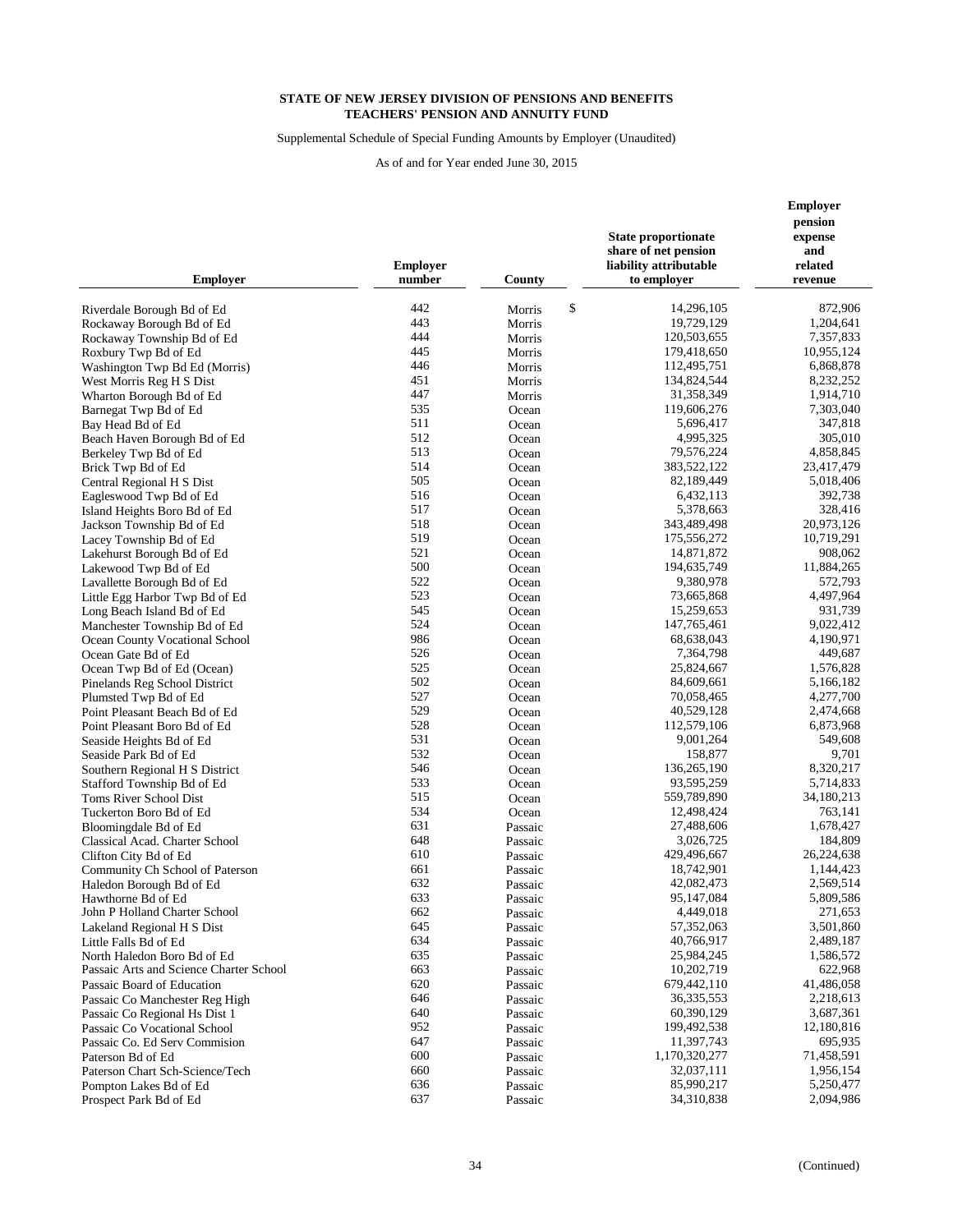Supplemental Schedule of Special Funding Amounts by Employer (Unaudited)

| <b>Employer</b>                                      | <b>Employer</b><br>number | County                  | <b>State proportionate</b><br>share of net pension<br>liability attributable<br>to employer | <b>Employer</b><br>pension<br>expense<br>and<br>related<br>revenue |
|------------------------------------------------------|---------------------------|-------------------------|---------------------------------------------------------------------------------------------|--------------------------------------------------------------------|
| Ringwood Boro Bd of Ed                               | 638                       | \$<br>Passaic           | 55,574,607                                                                                  | 3,393,330                                                          |
| Totowa Borough Bd of Ed                              | 639                       | Passaic                 | 42,074,874                                                                                  | 2,569,050                                                          |
| Wanaque Bd of Ed                                     | 641                       | Passaic                 | 49,456,974                                                                                  | 3,019,794                                                          |
| Wayne Board of Education                             | 642                       | Passaic                 | 402,653,972                                                                                 | 24,585,650                                                         |
| West Milford Township Bd of Ed                       | 643                       | Passaic                 | 180.395.058                                                                                 | 11,014,742                                                         |
| Woodland Park Bd of Ed                               | 644                       | Passaic                 | 43,737,878                                                                                  | 2,670,591                                                          |
| Alloway Twp Bd of Ed                                 | 711                       | Salem                   | 19,079,009                                                                                  | 1,164,945                                                          |
| Elsinboro Township Bd of Ed                          | 713                       | Salem                   | 5,033,787                                                                                   | 307,358                                                            |
| Lower Alloways Creek Bd of Ed                        | 714                       | Salem                   | 8,878,395                                                                                   | 542,106                                                            |
| Mannington Township Bd of Ed                         | 716                       | Salem                   | 6,907,341                                                                                   | 421,755                                                            |
| Oldmans Twp Bd of Ed                                 | 717                       | Salem                   | 10,036,243                                                                                  | 612,803                                                            |
| Penns Grove Carneys Point Reg                        | 725                       | Salem                   | 97,781,586                                                                                  | 5,970,446                                                          |
| Pennsville Twp Bd of Ed                              | 715                       | Salem                   | 77,828,931                                                                                  | 4,752,157                                                          |
| Pittsgrove Twp Bd of Ed                              | 721                       | Salem                   | 71,299,551                                                                                  | 4,353,480                                                          |
| Quinton Township Bd of Ed                            | 722                       | Salem                   | 15,355,166                                                                                  | 937,571                                                            |
| Salem City Bd of Ed                                  | 700                       | Salem                   | 67,334,061                                                                                  | 4,111,351                                                          |
| Salem Co Sp Services Sch Dist                        | 726                       | Salem                   | 31,383,016                                                                                  | 1,916,216                                                          |
| Salem Co Vocational Tech School                      | 984                       | Salem                   | 19,642,384                                                                                  | 1,199,344                                                          |
| Upper Pittsgrove Twp Bd of Ed                        | 724                       | Salem                   | 13,677,666                                                                                  | 835,145                                                            |
| Woodstown-Pilesgrove Reg Sch                         | 719                       | Salem                   | 65,917,965                                                                                  | 4,024,885                                                          |
| Bedminster Twp Bd of Ed                              | 741                       | Somerset                | 29,758,358                                                                                  | 1,817,016                                                          |
| Bernards Twp Bd of Ed                                | 742<br>743                | Somerset                | 239,241,896                                                                                 | 14,607,872<br>3,622,682                                            |
| Bound Brook Boro Bd of Ed<br>Branchburg Twp Bd of Ed | 744                       | Somerset                | 59,330,833<br>82,709,452                                                                    | 5,050,157                                                          |
| Bridgewater-Raritan Reg Sch Dis                      | 745                       | Somerset<br>Somerset    | 411,670,668                                                                                 | 25,136,201                                                         |
| Central Jersey Coll Prep Chrtr                       | 769                       | Somerset                | 7,815,358                                                                                   | 477,198                                                            |
| Franklin Twp Bd of Ed (Somerst)                      | 748                       | Somerset                | 334,421,129                                                                                 | 20,419,421                                                         |
| Green Brook Bd of Ed                                 | 753                       | Somerset                | 36,084,319                                                                                  | 2,203,273                                                          |
| Hillsborough Twp Bd of Ed                            | 749                       | Somerset                | 344,287,857                                                                                 | 21,021,873                                                         |
| Manville Borough Bd of Ed                            | 759                       | Somerset                | 53,599,929                                                                                  | 3,272,758                                                          |
| Montgomery Twp Bd of Ed                              | 751                       | Somerset                | 207,936,973                                                                                 | 12,696,424                                                         |
| North Plainfield Bd of Ed                            | 752                       | Somerset                | 151,803,901                                                                                 | 9,268,995                                                          |
| Somerset Co Ed Ctnl Srvc Comm                        | 764                       | Somerset                | 16,033,812                                                                                  | 979,009                                                            |
| Somerset Co Vocational School                        | 990                       | Somerset                | 30,894,578                                                                                  | 1,886,392                                                          |
| Somerset Hills Bd of Ed                              | 761                       | Somerset                | 98,194,502                                                                                  | 5,995,658                                                          |
| Somerville Bd of Ed                                  | 730                       | Somerset                | 108,844,508                                                                                 | 6,645,937                                                          |
| South Bound Brook Bd of Ed                           | 756                       | Somerset                | 19,785,245                                                                                  | 1,208,067                                                          |
| Warren Township Bd of Ed                             | 757                       | Somerset                | 118,419,201                                                                                 | 7,230,558                                                          |
| Watchung Borough Bd of Ed                            | 758                       | Somerset                | 28,624,943                                                                                  | 1,747,811                                                          |
| Watchung Hills Regional H S                          | 762                       | Somerset                | 102,351,486                                                                                 | 6,249,480                                                          |
| Andover Regional Bd of Ed                            | 772<br>774                | <b>Sussex</b>           | 29,656,882                                                                                  | 1,810,820                                                          |
| Byram Twp Bd of Ed                                   | 775                       | Sussex                  | 40,878,797<br>32,375,441                                                                    | 2,496,019<br>1,976,812                                             |
| Frankford Township Bd of Ed                          | 776                       | <b>Sussex</b>           | 24, 121, 915                                                                                | 1,472,860                                                          |
| Franklin Boro Bd of Ed<br>Fredon Township Bd of Ed   | 777                       | <b>Sussex</b><br>Sussex | 12,436,112                                                                                  | 759,337                                                            |
| Green Township Bd of Ed                              | 778                       | <b>Sussex</b>           | 20,602,075                                                                                  | 1,257,942                                                          |
| Hamburg Borough Bd of Ed                             | 779                       | Sussex                  | 14,458,138                                                                                  | 882,799                                                            |
| Hampton Township Bd of Ed                            | 781                       | <b>Sussex</b>           | 18,932,524                                                                                  | 1,156,001                                                          |
| Hardyston Township Bd of Ed                          | 782                       | <b>Sussex</b>           | 29,328,958                                                                                  | 1,790,797                                                          |
| High Point Reg High School                           | 780                       | <b>Sussex</b>           | 57,947,354                                                                                  | 3,538,208                                                          |
| Hopatcong Board of Education                         | 783                       | Sussex                  | 96,562,596                                                                                  | 5,896,016                                                          |
| Kittatinny Regional H S                              | 795                       | Sussex                  | 58,583,329                                                                                  | 3,577,040                                                          |
| Lafayette Board of Education                         | 784                       | Sussex                  | 13, 161, 638                                                                                | 803,636                                                            |
| Lenape Valley Reg H S Dist                           | 790                       | <b>Sussex</b>           | 39,632,567                                                                                  | 2,419,925                                                          |
| Montague Bd of Ed                                    | 785                       | Sussex                  | 15,547,829                                                                                  | 949,335                                                            |
| Newton Bd of Ed                                      | 786                       | <b>Sussex</b>           | 73,048,248                                                                                  | 4,460,253                                                          |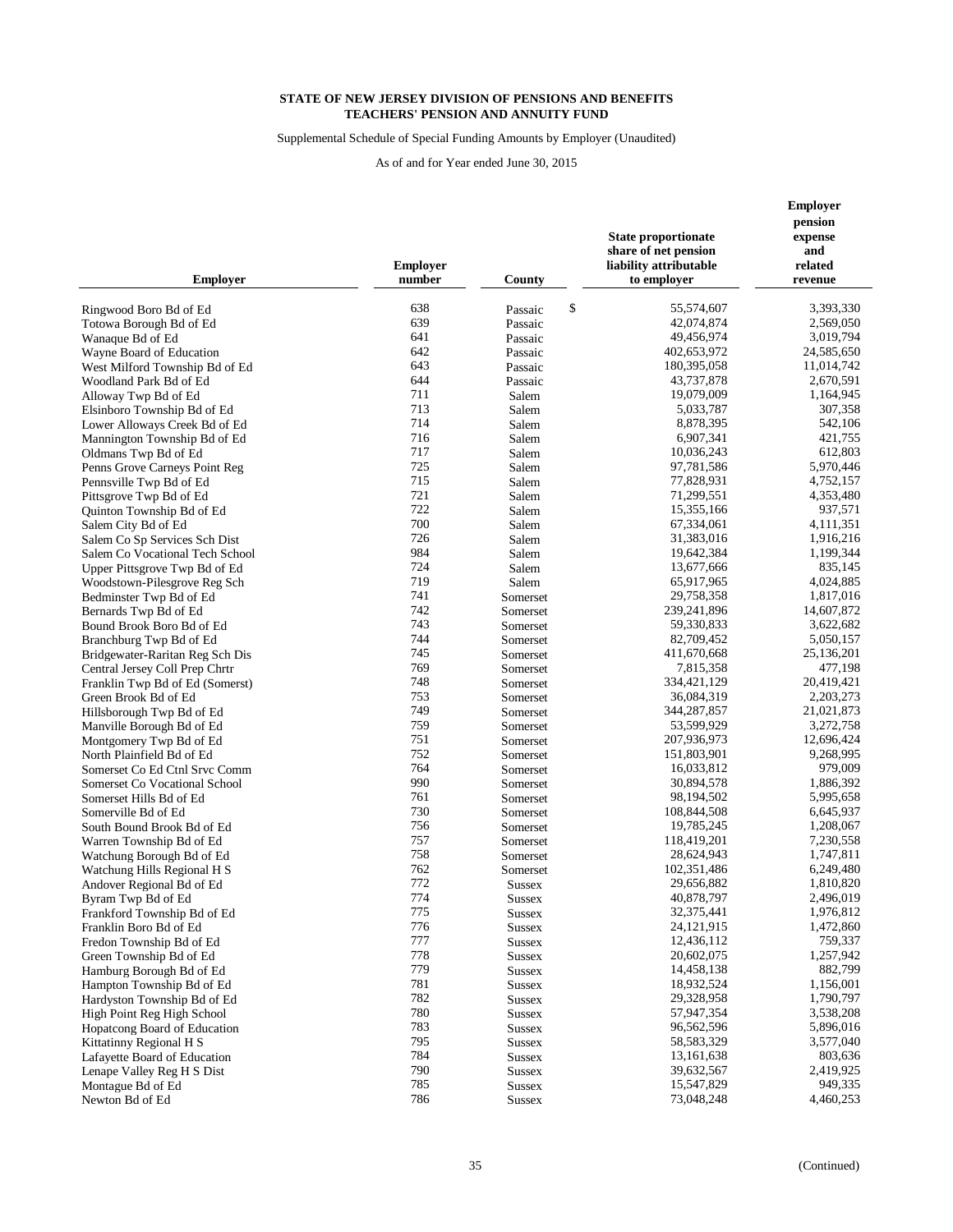Supplemental Schedule of Special Funding Amounts by Employer (Unaudited)

| <b>Employer</b>                                  | <b>Employer</b><br>number | County              | <b>State proportionate</b><br>share of net pension<br>liability attributable<br>to employer | <b>Employer</b><br>pension<br>expense<br>and<br>related<br>revenue |
|--------------------------------------------------|---------------------------|---------------------|---------------------------------------------------------------------------------------------|--------------------------------------------------------------------|
| Ogdensburg Bd of Ed                              | 787                       | \$<br><b>Sussex</b> | 12,796,771                                                                                  | 781,358                                                            |
| Sandyston Walpack School Dist                    | 788                       | <b>Sussex</b>       | 7,372,748                                                                                   | 450,173                                                            |
| Sparta Bd of Ed                                  | 789                       | <b>Sussex</b>       | 158,816,692                                                                                 | 9,697,189                                                          |
| Stanhope Borough Bd of Ed                        | 791                       | <b>Sussex</b>       | 11,898,223                                                                                  | 726,494                                                            |
| Stillwater Township Bd of Ed                     | 792                       | <b>Sussex</b>       | 19,731,234                                                                                  | 1,204,769                                                          |
| Sussex Co Ed Serv Comm Bd of Ed                  | 771                       | <b>Sussex</b>       | 7,337,909                                                                                   | 448,045                                                            |
| <b>Sussex County Charter School</b>              | 793                       | <b>Sussex</b>       | 188,922                                                                                     | 11,535                                                             |
| <b>Sussex County Charter School</b>              | 793                       | <b>Sussex</b>       | 8,871,263                                                                                   | 541,670                                                            |
| <b>Sussex County Vocational</b>                  | 979                       | <b>Sussex</b>       | 32,936,829                                                                                  | 2,011,090                                                          |
| Sussex-Wantage Reg Sch Dist                      | 796                       | <b>Sussex</b>       | 62,587,047                                                                                  | 3,821,503                                                          |
| Unity Charter School                             | 798                       | <b>Sussex</b>       | 7,142,792                                                                                   | 436,132                                                            |
| Vernon Township Bd of Ed                         | 794                       | <b>Sussex</b>       | 194,907,558                                                                                 | 11,900,861                                                         |
| Wallkill Vall Reg H S                            | 797                       | <b>Sussex</b>       | 39,678,278                                                                                  | 2,422,716                                                          |
| Barack Obama Green Charter H.S.                  | 854                       | Union               | 6,746,126                                                                                   | 411,912                                                            |
| Berkeley Heights Bd of Ed                        | 838                       | Union               | 137,726,062                                                                                 | 8,409,416                                                          |
| Central Jersey Arts Charter Sch                  | 853                       | Union               | 8,343,428                                                                                   | 509,441                                                            |
| Clark Twp Bd of Ed                               | 831                       | Union               | 96,800,736                                                                                  | 5,910,556                                                          |
| Cranford Twp Bd of Ed                            | 832                       | Union               | 174,034,492                                                                                 | 10,626,373                                                         |
| Elizabeth Bd of Ed                               | 800                       | Union               | 1,223,658,218                                                                               | 74,715,352                                                         |
| Garwood Borough Bd of Ed                         | 833                       | Union               | 14,235,430                                                                                  | 869,201                                                            |
| Hillside Board of Education                      | 834                       | Union               | 141,176,459                                                                                 | 8,620,094                                                          |
| Kenilworth Borough Bd of Ed                      | 810                       | Union               | 62,823,200                                                                                  | 3,835,922                                                          |
| Linden City Bd of Ed                             | 835                       | Union               | 276,678,713                                                                                 | 16,893,727                                                         |
| Mountainside Boro Bd of Ed                       | 836                       | Union               | 29,229,470                                                                                  | 1,784,722                                                          |
| New Providence Bd of Ed                          | 837                       | Union               | 100, 181, 105                                                                               | 6,116,958                                                          |
| Plainfield Bd of Ed                              | 820                       | Union               | 328, 323, 721                                                                               | 20,047,119                                                         |
| Queen City Academy Charter Sch                   | 132                       | Union               | 9,218,361                                                                                   | 562,864                                                            |
| Rahway City Bd of Ed                             | 839                       | Union               | 178,289,678                                                                                 | 10,886,190                                                         |
| Roselle Boro Bd of Ed                            | 840                       | Union               | 116, 351, 348                                                                               | 7,104,297                                                          |
| Roselle Park Boro Bd of Ed                       | 842                       | Union               | 87,401,052                                                                                  | 5,336,621                                                          |
| Scotch Plains Fanwood Bd of Ed                   | 843                       | Union               | 209,238,033                                                                                 | 12,775,866                                                         |
| Springfield Twp Bd Ed (Union)                    | 844                       | Union               | 92,705,011                                                                                  | 5,660,476                                                          |
| Summit Board of Education                        | 845                       | Union               | 199,522,349                                                                                 | 12,182,636                                                         |
| Union Co Educ Serv Commission                    | 841                       | Union               | 56,916,701                                                                                  | 3,475,277                                                          |
| Union Co Vocational Schools                      | 988                       | Union               | 60,304,670                                                                                  | 3,682,143                                                          |
| <b>Union County College</b>                      | 850                       | Union               | 4,127,523                                                                                   | 252,022                                                            |
| Union County Teams Charter Schl                  | 852<br>846                | Union               | 5,230,425<br>323,678,183                                                                    | 319,365                                                            |
| Union Twp Bd of Ed (Union)                       | 847                       | Union               | 288,817,765                                                                                 | 19,763,467<br>17,634,925                                           |
| Westfield Town Bd of Ed                          | 849                       | Union<br>Union      | 8,018,660                                                                                   | 489,611                                                            |
| Winfield Township Bd of Ed<br>Allamuchy Bd of Ed | 911                       | Warren              | 14,001,148                                                                                  | 854,896                                                            |
|                                                  | 912                       |                     | 11,978,538                                                                                  | 731,398                                                            |
| Alpha Bd of Ed<br>Belvidere Town Bd of Ed        | 913                       | Warren<br>Warren    | 36,436,093                                                                                  | 2,224,752                                                          |
| Blairstown Twp Bd of Ed                          | 914                       | Warren              | 25,764,460                                                                                  | 1,573,152                                                          |
| Franklin Twp Bd of Ed (Warren)                   | 915                       | Warren              | 13,824,384                                                                                  | 844,103                                                            |
| Frelinghuysen Twp Bd of Ed                       | 916                       | Warren              | 8,162,806                                                                                   | 498,413                                                            |
| Great Meadows Regional Bd of Ed                  | 937                       | Warren              | 37,018,875                                                                                  | 2,260,336                                                          |
| Greenwich Twp Bd of Ed (Warren)                  | 917                       | Warren              | 29,546,288                                                                                  | 1,804,067                                                          |
| Hackettstown Bd of Ed                            | 918                       | Warren              | 83,644,592                                                                                  | 5,107,255                                                          |
| Harmony Township Bd of Ed                        | 921                       | Warren              | 11,901,730                                                                                  | 726,708                                                            |
| Hope Twp Bd of Ed                                | 922                       | Warren              | 8,472,610                                                                                   | 517,329                                                            |
| Knowlton Twp Bd of Ed                            | 924                       | Warren              | 12,988,031                                                                                  | 793,036                                                            |
| Lopatcong Township Bd of Ed                      | 926                       | Warren              | 34,825,346                                                                                  | 2,126,401                                                          |
| Mansfield Twp Bd of Ed (Warren)                  | 927                       | Warren              | 29,595,038                                                                                  | 1,807,044                                                          |
| North Warren Reg High School                     | 901                       | Warren              | 46,015,696                                                                                  | 2,809,673                                                          |
| Oxford Twp Bd of Ed                              | 928                       | Warren              | 11,925,111                                                                                  | 728,135                                                            |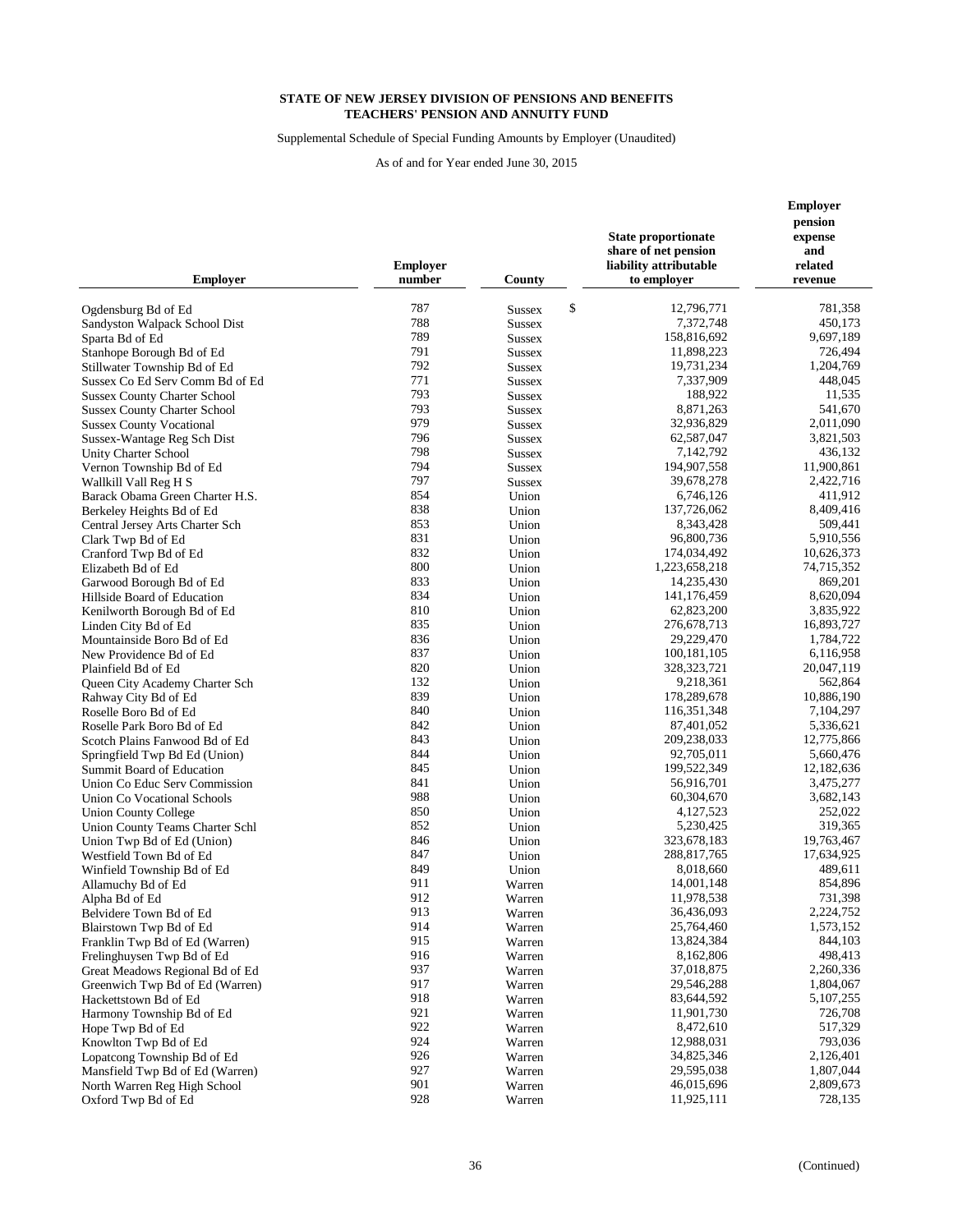Supplemental Schedule of Special Funding Amounts by Employer (Unaudited)

As of and for Year ended June 30, 2015

| <b>Employer</b>                     |                           |          |                                                                                           |                                      | <b>Employer</b><br>pension |
|-------------------------------------|---------------------------|----------|-------------------------------------------------------------------------------------------|--------------------------------------|----------------------------|
|                                     | <b>Employer</b><br>number | County   | <b>State proportinate</b><br>share of net pension<br>liability attibutable<br>to employer | expense<br>and<br>related<br>revenue |                            |
| Phillipsburg Town Bd of Ed          | 900                       | Warren   | \$                                                                                        | 185,253,952                          | 11,311,422                 |
| Pohatcong Twp Boe                   | 931                       | Warren   |                                                                                           | 14,729,129                           | 899,346                    |
| Ridge And Valley Charter School     | 902                       | Warren   |                                                                                           | 4,717,319                            | 288,035                    |
| Warren Co Sp Services Sch Dist      | 936                       | Warren   |                                                                                           | 5,605,697                            | 342,278                    |
| Warren Co Vocational School         | 989                       | Warren   |                                                                                           | 22,083,171                           | 1,348,376                  |
| Warren Hills Reg Schools            | 935                       | Warren   |                                                                                           | 81,800,149                           | 4,994,636                  |
| Washington Boro Bd of Ed            | 932                       | Warren   |                                                                                           | 23, 152, 287                         | 1,413,656                  |
| Washington Twp Bd Ed (Warren)       | 933                       | Warren   |                                                                                           | 26,812,532                           | 1,637,146                  |
| White Township Bd of Ed             | 934                       | Warren   |                                                                                           | 15,532,865                           | 948,421                    |
| Adelaide Sanford Charter School     | 6096                      | Multiple |                                                                                           | 7,433,423                            | 453,877                    |
| <b>Bayshore Jointure Commission</b> | 340                       | Multiple |                                                                                           | 3,961,281                            | 241,872                    |
| Monmouth Ocean Ed Serv Comm         | 375                       | Multiple |                                                                                           | 17,947,932                           | 1,095,883                  |
| Morris-Union Jointure Comm          | 851                       | Multiple |                                                                                           | 57,220,309                           | 3,493,815                  |
| Total                               |                           |          | Ъ                                                                                         | 63,204,270,305                       | 3,859,189,758              |

See accompanying independent auditors' report and notes to supplemental schedules.